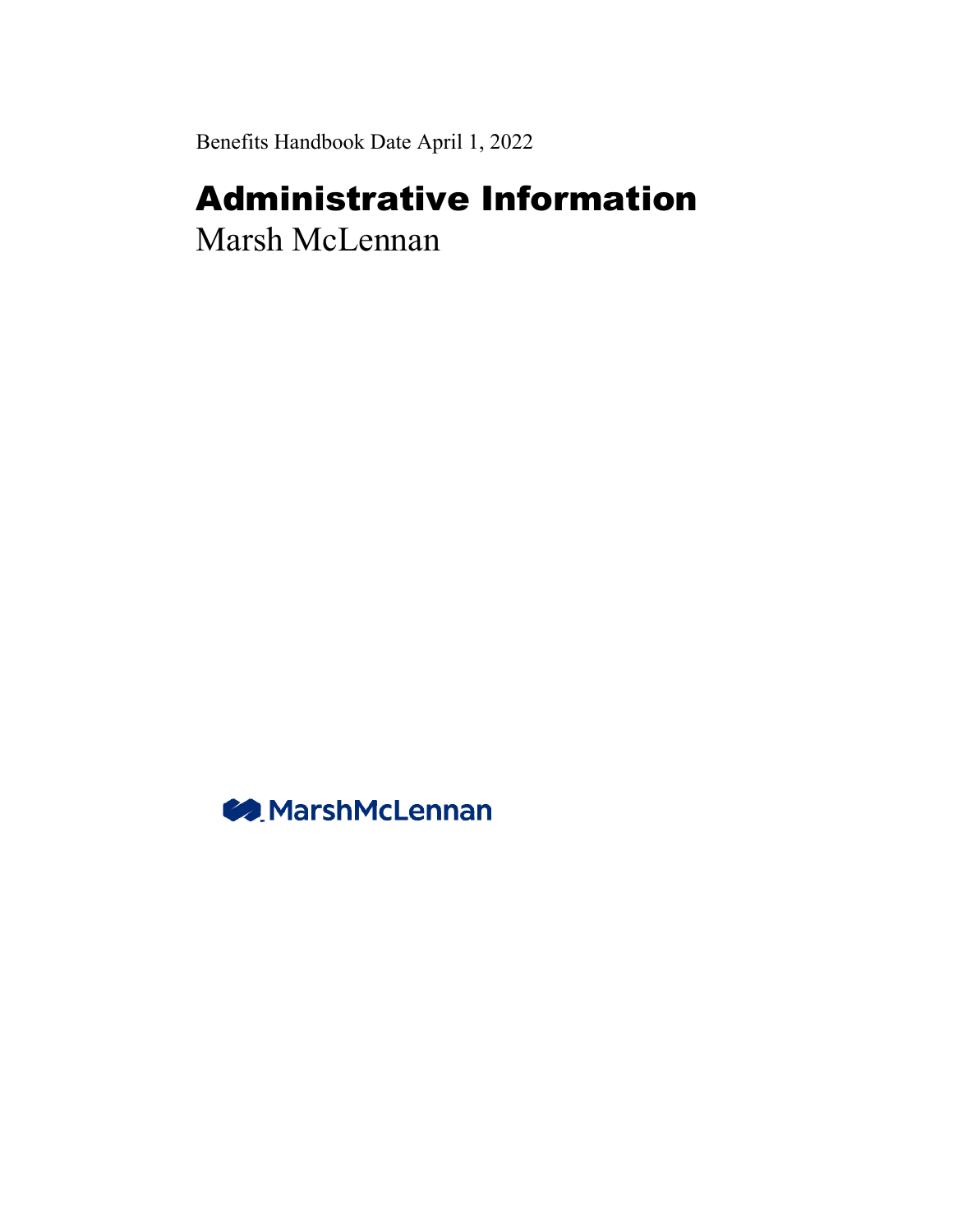# Administrative Information

*This section provides administrative details about how the benefits plans are structured and administered including:* 

- *plan funding and claims administration*
- *how to obtain plan documents*
- *the claims review and appeal process*
- *your rights under ERISA (the Employee Retirement Income Security Act of 1974)*
- *other important facts about the plans.*

*Included in this document is information about the Benefits Handbook itself (such as the plans for which the Benefits Handbook serves as the Summary Plan Description and the official plan document), description of certain laws that apply to the benefit plans, and your rights under those laws. References in this section to Marsh & McLennan Companies mean Marsh McLennan.* 

*In addition, this section describes the claims and appeals processes for some of the benefits.*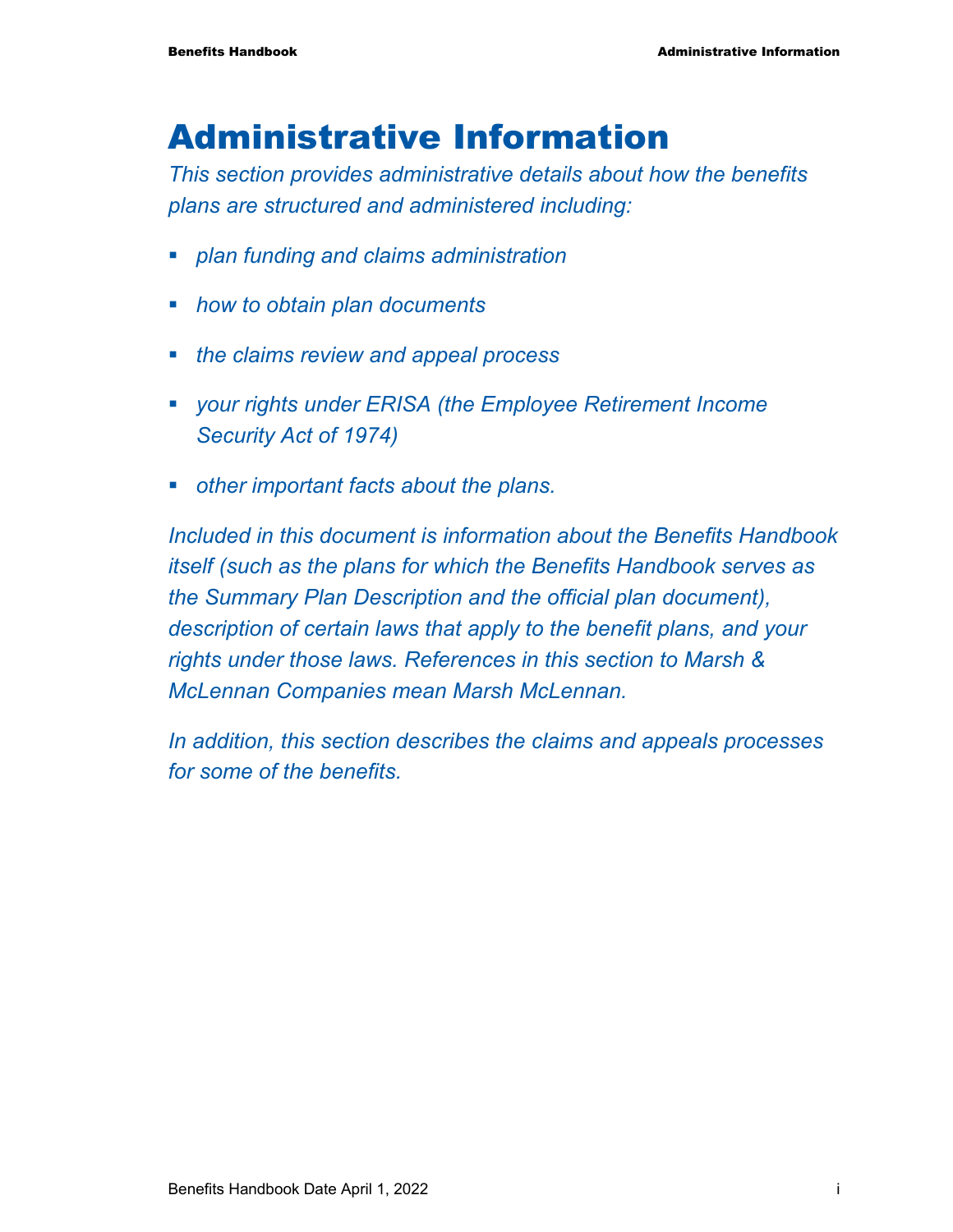## In This Section **See Page**

| The Dependent Care Flexible Spending Account Plan (DCFSA)  18                |  |
|------------------------------------------------------------------------------|--|
|                                                                              |  |
|                                                                              |  |
|                                                                              |  |
|                                                                              |  |
|                                                                              |  |
|                                                                              |  |
|                                                                              |  |
|                                                                              |  |
|                                                                              |  |
|                                                                              |  |
| The Limited Purpose Health Care Flexible Spending Account Plan (LPHCFSA)  35 |  |
|                                                                              |  |
|                                                                              |  |
|                                                                              |  |
| The Marsh & McLennan Companies Health & Welfare Benefits Program41           |  |
|                                                                              |  |
|                                                                              |  |
|                                                                              |  |
|                                                                              |  |
|                                                                              |  |
| The Marsh & McLennan Companies 401(k) Savings & Investment Plan50            |  |
|                                                                              |  |
|                                                                              |  |
|                                                                              |  |
|                                                                              |  |
|                                                                              |  |
|                                                                              |  |
|                                                                              |  |
|                                                                              |  |
|                                                                              |  |
|                                                                              |  |
|                                                                              |  |
|                                                                              |  |
|                                                                              |  |
|                                                                              |  |
|                                                                              |  |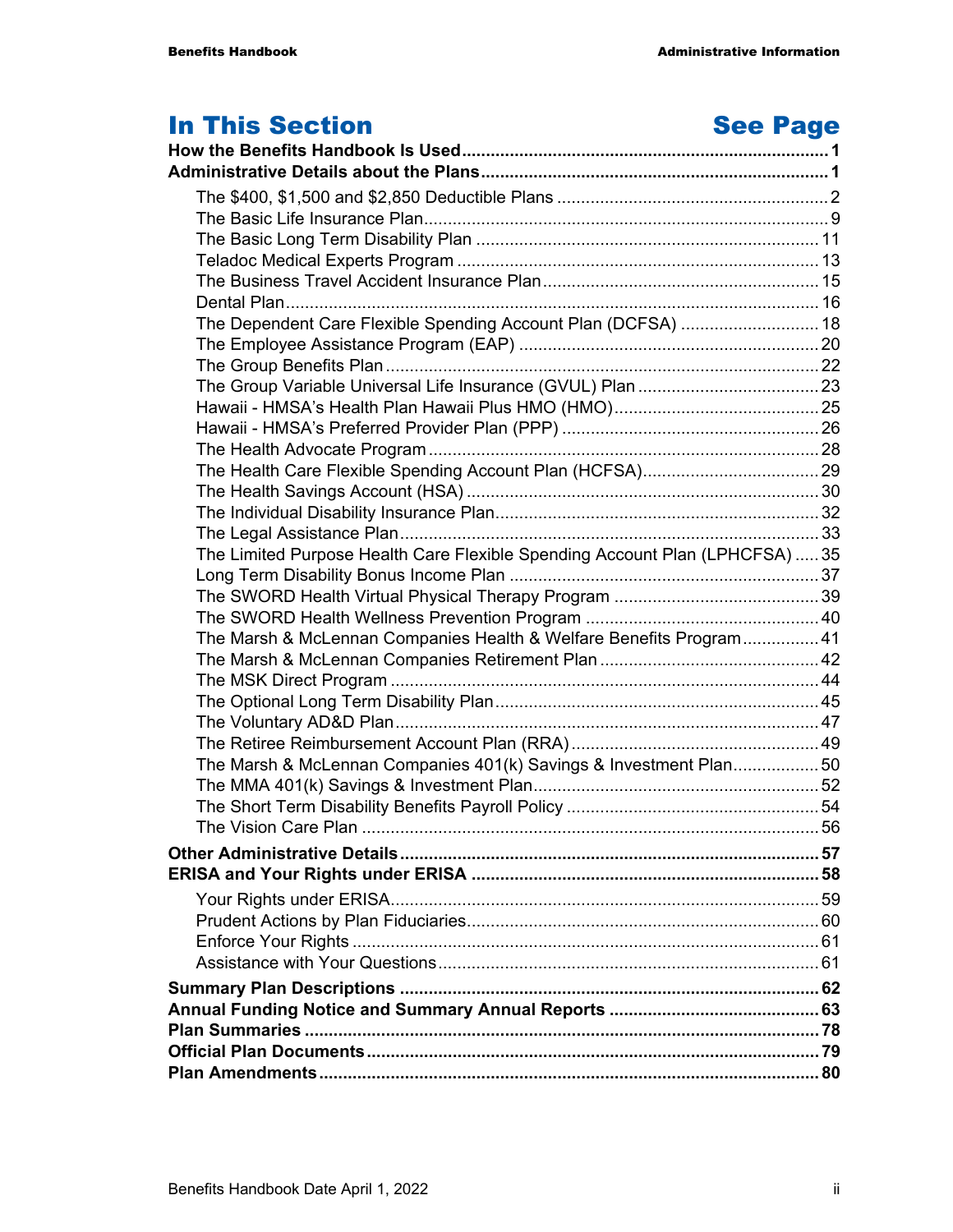| Health Care Flexible Spending Account and Limited Purpose Health Care Flexible |  |
|--------------------------------------------------------------------------------|--|
|                                                                                |  |
|                                                                                |  |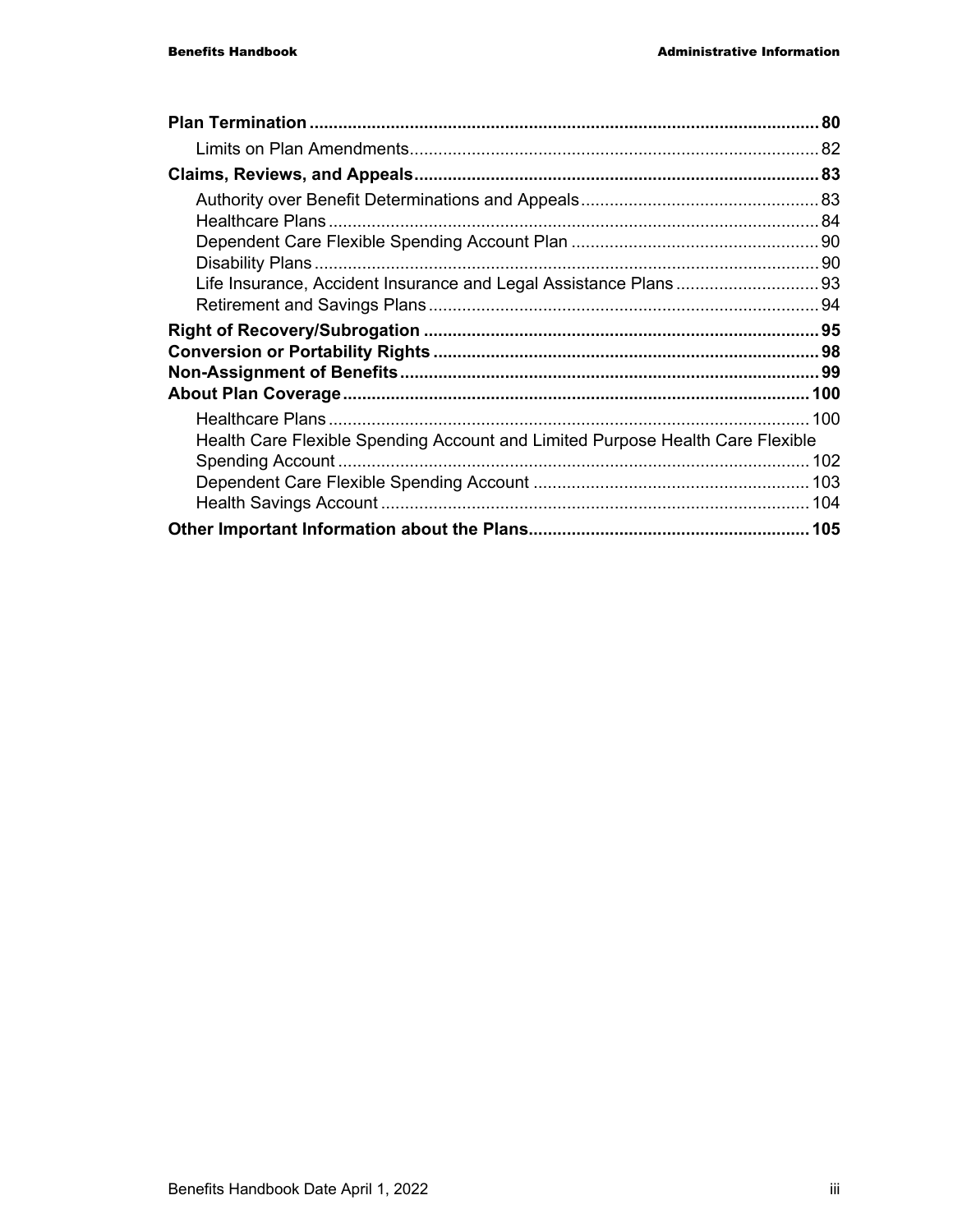### How the Benefits Handbook Is Used

### *Claims Administrators (or Account Administrator or Plan Administrator, as applicable)*

The Claims Administrator (or Account Administrator or Plan Administrator, as applicable) for each plan described in the Benefits Handbook uses the description of the applicable plan in the Benefits Handbook to make determinations on claims for benefits under the plan and processes the claims. (Should any plan provision described become invalid or unenforceable, it will not affect the validity or enforceability of any other plan provision.) When necessary, the Claims Administrators (or Account Administrators or Plan Administrator, as applicable) may also refer to their internal guidelines and other formal documents such as insurance policies, certificates of insurance, and benefits summaries in making claims/benefits determinations. Such other documents are available to you upon request without any cost. The Claims Administrator or Account Administrator or Plan Administrator, as applicable, has full discretion and authority to make all such claims/benefits determinations.

Unless the Plan Administrator has delegated such authority to a Claims Administrator or Account Administrator, the Plan Administrator shall have compete authority to interpret and construe the provisions of the plans, make findings of fact, correct errors, and supply omissions. All decisions and interpretations of the Plan Administrator made pursuant to the plan shall be final, conclusive, and binding on all persons and may not be overturned unless found by a court to be arbitrary and capricious.

### *Conflicts in Terms*

Unless otherwise noted, for a self-insured benefit, if there is a conflict between a specific provision under the Benefits Handbook and a benefit booklet/summary, the Benefits Handbook controls. For fully insured benefits, the terms of the certificate of insurance/evidence of coverage or insurance policy will control when describing specific benefits that are covered or insurance-related terms.

### *Headings, Navigation Menus, Tables of Contents, Etc.*

Note that the various headings and sub-headings in the Benefits Handbook (which produce the website navigation menus and the tables of contents in the printed version) are provided for your convenience and in no way define, limit, or otherwise describe the scope or intent of the plans.

### Administrative Details about the Plans

The following are administrative information about the benefits described in the Benefits Handbook.

Some of the plans are fully insured and some are self-insured, as indicated below. Fully insured means that benefits are provided under an insurance contract with an insurance company. Claims for benefits are sent to the insurance company, which is responsible for paying plan benefits, rather than the Company. (However, the insurance company and the Plan Administrator share responsibility for administering the plan, as discussed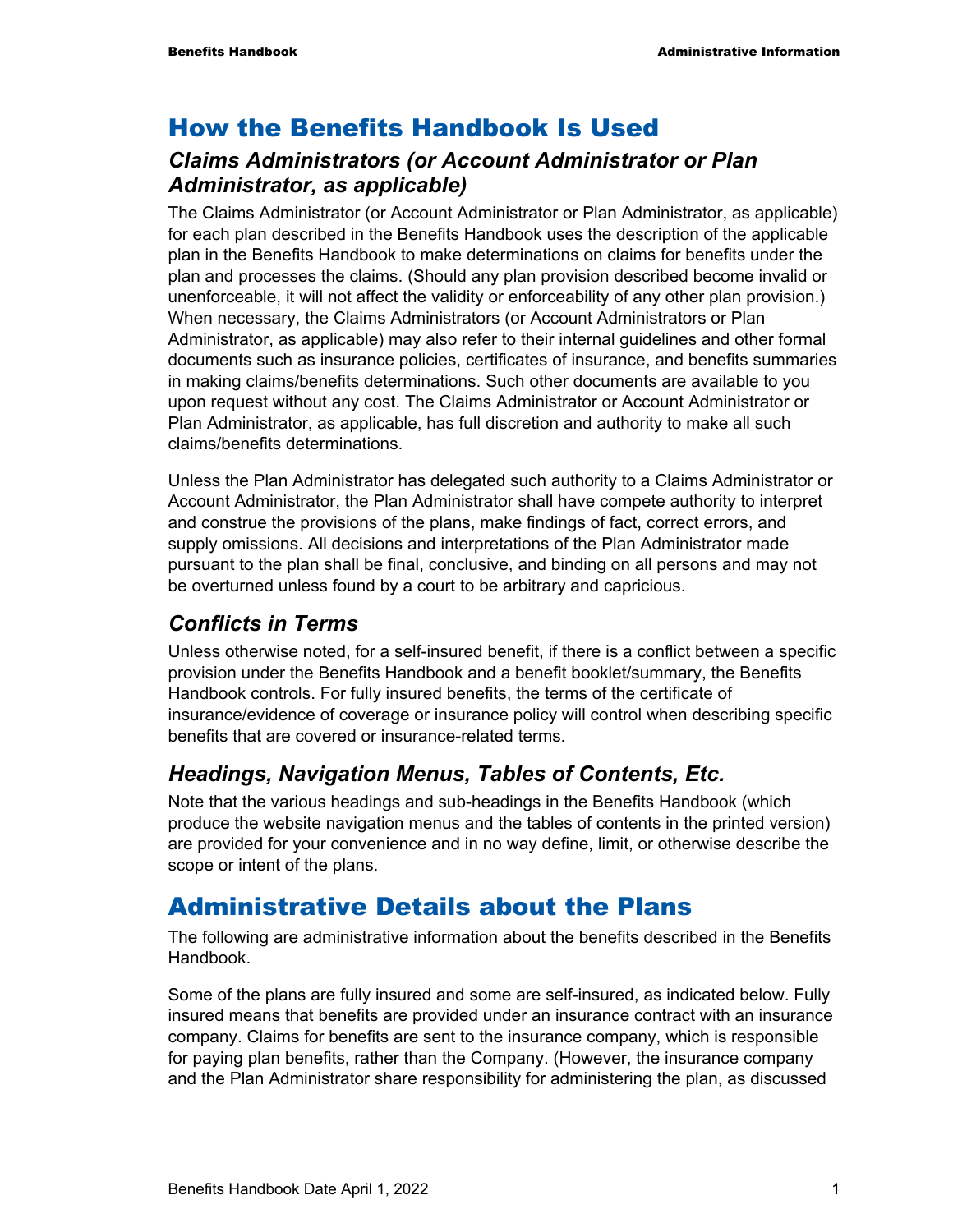below.) Some of the plans are self-insured, as indicated below. This means that there is no insurance company that collects premiums and pays benefits. Instead, participating employees, the Company, or both make contributions to cover the cost of benefits. The Company's payment of benefits may be made by the Company out of its general assets or through a trust established for that purpose. If contributions are required by the participating employees, the Company will determine the amount, in its discretion and in a uniform and consistent manner.

### *Eligibility for the Plans*

Eligible employees of Marsh & McLennan Companies, Inc. are covered by the employee benefits plans described in this document, as well as employees of any subsidiary or affiliate, as described in the applicable plan eligibility sections of the Benefits Handbook.

You may write to the Plan Administrator for a complete list of the employers that participate in each of the plans.

### The \$400, \$1,500 and \$2,850 Deductible Plans

Administered by Aetna, Anthem BlueCross BlueShield (Anthem BCBS), UnitedHealthcare (UHC) - all States or insured by Kaiser - CA, CO, GA, MD, VA, Washington and DC.

### *Medical Plans Available Under Each Carrier*

- **The Marsh & McLennan Companies \$400 Deductible Medical Plan**
- **The Marsh & McLennan Companies \$1,500 Deductible Medical Plan**
- The Marsh & McLennan Companies \$2,850 Deductible Medical Plan

The twelve plans each form part of the Marsh & McLennan Companies Health & Welfare Benefits Program.

### *Plan Number*

501

### *Plan Type*

This is a group medical plan.

### *Plan Year*

The plan year is January 1 - December 31.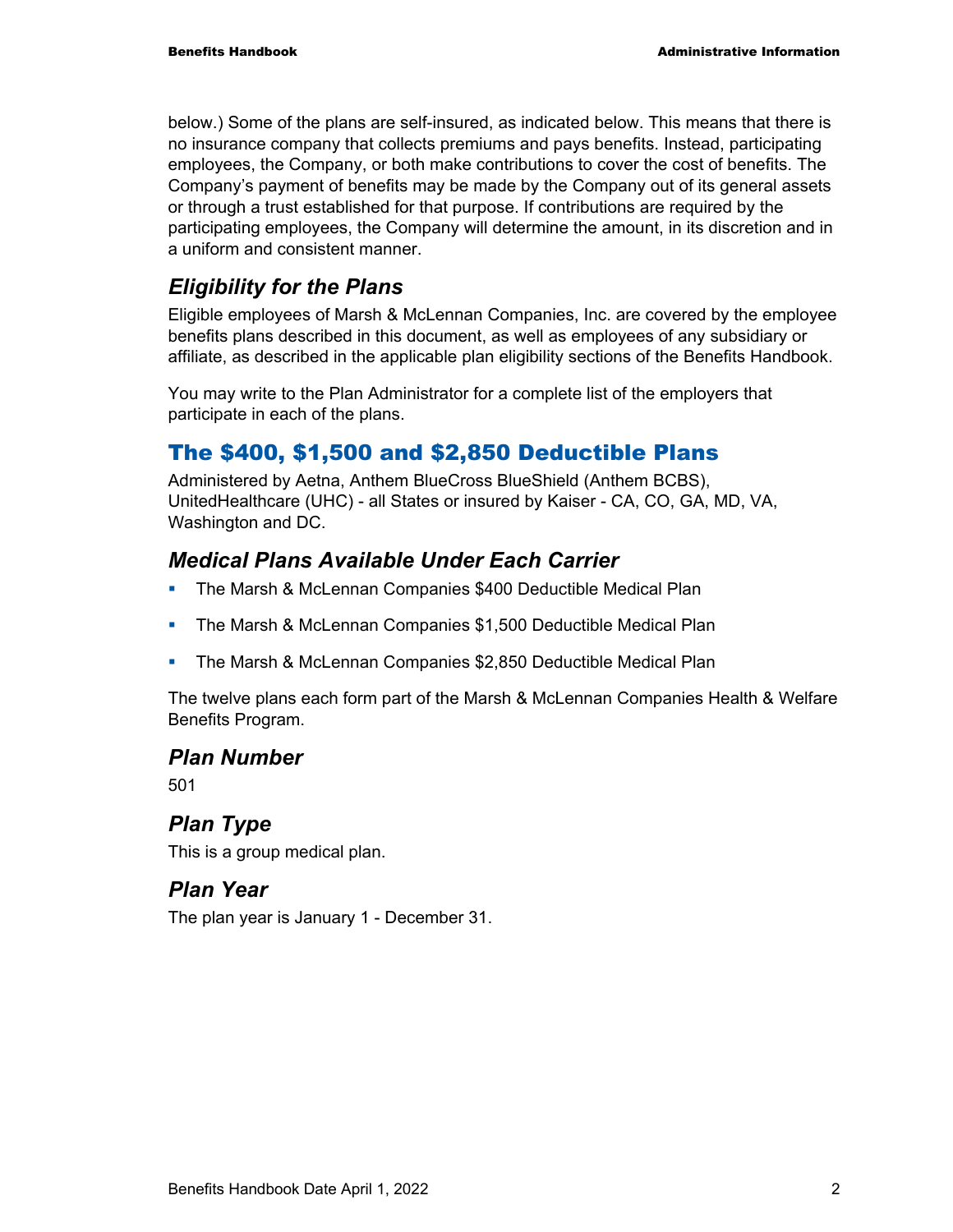#### *Plan Sponsor*

The Plan Sponsor is:

Marsh McLennan Waterfront Corporate Center 121 River Street - 3rd Floor Hoboken, NJ 07030-5794

#### *Plan Administrator*

The Plan Administrator is Marsh & McLennan Companies, Inc. Benefits Administration Committee and can be reached at:

Plan Administrator – Deductible Medical Plans c/o Global Benefits, 3rd Floor Marsh McLennan Waterfront Corporate Center 121 River Street Hoboken, NJ 07030-5794 Telephone: +1 201 284 4000

The Plan Administrator is responsible only for determining eligibility to participate in the plans.

### *Group Contract Number*

Aetna - The group contract number is 868802.

Anthem BCBS - The group contract number is 270146.

Kaiser Permanente: - The group insurance contract number is by region as follows:

- Southern CA: 232189
- Northern CA: 604494
- CO: 35660
- GA: 10165
- **Oregon and Southwest Washington: 19847**
- **•** VA/MD/DC: 23042
- WA (Western Washington and Spokane area): 25988

UHC - The group contract number is 098400.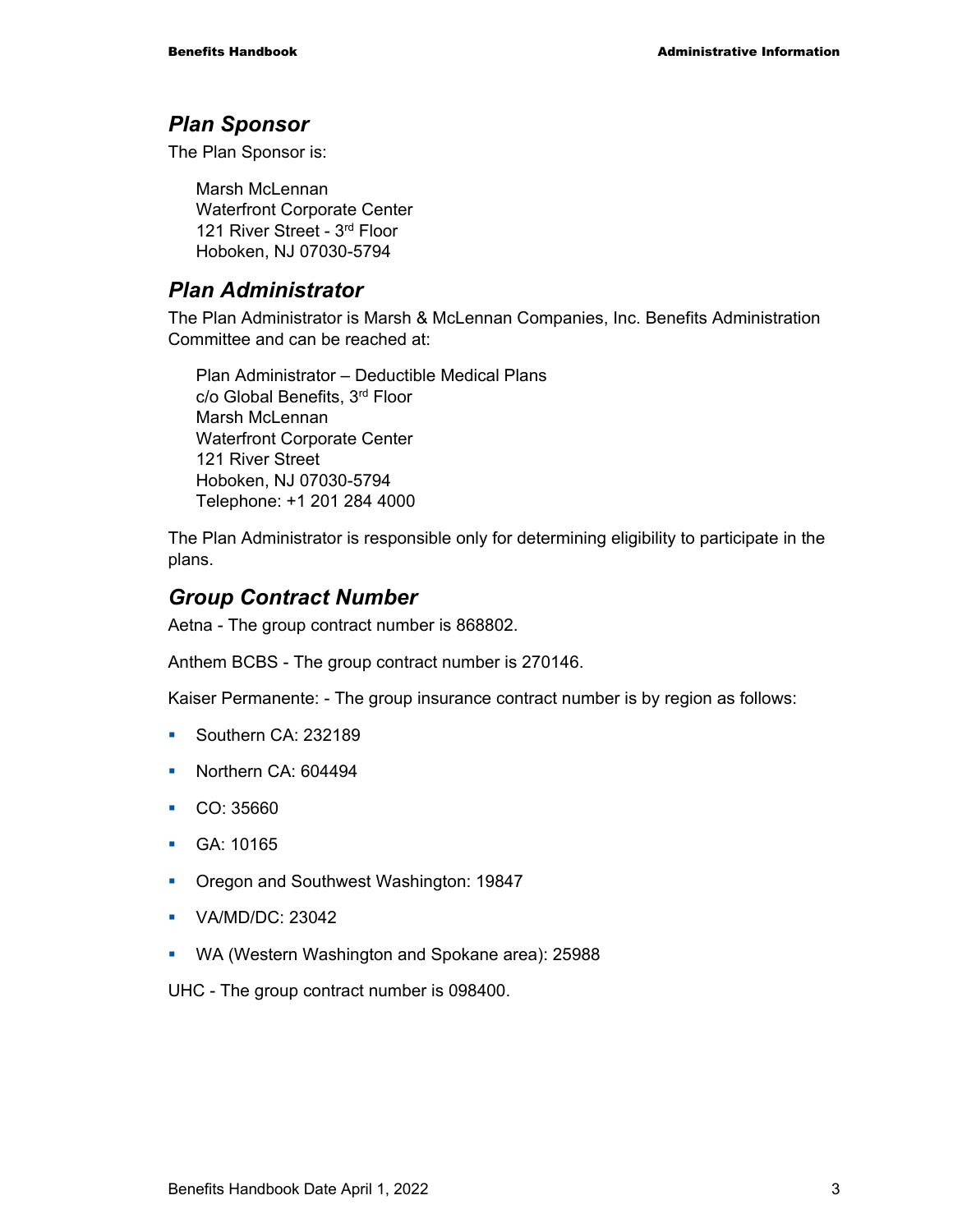### *Source of Benefits Funding and Trustee*

#### **For Aetna, Anthem BCBS and UHC**:

These plans are self-insured by the Company through contributions made jointly by the Company and participating employees. These contributions are held in the Marsh & McLennan Companies, Inc. Employer Funded Welfare Benefit Trust by the trustee:

Mellon Trust 135 Santilli Highway Everett, MA 02149

Benefits are payable solely from the trust.

The Company has engaged the services of the Claims Administrators who are responsible for administering and processing claims for these self-insured plans, except with respect to eligibility to participate in the plans.

#### **For Kaiser:**

The plans are fully insured through Kaiser who administers and processes claims and is solely responsible for paying medical benefits.

Contributions are made by the Company and participating employees. These contributions are held in the Marsh McLennan Employer Funded Welfare Benefit Trust by the trustee:

Mellon Trust 135 Santilli Highway Everett, MA 02149

Premiums are payable solely from the trust.

#### *Claims Administrator*

For filing a medical claim:

#### **For Aetna:**

Aetna P.O. Box 981106 El Paso, TX 79998-1106 Phone: +1 866 210 7858

For precertification:

Aetna Phone: +1 866 210 7858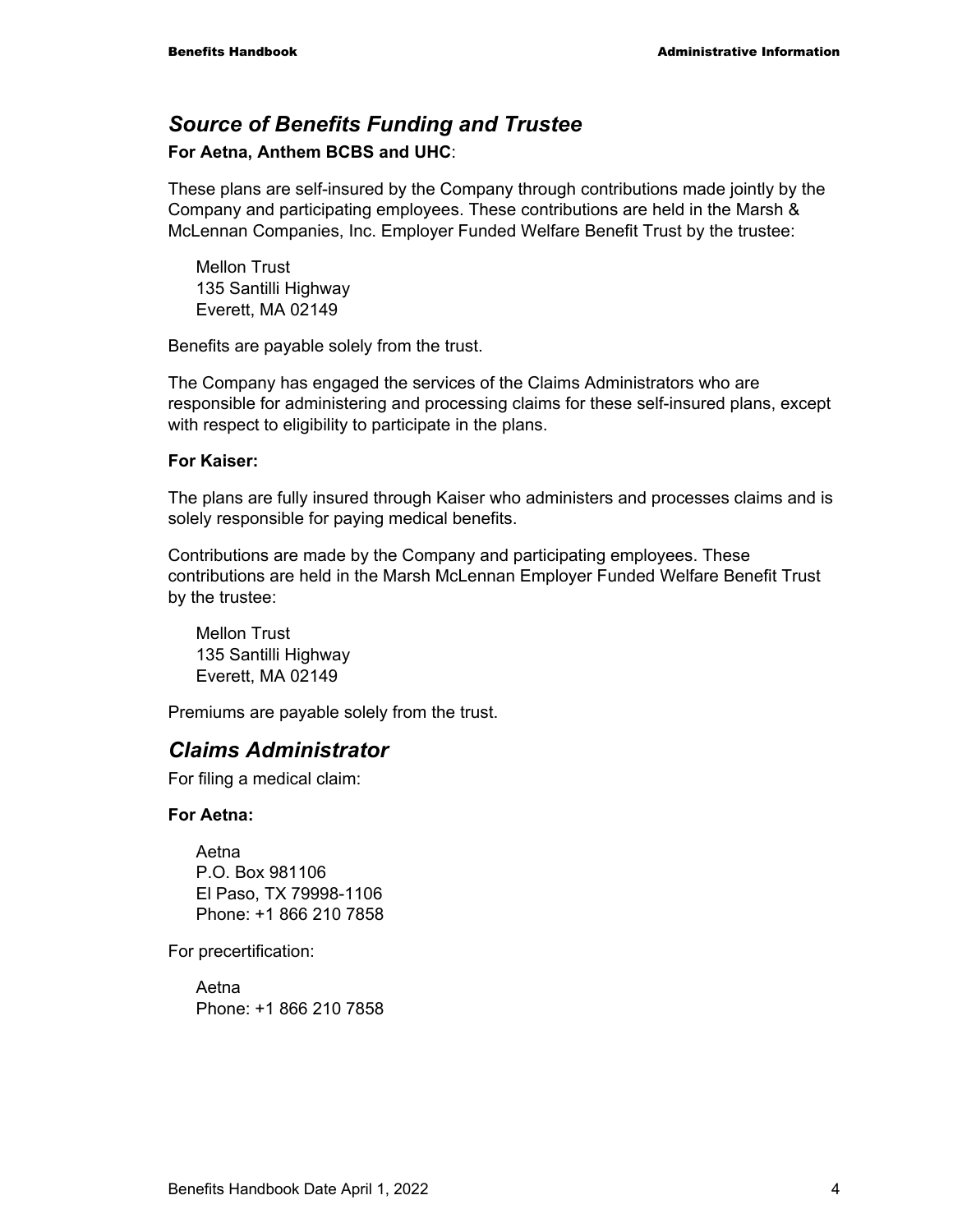For filing a retail prescription drug claim:

CVS Caremark One CVS Drive Woonsocket, RI 02895 Phone: +1 844 449 0362 Website: www.caremark.com Group #: 21CW

For filing a mail-order prescription drug claim:

CVS Caremark P.O. Box 659541 San Antonio, TX 78265-9541 Phone: +1 844 449 0362 Website: www.caremark.com Group #: 21CW

For appealing a medical claim:

Aetna Attn: National Account CRT P.O. Box 14463 Lexington, KY 40512

For appealing a prescription drug claim:

CVS Caremark P.O. Box 52084 Phoenix, AZ 85072-2084 Attn: Appeals Department MC 109 Claims Appeal Fax: +1 866 443 1172 Specialty Appeal Fax: +1 855 230 5548

For COBRA coverage:

**Trion** Phone: +1 866 324 4087

#### **For Anthem BCBS:**

Anthem BCBS Attn: Claims P.O. Box 105187 Atlanta, GA 30348-5187 Phone: +1 855 570 1150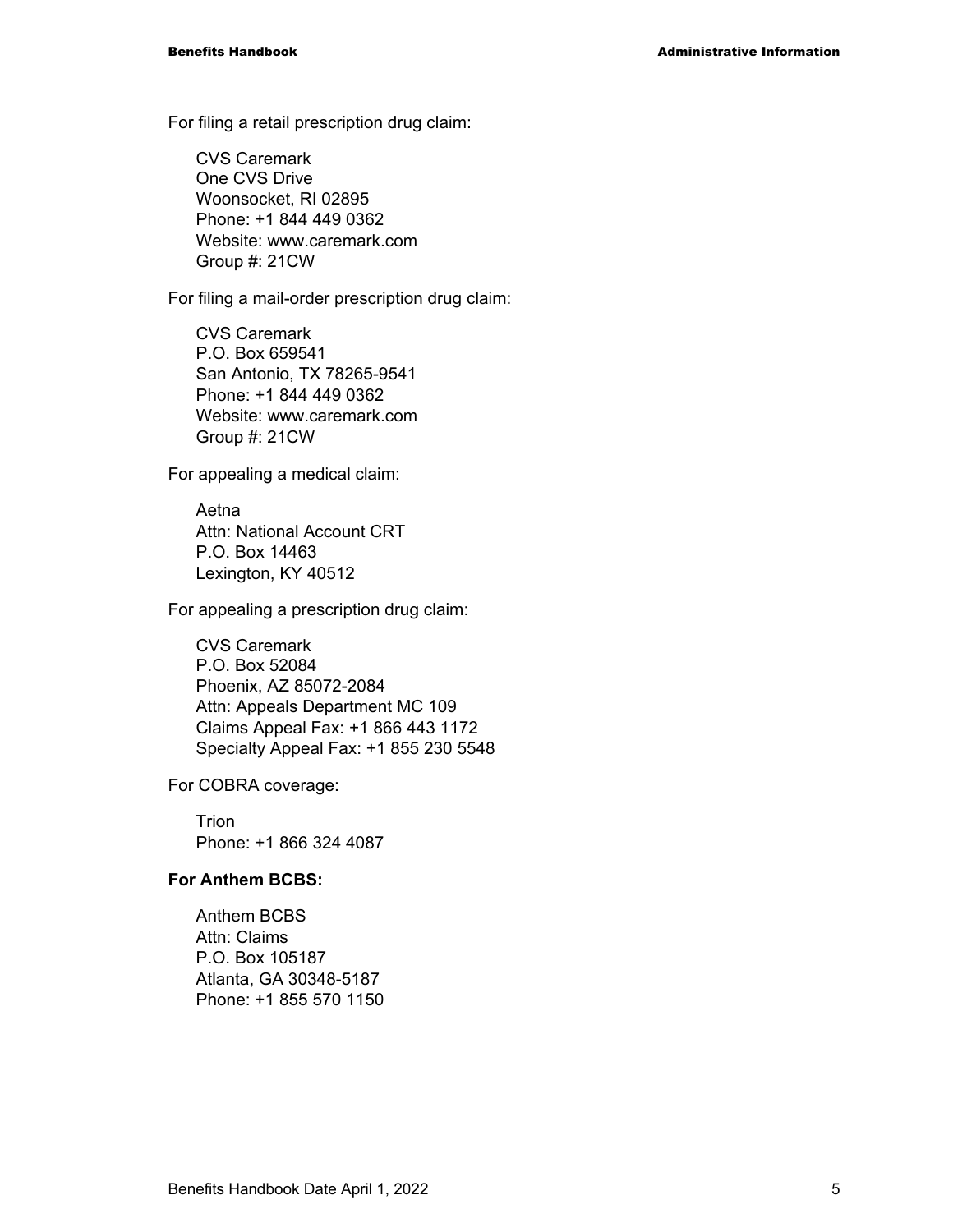For precertification:

Anthem BCBS Phone: +1 855 570 1150

For filing a retail prescription drug claim:

CVS Caremark One CVS Drive Woonsocket, RI 02895 Phone: +1 844 449 0362 Website: www.caremark.com Group #: 21CW

For filing a mail-order prescription drug claim:

CVS Caremark P.O. Box 659541 San Antonio, TX 78265-9541 Phone: +1 844 449 0362 Website: www.caremark.com Group #: 21CW

For appealing a medical claim:

Anthem BCBS Attn: Medical Appeals P.O. Box 105568 Atlanta, GA 30348 Phone: +1 855 570 1150

For appealing a prescription drug claim:

CVS Caremark P.O. Box 52084 Phoenix, AZ 85072-2084 Attn: Appeals Department MC 109 Claims Appeal Fax: +1 866 443 1172 Specialty Appeal Fax: +1 855 230 5548

For COBRA coverage:

Trion Phone: +1 866 324 4087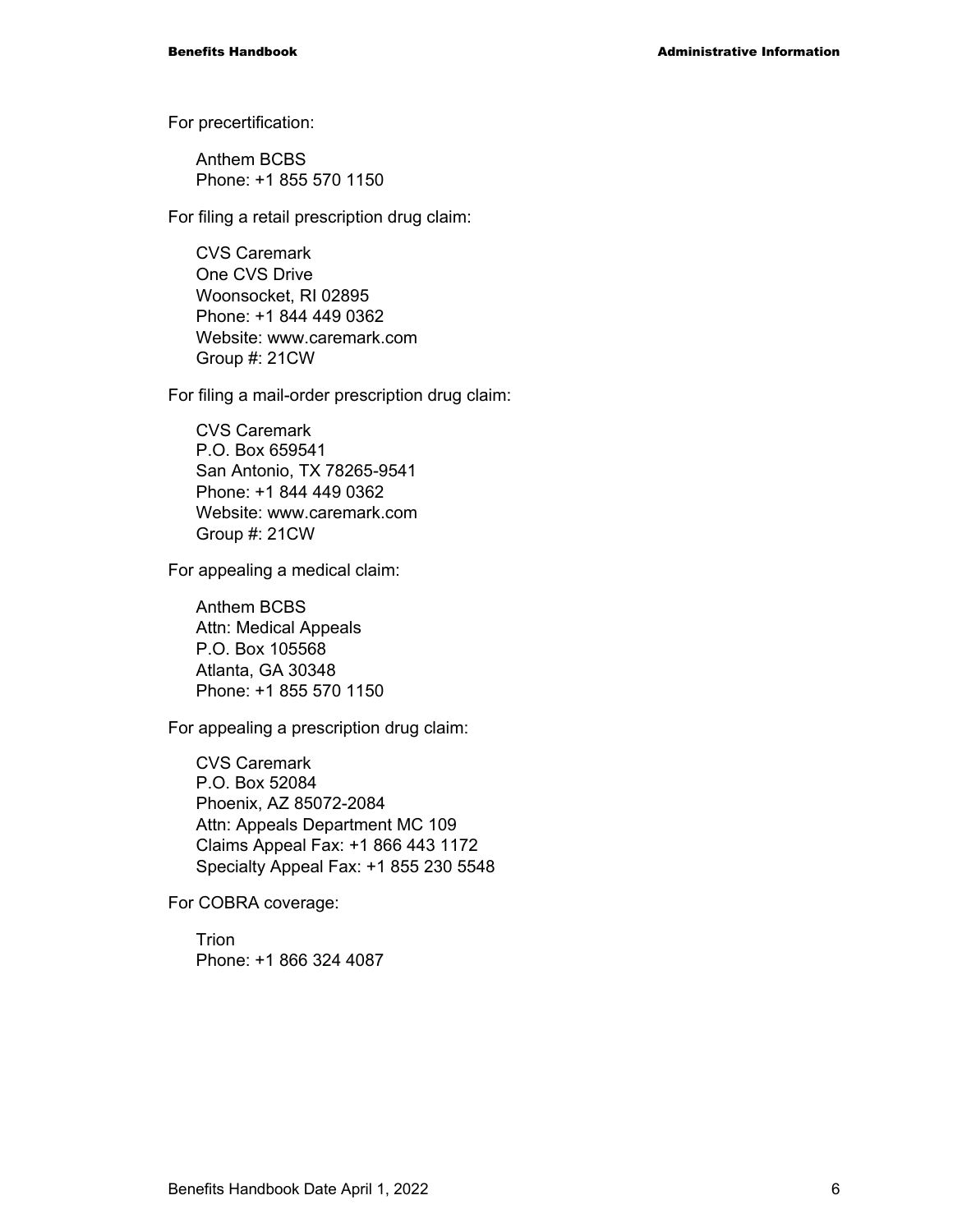#### **For Kaiser:**

Kaiser Customer Service Phone Numbers:

| <b>Region</b>                                                              | <b>Toll Free</b>                                                                                                                            | <b>TTY</b> |                 |
|----------------------------------------------------------------------------|---------------------------------------------------------------------------------------------------------------------------------------------|------------|-----------------|
| Georgia                                                                    | +1 888 865 5813                                                                                                                             | 711        |                 |
| Northern California                                                        | +1 800 464 4000                                                                                                                             | 711        |                 |
| Southern California                                                        | +1 800 464 4000                                                                                                                             | 711        |                 |
| Oregon and Southwest<br>Washington                                         | +1 800 813 2000                                                                                                                             | 711        |                 |
| Colorado:                                                                  | +1 800 632 9700                                                                                                                             | 711        |                 |
| Virginia/Maryland/Washington,<br>DC                                        | +1 800 777 7902                                                                                                                             | 711        |                 |
| Washington (Western<br>Washington and Spokane<br>area)                     | +1 888 901 4636                                                                                                                             | 711        |                 |
| <b>Claims Processing</b>                                                   |                                                                                                                                             |            |                 |
| <b>Region</b>                                                              | <b>Address</b>                                                                                                                              |            | <b>Phone:</b>   |
| Kaiser Permanente - Northern<br>СA                                         | Kaiser Foundation Health Plan, Inc.<br>P.O. Box 12923<br>Oakland, CA 94612                                                                  |            | +1 800 464 4000 |
| Kaiser Permanente - Southern<br>CА                                         | Kaiser Foundation Health Plan, Inc.<br>P.O. Box 7004<br>Downey, CA 90242-0361                                                               |            | +1 800 464 4000 |
| Kaiser Permanente - CO                                                     | Kaiser Foundation Health Plan of<br>Colorado<br>P.O. Box 373150<br>Denver, CO 80237-9998                                                    |            | +1 800 632 9700 |
| Kaiser Permanente - GA                                                     | Kaiser Permanente<br>P.O. Box 370010<br>Denver, CO 80237-9998                                                                               |            | +1 888 865 5813 |
| Kaiser Permanente - MAS<br>(Virginia/Maryland/Washington,<br>D.C.)         | Kaiser Permanente<br>P.O. Box 371860<br>Denver, CO 80237-9998                                                                               |            | +1 800 777 7902 |
| Kaiser Permanente - Oregon<br>and Southwest Washington                     | Kaiser Foundation Health Plan of<br>the Northwest<br>Kaiser Permanente Claims<br>Administration<br>P.O. Box 370050<br>Denver, CO 80237-9998 |            | +1 800 813 2000 |
| Kaiser Permanente -<br>Washington (Western<br>Washington and Spokane area) | Kaiser Foundation Health Plan of<br>Washington<br>Kaiser Permanente Claims<br>Administration<br>P.O. Box 34585<br>Seattle, WA 98124-1585    |            | +1 888 901 4636 |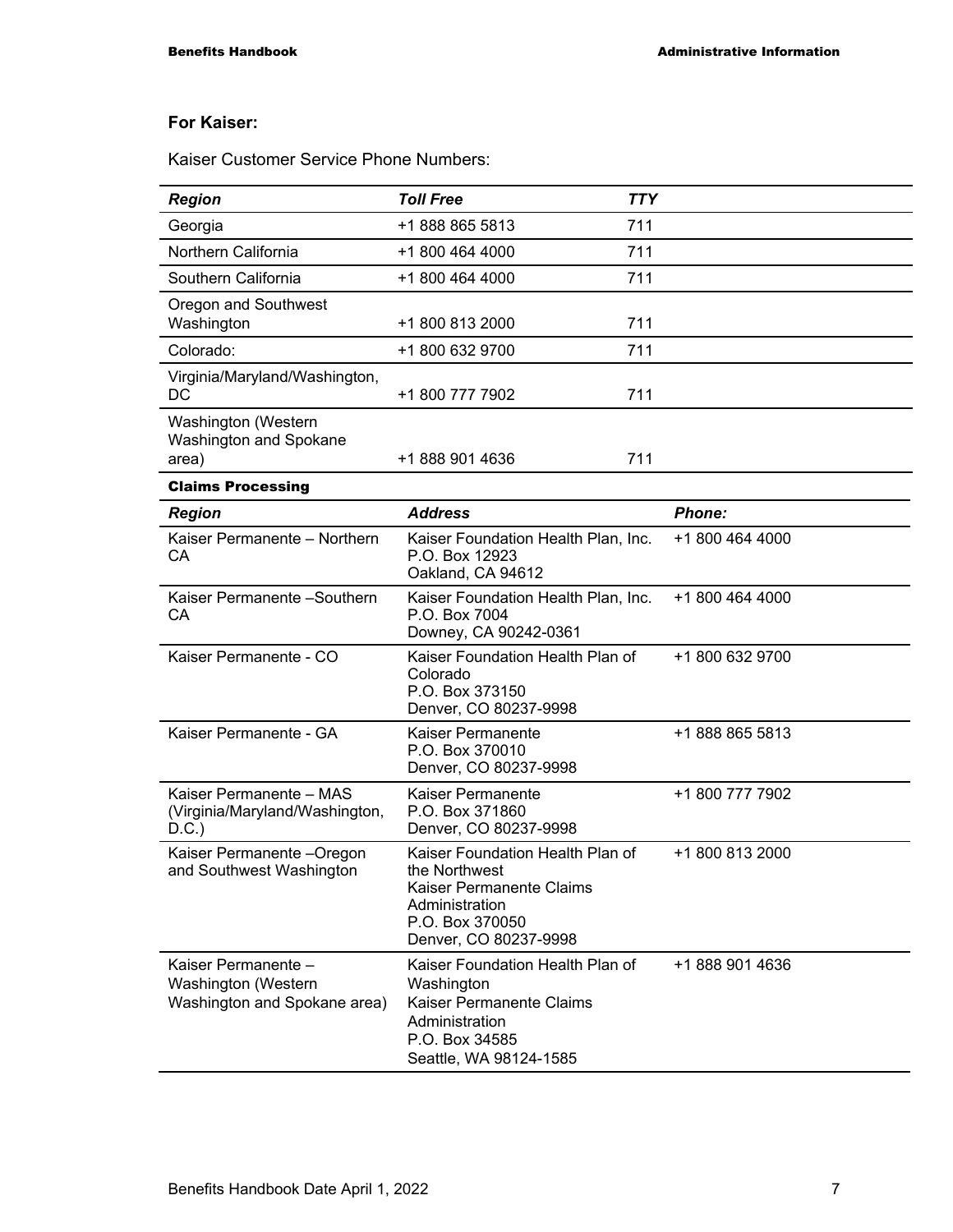#### Appeals:

| <b>Region</b>                                                                 | <b>Address</b>                                                                                                                                        | <b>Phone:</b>                                              |
|-------------------------------------------------------------------------------|-------------------------------------------------------------------------------------------------------------------------------------------------------|------------------------------------------------------------|
| Kaiser Permanente - Northern<br>and Southern CA                               | Kaiser Foundation Health Plan, Inc.<br><b>Special Services Unit</b><br>P.O. Box 23280<br>Oakland, CA 94623                                            | +1 800 464 4000                                            |
| Kaiser Permanente - CO                                                        | Appeals Program<br>Kaiser Foundation Health Plan of<br>Colorado<br>P.O. Box 378066<br>Denver, CO 80237-8066                                           | +1 303 344 7933<br>+1 888 370 9858<br>Fax: +1 866 466 4042 |
| Kaiser Permanente - GA                                                        | <b>Kaiser Permanente</b><br><b>Appeals Department</b><br>Nine Piedmont Center<br>3495 Piedmont Road, NE<br>Atlanta, GA 30305-1736                     | +1 404 364 4862<br>Fax: +1 404 364 4793                    |
| Kaiser Permanente - MAS<br>(Virginia/Maryland/<br>Washington, D.C.)           | Member Services Appeals Unit<br>Kaiser Permanente<br>2101 East Jefferson Street<br>Rockville, MD 20852                                                | +1 301 468 6000<br>Fax: +1 301 816 6192                    |
| Kaiser Permanente - Oregon<br>and Southwest Washington                        | Kaiser Foundation Health Plan of<br>the Northwest<br><b>Member Relations Department</b><br>500 NE Multnomah St., Suite 100<br>Portland, OR 97232-2099 | +1 503 813 4480<br>Fax: +1 503 813 3985                    |
| Kaiser Permanente -<br>Washington (Western<br>Washington and Spokane<br>area) | Kaiser Foundation Health Plan of<br>Washington<br><b>Member Appeals Department</b><br>P.O. Box 34593<br>Seattle, WA 98124-1585                        | +1 866 458 5479<br>Fax: +1 206 901 7340                    |

#### **For UHC:**

For filing a medical claim:

UnitedHealthcare P.O. Box 740800 Atlanta, GA 30374-0800 Phone: +1 866 540 5954

For precertification:

UnitedHealthcare Phone: +1 866 540 5954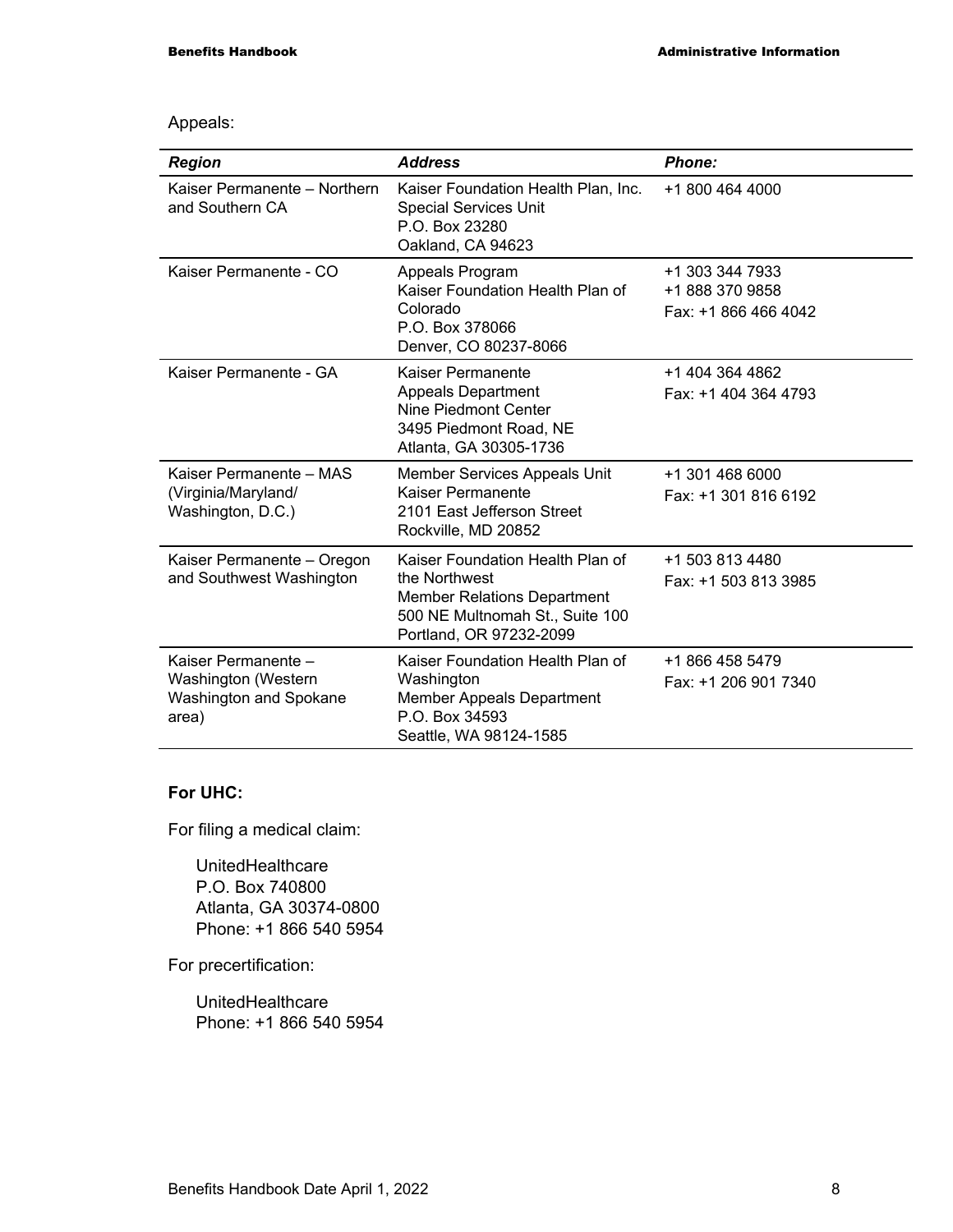For filing a retail prescription drug claim:

CVS Caremark One CVS Drive Woonsocket, RI 02895 Phone: +1 844 449 0362 Website: www.caremark.com Group #: 21CW

For filing a mail-order prescription drug claim:

CVS Caremark P.O. Box 659541 San Antonio, TX 78265-9541 Phone: +1 844 449 0362 Website: www.caremark.com Group #: 21CW

For appealing a medical claim:

UnitedHealthcare P.O. Box 3041 Salt Lake City, UT 84130-0432 Phone: +1 866 540 5954

For appealing a prescription drug claim:

CVS Caremark P.O. Box 52084 Phoenix, AZ 85072-2084 Attn: Appeals Department MC 109 Claims Appeal Fax: +1 866 443 1172 Specialty Appeal Fax: +1 855 230 5548

For COBRA coverage:

**Trion** Phone: +1 866 324 4087

#### The Basic Life Insurance Plan

#### *Plan Name*

Marsh & McLennan Companies Basic Life Insurance Plan

The plan forms part of the Marsh & McLennan Companies Health & Welfare Benefits Program.

#### *Plan Number*

501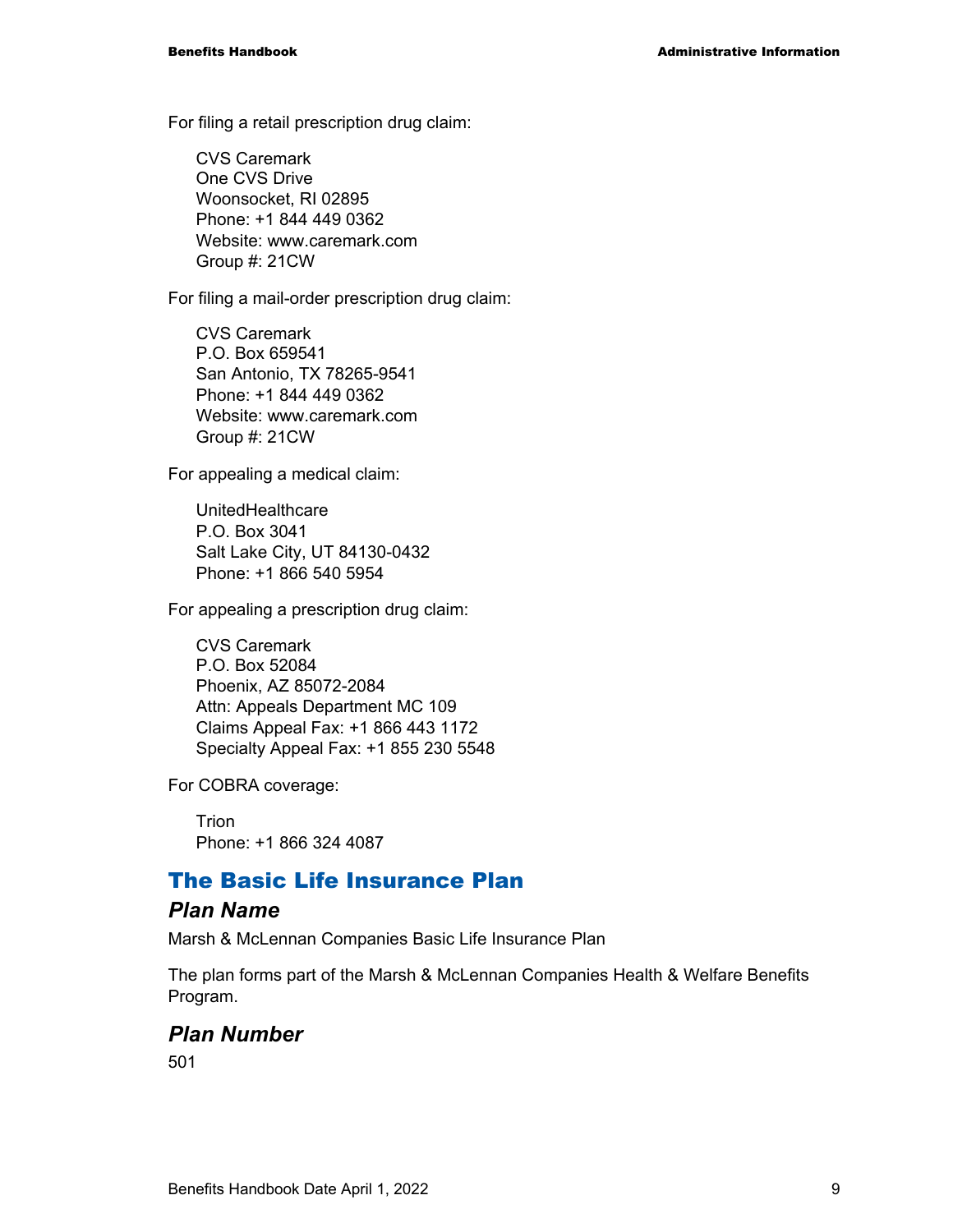#### *Plan Type*

This is a life insurance plan.

#### *Plan Year*

The plan year is January 1 - December 31.

#### *Plan Sponsor*

The Plan Sponsor is:

Marsh McLennan Waterfront Corporate Center 121 River Street - 3rd Floor Hoboken, NJ 07030-5794

### *Plan Administrator*

The Plan Administrator is Marsh & McLennan Companies, Inc. Benefits Administration Committee and can be reached at:

Plan Administrator – Basic Life Insurance c/o Global Benefits, 3rd Floor Marsh McLennan Waterfront Corporate Center 121 River Street Hoboken, NJ 07030-5794 Telephone: +1 201 284 4000

The Plan Administrator is responsible only for determining eligibility to participate in the plan.

### *Group Contract Number*

The group insurance contract number is 1098400.

#### *Source of Benefits Funding and Trustee*

The Basic Life Insurance Plan is fully insured through contracts with the Metropolitan Life Insurance Company (MetLife). MetLife, who administers and processes claims for this plan, except with respect to claims for eligibility to participate in the plan, is solely responsible for paying benefits. Contributions are intended to be made solely by the Company. These contributions are held in the Marsh & McLennan Companies Employer Funded Welfare Benefit Trust by the trustee:

Mellon Trust 135 Santilli Highway Everett, MA 02149

Premiums are payable solely from the trust.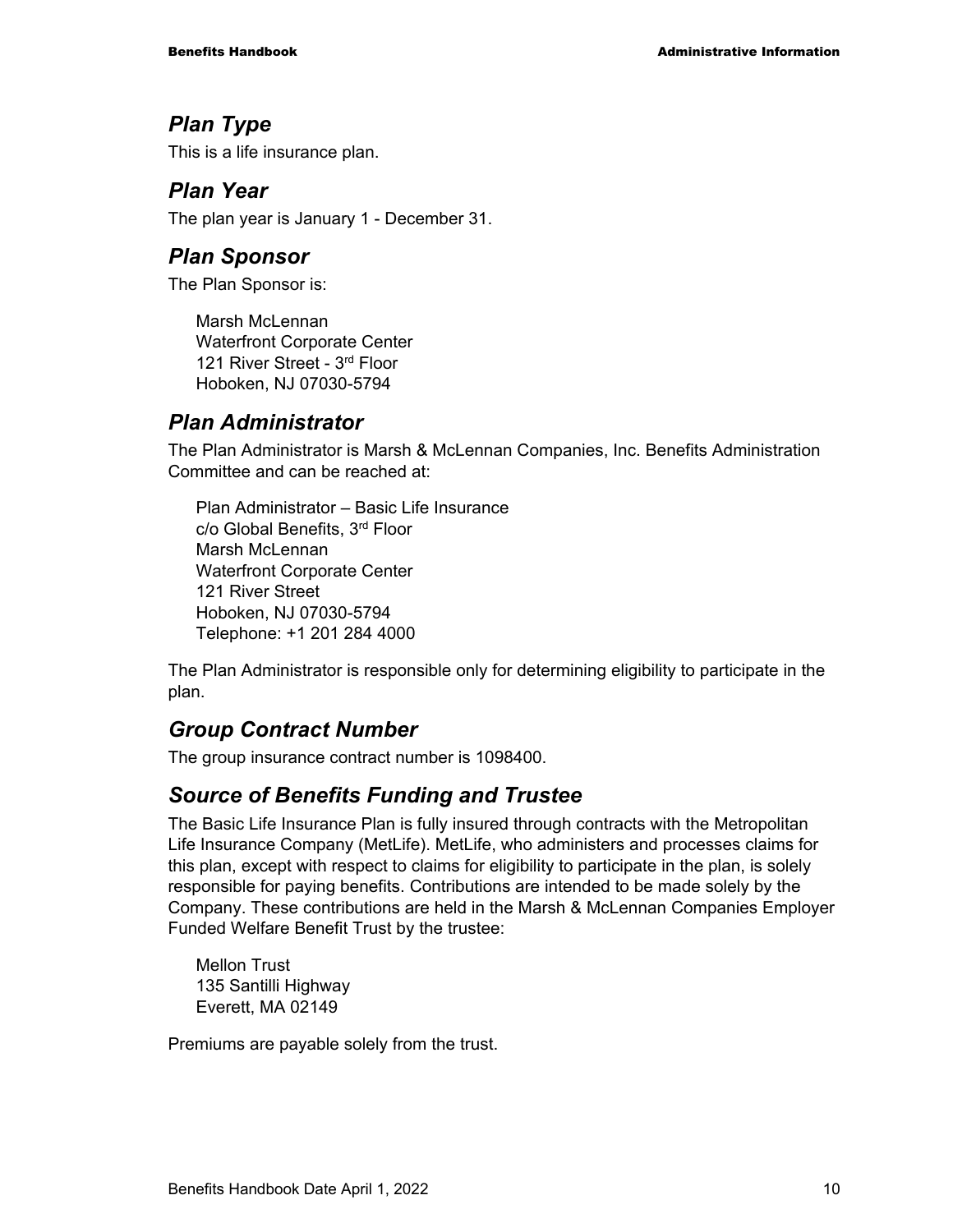#### *Claims Administrator*

Metropolitan Life Insurance Company 200 Park Avenue New York, NY 10166

For filing a claim:

MetLife Group Life Claims P.O. Box 3016 Utica, NY 13504

For appealing a claim:

MetLife Group Life Claims P.O. Box 3016 Utica, NY 13504

For converting your coverage:

Metropolitan Life Insurance Company Phone: +1 877 431 1167

Website: www.metlife.com/metlife-advice

### The Basic Long Term Disability Plan

#### *Plan Name*

Marsh & McLennan Companies Basic Long Term Disability Plan

The plan forms part of the Marsh & McLennan Companies Health & Welfare Benefits Program.

#### *Plan Number*

501

#### *Plan Type*

This is a long term disability insurance plan.

#### *Plan Year*

The plan year is January 1 - December 31.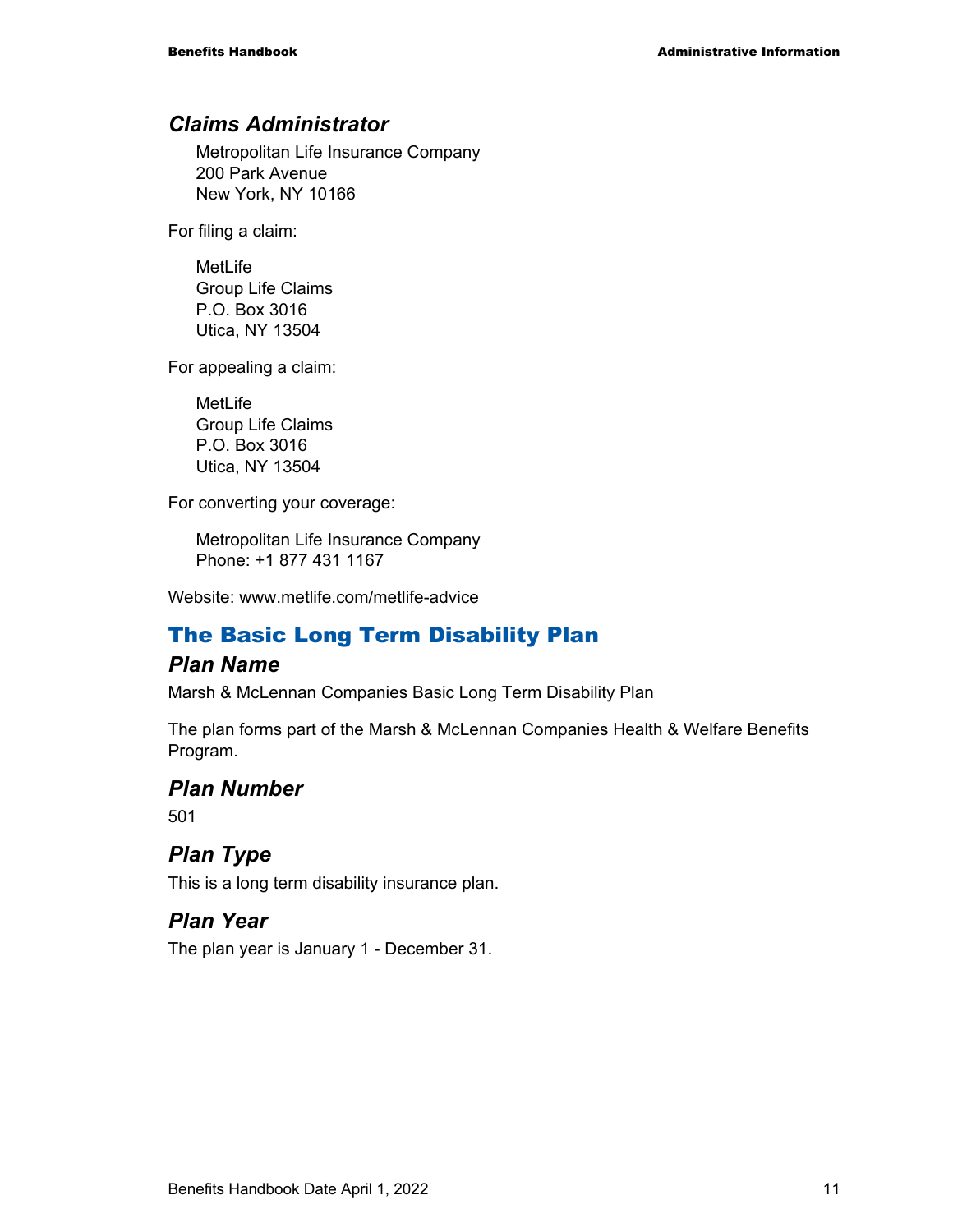#### *Plan Sponsor*

The Plan Sponsor is:

Marsh McLennan Waterfront Corporate Center 121 River Street - 3rd Floor Hoboken, NJ 07030-5794

#### *Plan Administrator*

The Plan Administrator is Marsh & McLennan Companies, Inc. Benefits Administration Committee and can be reached at:

Plan Administrator – Basic Long Term Disability c/o Global Benefits, 3rd Floor Marsh McLennan Waterfront Corporate Center 121 River Street Hoboken, NJ 07030-5794 Telephone: +1 201 284 4000

The Plan Administrator is responsible only for determining eligibility to participate in the plan.

### *Group Contract Number*

The group insurance policy number is GLT-342134.

#### *Source of Benefits Funding and Trustee*

The Basic Long Term Disability Plan is partially self-insured by the Company and partially insured by The Hartford Life and Accident Insurance Company. Contributions for the self-insured portion are intended to be made solely by the Company. These contributions are held in the Marsh McLennan Employer Funded Welfare Benefit Trust by the trustee:

Mellon Trust 135 Santilli Highway Everett, MA 02149

The Company pays the premiums for the insured portion of the plan directly to The Hartford Life and Accident Insurance Company.

Benefits for the self-insured portion of the plan are payable solely from the trust and benefits for the insured portion of the plan are payable solely by The Hartford Life and Accident Insurance Company.

The Company has engaged the services of The Hartford Life and Accident Insurance Company to be the Claims Administrator who is responsible for processing all claims for the plan, except with respect to claims for eligibility to participate.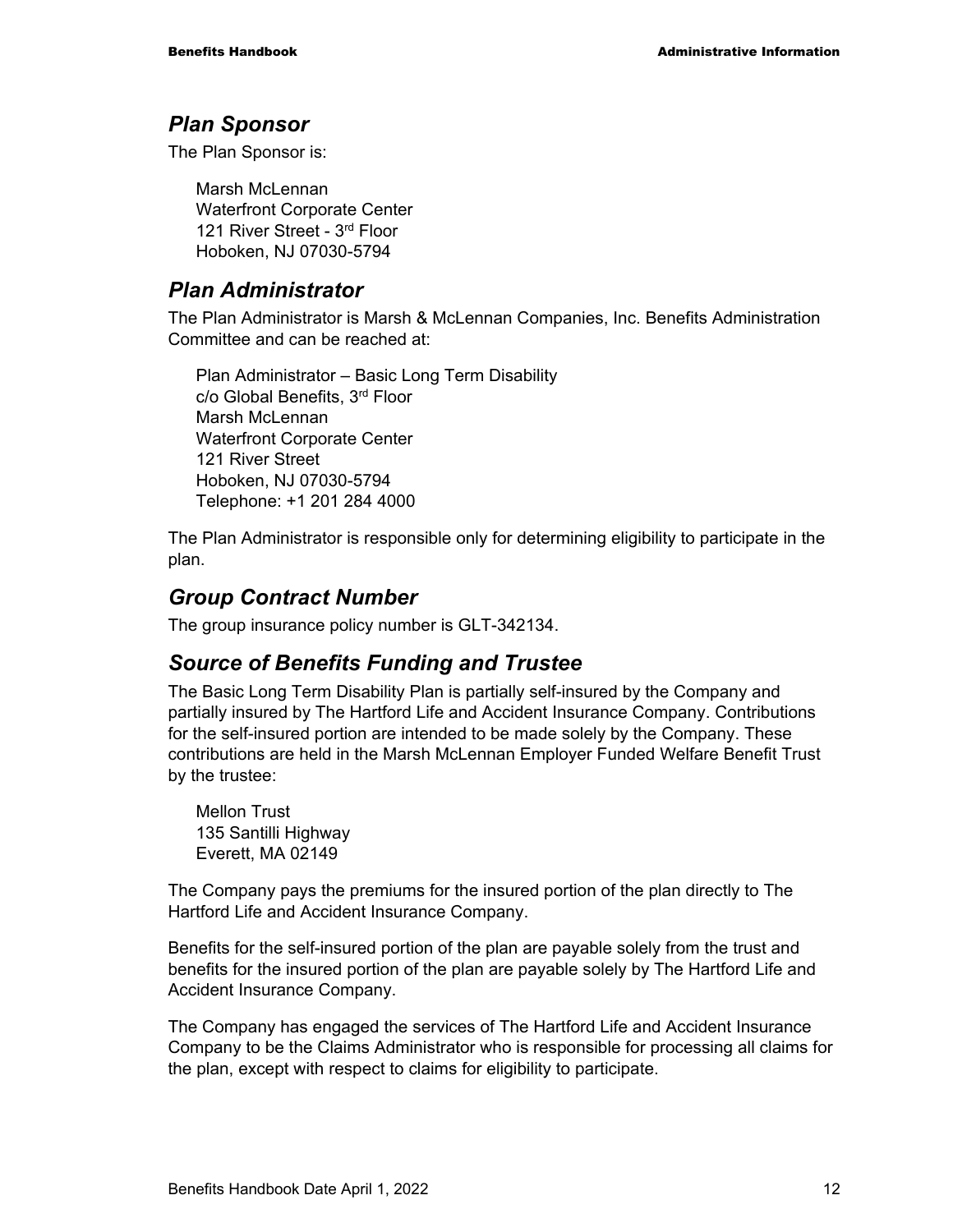#### *Claims Administrator*

The Hartford Life and Accident Insurance Company P.O. Box 14306 Lexington, KY 40512-4306 Phone: +1 866 432 6727 Fax: +1 866 411 5613

For filing a claim:

If you have been disabled due to a non-work related medical condition for a period greater than seventeen weeks, a Long Term Disability Claim will automatically be initiated by the Claims Administrator. The Claims Administrator will send a Long Term Disability forms packet to you for completion to your home address. The forms should be returned to The Hartford Life and Accident Insurance Company as soon as possible. The receipt of these forms by the Claims Administrator constitutes your request for Long Term Disability benefits. A return envelope will be provided for your convenience. For work related disabilities, a claim form will automatically be sent to your home address by Marsh McLennan. If you have been disabled for more than four months, and you have not received the form, you can contact the Marsh McLennan Leave Management Team.

For appealing a claim:

The Hartford Life and Accident Insurance Company Appeals Unit P.O. Box 14087 Lexington, KY 40512-4087 Fax: +1 855 339 7249

#### Teladoc Medical Experts Program

#### *Plan Name*

The Teladoc Medical Experts Program

The Teladoc Medical Experts Program forms part of the Marsh & McLennan Companies Group Benefits Plan.

#### *Plan Number*

503

### *Plan Type*

This is a health plan.

#### *Plan Year*

The plan year is January 1 - December 31.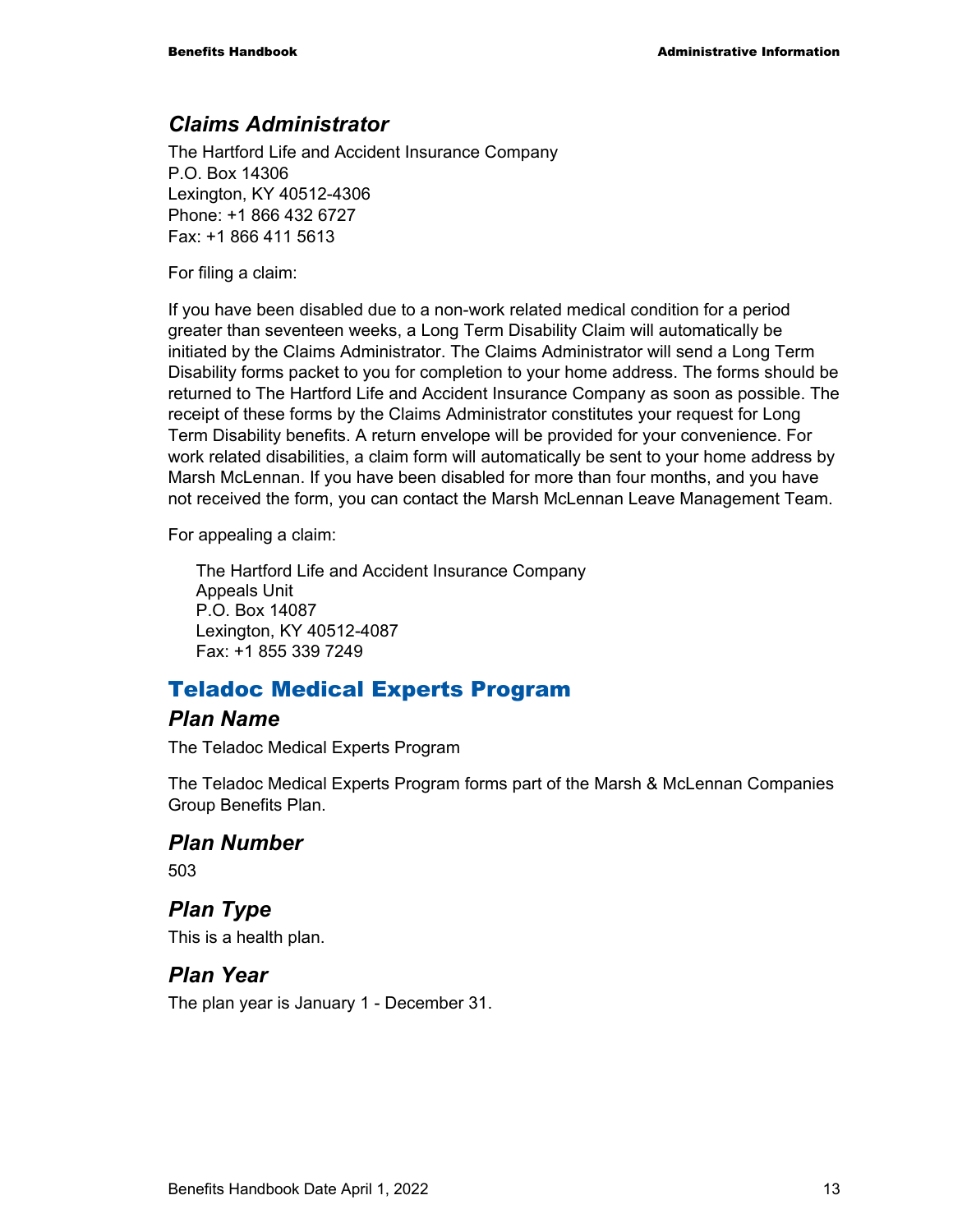#### *Plan Sponsor*

The Plan Sponsor is:

Marsh McLennan Waterfront Corporate Center 121 River Street - 3rd Floor Hoboken, NJ 07030-5794

### *Plan Administrator*

The Plan Administrator is Marsh & McLennan Companies, Inc. Benefits Administration Committee and can be reached at:

Marsh McLennan – Teladoc Medical Experts c/o Global Benefits, 3rd Floor Waterfront Corporate Center 121 River Street Hoboken, NJ 07030-5794 Telephone: +1 201 284 4000

The Plan Administrator is responsible only for determining eligibility to participate in the plan.

### *Group Contract Number*

N/A

#### *Source of Benefits Funding*

The Teladoc Medical Experts Program is insured through contracts with the Claims Administrator, who administers claims for this plan and is solely responsible for paying benefits.

### *Claims Administrator*

For filing a claim:

Teladoc Medical Experts 1250 Hancock Street Quincy, MA 02169 Phone: +1 800 835 2362

For appealing a claim:

Teladoc Medical Experts 1250 Hancock Street Quincy, MA 02169 Phone: +1 800 835 2362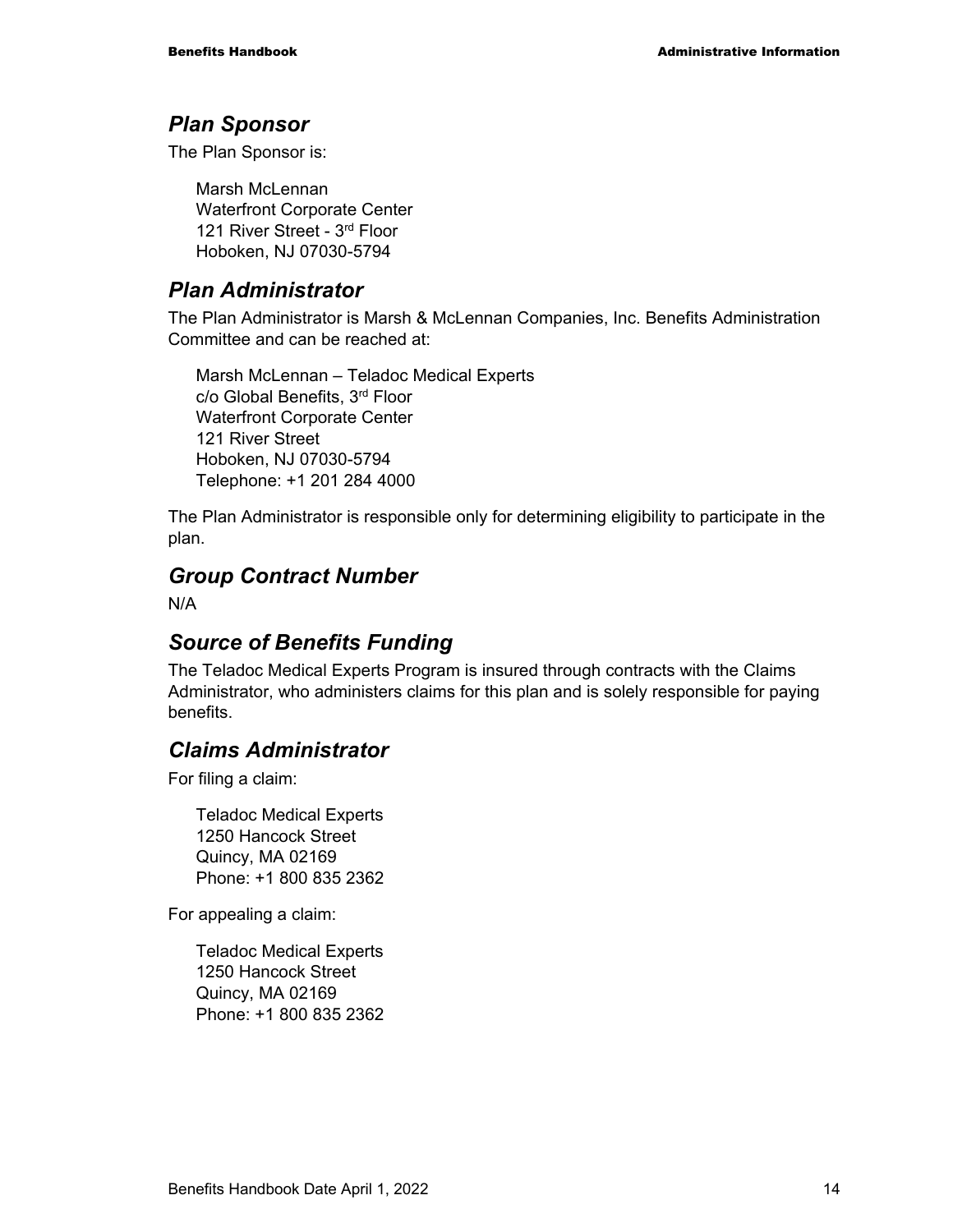For COBRA coverage:

Trion Phone: +1 866 324 4087

### The Business Travel Accident Insurance Plan

#### *Plan Name*

Marsh & McLennan Companies Business Travel Accident Insurance Plan

The plan forms part of the Marsh & McLennan Companies Group Benefits Plan.

#### *Plan Number*

503

### *Plan Type*

This is an accident insurance plan.

#### *Plan Year*

The plan year is January 1 - December 31.

#### *Plan Sponsor*

The Plan Sponsor is:

Marsh McLennan Waterfront Corporate Center 121 River Street - 3rd Floor Hoboken, NJ 07030-5794

#### *Plan Administrator*

The Plan Administrator is Marsh & McLennan Companies, Inc. Benefits Administration Committee and can be reached at:

Plan Administrator – Business Travel Accident Insurance c/o Global Benefits, 3rd Floor Marsh McLennan Waterfront Corporate Center 121 River Street Hoboken, NJ 07030-5794 Telephone: +1 201 284 4000

The Plan Administrator is responsible only for determining eligibility to participate in the plan.

#### *Group Contract Number*

The active group contract number is GTP 0009129189-B.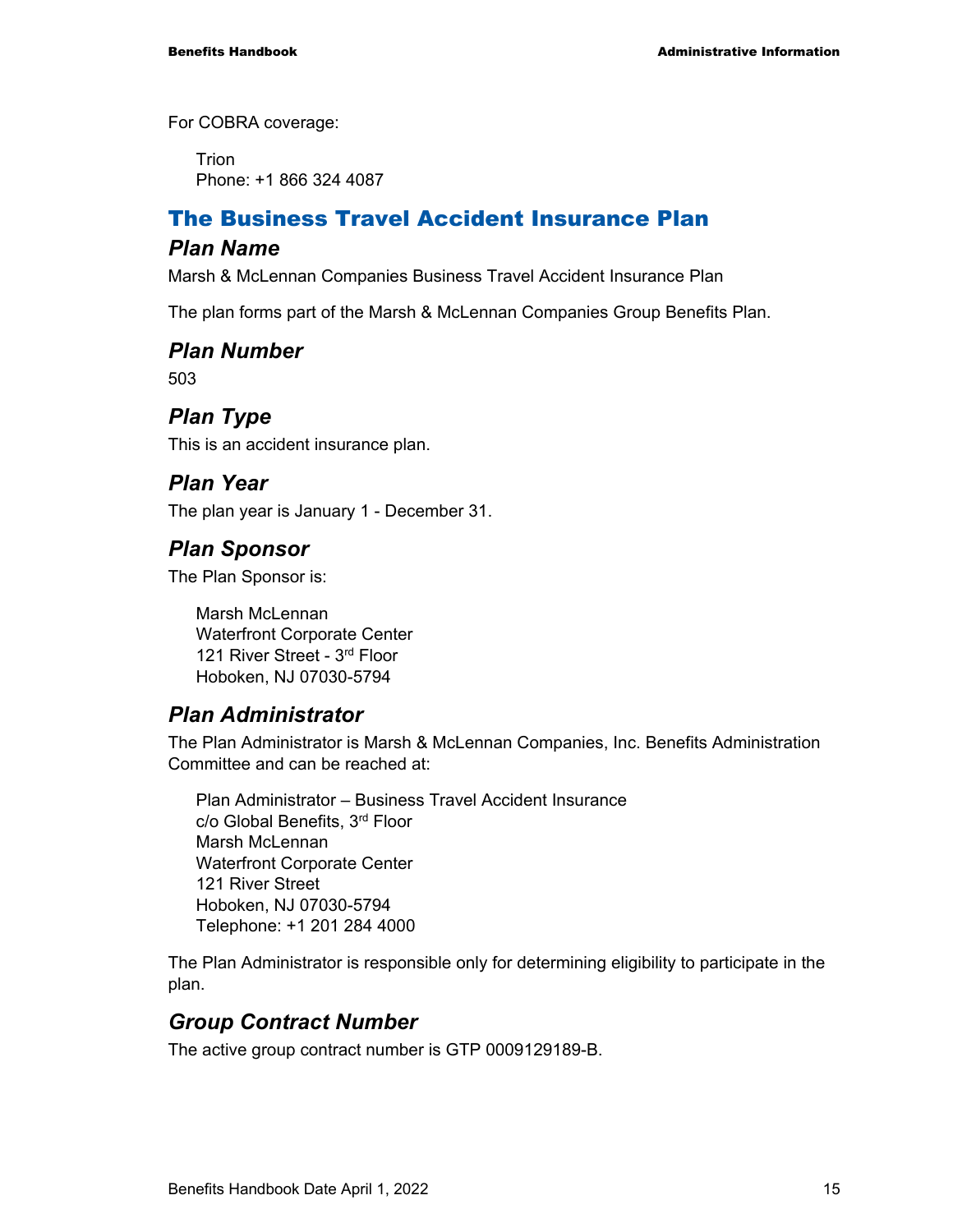### *Source of Benefits Funding*

The Business Travel Accident Insurance Plan is insured through a contract with the National Union Fire Insurance Company of Pittsburgh Pa (National Union), a division of AIG, and is solely responsible for paying benefits. National Union Fire Insurance Company of Pittsburgh Pa (National Union), a division of AIG, is the Claims Administrator that administers and processes claims for this plan, except with respect to claims for eligibility to participate.

The Company has engaged the services of the Claims Administrator who is responsible for processing claims, except with respect to eligibility to participate.

### *Claims Administrator*

National Union Fire Insurance Company of Pittsburgh Pa (National Union), a division of AIG P.O. Box 25897 Shawnee Mission, KS 66225 Phone: +1 800 551 0824

For filing a claim:

National Union Fire Insurance Company of Pittsburgh Pa (National Union) a division of AIG AIG A&H Claims Division P.O. Box 25897 Shawnee Mission, KS 66225 Phone: +1 800 551 0824

Fax: +1 866 893 8574

Email: AandH.ClaimsSubmissions@AIG.com

For appealing a claim:

National Union Fire Insurance Company of Pittsburgh Pa (National Union) a division of AIG AIG A&H Claims Division P.O. Box 25897 Shawnee Mission, KS 66225 Phone: +1 800 551 0824

Fax: +1 866 893 8574

Email: AandH.ClaimsSubmissions@AIG.com

### Dental Plan

#### *Plan Name*

Marsh & McLennan Companies Dental Plan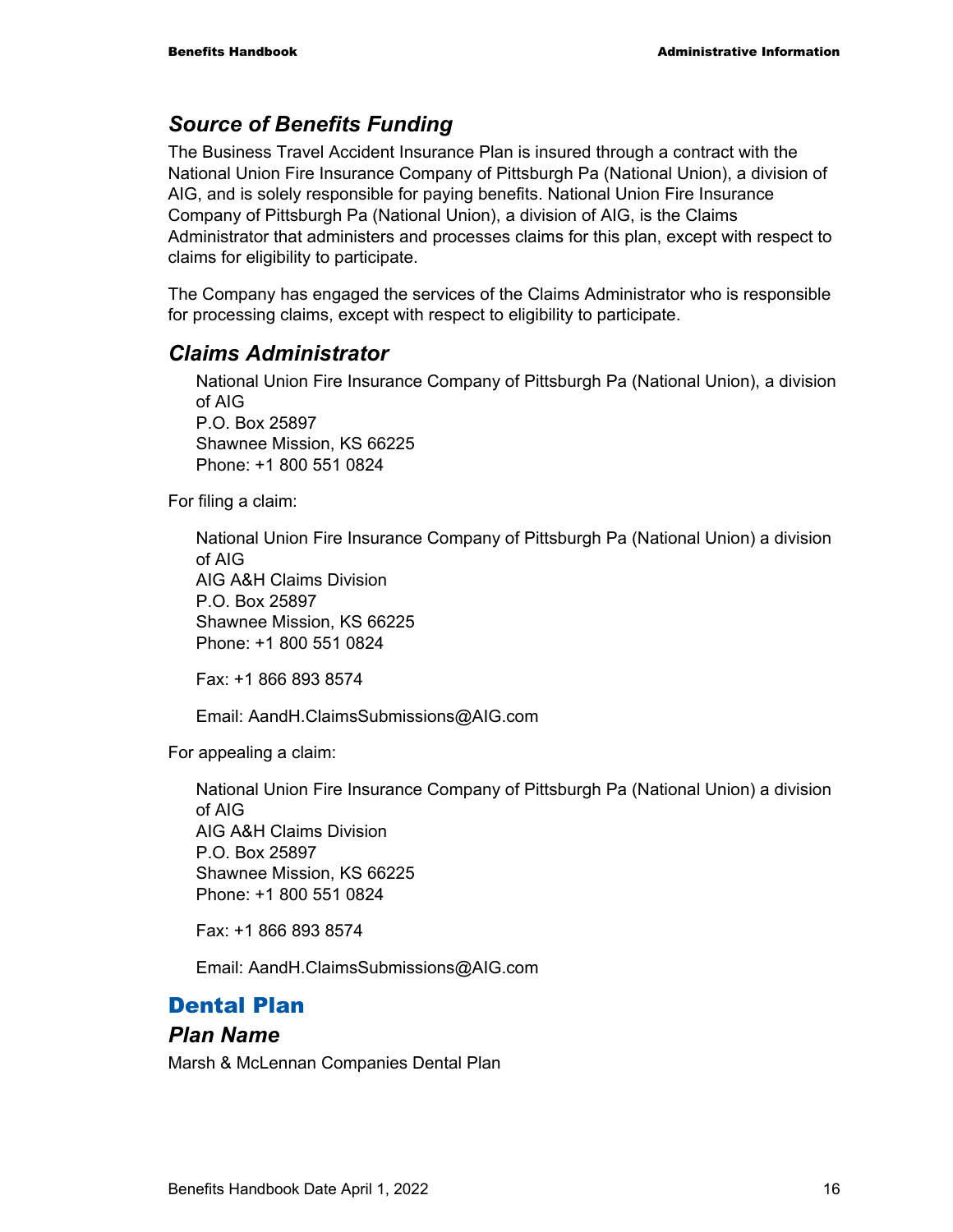The plan forms part of the Marsh & McLennan Companies Health & Welfare Benefits Program.

#### *Plan Number*

501

### *Plan Type*

This is a dental plan.

#### *Plan Year*

The plan year is January 1 - December 31.

### *Plan Sponsor*

The Plan Sponsor is:

Marsh McLennan Waterfront Corporate Center 121 River Street - 3rd Floor Hoboken, NJ 07030-5794

### *Plan Administrator*

The Plan Administrator is Marsh & McLennan Companies, Inc. Benefits Administration Committee and can be reached at:

Plan Administrator – Dental Plan c/o Global Benefits, 3rd Floor Marsh McLennan Waterfront Corporate Center 121 River Street Hoboken, NJ 07030-5794 Telephone: +1 201 284 4000

The Plan Administrator is responsible only for determining eligibility to participate in the plan.

### *Group Contract Number*

The group contract number is 1098400.

#### *Source of Benefits Funding and Trustee*

The Dental Plan is self-insured by the Company through contributions made jointly by the Company and participating employees. These contributions are held in the Marsh & McLennan Companies, Inc. Employer Funded Welfare Benefit Trust by the trustee:

Mellon Trust 135 Santilli Highway Everett, MA 02149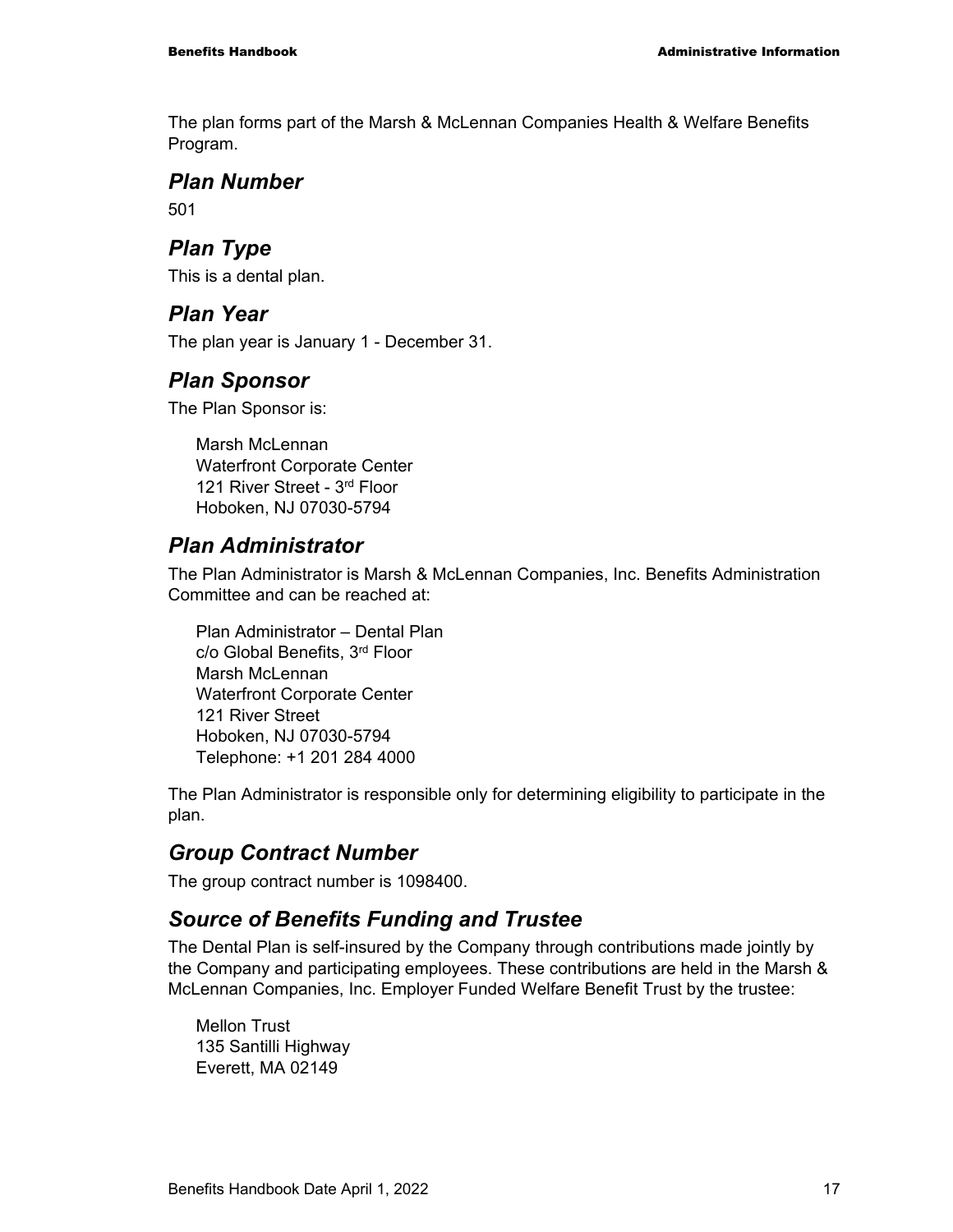Benefits are payable solely from the trust.

The Company has engaged the services of the Claims Administrator, MetLife, to process claims for this self-insured plan, except with respect to claims for eligibility to participate.

#### *Claims Administrator*

Metropolitan Life Insurance Company (MetLife) One Madison Avenue New York, NY 10010

#### *Contacts*

For filing a claim:

MetLife Dental Claims P.O. Box 981282 El Paso, TX 79998-1282 Phone: +1 800 942 0854

For appealing a claim:

MetLife Group Claim Review P.O. Box 14589 Lexington, KY 40512

For COBRA coverage:

Trion Phone: +1 866 324 4087

For a copy of participating dentists:

www.MetLife.com/dental Phone: +1 800 942 0854

### The Dependent Care Flexible Spending Account Plan (DCFSA)

#### *Plan Name*

Marsh & McLennan Companies Dependent Care Flexible Spending Account

The DCFSA does not form part of the Marsh & McLennan Companies Health & Welfare Benefits Program and is not an ERISA-covered plan.

#### *Plan Number*

N/A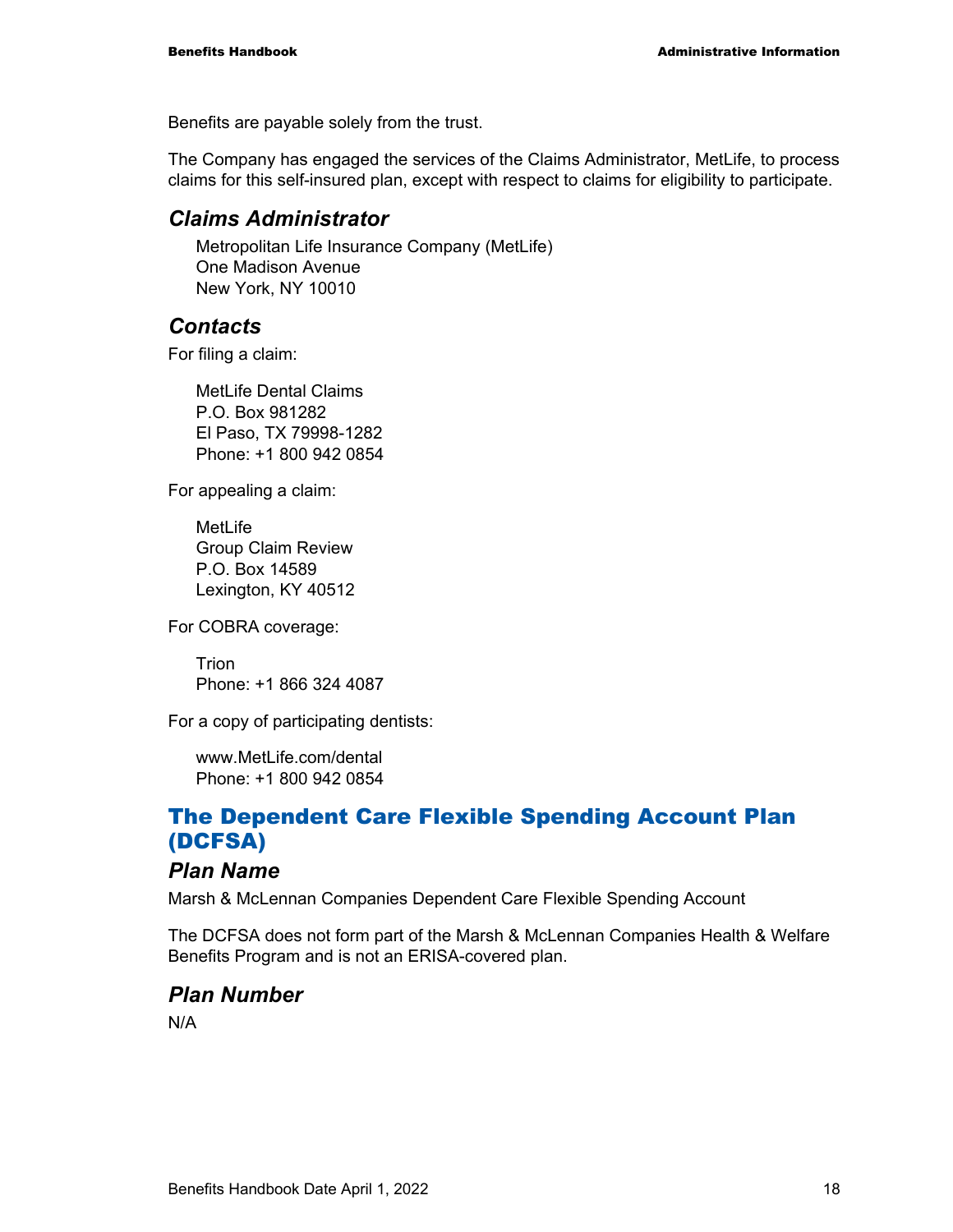### *Plan Type*

This is a dependent care flexible spending account plan.

#### *Plan Year*

The plan year is January 1 - December 31.

#### *Plan Sponsor*

The Plan Sponsor is:

Marsh McLennan Waterfront Corporate Center 121 River Street - 3rd Floor Hoboken, NJ 07030-5794

### *Plan Administrator*

The Plan Administrator is Marsh & McLennan Companies, Inc. and can be reached at:

Plan Administrator – DCFSA c/o Global Benefits, 3rd Floor Marsh McLennan Waterfront Corporate Center 121 River Street Hoboken, NJ 07030-5794 Telephone: +1 201 284 4000

The Plan Administrator is responsible only for determining eligibility to participate in the plan.

### *Group Contract Number*

The group contract number is 36-2668272.

### *Source of Benefits Funding and Trustee*

The DCFSA is self-insured by the Company through contributions intended to be made solely by participating employees. These contributions are held in the Marsh & McLennan Companies, Inc. Employer Funded Welfare Benefit Trust by the trustee:

Mellon Trust 135 Santilli Highway Everett, MA 02149

Benefits are payable solely from the trust.

The Company has engaged the services of the Claims Administrator, who is responsible for processing claims for this self-insured plan, except with respect to claims for eligibility to participate.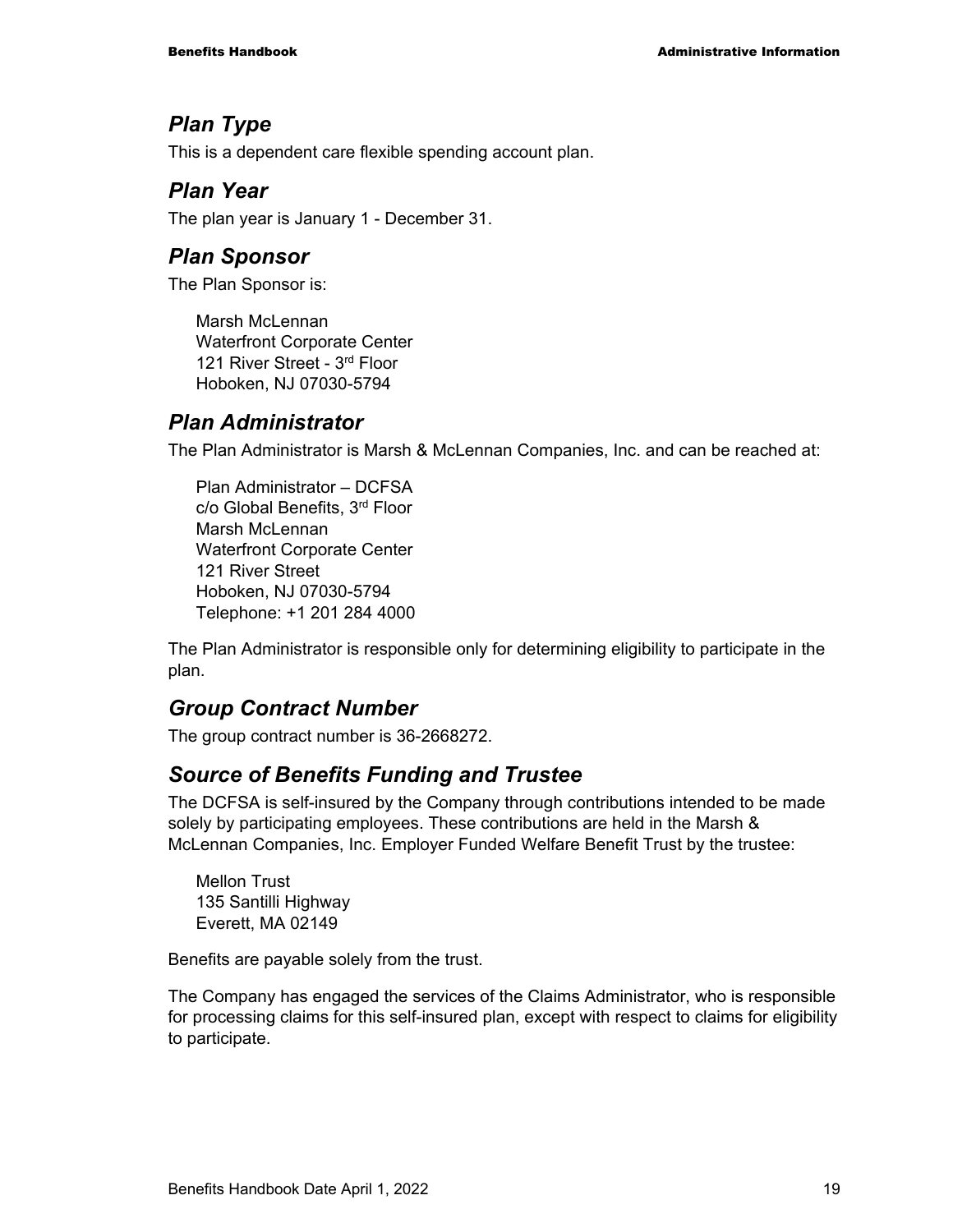#### *Claims Administrator*

For sending a claim:

Trion Spending Account Service Center 2300 Renaissance Boulevard King of Prussia, PA 19406 Phone: +1 866 324 4087 Fax: +1 888 788 1928

For appealing a claim:

Trion Spending Account Service Center 2300 Renaissance Boulevard King of Prussia, PA 19406 Phone: +1 866 324 4087 Fax: +1 888 788 1928

### The Employee Assistance Program (EAP)

#### *Plan Name*

Marsh & McLennan Companies Employee Assistance Program

The EAP forms part of the Marsh & McLennan Companies Group Benefits Plan.

#### *Plan Number*

503

### *Plan Type*

This is an employee assistance program.

#### *Plan Year*

The plan year is January 1 - December 31.

#### *Plan Sponsor*

The Plan Sponsor is:

Marsh McLennan Waterfront Corporate Center 121 River Street - 3rd Floor Hoboken, NJ 07030-5794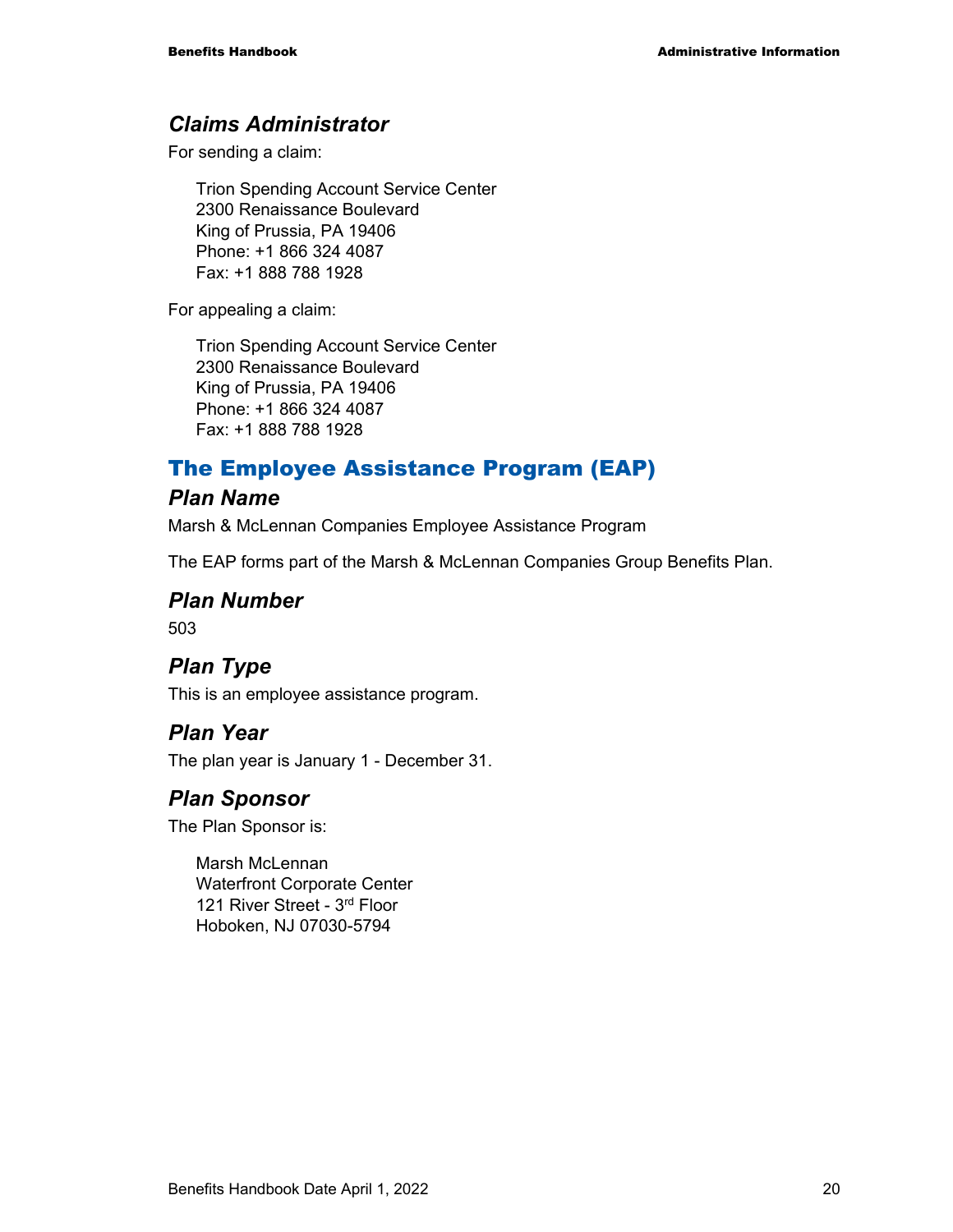#### *Plan Administrator*

The Plan Administrator is Marsh & McLennan Companies, Inc. Benefits Administration Committee and can be reached at:

Marsh McLennan – Employee Assistance Program c/o Global Benefits, 3rd Floor Waterfront Corporate Center 121 River Street Hoboken, NJ 07030-5794 Telephone: +1 201 284 4000

The Plan Administrator is responsible only for determining eligibility to participate in the plan.

#### *Group Contract Number*

N/A

#### *Source of Benefits Funding*

The Employee Assistance Program is insured through a contract with Cigna Behavioral Health. Cigna Behavioral Health is the Claims Administrator that administers claims for this plan, except with respect to claims for eligibility to participate, and is solely responsible for paying benefits.

Contributions are intended to be made solely by the Company.

#### *Claims Administrator*

To obtain services:

Phone: +1 800 382 3432 24 hours a day, 7 days a week

When you call, provide the name of the Marsh McLennan operating company in which you are employed.

For filing a claim:

Cigna Behavioral Health 3636 Nobel Drive Suite 150 San Diego, CA 92122 Phone: +1 800 382 3432

For appealing a claim:

Cigna Behavioral Health 3636 Nobel Drive Suite 150 San Diego, CA 92122 Phone: +1 800 382 3432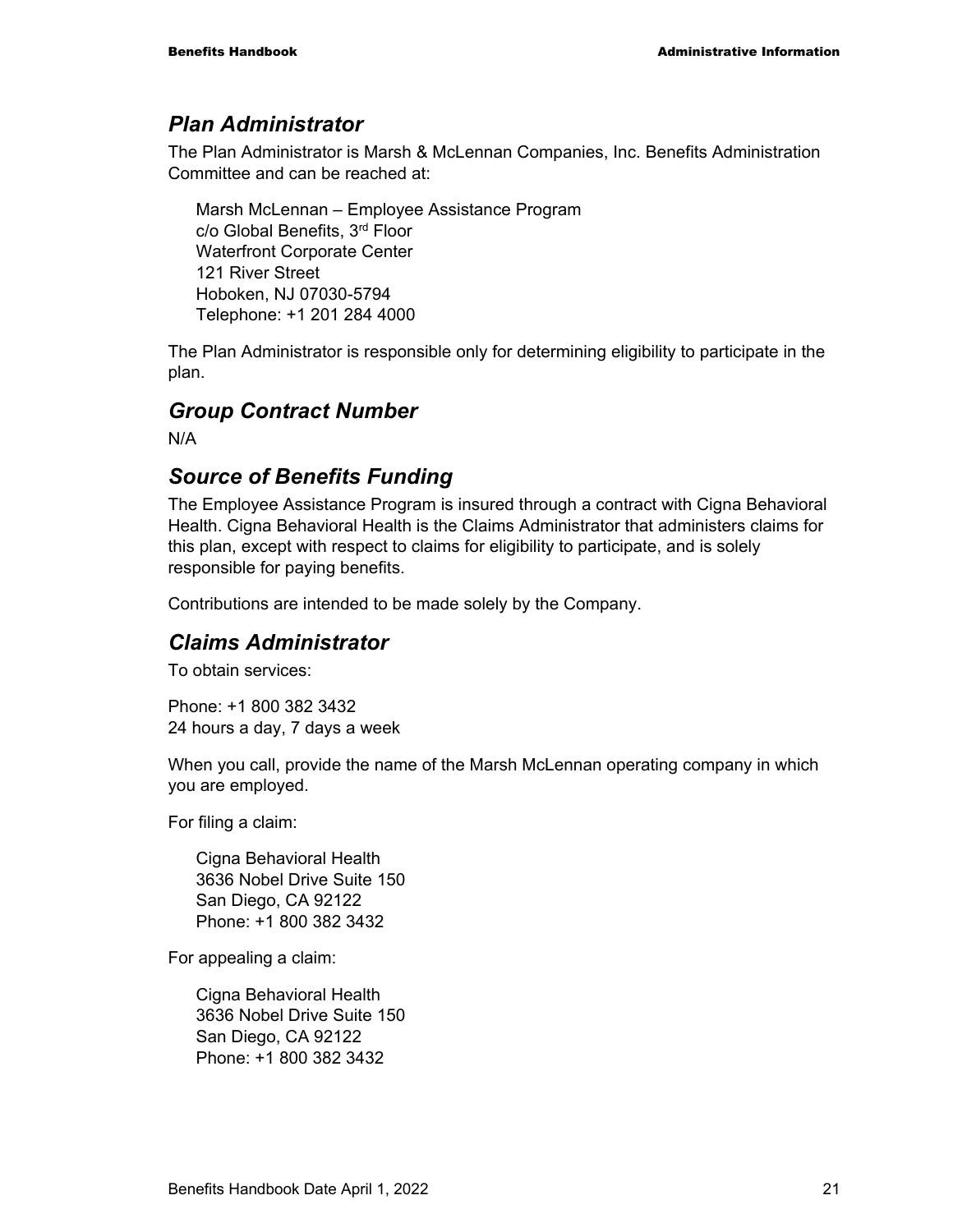For COBRA coverage:

**Trion** Phone: +1 866 324 4087

### The Group Benefits Plan

#### *Plan Name*

Marsh & McLennan Companies Group Benefits Plan

The plan provides health, legal, death and disability benefits to eligible employees through the following component welfare plans:

- **Teladoc Medical Experts Program**
- **The Business Travel Accident Insurance Plan**
- **The Employee Assistance Program (EAP)**
- The Individual Disability Insurance Plan
- The Legal Assistance Plan
- **Long Term Disability Bonus Income Plan**
- The Voluntary AD&D Plan
- **The Vision Care Plan**

#### *Plan Number*

503

### *Plan Type*

This is a welfare plan.

#### *Plan Year*

The plan year is January 1 - December 31.

#### *Plan Sponsor*

The Plan Sponsor is:

Marsh McLennan Waterfront Corporate Center 121 River Street - 3rd Floor Hoboken, NJ 07030-5794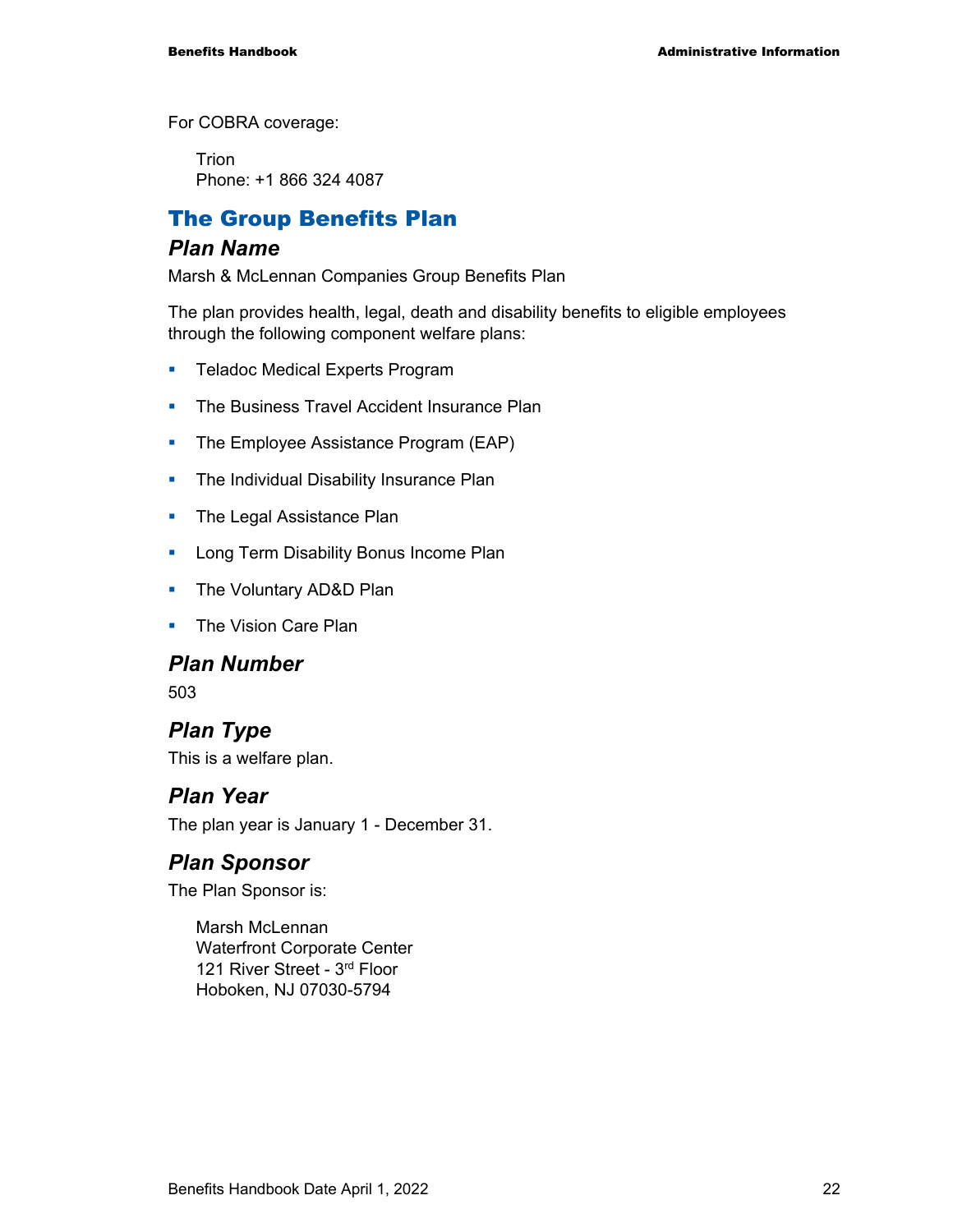#### *Plan Administrator*

The Plan Administrator is Marsh & McLennan Companies, Inc. Benefits Administration Committee and can be reached at:

Marsh McLennan c/o Global Benefits, 3rd Floor Waterfront Corporate Center 121 River Street Hoboken, NJ 07030-5794 Telephone: +1 201 284 4000

The Plan Administrator is responsible only for determining eligibility to participate in the plan.

### *Group Contract Number*

N/A

### *Source of Benefits Funding*

The Group Benefits Plan provides benefits through various component welfare plans. For information on the source of funding for each plan, see the descriptions of the individual welfare plans in this Administrative Details about the Plans section.

### The Group Variable Universal Life Insurance (GVUL) Plan

#### *Plan Name*

Marsh & McLennan Companies Group Variable Universal Life Insurance (GVUL) Plan

The plan forms part of the Marsh & McLennan Companies Health & Welfare Benefits Program.

#### *Plan Number*

501

### *Plan Type*

This is a life insurance plan.

#### *Plan Year*

The plan year is January 1 - December 31.

#### *Plan Sponsor*

The Plan Sponsor is:

Marsh McLennan Waterfront Corporate Center 121 River Street - 3rd Floor Hoboken, NJ 07030-5794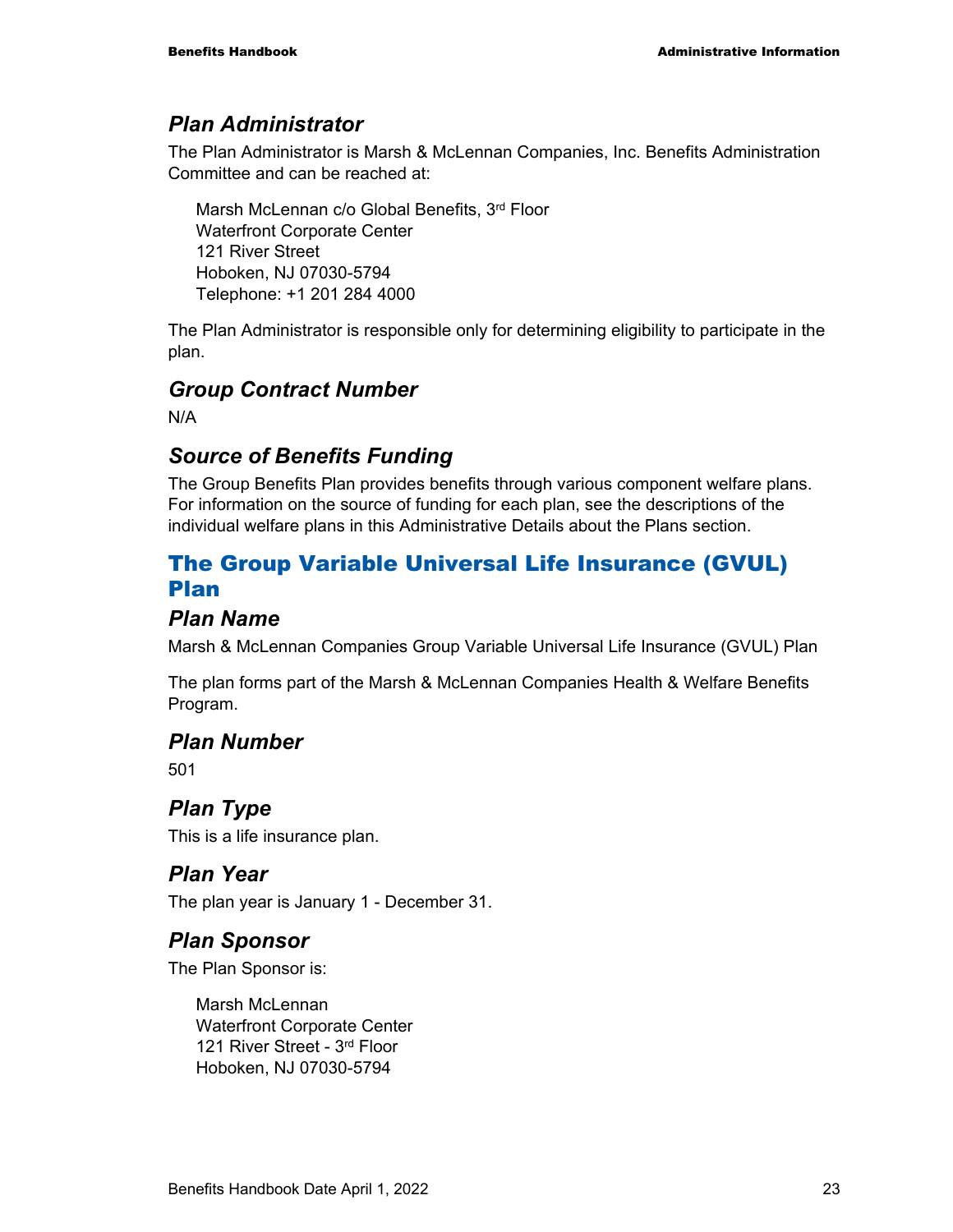#### *Plan Administrator*

The Plan Administrator is Marsh & McLennan Companies, Inc. Benefits Administration Committee and can be reached at:

Plan Administrator – Group Variable Universal Life Insurance Plan c/o Global Benefits, 3rd Floor Marsh McLennan Waterfront Corporate Center 121 River Street Hoboken, NJ 07030-5794

The Plan Administrator is responsible only for determining claims with respect to eligibility to participate in the plan.

#### *Group Contract Number*

The group contract number is 0105231.

### *Source of Benefits Funding*

The Group Variable Universal Life Insurance Plan is insured through contracts with MetLife. MetLife is the Claims Administrator, who administers claims for this plan, except with respect to claims for eligibility to participate, and is solely responsible for paying benefits:

Premiums are intended to be made solely by participating employees and are paid directly to MetLife.

#### *Claims Administrator*

For filing a claim:

Metropolitan Life Insurance Company 13045 Tesson Ferry Road Mail Code A2-10 St Louis, MO 63128

For appealing a claim:

Metropolitan Life Insurance Company 13045 Tesson Ferry Road Mail Code A2-10 St Louis, MO 63128

For converting your coverage: Contact Mercer Voluntary Benefits at +1 800 225 2265, Monday - Friday, 8 a.m. - 10 p.m., Eastern time and you will be transferred to a MetLife GVUL Customer Service Representative.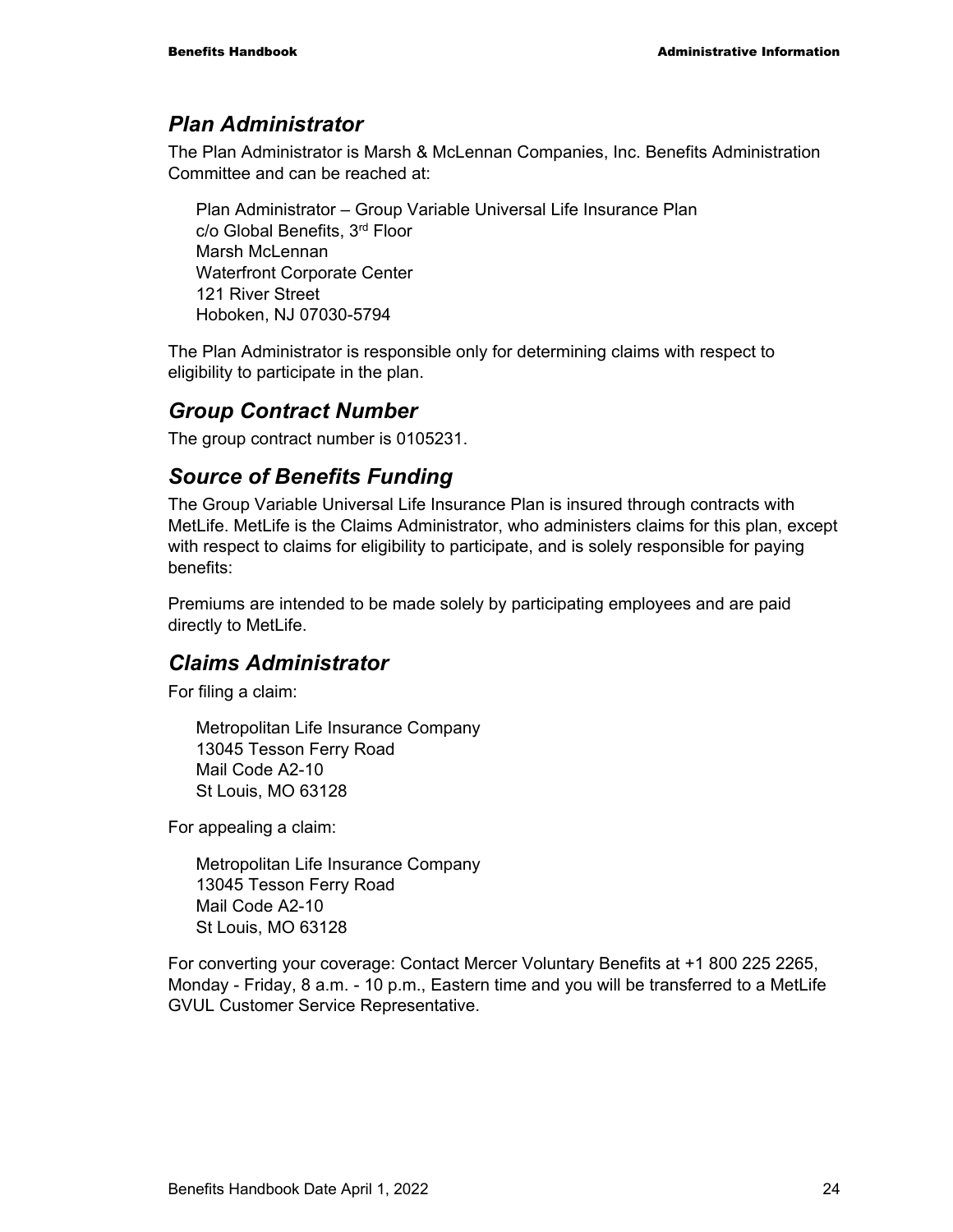### Hawaii - HMSA's Health Plan Hawaii Plus HMO (HMO)

#### *Plan Name*

Marsh & McLennan Companies HMSA's Health Plan Hawaii Plus HMO

The plan forms part of the Marsh & McLennan Companies Health & Welfare Benefits Program.

#### *Plan Number*

501

### *Plan Type*

This is a group medical plan.

#### *Plan Year*

The plan year is January 1 - December 31.

#### *Plan Sponsor*

The Plan Sponsor is:

Marsh McLennan Waterfront Corporate Center 121 River Street - 3rd Floor Hoboken, NJ 07030-5794

#### *Plan Administrator*

The Plan Administrator is Marsh & McLennan Companies, Inc. Benefits Administration Committee and can be reached at:

Plan Administrator – HMSA HMO c/o Global Benefits, 3rd Floor Marsh McLennan Waterfront Corporate Center 121 River Street Hoboken, NJ 07030-5794 Telephone: +1 201 284 4000

The Plan Administrator is responsible only for determining eligibility to participate in the plan.

### *Group Contract Number*

The group contract numbers are 96770-1 & 96770-3 (COBRA).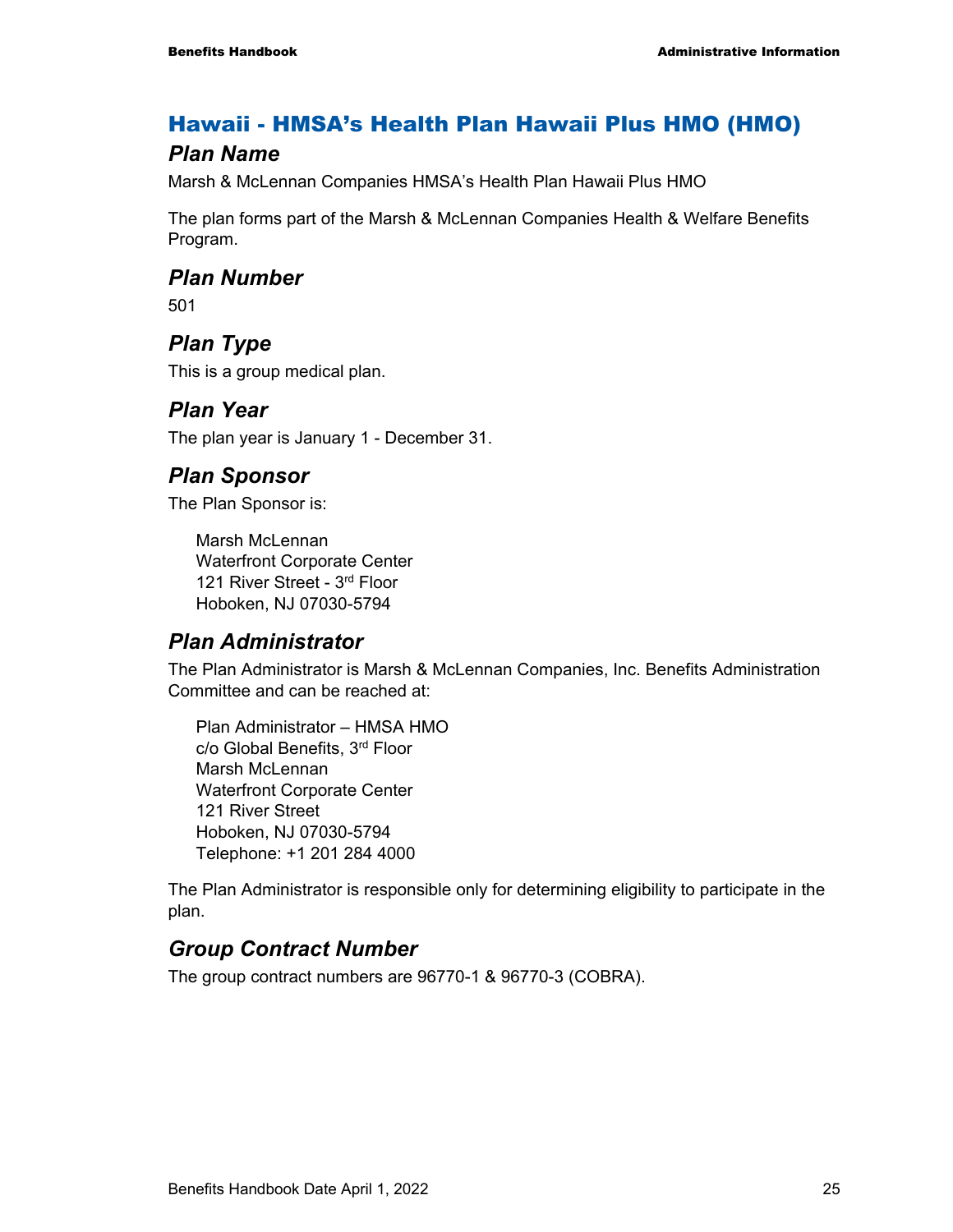### *Source of Benefits Funding and Trustee*

The plan is fully insured through HMSA.HMSA is the Claims Administrator that administers claims for this plan, except with respect to claims for eligibility to participate, and is solely responsible for providing medical benefits and claims determinations.

Contributions are made jointly by the Company and participating employees. These contributions are held in the Marsh & McLennan Companies, Inc. Employer Funded Welfare Benefit Trust by the trustee:

Mellon Trust 135 Santilli Highway Everett, MA 02149

Premiums are payable solely from the trust.

#### *Claims Administrator*

For appealing a medical or prescription drug claim:

HMSA - HPH Attention: Appeals Coordinator P.O. Box 1958 Honolulu, HI 96805-1958 Phone: +1 800 462 2085 Fax: +1 808 952 7546

For COBRA coverage:

Trion Phone: +1 866 324 4087

### Hawaii - HMSA's Preferred Provider Plan (PPP)

The plan forms part of the Marsh & McLennan Companies Health & Welfare Benefits Program.

#### *Plan Name*

Marsh & McLennan Companies HMSA's Preferred Provider Plan

#### *Plan Number*

501

## *Plan Type*

This is a group medical plan.

#### *Plan Year*

The plan year is January 1 - December 31.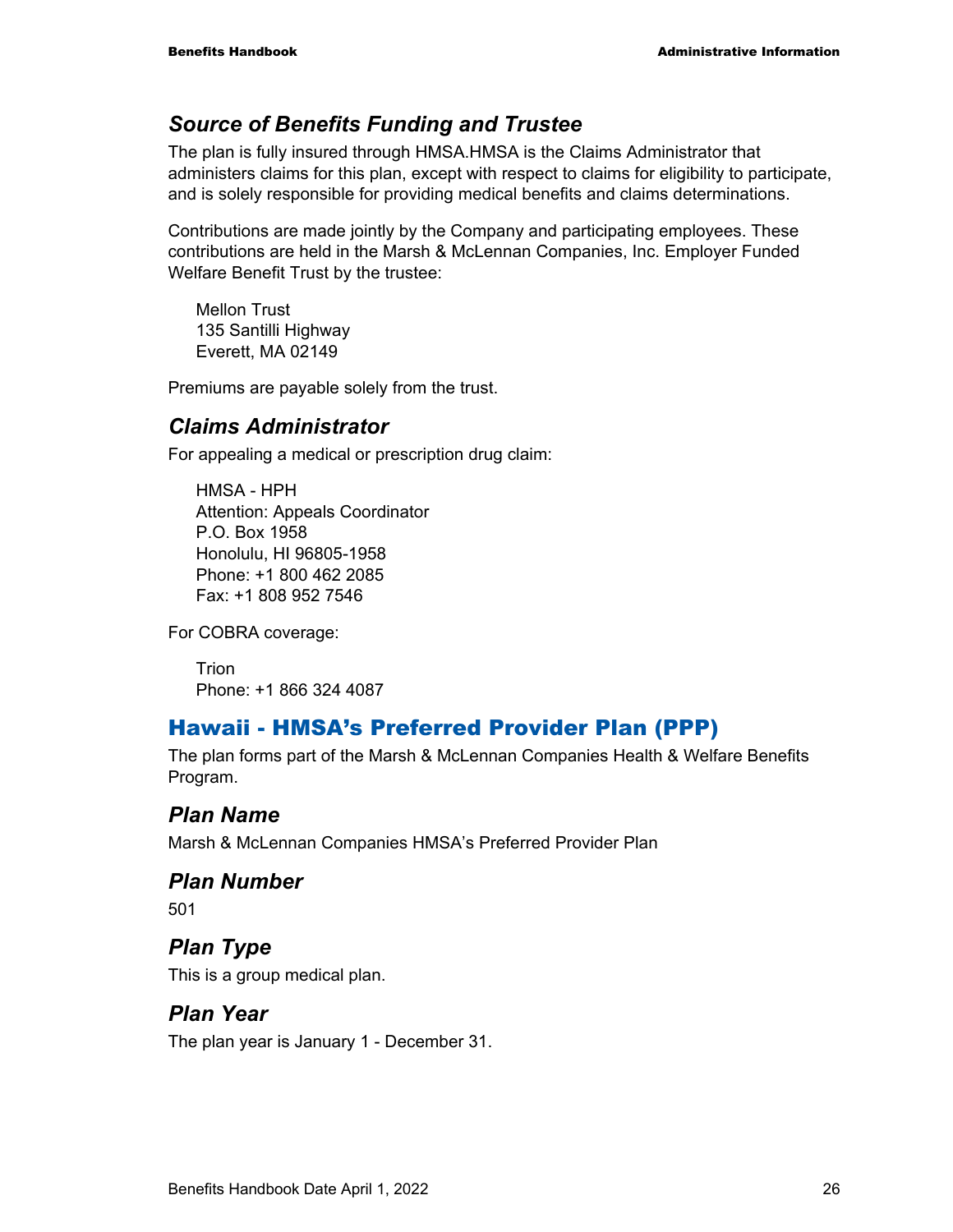#### *Plan Sponsor*

The Plan Sponsor is:

Marsh McLennan Waterfront Corporate Center 121 River Street - 3rd Floor Hoboken, NJ 07030-5794

#### *Plan Administrator*

The Plan Administrator is Marsh & McLennan Companies, Inc. Benefits Administration Committee and can be reached at:

Plan Administrator – HMSA PPP c/o Global Benefits, 3rd Floor Marsh McLennan Waterfront Corporate Center 121 River Street Hoboken, NJ 07030-5794 Telephone: +1 201 284 4000

The Plan Administrator is responsible only for determining eligibility to participate in the plan.

#### *Group Contract Number*

The group contract numbers are 96770-1 & 96770-3 (COBRA).

#### *Source of Benefits Funding and Trustee*

The plan is fully insured through HMSA. HMSA is the Claims Administrator that administers claims, except with respect to claims for eligibility to participate, and is solely responsible for providing medical benefits and claims determinations.

Contributions are made jointly by the Company and participating employees. These contributions are held in the Marsh & McLennan Companies, Inc. Employer Funded Welfare Benefit Trust by the trustee:

Mellon Trust 135 Santilli Highway Everett, MA 02149

Premiums are payable solely from the trust.

#### *Claims Administrator*

For filing a medical or prescription drug claim:

**HMSA** Claims Department PO Box 860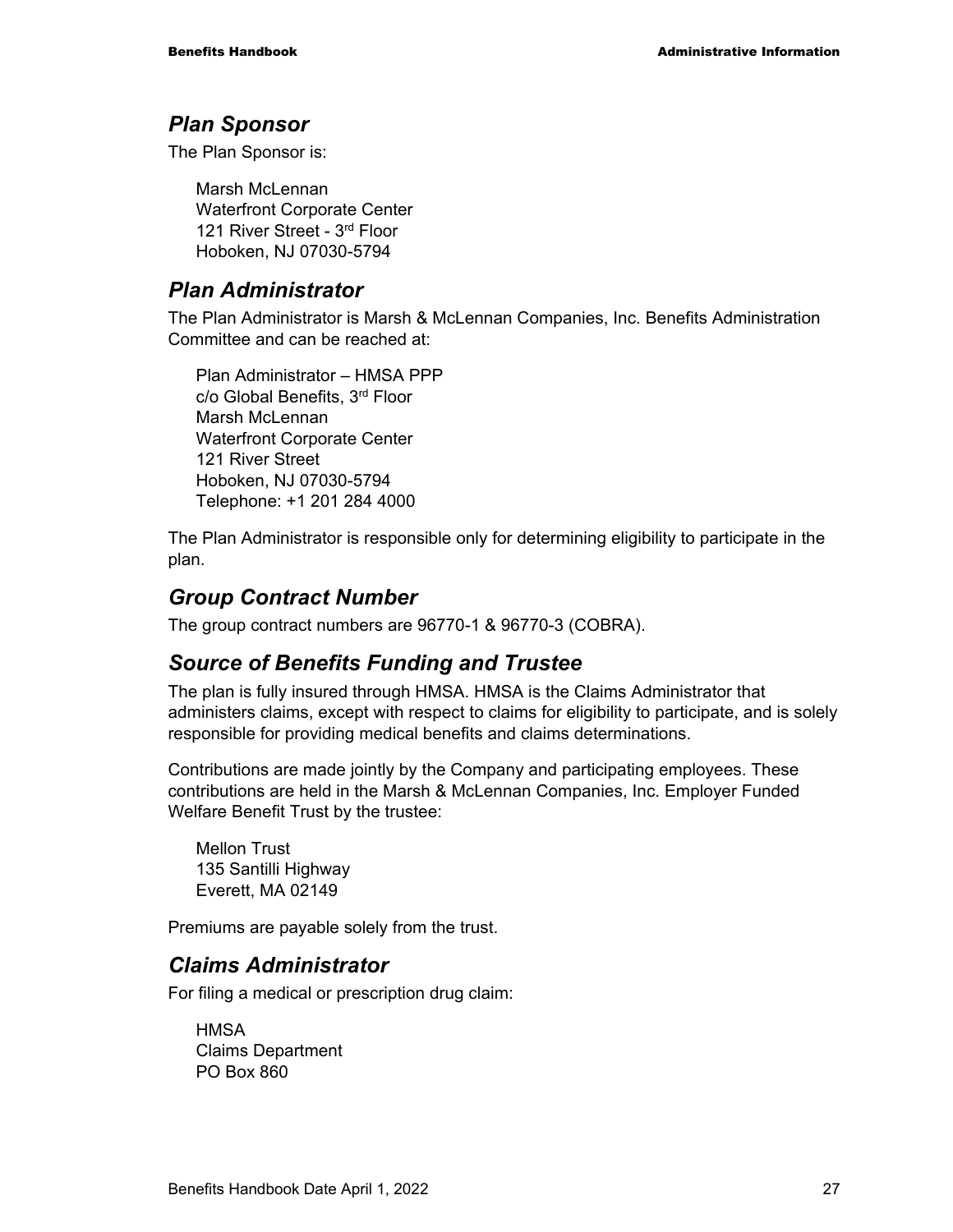Honolulu, HI 96808-0860

**HMSA** Out of State Claims P.O. Box 2970 Honolulu, HI 96802-2970

For appealing a medical or prescription drug claim:

HMSA - HPH Attention: Appeals Coordinator P.O. Box 1958 Honolulu, HI 96805-1958 Phone: +1 800 462 2085 Fax: +1 808 952 7546

For COBRA coverage:

Trion Phone: +1 866 324 4087

### The Health Advocate Program

#### *Plan Name*

The Health Advocate Program

The Company has engaged the services of the Health Advocate Program to assist employees and their families navigate the health care system. It is not a plan subject to ERISA.

#### *Plan Number*

N/A

### *Plan Type*

This is an advocacy program.

*Plan Year*  N/A

*Plan Sponsor*  N/A

*Plan Administrator*  N/A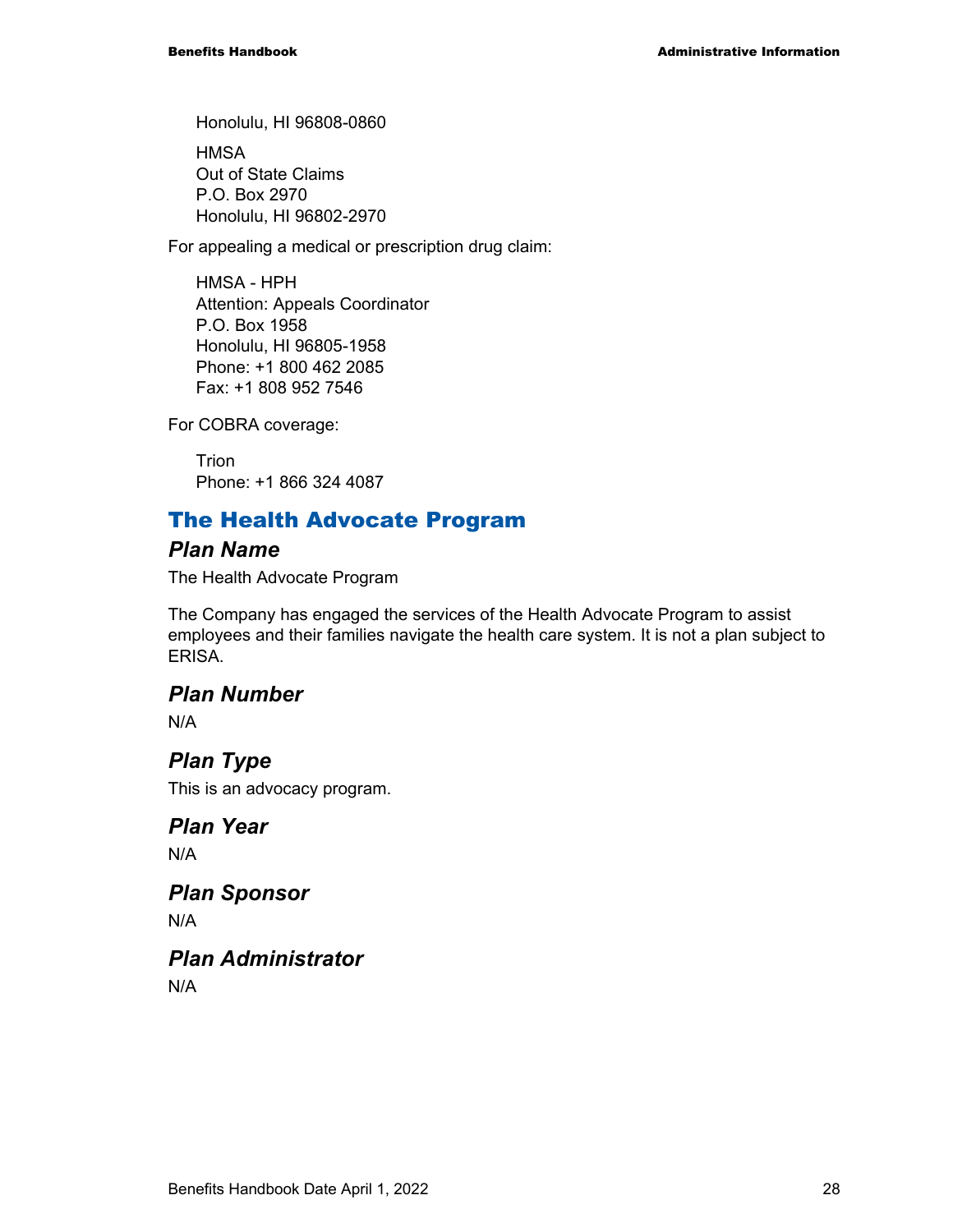#### *Claims Administrator*

To request assistance:

Health Advocate 3043 Walton Road, Suite 150 Plymouth Meeting, PA 19462 Phone: +1 866 799 2488

### The Health Care Flexible Spending Account Plan (HCFSA)

#### *Plan Name*

Marsh & McLennan Companies Health Care Flexible Spending Account Plan

The plan forms part of the Marsh & McLennan Companies Health & Welfare Benefits Program.

#### *Plan Number*

501

### *Plan Type*

This is a health care flexible spending account plan.

#### *Plan Year*

The plan year is January 1 - December 31.

#### *Plan Sponsor*

The Plan Sponsor is:

Marsh McLennan Waterfront Corporate Center 121 River Street - 3rd Floor Hoboken, NJ 07030-5794

#### *Plan Administrator*

The Plan Administrator is Marsh & McLennan Companies, Inc. Benefits Administration Committee and can be reached at:

Plan Administrator – HCFSA c/o Global Benefits, 3rd Floor Marsh McLennan Waterfront Corporate Center 121 River Street Hoboken, NJ 07030-5794 Telephone: +1 201 284 4000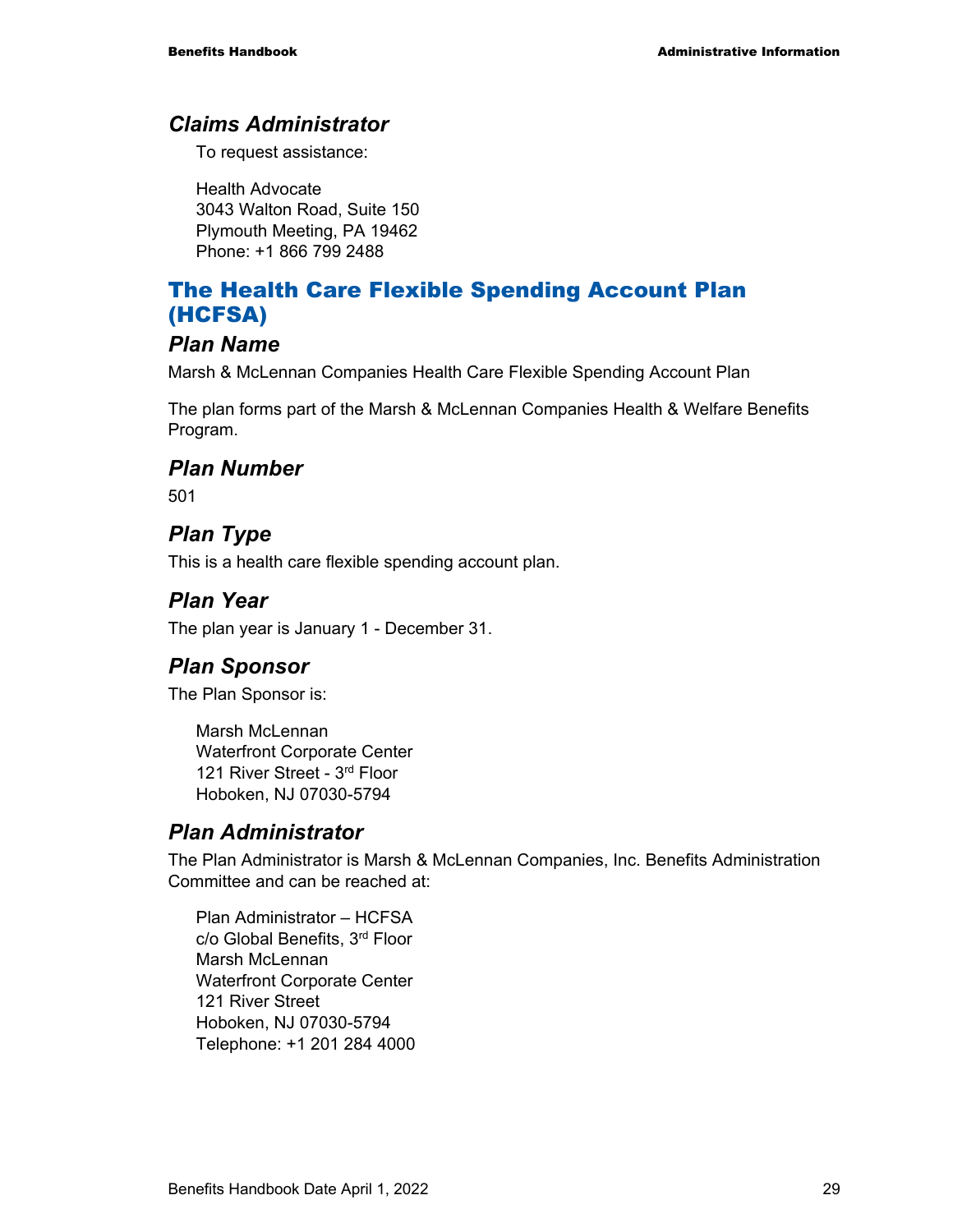The Plan Administrator is responsible only for determining eligibility to participate in the plan.

#### *Group Contract Number*

The group contract number is 36-2668272.

### *Source of Benefits Funding*

The HCFSA is self-insured by the Company through contributions intended to be made solely by participating employees. These contributions are held in the Marsh & McLennan Companies, Inc. Employer Funded Welfare Benefit Trust by the trustee:

Mellon Trust 135 Santilli Highway Everett, MA 02149

Benefits are payable solely from the trust.

The Company has engaged the services of the Claims Administrator, who is responsible for processing claims for this self-insured plan, except with respect to claims for eligibility to participate.

#### *Claims Administrator*

For sending a claim:

Trion Spending Account Service Center 2300 Renaissance Boulevard King of Prussia, PA 19406 Phone: +1 866 324 4087 Fax: +1 888 788 1928

For appealing a claim:

Trion Spending Account Service Center 2300 Renaissance Boulevard King of Prussia, PA 19406 Phone +1 866 324 4087 Fax: +1 888 788 1928

For COBRA coverage:

Trion Phone: +1 866 324 4087

### The Health Savings Account (HSA)

#### *Plan Name*

The Health Savings Account

The HSA is not a plan subject to ERISA.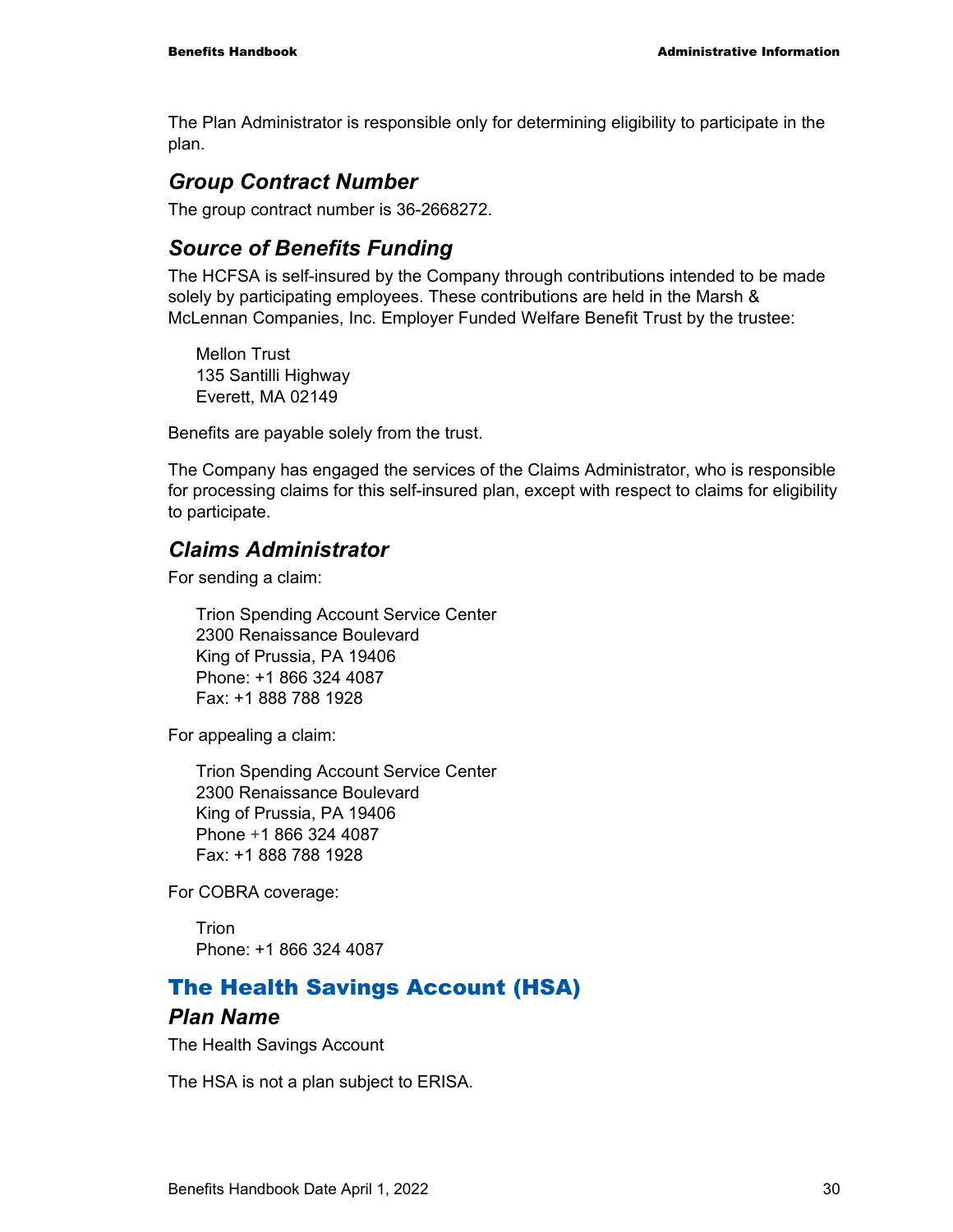*Plan Number* 

N/A

*Plan Type*  N/A

*Plan Year*  N/A

*Plan Sponsor* 

N/A

*Plan Administrator* 

N/A

### *Group Contract Number*

The group contract number is 36-2668272.

### *Source of Benefits Funding*

Participating employees and the Company can make contributions to an HSA. These contributions are passed through the Marsh & McLennan Companies, Inc. Employer Funded Welfare Benefit Trust and immediately deposited in each participating employee's HSA. The trustees for the Marsh & McLennan Companies, Inc. Employer Funded Welfare Benefits Trust is:

Mellon Trust 135 Santilli Highway Everett, MA 02149

Benefits are payable solely from the participating employee's HSA.

### *Claims Administrator*

Trion processes HSA reimbursements.

For sending a completed claim:

Trion Spending Account Service Center 2300 Renaissance Boulevard King of Prussia, PA 19406 Phone: +1 866 324 4087 Fax: +1 888 788 1928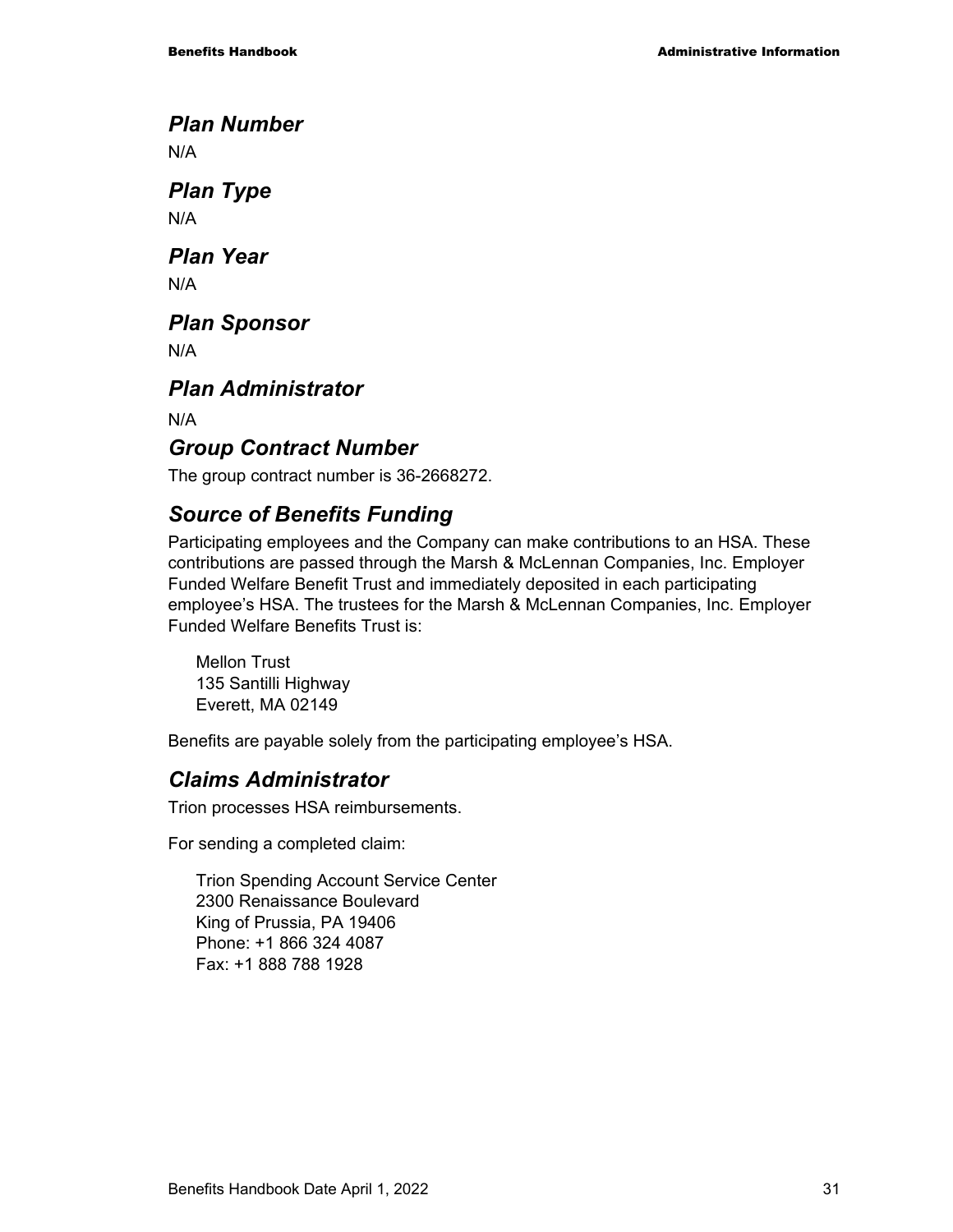For appealing a claim:

Trion Spending Account Service Center 2300 Renaissance Boulevard King of Prussia, PA 19406 Phone: +1 866 324 4087 Fax: +1 888 788 1928

### The Individual Disability Insurance Plan

#### *Plan Name*

Marsh & McLennan Companies Individual Disability Insurance Plan

The plan forms part of the Marsh & McLennan Companies Group Benefits Plan.

#### *Plan Number*

503

### *Plan Type*

This is a long term disability plan.

#### *Plan Year*

The plan year is September 1 - August 31.

#### *Plan Sponsor*

The Plan Sponsor is:

Marsh McLennan Waterfront Corporate Center 121 River Street - 3rd Floor Hoboken, NJ 07030-5794

#### *Plan Administrator*

The Plan Administrator is Marsh & McLennan Companies, Inc. Benefits Administration Committee and can be reached at:

Plan Administrator – Individual Disability Insurance Plan c/o Global Benefits, 3rd Floor Marsh McLennan Waterfront Corporate Center 121 River Street Hoboken, NJ 07030-5794 Telephone: +1 201 284 4000

The Plan Administrator is responsible only for determining eligibility to participate in the plan.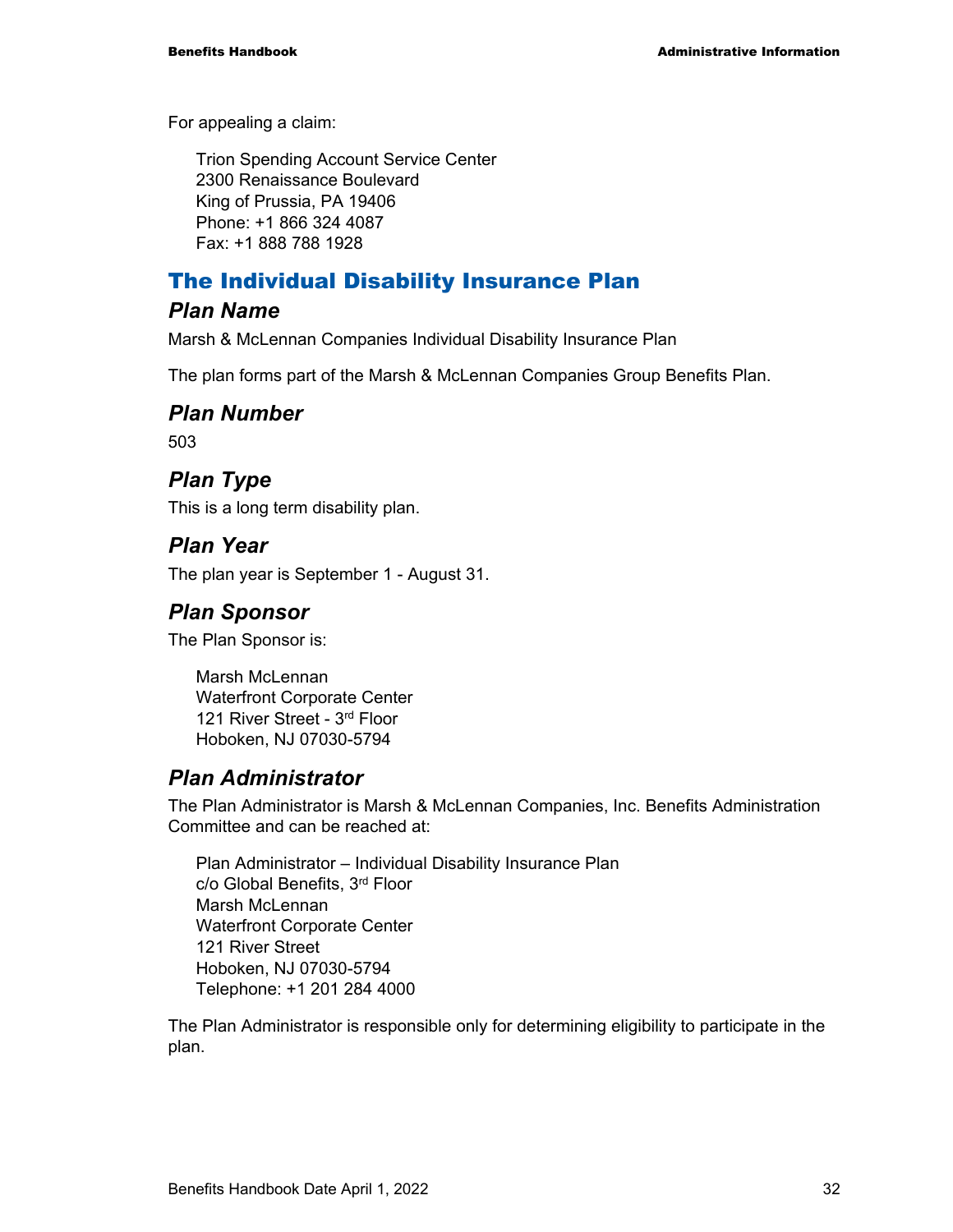### *Group Contract Number*

N/A

## *Source of Benefits Funding*

The Individual Disability Insurance Plan is insured by individual insurance policies through Unum Group (Unum), who is the Claims Administrator that administers claims for this plan, except with respect to claims for eligibility to participate, and is solely responsible for paying disability benefits.

Premiums are made by the participating employees and paid directly to Unum. All benefits are paid by Unum.

#### *Claims Administrator*

Unum Group The Benefits Center P.O. Box 100262 Columbia, SC 29202-3262 Phone: +1 888 226 7959 (Monday – Friday, 8:00 am to 8:00 pm ET) Fax: +1 866 562 4794 www.unum.com/claims

#### *For filing a claim:*

Unum Group The Benefits Center P.O. Box 100262 Columbia, SC 29202-3262 Phone: +1 888 226 7959 (Monday – Friday, 8:00 am to 8:00 pm ET) Fax: +1 866 562 4794 Email: benefitsintake@unum.com

For appealing a claim:

Unum Group The Appeals Unit PO Box 15112 Worcester, MA 01615-0112 Fax: +1 866 562 4794

## The Legal Assistance Plan

#### *Plan Name*

Marsh & McLennan Companies Legal Assistance Plan

The plan forms part of the Marsh & McLennan Companies Group Benefits Plan.

#### *Plan Number*

503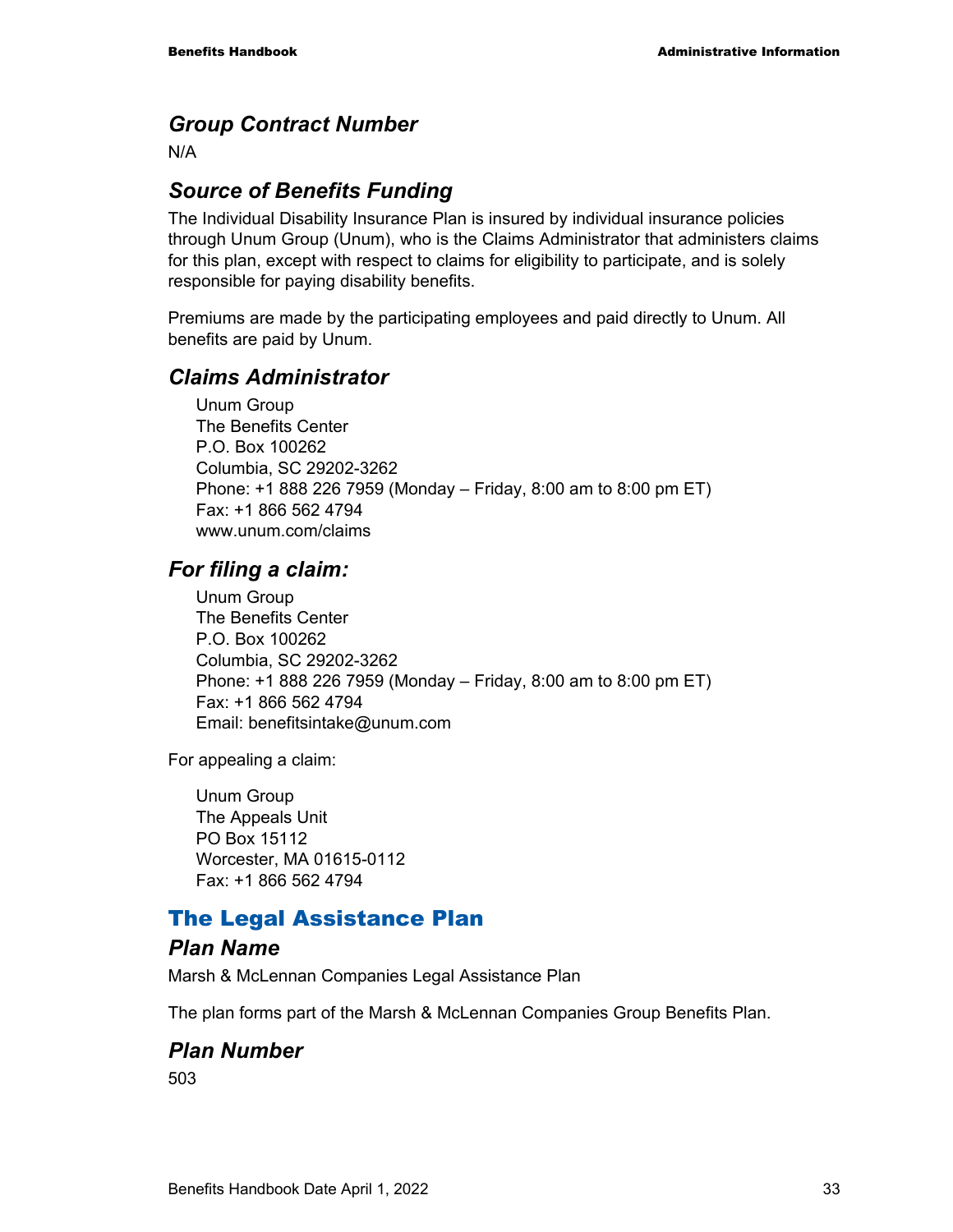#### *Plan Type*

This is a legal assistance plan.

#### *Plan Year*

The plan year is January 1 - December 31.

#### *Plan Sponsor*

The Plan Sponsor is:

Marsh McLennan Waterfront Corporate Center 121 River Street - 3rd Floor Hoboken, NJ 07030

### *Plan Administrator*

The Plan Administrator is Marsh & McLennan Companies, Inc. Benefits Administration Committee and can be reached at:

Plan Administrator – Legal Assistance Plan c/o Global Benefits, 3rd Floor Marsh McLennan Waterfront Corporate Center 121 River Street Hoboken, NJ 07030-5794 Telephone: +1 201 284 4000

The Plan Administrator is responsible only for determining eligibility to participate in the plan.

## *Group Contract Number*

The group contract number is 130.

#### *Source of Benefits Funding*

The Legal Assistance Plan is provided through a contract with MetLife Legal Plans. MetLife Legal Plans is the Claims Administrator that administers claims, except with respect to claims for eligibility to participate, for this plan and is solely responsible for providing benefits.

Contributions are made solely by participating employees. These contributions are paid directly to MetLife Legal Plans.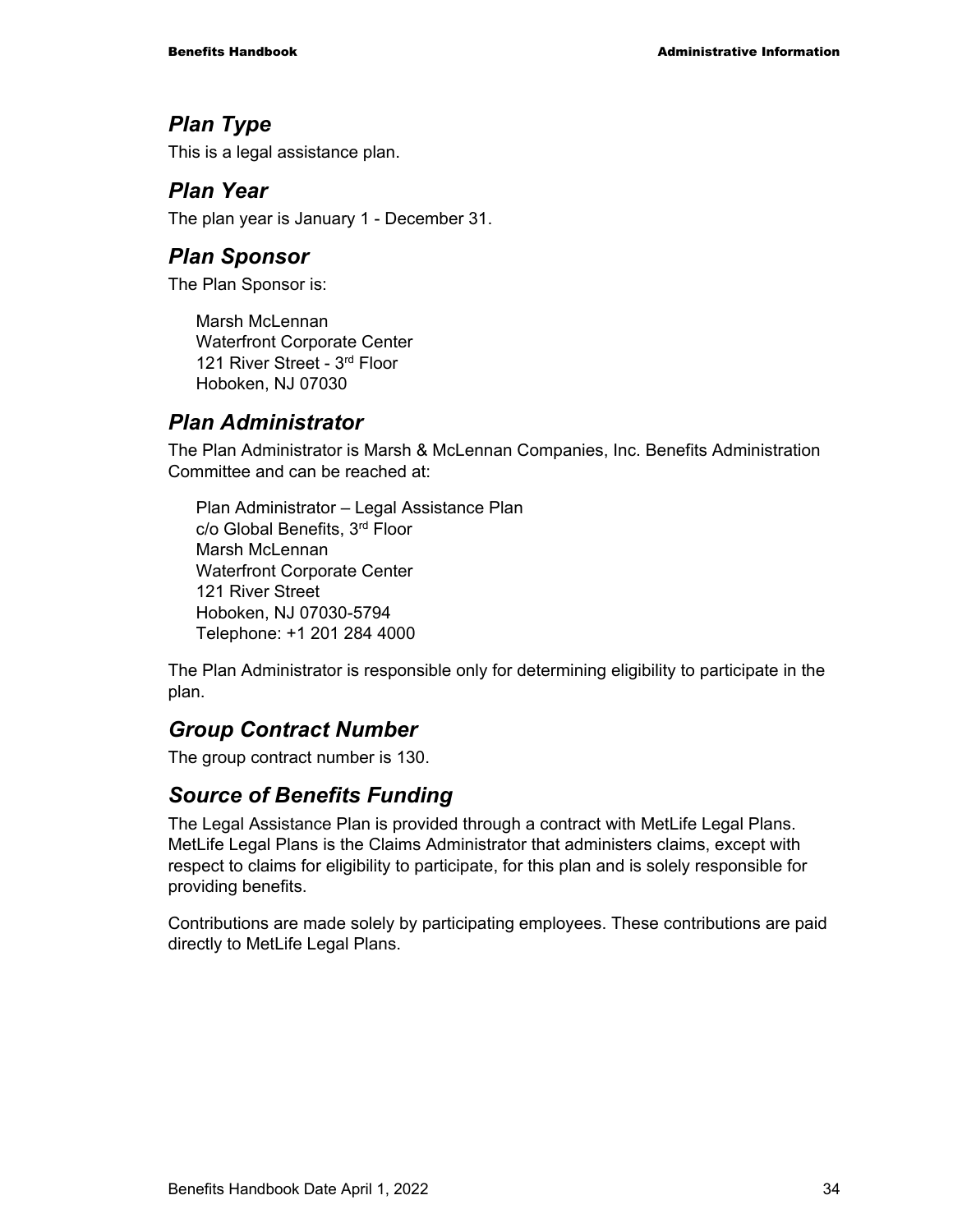#### *Claims Administrator*

For filing a claim:

MetLife Legal Plans 1111 Superior Avenue Cleveland, OH 44114-2507

For appealing a claim:

MetLife Legal Plans 1111 Superior Avenue Cleveland, OH 44114-2507

For converting your coverage:

MetLife Legal Plans Phone: +1 800 535 4137 Website: legalplans.com

## The Limited Purpose Health Care Flexible Spending Account Plan (LPHCFSA)

#### *Plan Name*

Marsh & McLennan Companies Limited Purpose Health Care Flexible Spending Account Plan

The plan forms part of the Marsh & McLennan Companies Health & Welfare Benefits Program.

#### *Plan Number*

501

## *Plan Type*

This is a welfare plan.

#### *Plan Year*

The plan year is January 1 - December 31.

#### *Plan Sponsor*

The Plan Sponsor is:

Marsh McLennan Waterfront Corporate Center 121 River Street - 3rd Floor Hoboken, NJ 07030-5794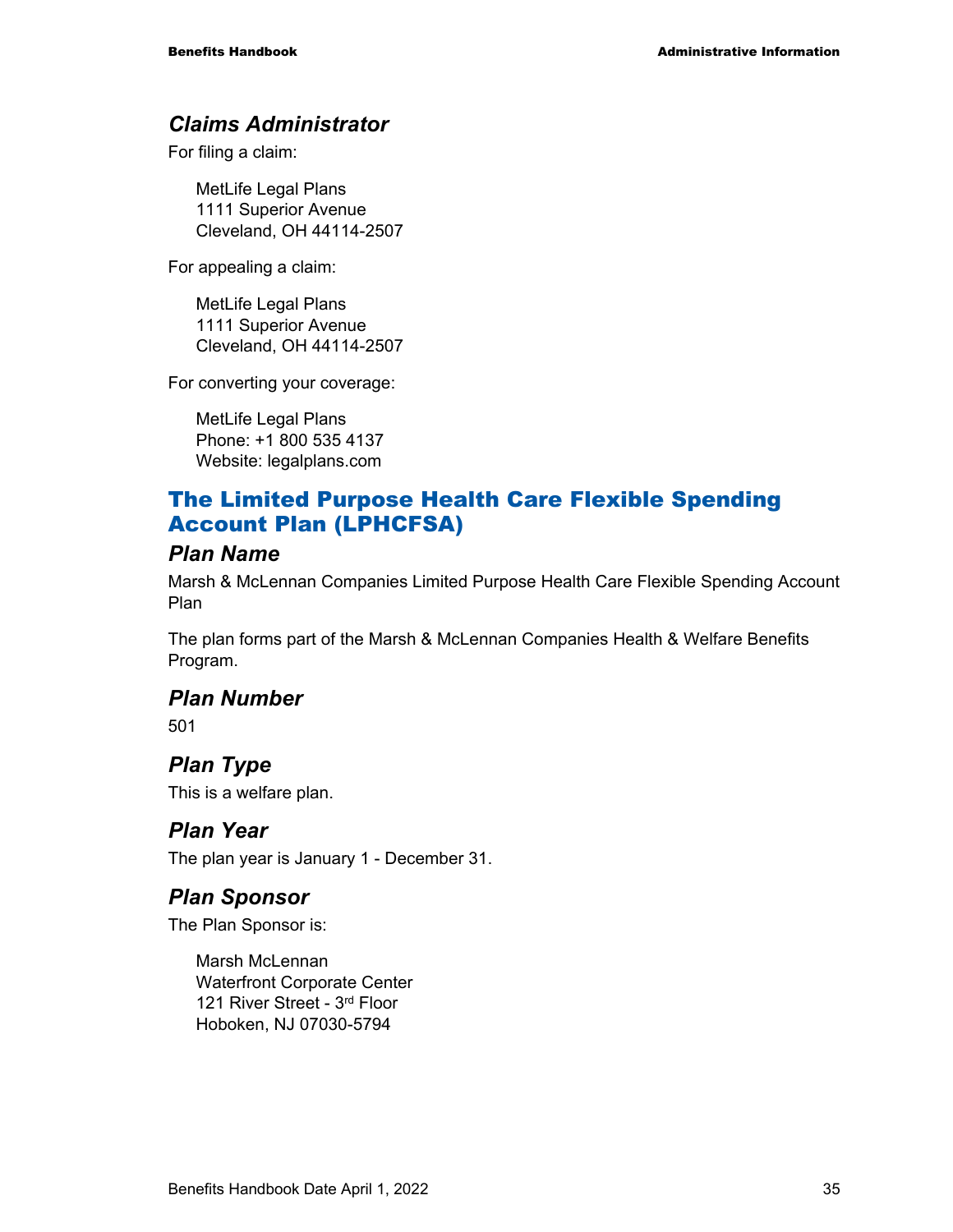#### *Plan Administrator*

The Plan Administrator is Marsh & McLennan Companies, Inc. Benefits Administration Committee and can be reached at:

Plan Administrator – Limited Purpose HCFSA c/o Global Benefits, 3rd Floor Marsh McLennan Waterfront Corporate Center 121 River Street Hoboken, NJ 07030-5794 Telephone: +1 201 284 4000

The Plan Administrator is responsible only for determining eligibility to participate in the plan.

### *Group Contract Number*

The group contract number is 36-2668272.

#### *Source of Benefits Funding and Trustee*

The Limited Purpose HCFSA is self-insured by the Company through contributions intended to be made solely by participating employees. These contributions are held in the Marsh & McLennan Companies, Inc. Employer Funded Welfare Benefit Trust by the trustee:

Mellon Trust 135 Santilli Highway Everett, MA 02149

Benefits are payable solely from the trust.

The Company has engaged the services of the Claims Administrator, who is responsible for processing claims for this self-insured plan, except with respect to claims for eligibility to participate.

#### *Claims Administrator*

For sending a claim:

Trion Spending Account Service Center 2300 Renaissance Boulevard King of Prussia, PA 19406 Phone: +1 866 324 4087 Fax: +1 888 788 1928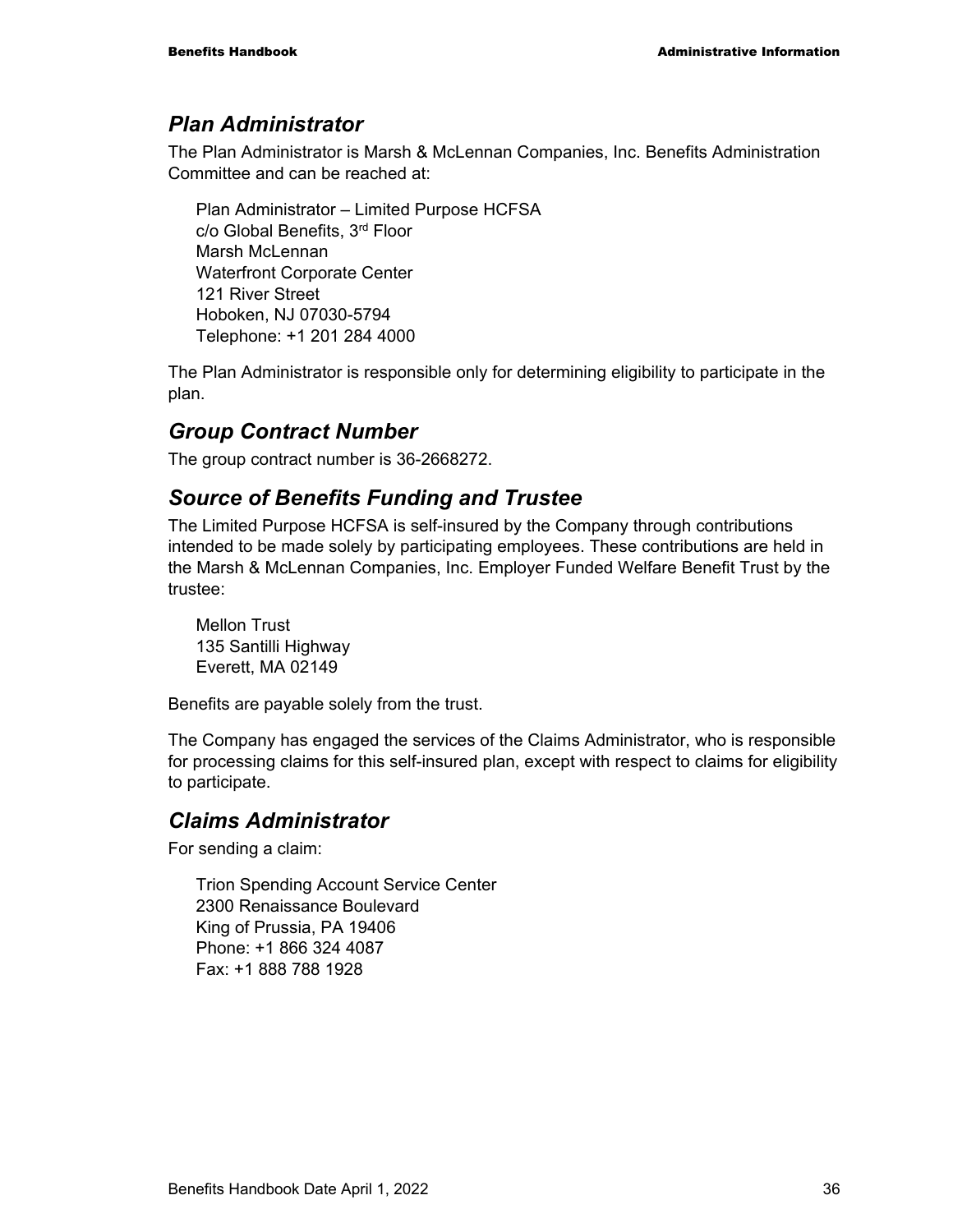For appealing a claim:

Trion Spending Account Service Center 2300 Renaissance Boulevard King of Prussia, PA 19406 Phone: +1 866 324 4087 Fax: +1 888 788 1928

For COBRA coverage:

**Trion** Phone: +1 866 324 4087

## Long Term Disability Bonus Income Plan

#### *Plan Name*

Marsh & McLennan Companies Long Term Disability Bonus Income Plan

The plan forms part of the Marsh & McLennan Companies Group Benefits Plan.

#### *Plan Number*

503

## *Plan Type*

This is a long term disability plan.

#### *Plan Year*

The plan year is January 1 – December 31.

## *Plan Sponsor*

The Plan Sponsor is:

Marsh McLennan Waterfront Corporate Center 121 River Street - 3rd Floor Hoboken, NJ 07030-5794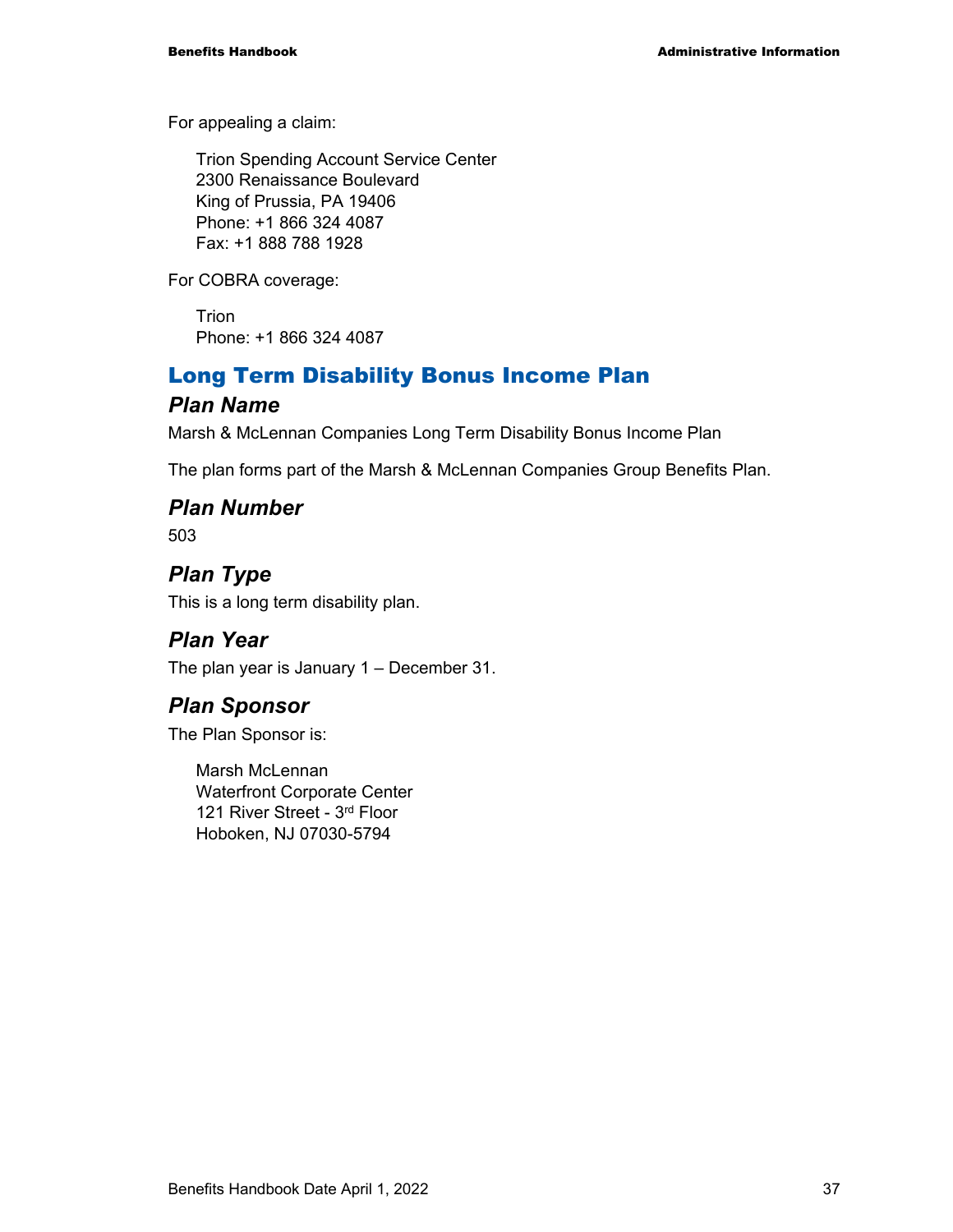#### *Plan Administrator*

The Plan Administrator is Marsh & McLennan Companies, Inc. Benefits Administration Committee and can be reached at:

Plan Administrator – Long Term Disability Bonus Income Plan c/o Global Benefits, 3rd Floor Marsh McLennan Waterfront Corporate Center 121 River Street Hoboken, NJ 07030-5794 Telephone: +1 201 284 4000

The Plan Administrator is responsible only for determining eligibility to participate in the plan.

## *Group Contract Number*

The group insurance policy number is GLT-204034.

### *Source of Benefits Funding and Trustee*

The Long Term Disability Bonus Income Plan is insured through The Hartford Life and Accident Insurance Company, who is the Claims Administrator that administers claims for this plan, except with respect to claims for eligibility to participate, and is solely responsible for paying disability benefits.

Premiums are made by the participating employees and paid directly to The Hartford Life and Accident Insurance Company. All benefits are paid by The Hartford Life and Accident Insurance Company.

#### *Claims Administrator*

The Hartford Life and Accident Insurance Company P.O. Box 14306 Lexington, KY 40512-4306 Phone: +1 866 432 6727 Fax: +1 866 411 5613

For filing a claim:

If you elected Long Term Disability Bonus Income coverage and have been disabled due to a non-work related medical condition for a period greater than seventeen weeks, a Long Term Disability Claim will automatically be initiated by the Claims Administrator. The Claims Administrator will send a Long Term Disability forms packet to you for completion to your home address. The forms should be returned to The Hartford Life and Accident Insurance Company as soon as possible. The receipt of these forms by the Claims Administrator constitutes your request for Long Term Disability benefits. A return envelope will be provided for your convenience. For work related disabilities, a claim form will automatically be sent to your home address by Marsh McLennan.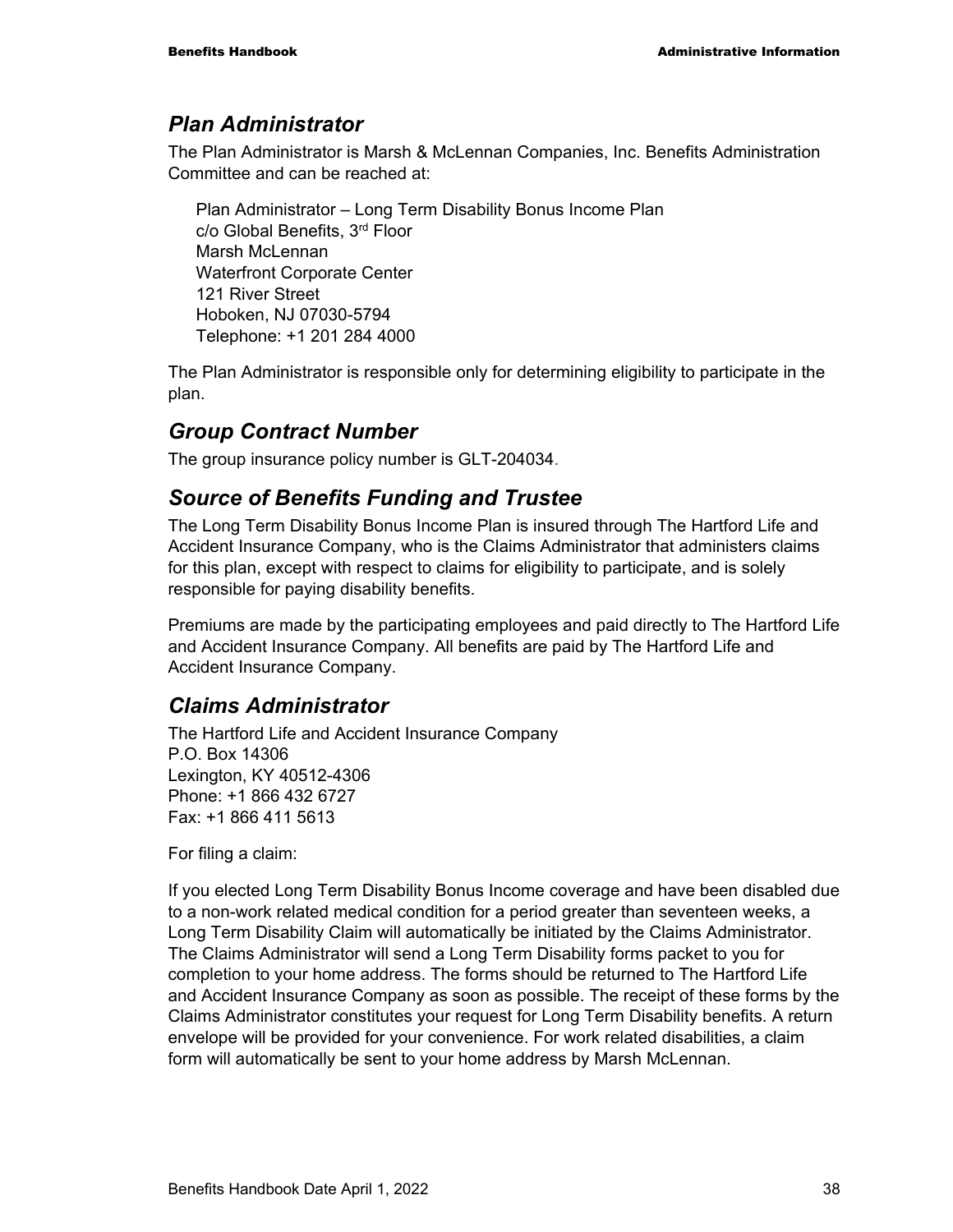If you have been disabled for more than four months, and you have not received the form, you can contact the Marsh McLennan Leave Management Team.

For appealing a claim:

The Hartford Life and Accident Insurance Company Appeals Unit P. O. Box 14087 Lexington, KY 40512-4087 Fax: +1 855 339 7249

## The SWORD Health Virtual Physical Therapy Program

#### *Plan Name*

The SWORD Health Virtual Physical Therapy Program

#### *Plan Number*

N/A

## *Plan Type*

The SWORD Health Virtual Physical Therapy Program is a virtual program designed to treat chronic and acute pain or post-surgical care including, but not limited to hip, knee, back, neck and shoulder pain, without medication or surgery. The Program is provided as part of the Aetna, Anthem and UnitedHealthcare medical plan options.

#### *Plan Year*

N/A

#### *Plan Sponsor*

N/A

## *Plan Administrator*

The Plan Administrator is Marsh & McLennan Companies, Inc. Benefits Administration Committee and can be reached at:

Plan Administrator – Deductible Medical Plans c/o Global Benefits, 3rd Floor Marsh McLennan Waterfront Corporate Center 121 River Street Hoboken, NJ 07030-5794 Telephone: +1 201 284 4000

The Plan Administrator is responsible only for determining eligibility to participate in the plans.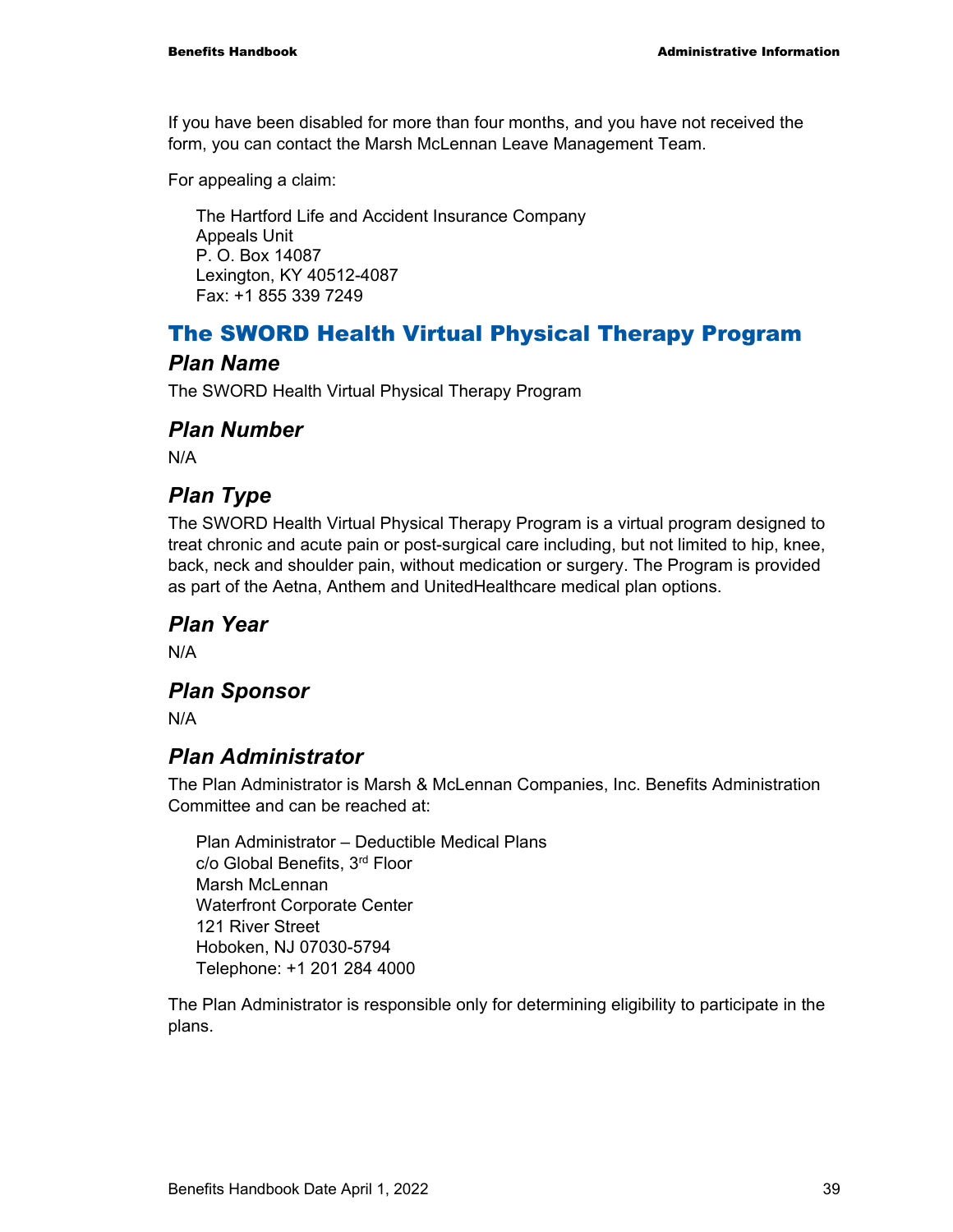#### *Claims Administrator*

To request assistance:

SWORD Health 65 Wadsworth Parkway, Suite 203 Draper, UT 84020

join.swordhealth.com/mm/

## The SWORD Health Wellness Prevention Program

#### *Plan Name*

The SWORD Health Wellness Prevention Program

#### *Plan Number*

N/A

## *Plan Type*

The SWORD Health Wellness Prevention Program provides educational and instructional information on the prevention of back, joint and muscle pain. It provides educational videos that teach specific mobility and strength exercises to help prevent pain. This Program is not part of the Company's medical plans and is not subject to ERISA.

*Plan Year* 

N/A

*Plan Sponsor* 

N/A

#### *Plan Administrator*

N/A

#### *Claims Administrator*

To request assistance:

SWORD Health 65 Wadsworth Parkway, Suite 203 Draper, UT 84020

join.swordhealth.com/mm/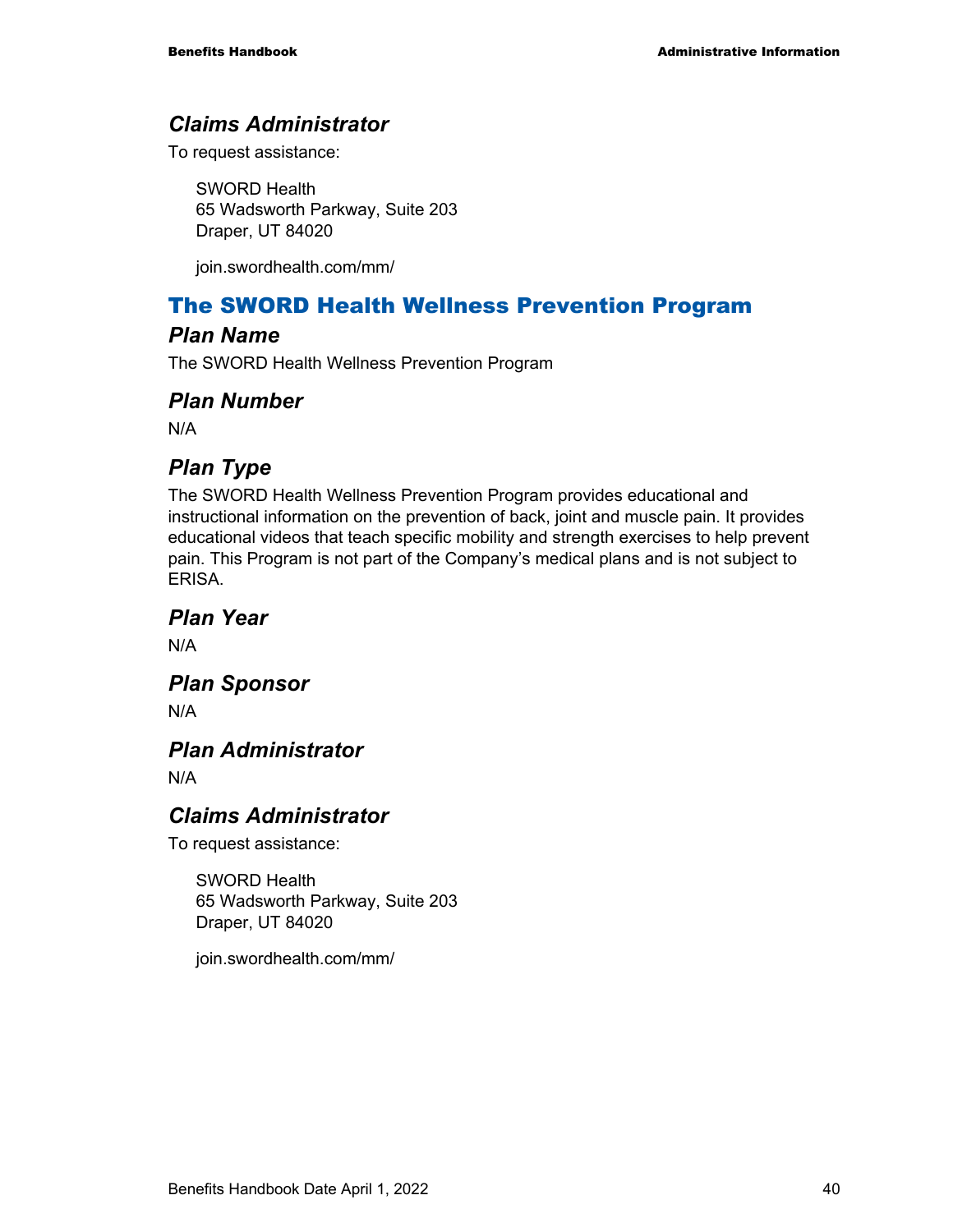## The Marsh & McLennan Companies Health & Welfare Benefits Program

#### *Plan Name*

Marsh & McLennan Companies Health & Welfare Benefits Program

The plan provides health, dependent care, life insurance and disability benefits to eligible employees through the below component welfare plans. Each of the welfare plans that form the Marsh & McLennan Companies Health & Welfare Benefits Program is not an individual "plan" but is component benefit under a single plan.

- The \$400, \$1,500 and \$2,850 Deductible Plans
- **The Basic Life Insurance Plan**
- The Basic Long Term Disability Plan
- **Dental Plan**
- **The Group Variable Universal Life Insurance (GVUL) Plan**
- **-** Hawaii HMSA's Health Plan Hawaii Plus (HMO)
- **Hawaii HMSA's Preferred Provider Plan (PPP)**
- The Health Care Flexible Spending Account Plan (HCFSA)
- The Limited Purpose Health Care Flexible Spending Account Plan (LPHCFSA)
- Optional Long Term Disability Plan

#### *Plan Number*

501

## *Plan Type*

This is a welfare plan.

#### *Plan Year*

The plan year is January 1 - December 31.

#### *Plan Sponsor*

The Plan Sponsor is:

Marsh McLennan Waterfront Corporate Center 121 River Street - 3rd Floor Hoboken, NJ 07030-5794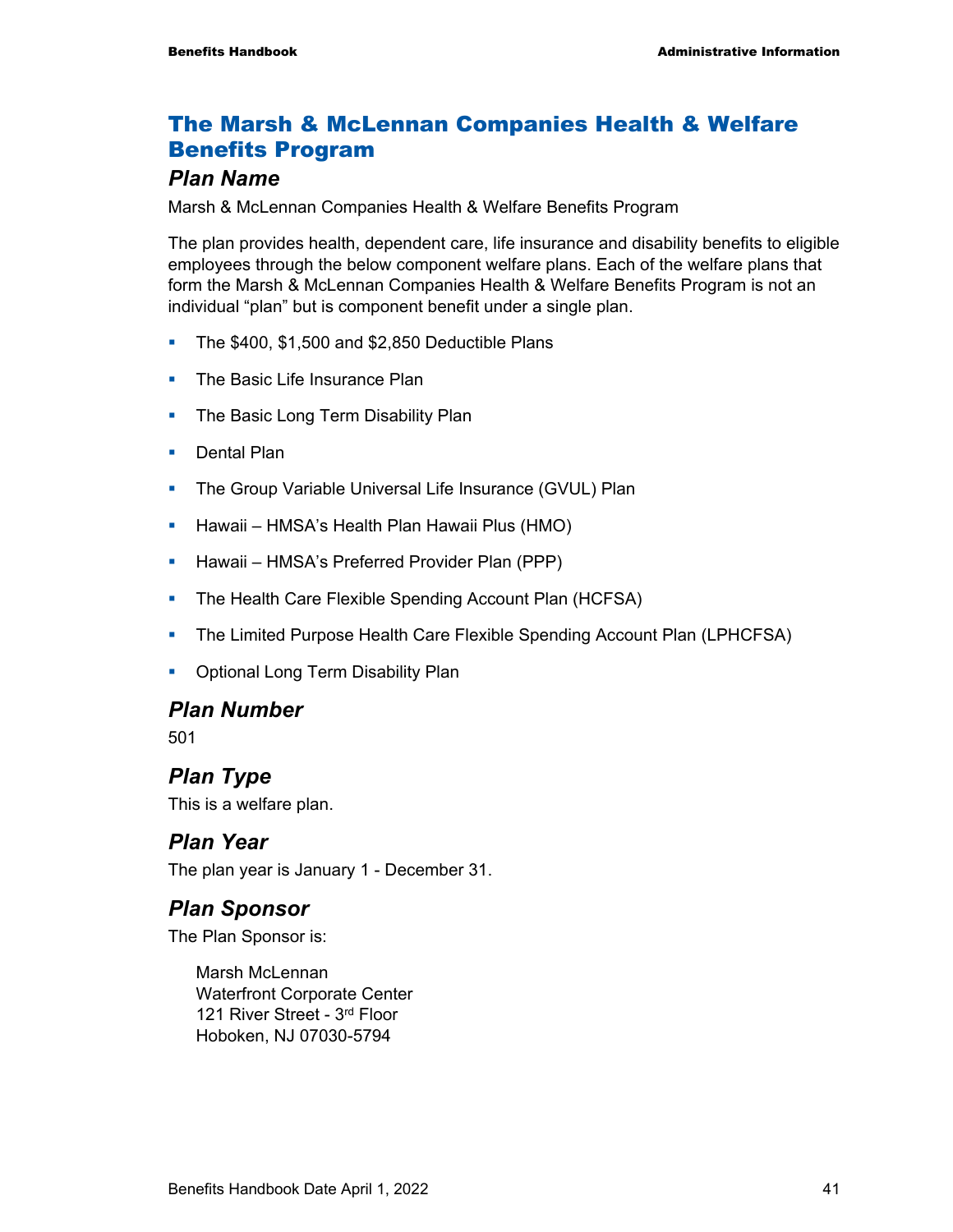#### *Plan Administrator*

Unless otherwise stated in the individual welfare plan, the Plan Administrator is Marsh & McLennan Companies, Inc. Benefits Administration Committee and can be reached at:

Marsh McLennan c/o Global Benefits, 3rd Floor Waterfront Corporate Center 121 River Street Hoboken, NJ 07030-5794 Telephone: +1 201 284 4000

The Plan Administrator has full discretion and authority to control and manage the operation and administration of each of the individual welfare plans that form the Marsh & McLennan Companies Health & Welfare Benefits Program except to the extent authority has been granted to the Claims Administrator for adjudication of claims under such welfare plans.

### *Group Contract Number*

N/A

### *Source of Benefits Funding*

The Marsh & McLennan Companies Health & Welfare Benefits Program provides benefits through various welfare plans. For information on the source of funding, see the individual welfare plans. Notwithstanding anything to the contrary, (i) all of the benefits payable under the Marsh & McLennan Companies Health & Welfare Benefits Program may be paid from contributions made by (a) Marsh & McLennan Companies, Inc., (b) the participating employee or (c) the participating employee paying a fixed fee amount with Marsh & McLennan Companies, Inc. paying the balance and that any of the benefits under the plan may be partly or completely funded through a trust or an insurance policy, (ii) as a condition of eligibility for benefits under any benefit available under the plan, a participant may be required to contribute to the plan in amounts determined by Marsh & McLennan Companies, Inc. in its sole discretion, and (iii) any assets of the plan, including participant contributions, may be used to pay for any benefit costs and administrative expenses of the plan and other legally permissible expenses.

## The Marsh & McLennan Companies Retirement Plan

#### *Plan Name*

Marsh & McLennan Companies Retirement Plan

*Plan Number*  001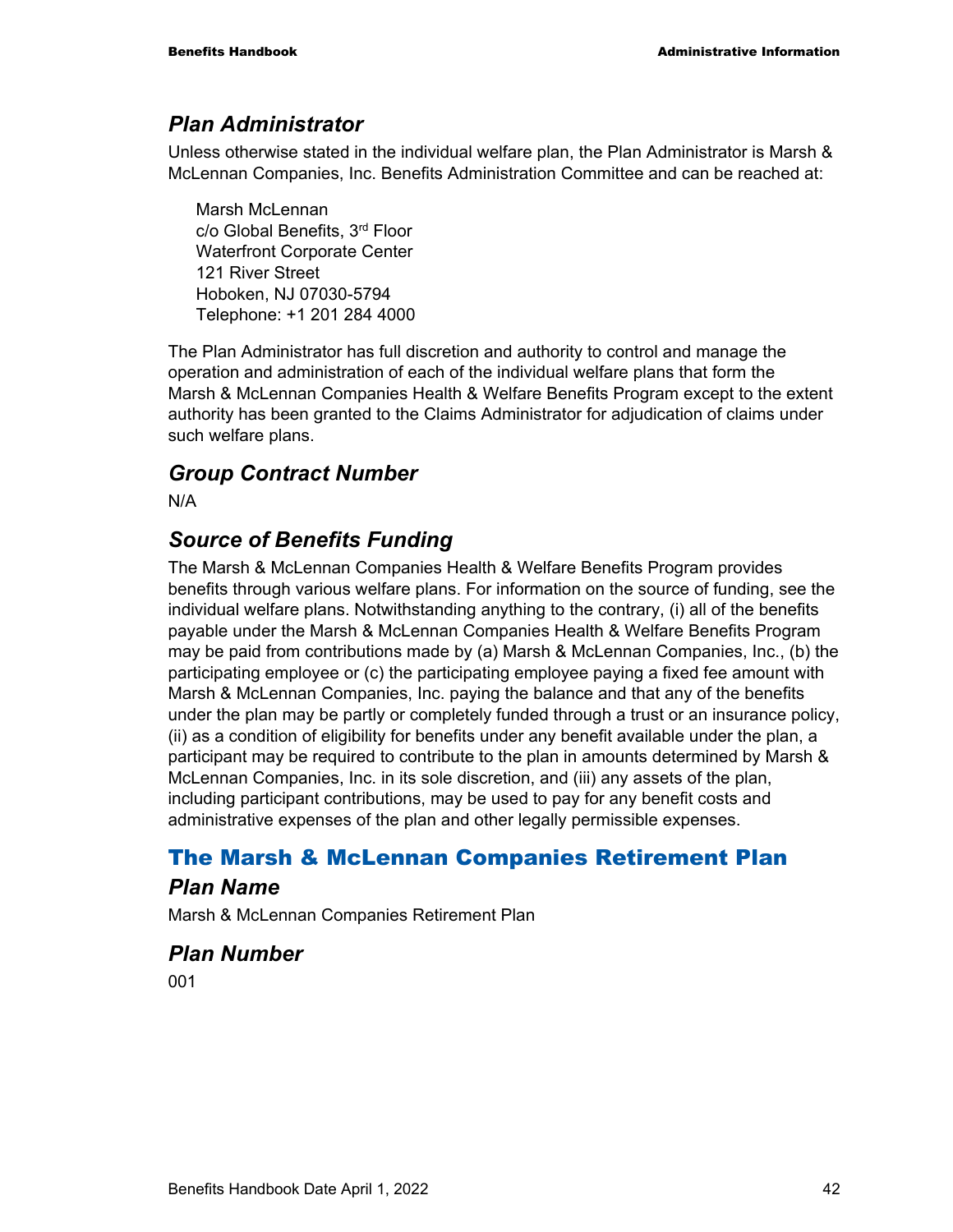## *Plan Type*

The Retirement Plan is a funded, tax-qualified defined benefit pension plan under which benefits are determined under a formula and Company contributions are actuarially determined.

## *Plan Year*

The plan year is January 1 - December 31.

## *Plan Sponsor*

The Plan Sponsor is:

Marsh McLennan 1166 Avenue of the Americas New York, NY 10036-2774

Information regarding eligibility to participate in the Marsh & McLennan Companies Retirement Plan can be found in the *Marsh & McLennan Companies Retirement Plan* section of the Benefits Handbook.

## *Plan Administrator*

The Plan Administrator is the Marsh & McLennan Companies, Inc. Benefits Administration Committee. The committee can be reached at:

Plan Administrator – Marsh & McLennan Companies Retirement Plan c/o Global Benefits Department, 3rd Floor Marsh McLennan Waterfront Corporate Center 121 River Street Hoboken, NJ 07030-5794 Telephone: +1 201 284 4000

The Plan Administrator has full discretion and authority to control and manage the operation and administration of the Plan. Day-to-day plan administration and recordkeeping is provided through a contract with an outside administrative services provider.

## *Source of Benefits Funding and Trustee*

The tax qualified Retirement Plan is funded entirely through Company contributions and investment gains. Expenses not paid by the Company may be paid from the trust. The assets under the Retirement Plan are held in a tax-exempt master trust by the following trustee:

Marsh & McLennan Companies Master Retirement Savings Trust The Northern Trust Company of Chicago, Illinois 50 South La Salle Street Chicago, Illinois 60690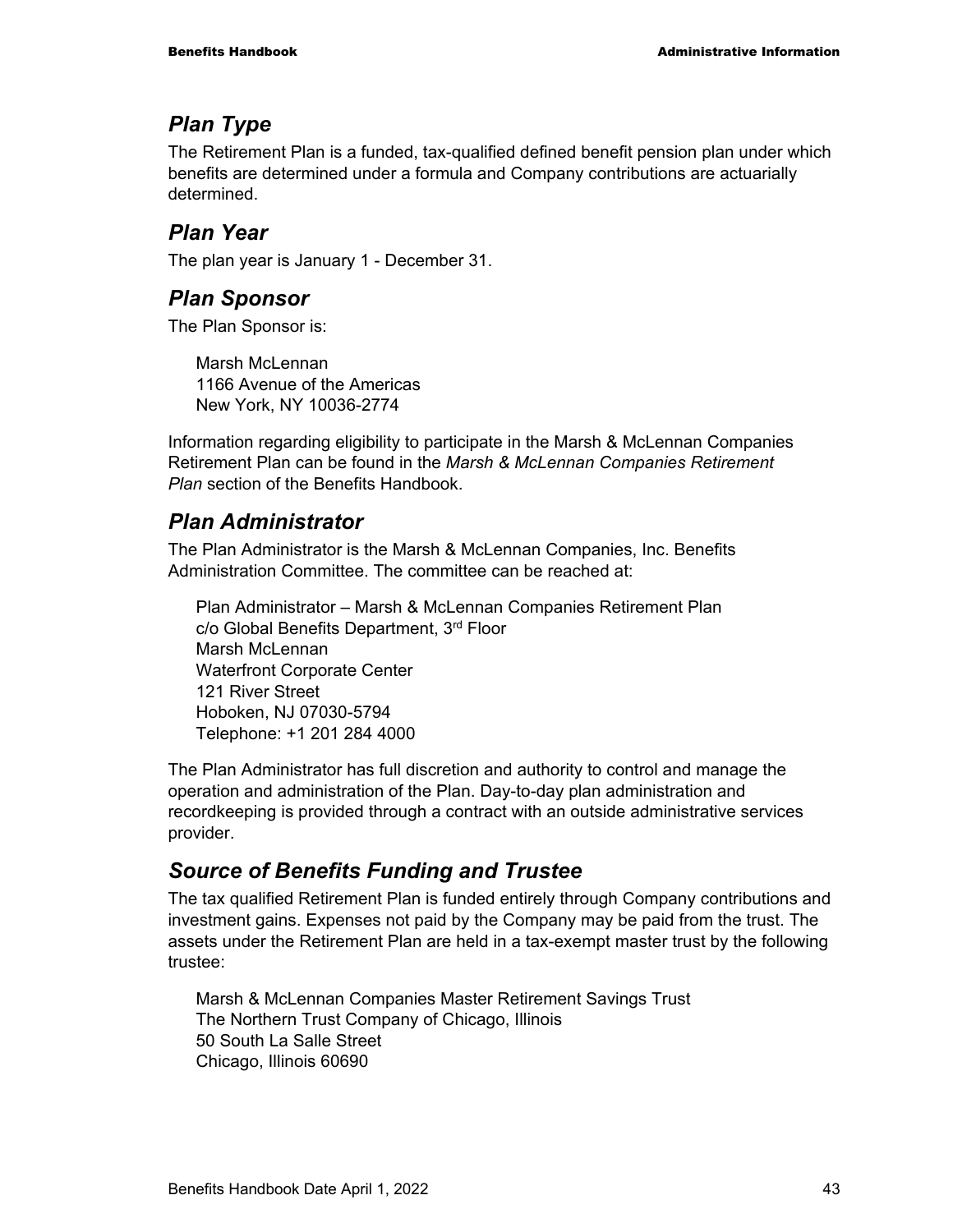An Investment Committee of 3 or more persons is appointed by the Global Benefits Oversight Committee to manage and supervise Plan Investments.

#### *Claims Administrator*

For filing a claim:

Plan Administrator c/o Global Benefits Department, 3rd Floor Marsh McLennan Waterfront Corporate Center 121 River Street Hoboken, NJ 07030-5794

For appealing a claim:

Plan Administrator – Marsh & McLennan Companies Retirement Plan Global Benefits Department, 3rd Floor Marsh McLennan Waterfront Corporate Center 121 River Street Hoboken, NJ 07030-5794

## The MSK Direct Program

#### *Plan Name*

The MSK Direct Program

The Company has engaged the services of the MSK Direct Program to help you with general questions about cancer treatment and provide support navigating the cancer treatment process. It is not a plan subject to ERISA.

#### *Plan Number*

N/A

## *Plan Type*

This is a cancer treatment coordination program.

## *Plan Year*

N/A

## *Plan Sponsor*

N/A

#### *Plan Administrator*

MSK Direct Hours: Any business day, from 8:00 a.m. to 6:00 p.m. Eastern time Phone: +1 844 MMC 2MSK (+1 844 662 2675)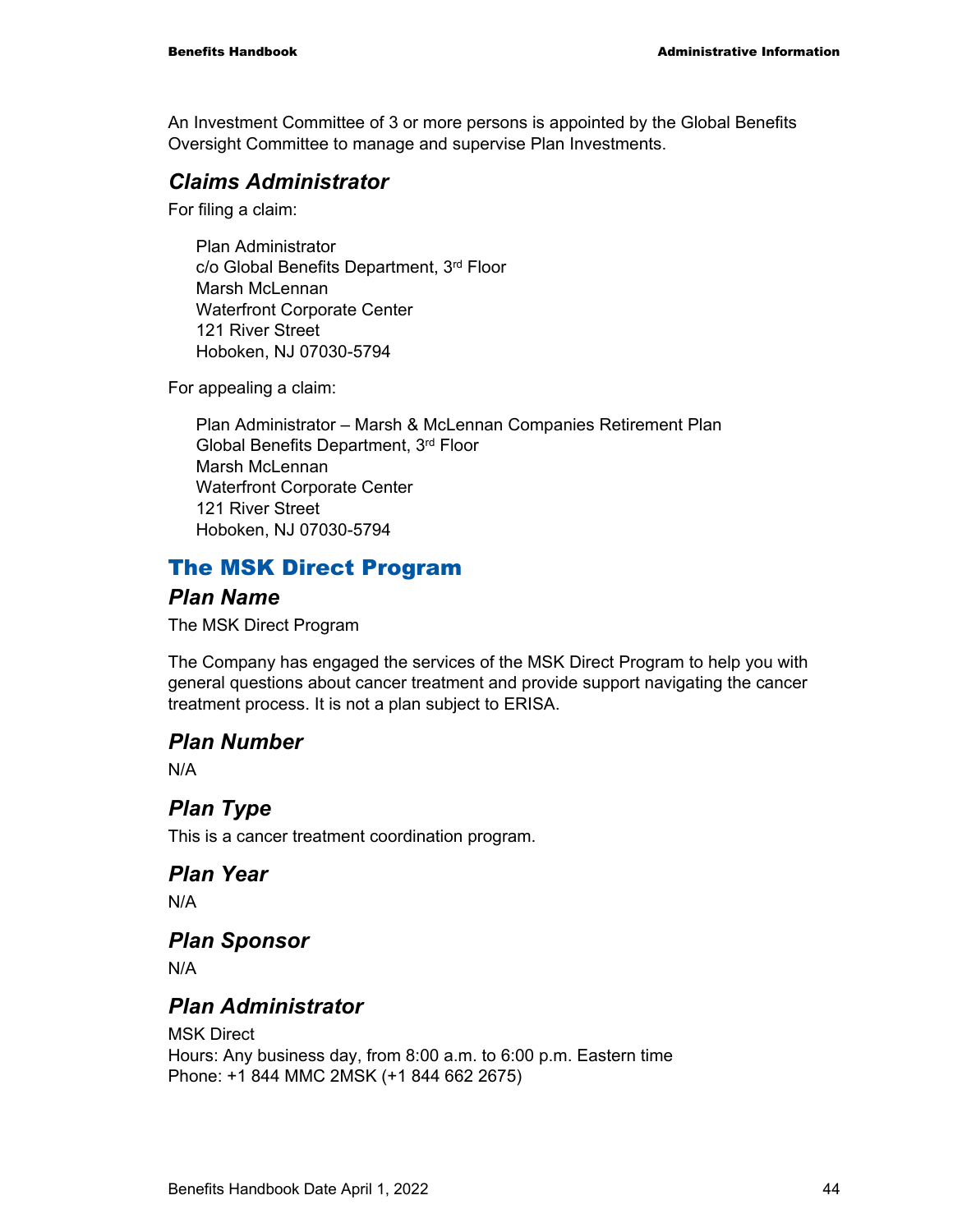## The Optional Long Term Disability Plan

### *Plan Name*

Marsh McLennan Companies Optional Long Term Disability Plan

The plan forms part of the Marsh & McLennan Companies Health & Welfare Benefits Program.

#### *Plan Number*

501

## *Plan Type*

This is a long term disability plan.

#### *Plan Year*

The plan year is January 1 - December 31.

#### *Plan Sponsor*

The Plan Sponsor is:

Marsh McLennan Waterfront Corporate Center 121 River Street Hoboken, NJ 07030

#### *Plan Administrator*

The Plan Administrator is the Marsh & McLennan Companies, Inc. Benefits Administration Committee and can be reached at:

Plan Administrator – Optional Long Term Disability c/o Global Benefits, 3rd Floor Marsh McLennan Waterfront Corporate Center 121 River Street Hoboken, NJ 07030-5794 Telephone: +1 201 284 4000

The Plan Administrator is responsible only for determining eligibility to participate in the plan.

## *Group Contract Number*

The group insurance policy number is GLT-342135.

#### *Source of Benefits Funding and Trustee*

The Optional Long Term Disability Plan is partially self-insured by the Company and partially insured by The Hartford Life and Accident Insurance Company. Contributions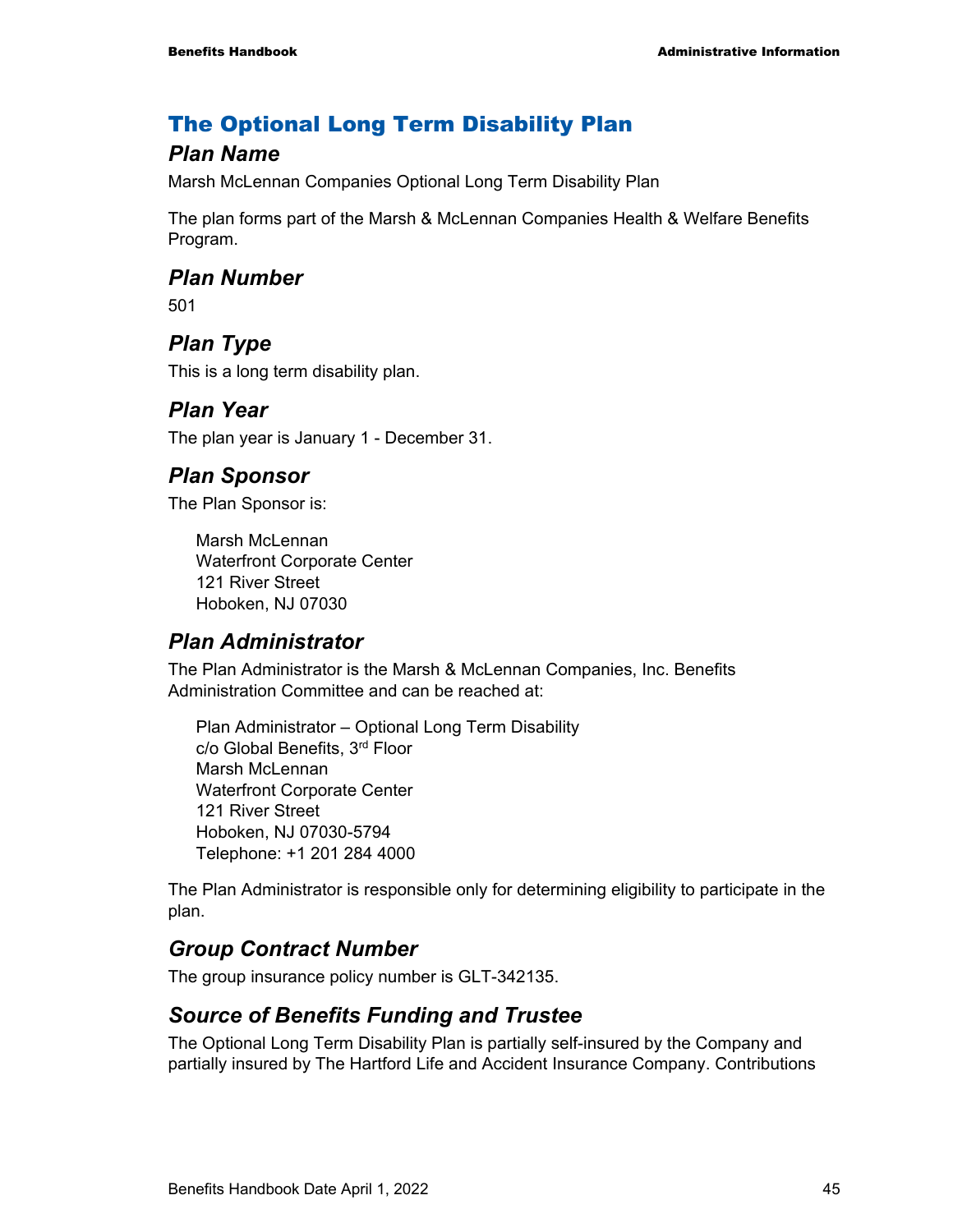are intended to be made by participating employees. These contributions are held in the Marsh & McLennan Companies Employee-Funded Welfare Benefit Trust by the trustee:

Mellon Trust 135 Santilli Highway Everett, MA 02149

The Company pays the premiums for the insured portion of the plan directly to The Hartford Life and Accident Insurance Company.

Benefits for the self-insured portion of the plan are payable solely from the trust and benefits for the insured portion of the plan are payable solely by The Hartford Life and Accident Insurance Company.

The Company has engaged the services of The Hartford Life and Accident Insurance Company to be the Claims Administrator, who is responsible for processing all claims for the plan, except with respect to claims for eligibility to participate.

#### *Claims Administrator*

The Hartford Life and Accident Insurance Company P.O. Box 14306 Lexington, KY 45012-4306 Phone: +1 866 432 6727 Fax: +1 866 411 5613

For filing a claim:

If you have elected Optional Long Term Disability coverage and have been disabled due to a non-work related medical condition for a period greater than seventeen weeks, a Long Term Disability Claim will automatically be initiated by the Claims Administrator. The Claims Administrator will send a Long Term Disability forms packet to you for completion to your home address. The forms should be returned to The Hartford Life and Accident Insurance Company as soon as possible. The receipt of these forms by the Claims Administrator constitutes your request for Long Term Disability benefits. A return envelope will be provided for your convenience. For work related disabilities, a claim form will automatically be sent to your home address by Marsh McLennan. If you have been disabled for more than four months, and you have not received the form, you can contact the Marsh McLennan Leave Management Team.

For appealing a claim:

The Hartford Life and Accident Insurance Company Appeals Unit P. O. Box 14087 Lexington, KY 40512-4087 Fax: +1 855 339 7249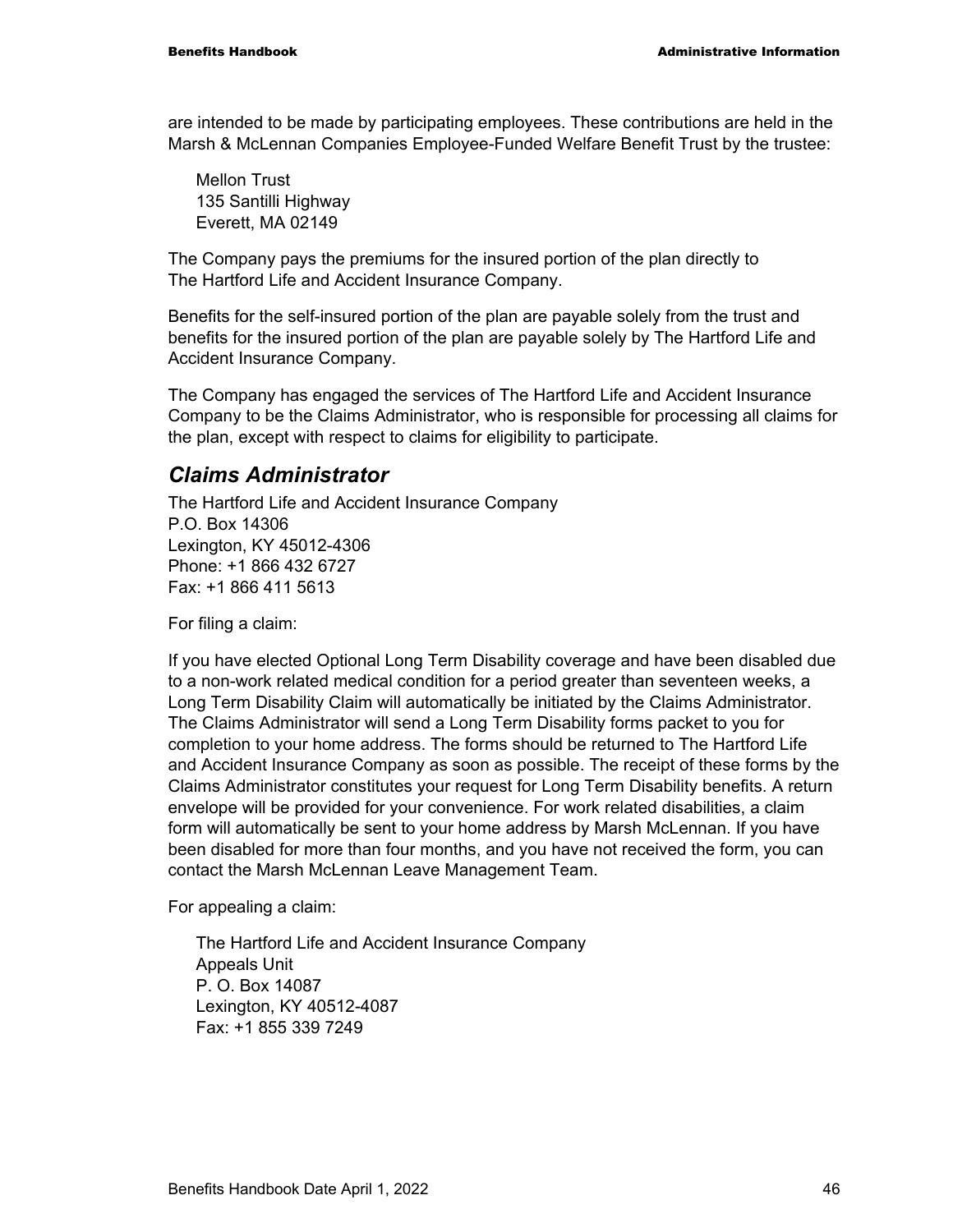#### The Voluntary AD&D Plan

#### *Plan Name*

Marsh & McLennan Companies Voluntary AD&D Plan

The plan forms part of the Marsh & McLennan Companies Group Benefits Plan.

#### *Plan Number*

503

## *Plan Type*

This is an accidental death and dismemberment plan.

#### *Plan Year*

The plan year is January 1 - December 31.

#### *Plan Sponsor*

The Plan Sponsor is:

Marsh McLennan Waterfront Corporate Center 121 River Street Hoboken, NJ 07030

#### *Plan Administrator*

The Plan Administrator is the Marsh & McLennan Companies, Inc. Benefits Administration Committee and can be reached at:

Plan Administrator – Voluntary AD&D c/o Global Benefits, 3rd Floor Marsh McLennan Waterfront Corporate Center 121 River Street Hoboken, NJ 07030-5794 Telephone: +1 201 284 4000

The Plan Administrator is responsible only for determining eligibility to participate in the plan.

#### *Group Contract Number*

The group insurance contract number for active employees is PAI 0009131403-A.

The group insurance contract number for retired employees is PAI 0008062289.

#### *Source of Benefits Funding*

The Voluntary AD&D Plan is fully insured through contracts with National Union Fire Insurance Company of Pittsburgh Pa (National Union), an AIG Company. National Union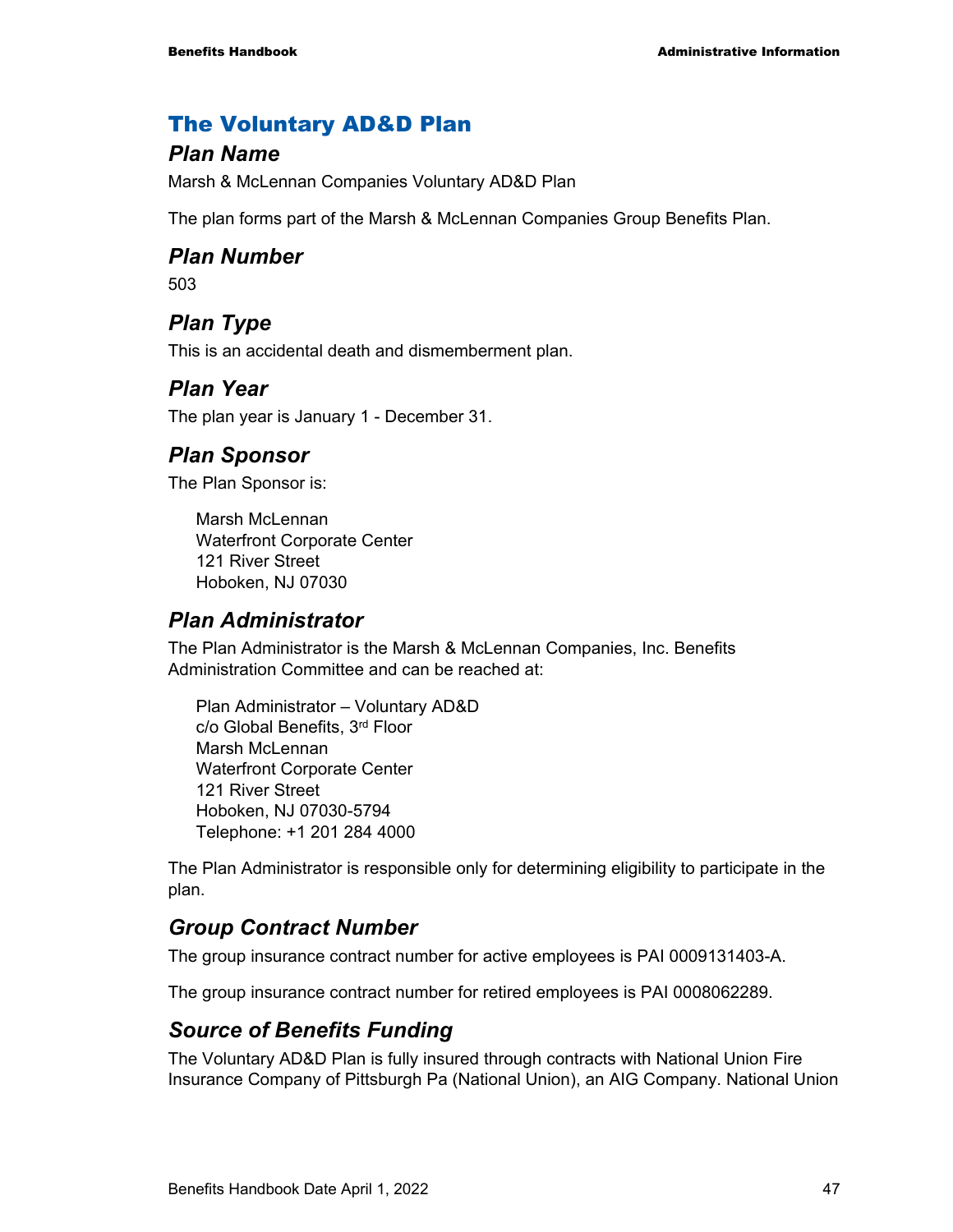Fire Insurance Company of Pittsburgh Pa (National Union), an AIG Company is the Claims Administrator, who administers claims for this plan, except with respect to claims for eligibility to participate, and National Union Fire Insurance Company of Pittsburgh Pa (National Union), an AIG Company is solely responsible for paying benefits.

Contributions are made solely by participating employees and retirees.

#### *Claims Administrator*

National Union Fire Insurance Company of Pittsburgh Pa (National Union), an AIG **Company** P.O. Box 25987 Shawnee Mission, KS 66225 Phone: +1 800 551 0824

For filing a claim:

National Union Fire Insurance Company of Pittsburgh Pa (National Union), an AIG Company AIG A&H Claims Division P.O. Box 25987 Shawnee Mission, KS 66225 Phone: +1 800 551 0824

Fax: +1 866 893 9574

Email: AandH.ClaimsSubmissions@AIG.com

For appealing a claim:

National Union Fire Insurance Company of Pittsburgh Pa (National Union), an AIG Company AIG A&H Claims Division P.O. Box 25987 Shawnee Mission, KS 66225 Phone: +1 800 551 0824

Fax: +1 866 893 9574

Email: AandH.ClaimsSubmissions@AIG.com

For converting your coverage:

National Union Fire Insurance Company of Pittsburgh Pa (National Union), an AIG Company c/o Reuben Warner Associates 1655 Richmond Avenue Staten Island, New York 10312 Phone: +1 800 421 3005

Fax: +1 718 477 7366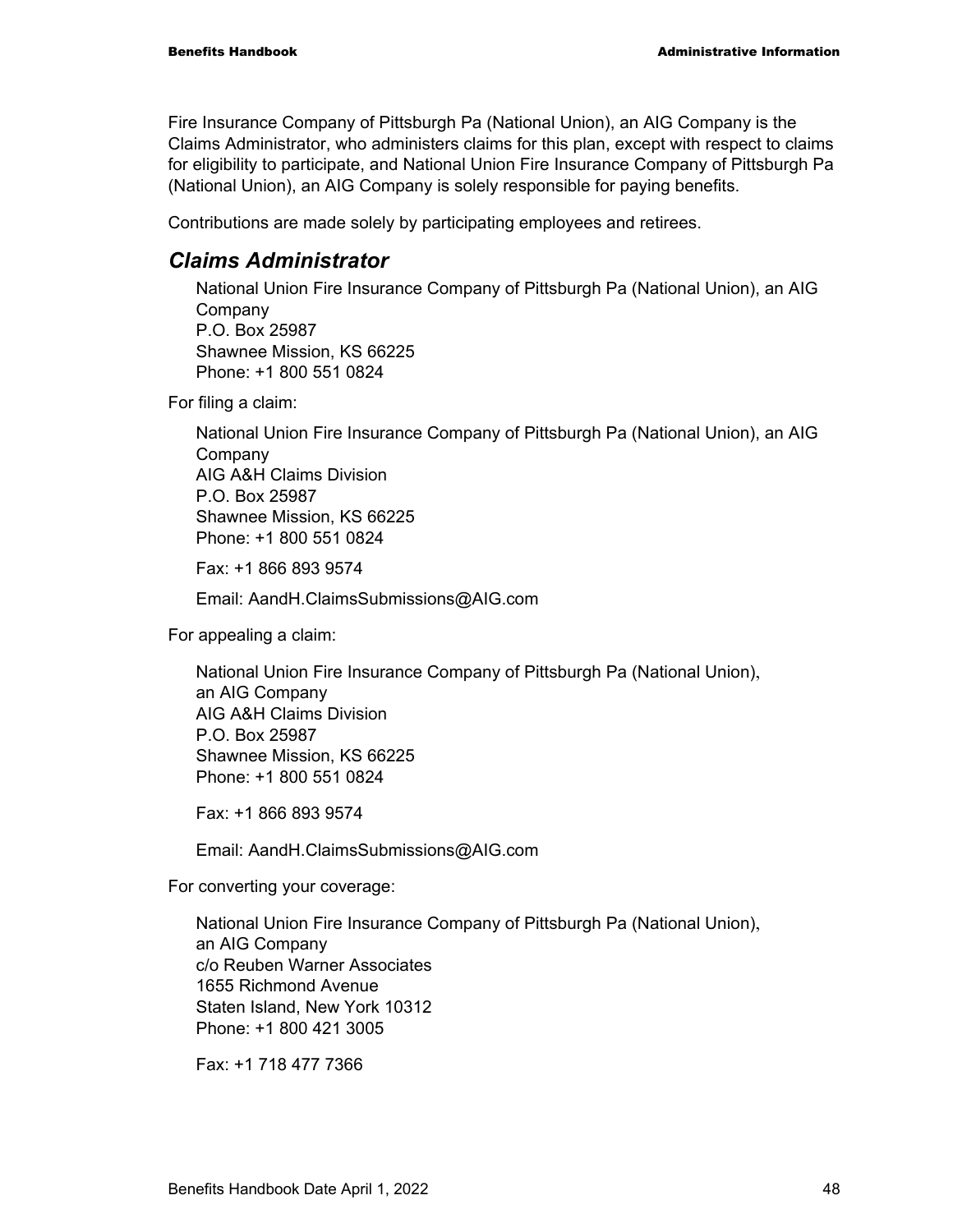## The Retiree Reimbursement Account Plan (RRA)

### *Plan Name*

Marsh & McLennan Companies Retiree Reimbursement Account (RRA)

#### *Plan Number*

505

## *Plan Type*

This is a group health plan.

## *Plan Year*

The plan year is January 1 - December 31.

## *Plan Sponsor*

The Plan Sponsor is:

Marsh McLennan Waterfront Corporate Center 121 River Street - 3rd Floor Hoboken, NJ 07030-5794

## *Plan Administrator*

The Plan Administrator can be reached at:

Plan Administrator – RRA c/o Global Benefits, 3rd Floor Marsh McLennan Waterfront Corporate Center 121 River Street Hoboken, NJ 07030-5794 Telephone: +1 201 284 4000

The Plan Administrator is responsible only for determining eligibility to participate in the plan.

## *Source of Benefits Funding and Trustee*

The RRA is self-insured by the Company through contributions made by the Company. These contributions are held in the Marsh & McLennan Companies, Inc. Employer Funded Welfare Benefit Trust by the trustee:

Mellon Trust 135 Santilli Highway Everett, MA 02149

Benefits are payable solely from the trust.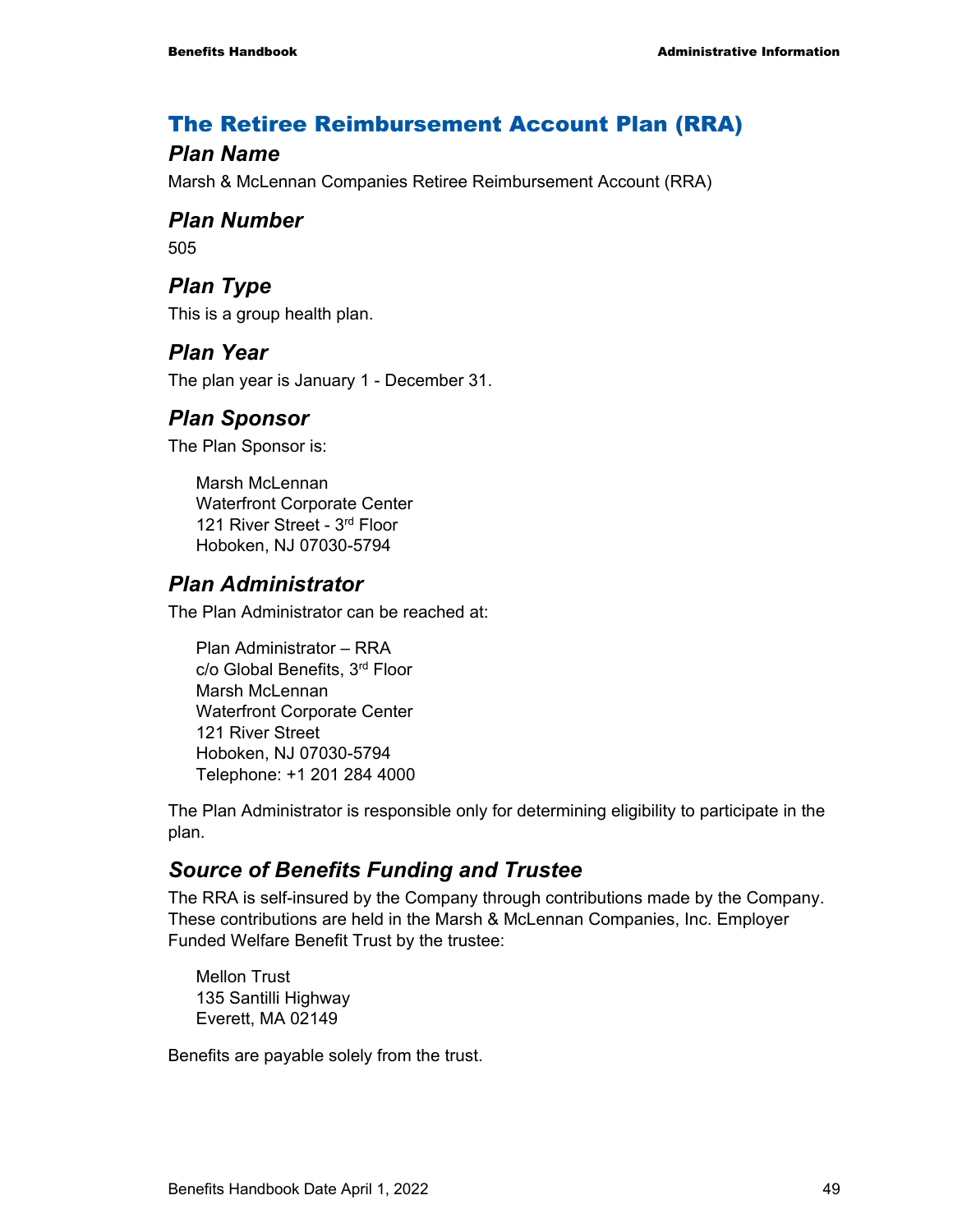The Company has engaged the services of the Claims Administrator, who is responsible for processing claims for this self-insured plan, except with respect to claims for eligibility to participate.

#### *Claims Administrator*

For filing a claim:

Mercer Marketplace P.O. Box 9748 Providence, RI 02940-9748, USA Phone: +1 800 553 4958 Website: www.retiree.mercermarketplace.com

## The Marsh & McLennan Companies 401(k) Savings & Investment Plan

#### *Plan Name*

Marsh & McLennan Companies 401(k) Savings & Investment Plan

### *Plan Number*

003

## *Plan Type*

This is a defined contribution plan under which accounts are maintained for each participant. The plan qualifies as a 401(k) savings plan. The plan is intended to qualify as a participant-directed "section 404(c) plan" pursuant to ERISA. The plan offers participants and beneficiaries the opportunity to exercise control over the assets contributed and accumulated on their behalf by allowing them to choose the manner in which these assets will be invested from a broad range of investment alternatives. This means that participants or their beneficiaries may not hold the plan's fiduciaries liable for any losses sustained in their plan account that are the result of their exercise of control over how the account balance invested.

## *Plan Year*

The plan year is January 1 - December 31.

## *Plan Sponsor*

The Plan Sponsor is:

Marsh McLennan 1166 Avenue of the Americas New York, NY 10036-2774

Information regarding eligibility to participate in the Marsh & McLennan Companies 401(k) Savings & Investment Plan can be found in the *Marsh & McLennan Companies 401(k) Savings & Investment Plan* section of the Benefits Handbook.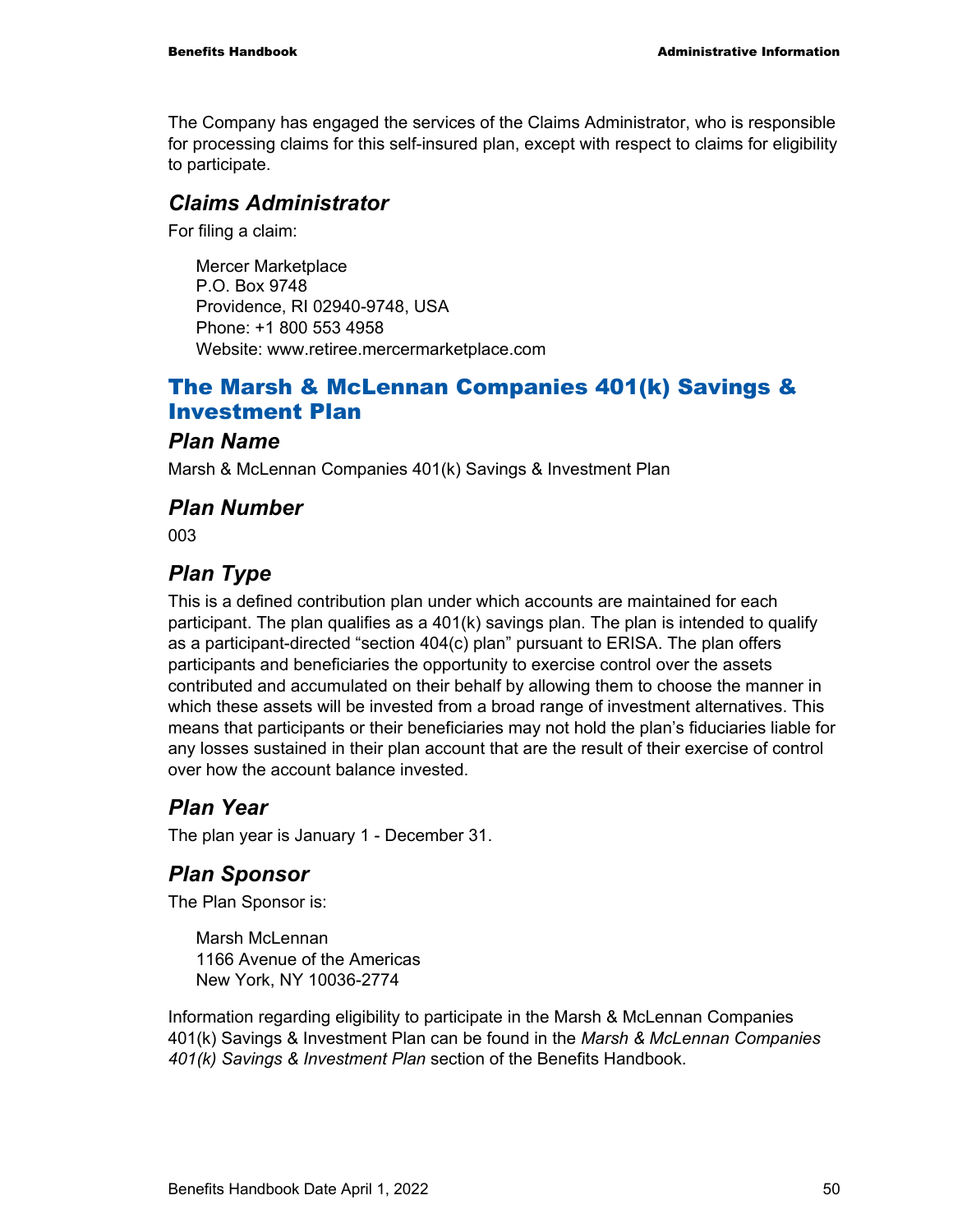#### *Plan Administrator*

The Plan Administrator is Marsh & McLennan Companies, Inc. Benefits Administration Committee and can be reached at:

Plan-Administrator – Marsh & McLennan Companies 401(k) Savings & Investment Plan c/o Global Benefits Department, 3rd Floor Marsh McLennan Waterfront Corporate Center 121 River Street Hoboken, NJ 07030-5794 Telephone: +1 201 284 4000

The Plan Administrator has full discretion and authority to control and manage the operation and administration of the plan. Day-to-day plan administration and recordkeeping is provided through a contract with an outside administrative services provider.

## *Source of Benefits Funding and Trustee*

The Marsh & McLennan Companies 401(k) Savings & Investment Plan is funded through Company and participating employee contributions. The assets under the Marsh & McLennan Companies 401(k) Savings & Investment Plan are held in a taxexempt trust by the following trustee:

Marsh & McLennan Companies Master Retirement Savings Trust The Northern Trust Company 801 South Canal Street Chicago, Illinois 60607

The investment options currently available for investment are listed in the Marsh & McLennan Companies 401(k) Savings & Investment Plan section in this Benefits Handbook. Current prospectuses and certain other financial information about these funds are available on request from the Plan Administrator and on the plan's website at **https://mmcglobal.sharepoint.com/sites/Home**. Specifically, the following information may be requested from the Plan Administrator regarding the plan's investment options:

- Copies of prospectuses or, alternatively short form or summary prospectuses, or other similar documents;
- Copies of financial reports, shareholder reports, statements of additional information or other similar materials to the extent provided to the Plan Administrator;
- A statement of the value of a share or unit of each investment option; and
- A list of assets that comprise the portfolio of any investment option that constitute "plan assets" under 29 CFR 2510.3-101 and the value of each asset.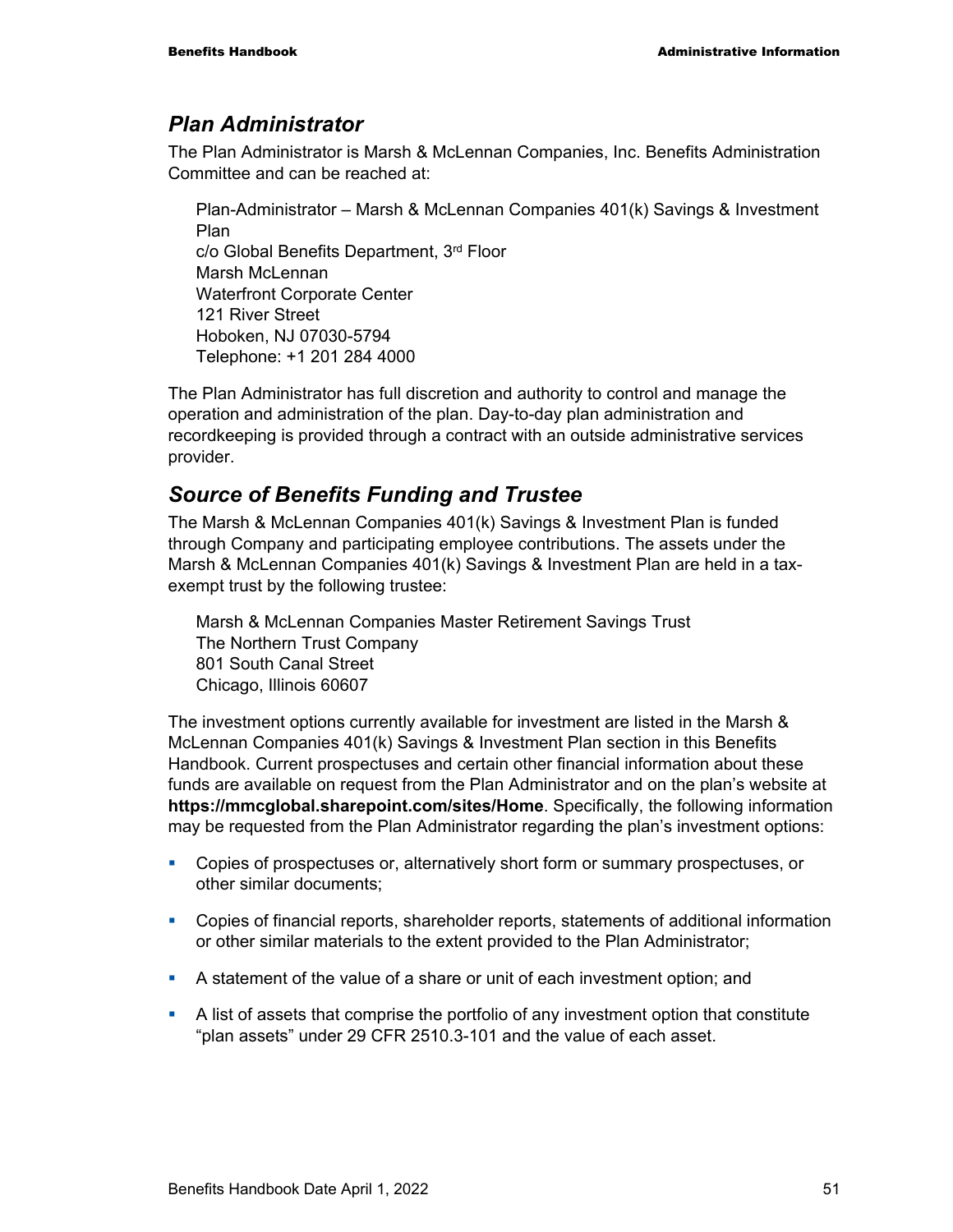Paper copies of the materials required by ERISA to be maintained on the plan's website regarding investment alternatives.

The plan provides that certain expenses of investment and administration, including fees for third-party service providers, may be paid out of plan assets. Refunds of Section 12b-1 and other similar fees received in connection with the plan's investment options may be applied towards these expenses. The Plan Administrator has discretion to determine how to reasonably allocate these expenses among accounts.

#### *Claims Administrator*

For filing a claim:

Marsh & McLennan Companies 401(k) Savings & Investment Plan Claims c/o Global Benefits Department, 3rd Floor Marsh McLennan Waterfront Corporate Center 121 River Street Hoboken, NJ 07030-5794

For appealing a claim:

Plan Administrator – Marsh & McLennan Companies 401(k) Savings & Investment Plan c/o Global Benefits Department, 3rd Floor Marsh McLennan Waterfront Corporate Center 121 River Street Hoboken, NJ 07030-5794

## The MMA 401(k) Savings & Investment Plan

#### *Plan Name*

Marsh & McLennan Agency 401(k) Savings & Investment Plan

#### *Plan Number*

006

## *Plan Type*

This is a defined contribution plan under which accounts are maintained for each participant. The plan qualifies as a 401(k) savings plan. The plan is intended to qualify as a participant-directed "section 404(c) plan" pursuant to ERISA. The plan offers participants and beneficiaries the opportunity to exercise control over the assets contributed and accumulated on their behalf by allowing them to choose the manner in which these assets will be invested from a broad range of investment alternatives. This means that participants or beneficiaries may not hold the plan's fiduciaries liable for any losses sustained in their plan account that are the result of their exercise of control over how the account balance was invested.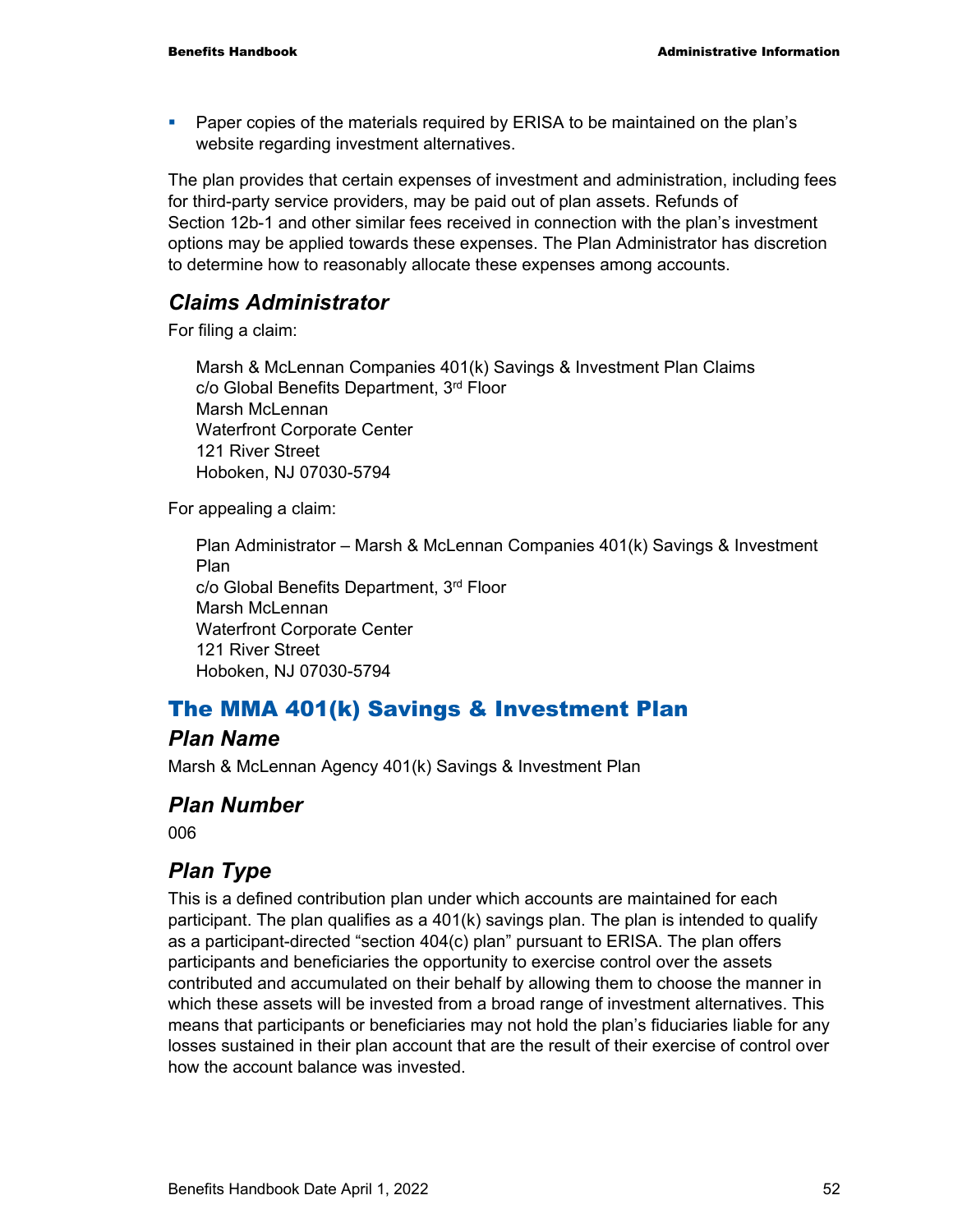#### *Plan Year*

The plan year is January 1 - December 31.

#### *Plan Sponsor*

The Plan Sponsor is:

Marsh McLennan 1166 Avenue of the Americas New York, NY 10036-2774

Information regarding eligibility to participate in the Marsh & McLennan Agency 401(k) Savings & Investment Plan can be found in the *Marsh McLennan Agency 401(k) Savings & Investment Plan* section of the Benefits Handbook.

#### *Plan Administrator*

The Plan Administrator is the Marsh & McLennan Companies, Inc. Benefits Administration Committee and can be reached at:

Plan-Administrator – MMA 401(k) Savings & Investment Plan c/o Global Benefits Department, 3rd Floor Marsh McLennan Waterfront Corporate Center 121 River Street Hoboken, NJ 07030-5794 Telephone: +1 201 284 4000

The Plan Administrator has full discretion and authority to control and manage the operation and administration of the plan. Day to day plan administration and recordkeeping is provided through a contract with an outside plan administrative services provider.

## *Source of Benefits Funding and Trustee*

The MMA 401(k) Savings & Investment Plan is funded through Company and employee contributions. The assets under the MMA 401(k) Savings & Investment Plan are held in a tax-exempt trust by the following trustee:

Marsh & McLennan Companies Master Retirement Savings Trust The Northern Trust Company 801 South Canal Street Chicago, Illinois 60607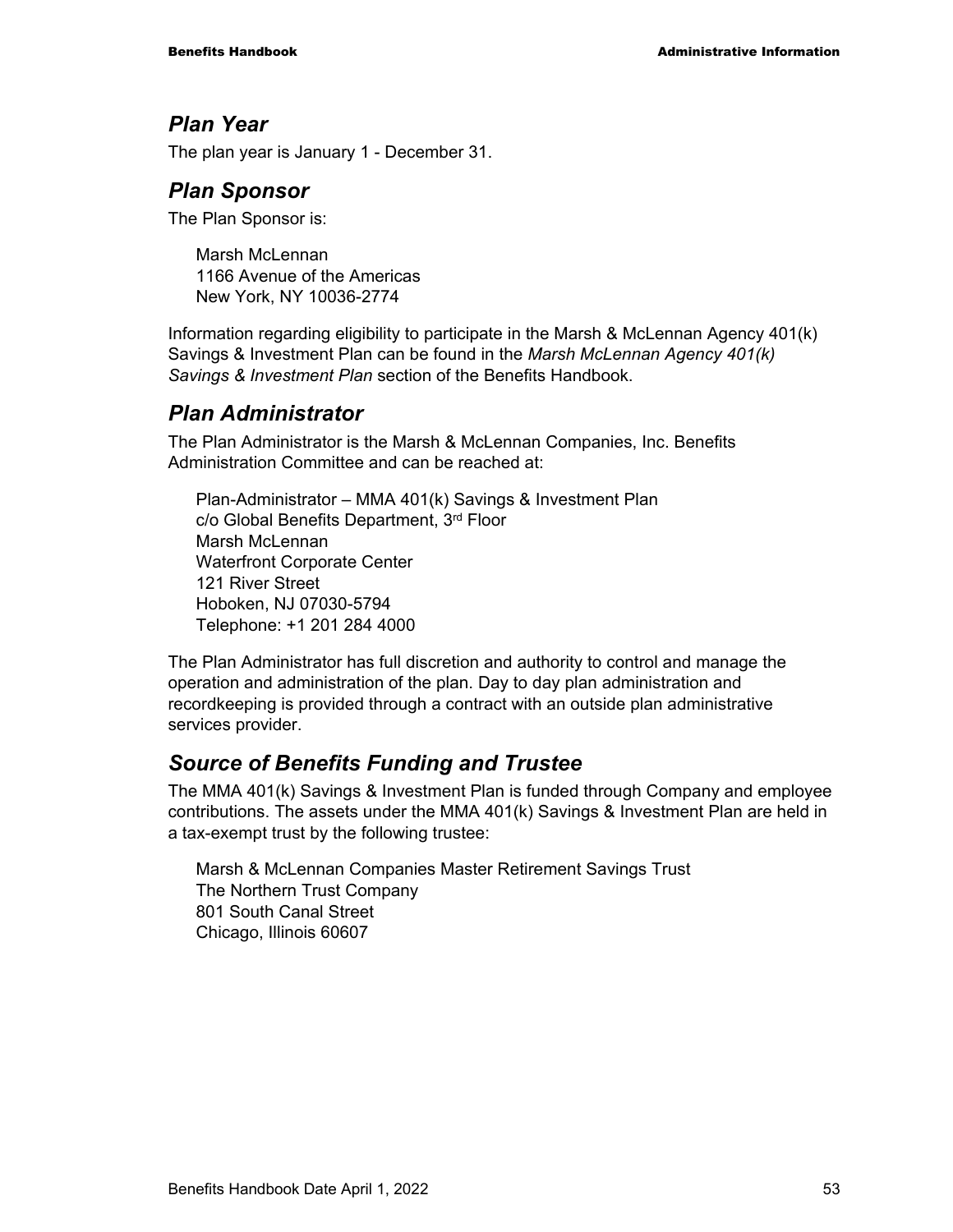The investment options currently available for investment are listed in the MMA 401(k) Savings & Investment Plan section in this Benefits Handbook. Current prospectuses and certain other financial information about these funds are available on request from the Plan Administrator and on the plan's website at **https://mmcglobal.sharepoint .com/sites/Home**. Specifically, the following information may be requested from the Plan Administrator regarding the plan's investment options:

- Copies of prospectuses or, alternatively short form or summary prospectuses, or other similar documents;
- Copies of financial reports, shareholder reports, statements of additional information or other similar materials to the extent provided to the Plan Administrator;
- A statement of the value of a share or unit of each investment option; and
- A list of assets that comprise the portfolio of any investment option that constitute "plan assets" under 29 CFR 2510.3-101 and the value of each asset.

The plan provides that certain expenses of investment and administration, including fees for third-party service providers, may be paid out of plan assets. Refunds of Section 12b-1 and other similar fees received in connection with the plan's investment options may be applied towards these expenses. The Plan Administrator has discretion to determine how to reasonably allocate these expenses among accounts.

#### *Claims Administrator*

For filing a claim:

MMA 401(k) Savings & Investment Plan Claims c/o Global Benefits Department, 3rd Floor Marsh McLennan Waterfront Corporate Center 121 River Street Hoboken, NJ 07030-5794

For appealing a claim:

Plan Administrator – MMA 401(k) Savings & Investment Plan c/o Global Benefits Department, 3rd Floor Marsh McLennan Waterfront Corporate Center 121 River Street Hoboken, NJ 07030-5794

## The Short Term Disability Benefits Payroll Policy

#### *Plan Name*

Marsh & McLennan Companies Short Term Disability Benefits Payroll Policy

The plan is not an ERISA-covered plan.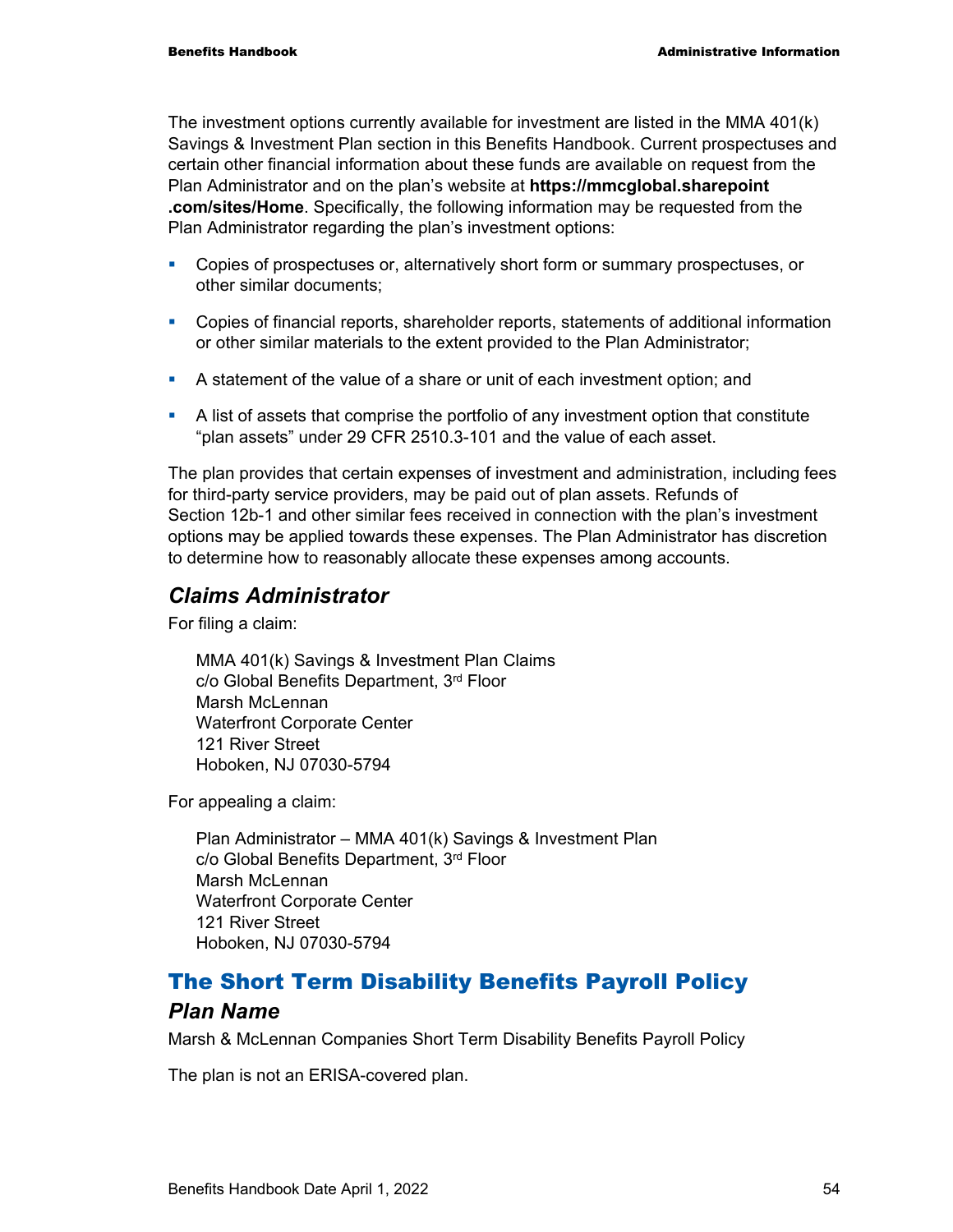## *Plan Type*

N/A

#### *Plan Year*

The plan year is January 1 - December 31.

#### *Plan Sponsor*

The Plan Sponsor is:

Marsh McLennan Waterfront Corporate Center 121 River Street - 3rd Floor Hoboken, NJ 07030-5794

## *Plan Administrator*

The Plan Administrator can be reached at:

Plan Administrator – Short Term Disability Benefits Payroll Policy Global Benefits, 3rd Floor Marsh McLennan Waterfront Corporate Center 121 River Street Hoboken, NJ 07030-5794 Telephone: +1 201 284 4000

The Plan Administrator will serve as the appellate body if an employee disagrees with the determination as to whether he/she comes within the definition of an eligible employee, or the determination as to whether he/she satisfies an eligibility date requirement or otherwise complied with the mandatory claim filing process.

All other matters not covered by the Plan Administrator appeal process should be referred to the Claims Administrator.

## *Claims Administrator*

For filing a claim:

Marsh McLennan Leave Management Team 400 W Market Street Suite 400 Louisville, KY 40202 Phone: +1 866 374 2662 Option 4

For filing an appeal:

The Hartford Life and Accident Insurance Company Appeals Unit P.O. Box 14087 Lexington, KY 40512-4087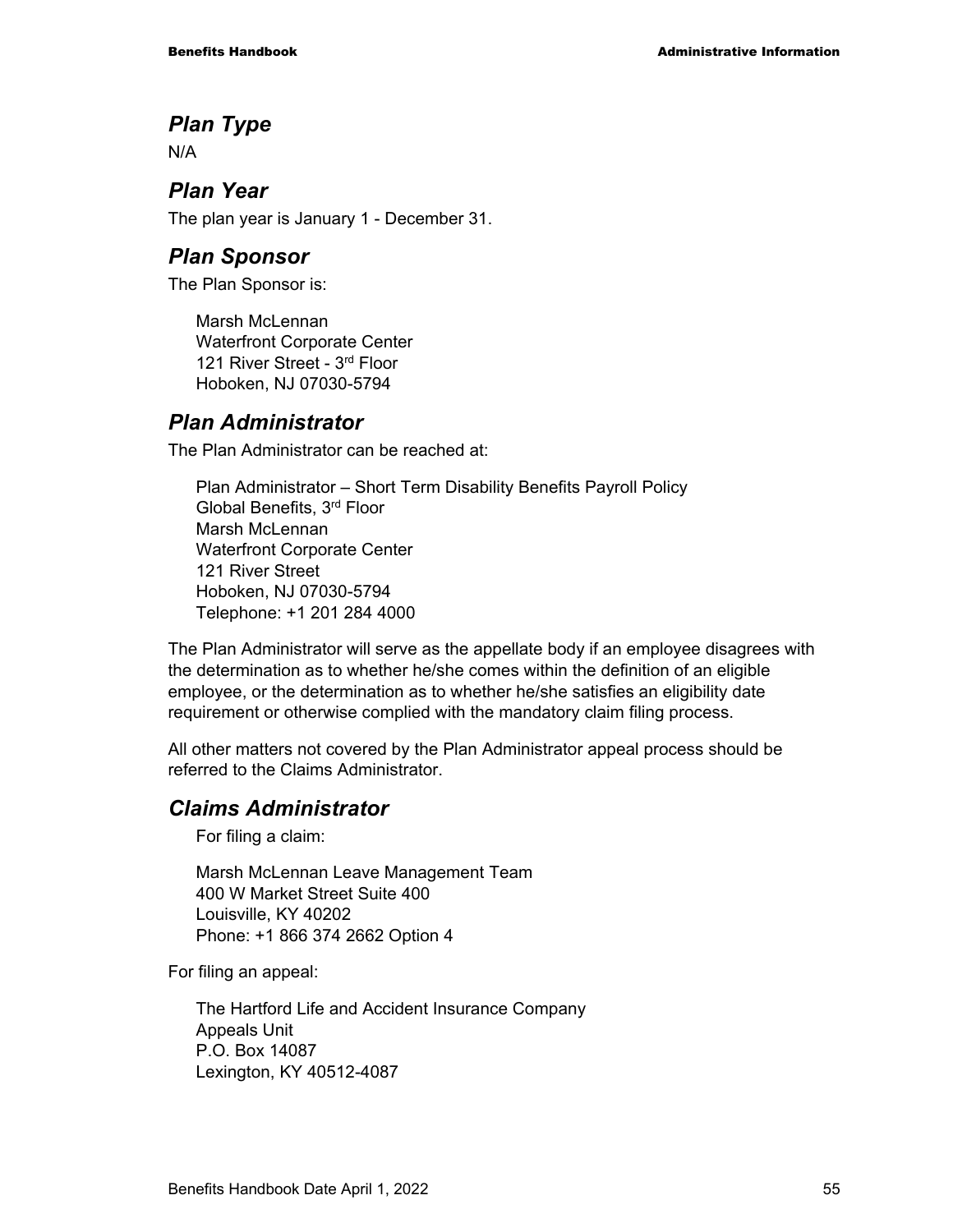Fax: +1 855 339 7249

## The Vision Care Plan

#### *Plan Name*

Marsh & McLennan Companies Vision Care Plan

The plan forms part of the Marsh & McLennan Companies Group Benefits Plan.

### *Plan Number*

503

## *Plan Type*

This is a vision plan.

#### *Plan Year*

The plan year is January 1 – December 31.

### *Plan Sponsor*

The Plan Sponsor is:

Marsh McLennan Waterfront Corporate Center 121 River Street - 3rd Floor Hoboken, NJ 07030-5794

## *Plan Administrator*

The Plan Administrator is Marsh & McLennan Companies, Inc. Benefits Administration Committee and can be reached at:

Plan Administrator – Vision Care Plan c/o Global Benefits Department, 3rd Floor Marsh McLennan Waterfront Corporate Center 121 River Street Hoboken, NJ 07030-5794 Telephone: +1 201 284 4000

The Plan Administrator is responsible only for determining eligibility to participate in the plan.

## *Group Contract Number*

The group contract number is 30052197.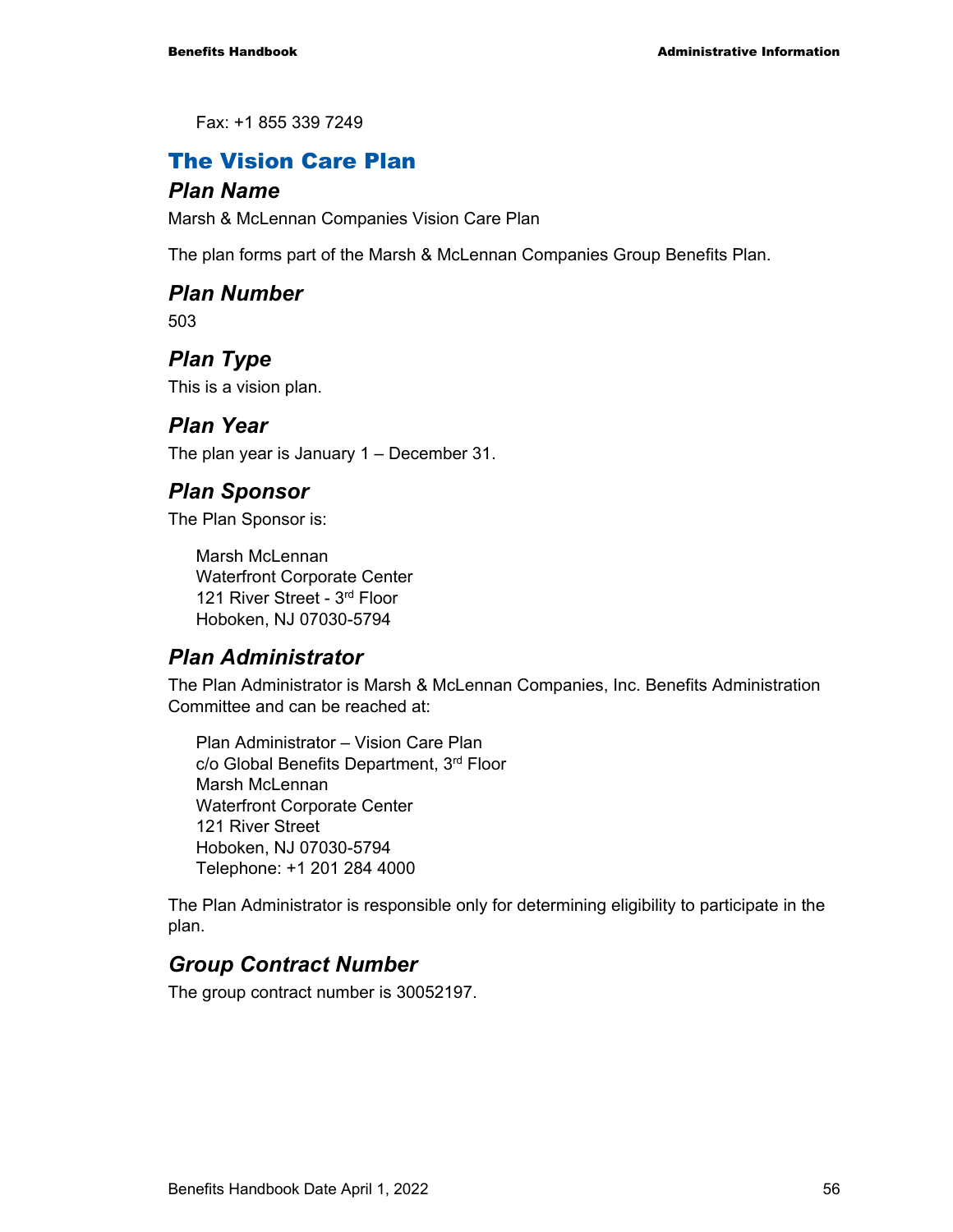## *Source of Benefits Funding*

The plan is insured through VSP, which is the Claims Administrator who administers claims and is solely responsible for providing vision benefits and determinations, except with respect to claims for eligibility to participate.

Premiums are paid by participating employees.

#### *Claims Administrator*

VSP 3333 Quality Drive Rancho Cordova, CA 95670

For filing an out-of-network claim:

VSP P.O. Box 997100 Sacramento, CA 95899

For appealing a claim:

VSP 3333 Quality Drive Rancho Cordova, CA 95670 Phone: +1 800 877 7195

For COBRA coverage:

Trion Phone: +1 866 324 4087

# Other Administrative Details

#### *Employer Identification Number (EIN)*

36-2668272

#### *Agent for Legal Process*

We hope you never feel you need to resort to legal action to enforce your rights. However, if you feel you have cause for legal action after you have exhausted the plan's claims appeal process, a timely complaint may be served on the Company's General Counsel at:

Marsh McLennan 1166 Avenue of the Americas New York, NY 10036

Service of legal process may be made upon the Plan Administrator or a Plan Trustee as well.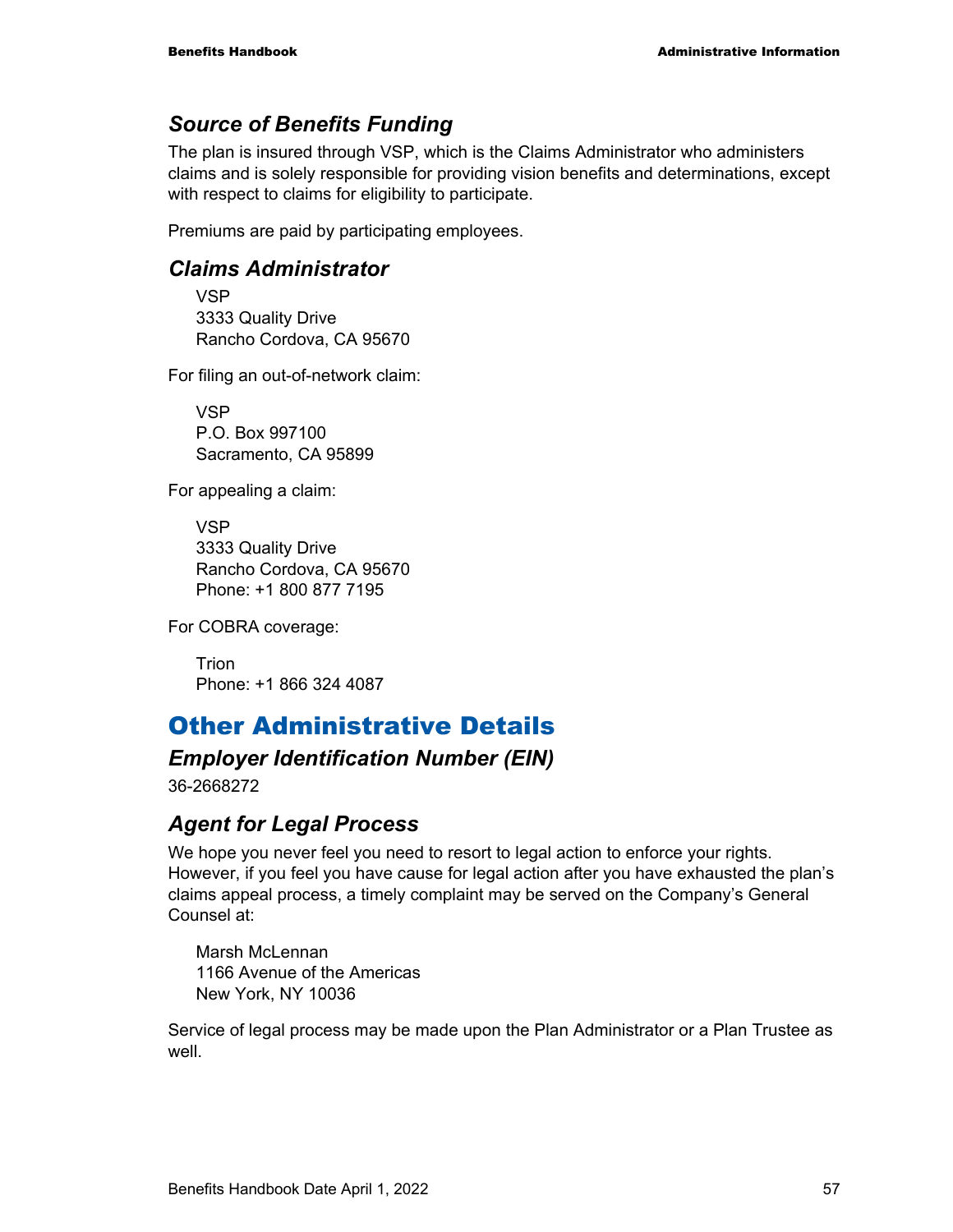## *Limitations on Actions*

The claims review and appeal procedures for the plans provide that no legal action for benefits may be brought by any participant or beneficiary unless the plan's claim review procedure has been exhausted (that is, all appeals of adverse decisions have been made).

Any such action (whether at law, in equity or otherwise) must be commenced within one year. This one-year period shall be computed from the earlier of (a) the date a final determination denying such benefit, in whole or in part, is issued under the Plan's claim review procedure and b) the date such individual's cause of action first accrued.

## *California State Law*

Except where pre-empted by ERISA or other US laws, the validity of the Kaiser medical plans and any of their provisions will be determined under the laws of the State of California without giving effect to principles of conflict of laws.

### *Delaware Law*

Except where preempted by ERISA or other US laws, the validity of the Legal Assistance Plan and any of its provisions will be determined under the laws of Delaware without giving effect to principles of conflict of laws.

### *Hawaii State Law*

Except where pre-empted by ERISA or other US laws, the validity of the Hawaii HMO and PPP plans and any of their provisions will be determined under the laws of State of Hawaii without giving effect to principles of conflict of laws.

## *New York State Law*

Except where pre-empted by ERISA or other US laws, the validity of the plans (with the exception of the Kaiser, Hawaii HMO, Hawaii PPP and Legal Assistance Plan) and any of their provisions will be determined under the laws of New York State without giving effect to principles of conflict of laws.

# ERISA and Your Rights under ERISA

The following plans are subject to the Employee Retirement Income Security Act of 1974 (ERISA):

#### *Health & Welfare Plans*

- The \$400, \$1,500 and \$2,850 Deductible Plans
- The Basic Life Insurance Plan
- The Basic Long Term Disability Plan
- The Teladoc Medical Experts Program
- **The Business Travel Accident Insurance Plan**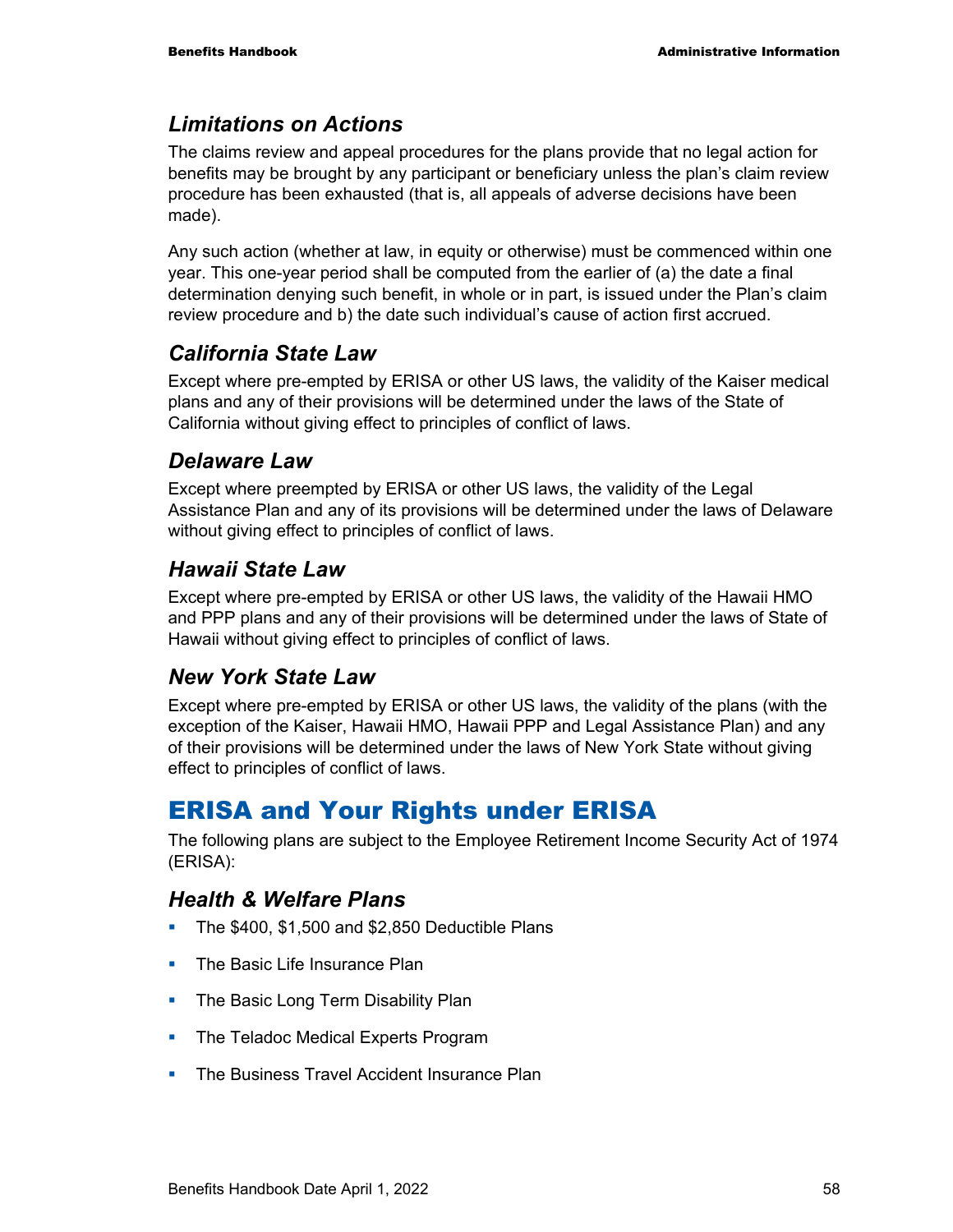- **The Dental Plan**
- The Employee Assistance Plan (EAP)
- **The Group Variable Universal Life Insurance (GVUL) Plan**
- **-** Hawaii HMSA's Health Plan Hawaii Plus (HMO)
- **Hawaii HMSA's Preferred Provider Plan (PPP)**
- **The Health Care Flexible Spending Account Plan (HCFSA)**
- The Individual Disability Insurance Plan
- The Legal Assistance Plan
- The Limited Purpose Health Care Flexible Spending Account Plan (LPHCFSA)
- The Long Term Disability Bonus Income Plan
- The Optional Long Term Disability Plan
- The Voluntary AD&D Plan
- **The Retiree Reimbursement Account Plan (RRA)**
- The Vision Care Plan

#### *Tax-qualified Retirement and Savings Plans*

- **The Marsh & McLennan Companies Retirement Plan**
- **The Marsh & McLennan Companies 401(k) Savings & Investment Plan**
- **The MMA 401(k) Savings & Investment Plan**

## Your Rights under ERISA

As a participant in a plan that is subject to ERISA, you are entitled to certain rights and protections under ERISA. ERISA provides that all plan participants shall be entitled to:

- **Receive information about the plan and your benefits.**
- Examine, at the Plan Administrator's office and other specified locations, including work sites, without charge, all plan documents governing the plan. These documents may include insurance contracts, if applicable, and the latest annual report (Form 5500 Series) filed by the plan with the US Department of Labor and available at the Public Disclosure Room of the Employee Benefit Security Administration.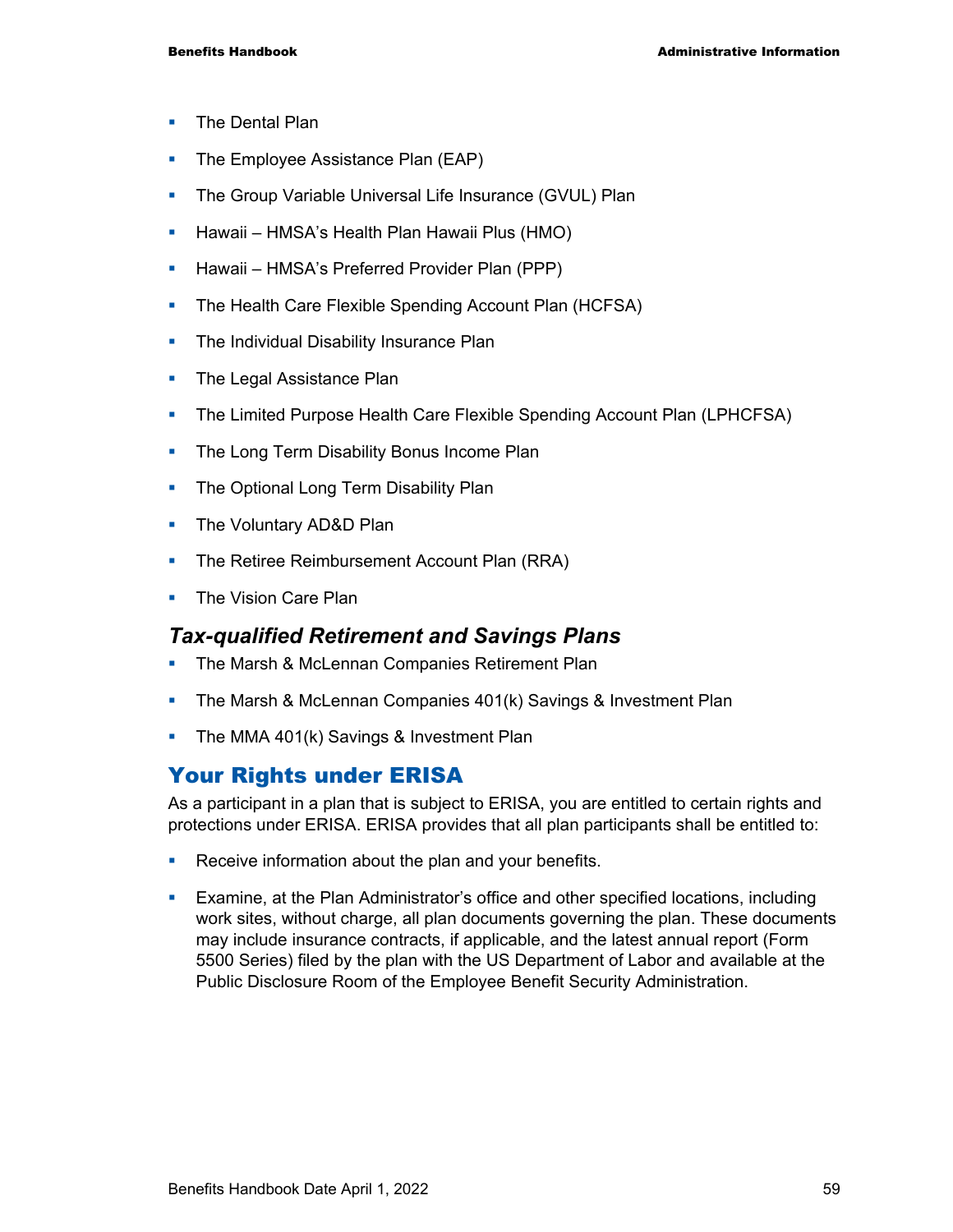- Obtain, after sending a written request to the Plan Administrator, copies of documents governing the operation of the plan, including insurance contracts, if applicable, and copies of the latest annual report (Form 5500 Series) and updated Summary Plan Description. You may be asked to pay a reasonable charge for the copies of documents which are not part of the prospectus.
- Receive a written summary of the plan's annual financial report. The Plan Administrator is required by law to provide each participant with a copy of this summary annual report. See "Annual Funding Notice and Summary Annual Reports" on page 63.
- For applicable plans, obtain a statement telling you whether you have a right to receive a retirement plan benefit at normal retirement age (age 65) and, if so, what your benefits would be at normal retirement age if you stop working under the plan now. If you do not have a right to a retirement benefit, the statement will tell you how many more years you have to work to get a right to a benefit. The Plan Administrator will provide this statement once every three years in the case of the Marsh & McLennan Companies Retirement Plan (or upon your written request but not more often than every 12 months), and once every quarter for the Marsh & McLennan Companies 401(k) Savings & Investment Plan, or the MMA 401(k) Savings & Investment Plan. The plan must provide the statement free of charge and are provided either electronically or via mail depending on an individual participant's election.
- For applicable plans, continue health care coverage for yourself, spouse, or covered family members if there is a loss of coverage under the plan as a result of a qualifying event. You or your covered family members will have to timely elect and pay for such coverage. Review the SPD and the documents governing the plan on the rules governing your continuation coverage rights under the Consolidated Omnibus Budget Reconciliation Act (COBRA).
- **For applicable plans, the reduction or elimination of exclusionary periods of coverage** for preexisting conditions under your group health plan, if you have creditable coverage from another plan. You should be provided a certificate of creditable coverage, free of charge, from your group health plan or health insurance issuer when you lose coverage under the plan, when you become entitled to elect COBRA continuation coverage, when your COBRA continuation coverage ceases, if you request it before losing coverage, or if you request it up to 24 months after losing coverage. Without evidence of creditable coverage, you may be subject to a preexisting condition exclusion for 12 months (18 months for late enrollees) after your enrollment date in your coverage.

## Prudent Actions by Plan Fiduciaries

In addition to creating rights for plan participants, ERISA imposes duties on the people responsible for the operation of the plans. The people who operate these plans, called "fiduciaries", have a duty to do so prudently and in the interest of you and other plan participants and beneficiaries. No one, including your employer, or any other person,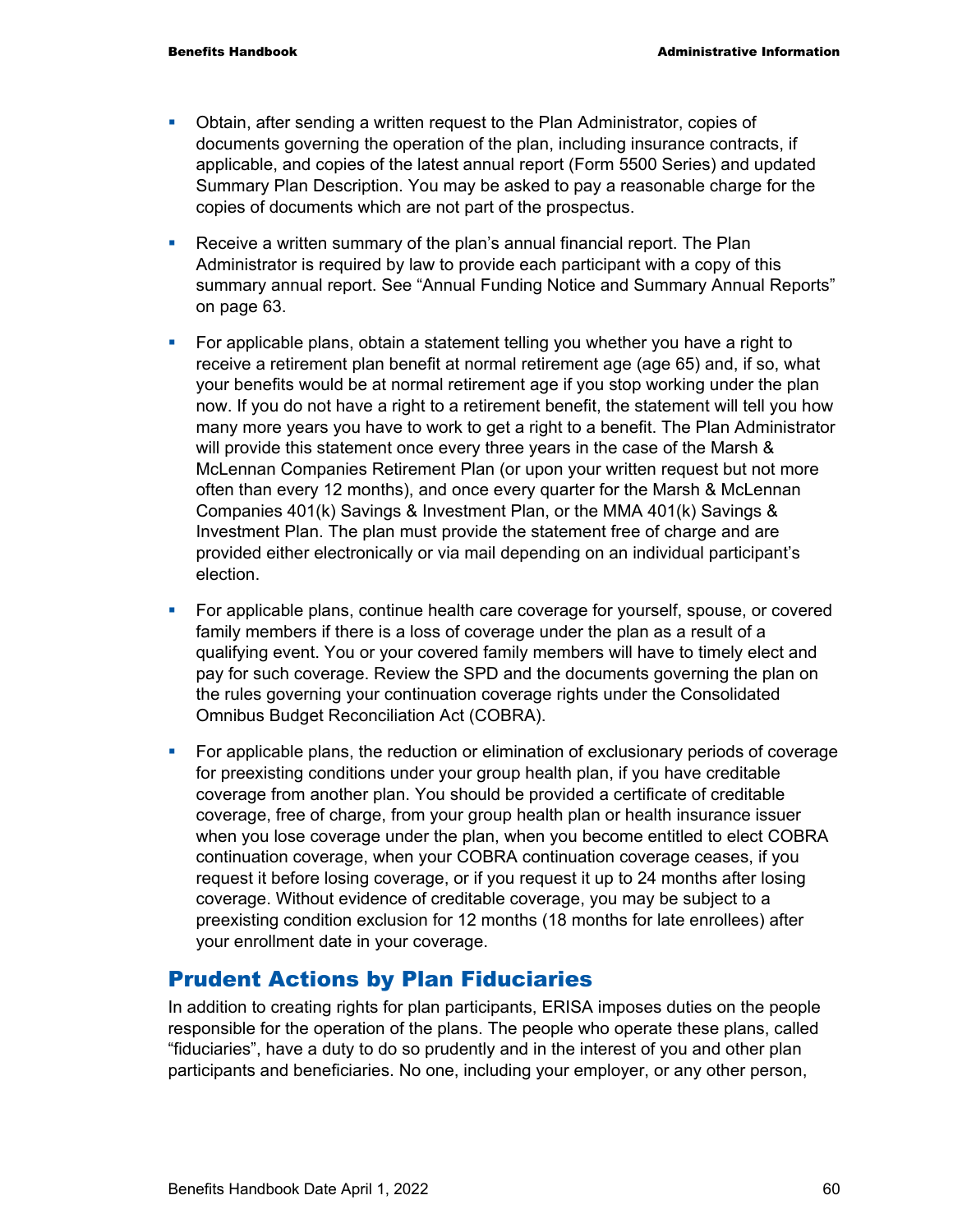may terminate you or otherwise discriminate against you in any way to prevent you from obtaining a benefit or exercising your rights under ERISA.

#### Enforce Your Rights

If your claim for a benefit under a plan is denied or ignored, in whole or in part, you have a right to know why this was done, including the provision of the plan on which the denial was based, to obtain copies of documents relating to the decision without charge, and to appeal any denial, all within certain time schedules.

Under ERISA, there are several steps you can take to enforce the above rights. For instance, if you request a copy of plan documents or the latest annual report from the Plan Administrator and do not receive them within 30 days, you may file suit in federal court. In such a case, the court may require the Plan Administrator to provide the materials and pay you up to \$110 a day until you receive the materials, unless the materials were not sent because of reasons beyond the Plan Administrator's control.

If you have a claim for benefits that is denied or ignored, in whole or in part, you may file suit in a state or federal court. In addition, if you disagree with the plan's decision or lack of decision about the qualified status of a domestic relations order or a medical child support order, you may file suit in federal court. If plan fiduciaries misuse the plan's money, or if you are discriminated against for asserting your rights, you may seek assistance from the US Department of Labor, or you may file suit in federal court. The court will decide who should pay court costs and legal fees. If you are successful, the court may order the person you sued to pay these costs and fees. If you lose, the court may order you to pay these costs and fees if, for example, it finds your claim is frivolous.

#### Assistance with Your Questions

If you have any questions about any of these plans, contact the Plan Administrator. If you have questions about this statement or about your rights under ERISA, or if you need assistance in obtaining documents from the Plan Administrator, contact the nearest office of the Employee Benefits Security Administration, US Department of Labor, listed in your telephone directory. You may also contact the Division of Technical Assistance and Inquiries, Employee Benefits Security Administration, US Department of Labor, 200 Constitution Avenue N.W., Washington, D.C. 20210. You may also obtain certain publications about your rights and responsibilities under ERISA by calling the publications hotline of the Employee Benefits Security Administration.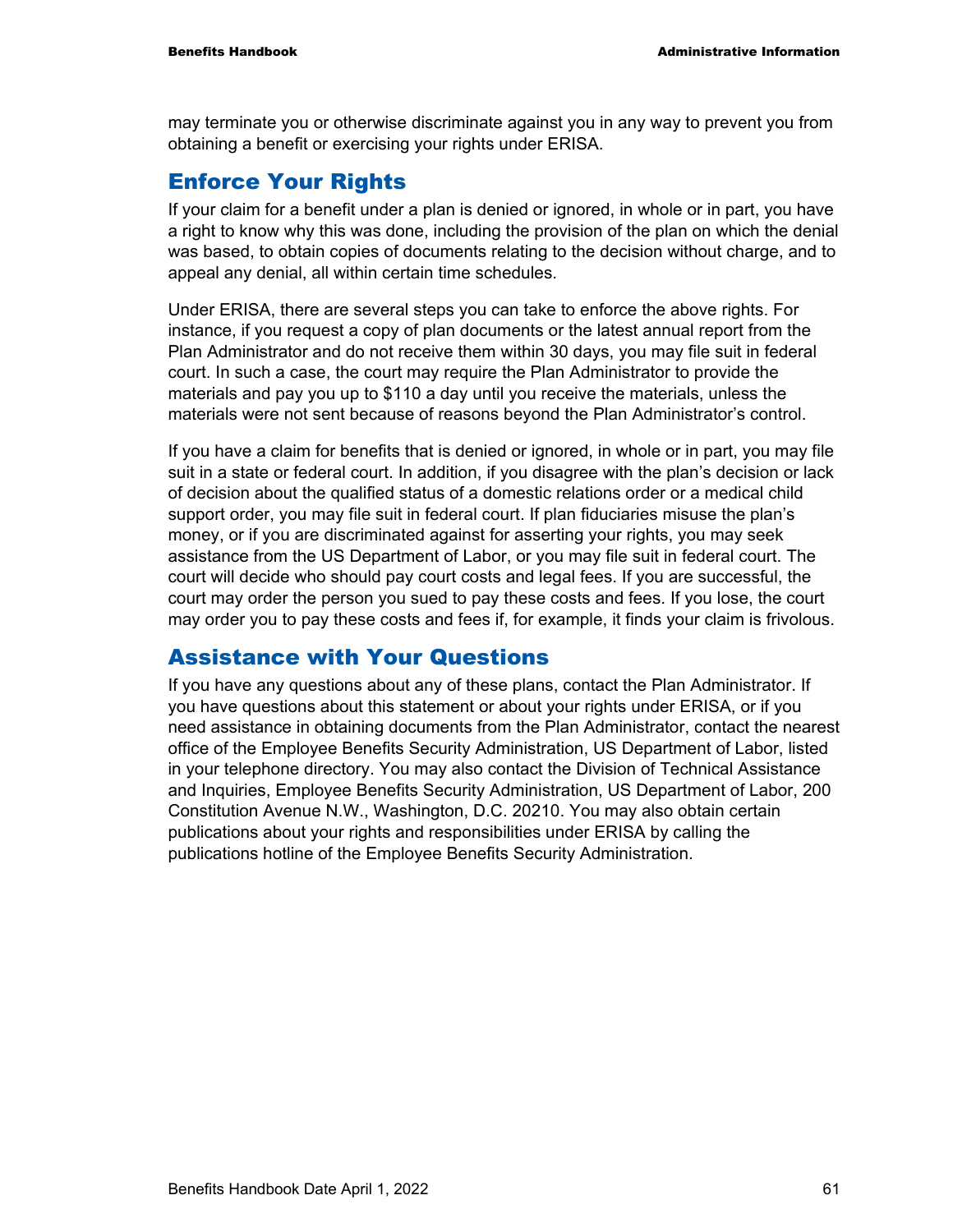## Summary Plan Descriptions

Plans subject to ERISA, described under "ERISA and Your Rights under ERISA" on page 58, are required to provide Summary Plan Descriptions (SPDs) for those plans. This Benefits Handbook serves as the Summary Plan Description for the following plans:

### *Health & Welfare Plans*

- The \$400, \$1,500 and \$2,850 Deductible Plans
- **The Basic Life Insurance Plan**
- The Basic Long Term Disability Plan
- The Teladoc Medical Experts Program
- **The Business Travel Accident Insurance Plan**
- The Dental Plan
- The Employee Assistance Plan (EAP)
- **The Group Variable Universal Life Insurance (GVUL) Plan**
- **-** Hawaii HMSA's Health Plan Hawaii Plus (HMO)
- **Hawaii HMSA's Preferred Provider Plan (PPP)**
- **The Health Care Flexible Spending Account Plan (HCFSA)**
- **The Individual Disability Insurance Plan**
- **The Legal Assistance Plan**
- **The Limited Purpose Health Care Flexible Spending Account Plan** (LPHCFSA)
- The Long Term Disability Bonus Income Plan
- The Optional Long Term Disability Plan
- The Voluntary AD&D Plan
- **The Retiree Reimbursement Account Plan (RRA)**
- **The Vision Care Plan**

#### *Tax-qualified Retirement and Savings Plans*

- **The Marsh & McLennan Companies Retirement Plan**
- **The Marsh & McLennan Companies 401(k) Savings & Investment Plan**
- **The MMA 401(k) Savings & Investment Plan**

The information presented in these Summary Plan Descriptions is intended to comply with the disclosure requirements of the regulations issued by the US Department of Labor under the Employee Retirement Income Security Act of 1974 (ERISA).

#### About SPDs

Summary Plan Descriptions (SPDs) are intended to provide you with easy-to-understand general explanations of the more significant provisions of your benefit plans. If any conflict should arise between the Summary Plan Description and the provisions of the plan, or if any provision is not explained or only partially explained in the Summary Plan Description, your rights will be determined under the provisions of the plan document (which may be changed from time to time), as interpreted by the Claims Administrator or Plan Administrator, as applicable.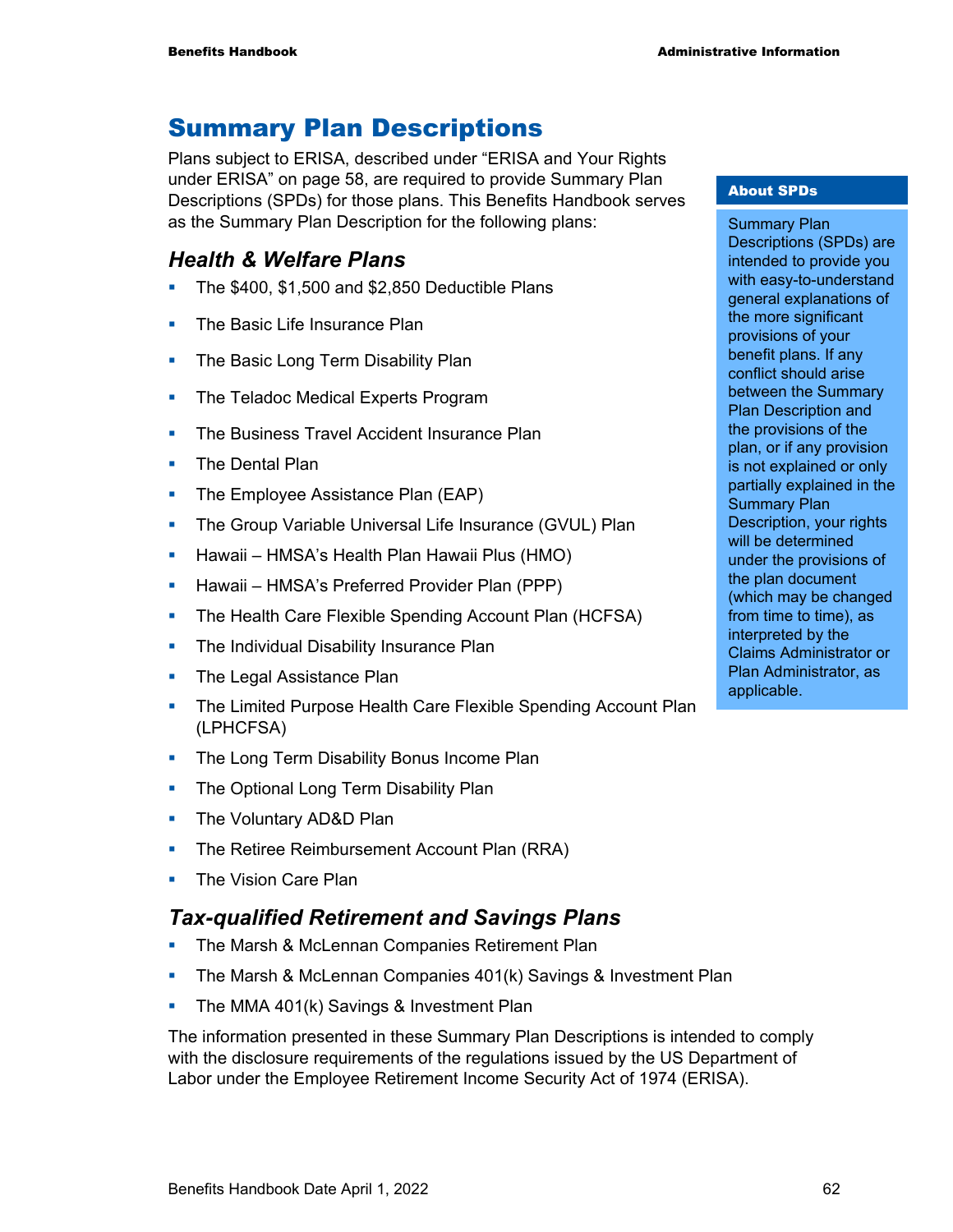# Annual Funding Notice and Summary Annual Reports

The Plan Administrator is required by federal law to provide participants with a copy of the annual funding notice or summary annual report for certain plans. The annual funding notice specifies the plan's "funded status" and describes the plan's funding/investment policy. The summary annual report (SAR) is a written summary of the plan's annual financial report. SARs are provided for the plans listed in the tables. The Marsh & McLennan Companies Retirement Plan SAR has been replaced with a Marsh & McLennan Companies Retirement Plan Annual Funding Notice.

The following tables list the available annual funding notice(s) and SARs and include links to a PDF file of the most recent annual funding notice and SAR.

| <b>Annual Funding</b><br><b>Notice/SAR</b>                                               | <b>PDF Link</b> | <b>Covering</b><br>Year(s) | <b>Reporting on Plan(s)</b>                                                                                                                                                                                                                                                                                                                                                                                                                                                                                                                                                                     |
|------------------------------------------------------------------------------------------|-----------------|----------------------------|-------------------------------------------------------------------------------------------------------------------------------------------------------------------------------------------------------------------------------------------------------------------------------------------------------------------------------------------------------------------------------------------------------------------------------------------------------------------------------------------------------------------------------------------------------------------------------------------------|
| Marsh &<br>McLennan<br>Companies<br>401(k) Savings<br>and Investment<br>Plan             |                 | 2019                       | Marsh & McLennan<br>٠<br>Companies 401(k)<br>Savings and Investment<br>Plan                                                                                                                                                                                                                                                                                                                                                                                                                                                                                                                     |
| Marsh<br>McLennan<br>Agency 401(k)<br>Savings and<br><b>Investment Plan</b>              |                 | 2019                       | Marsh McLennan Agency<br>×<br>401(k) Savings and<br><b>Investment Plan</b>                                                                                                                                                                                                                                                                                                                                                                                                                                                                                                                      |
| Marsh &<br>McLennan<br>Companies, Inc.<br>Health & Welfare<br><b>Benefits</b><br>Program |                 | 2019                       | \$400, \$900, \$1,500 and<br>$\blacksquare$<br>\$2,850 Deductible Plans<br>MetLife Dental Plan<br>×<br><b>Express Scripts</b><br>×<br>Prescription Drug Plan<br>Basic Long-Term<br>u,<br><b>Disability Plan</b><br>Basic Life Insurance Plan<br>u,<br><b>Health Care Flexible</b><br>u,<br><b>Spending Account</b><br><b>Limited Purpose Health</b><br>×<br><b>Care Flexible Spending</b><br>Account<br>Fully Insured HMO and<br>×<br>PPO (Kaiser and HMSA<br>Plans)<br><b>Optional Long-Term</b><br>×<br><b>Disability Plan</b><br><b>Group Variable Universal</b><br>×<br>Life Insurance Plan |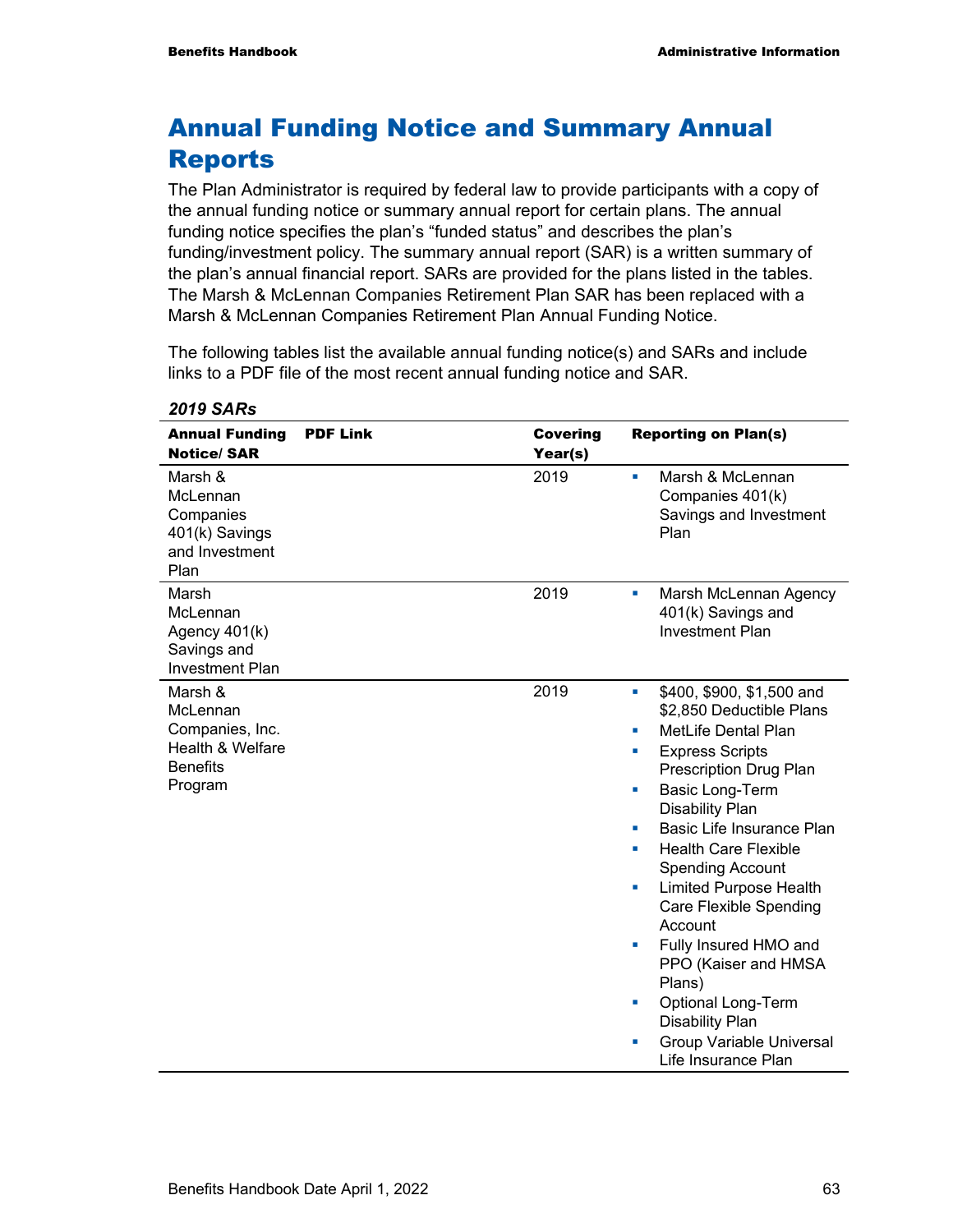| <b>Annual Funding</b><br><b>Notice/SAR</b>                                      | <b>PDF Link</b> | <b>Covering</b><br>Year(s) | <b>Reporting on Plan(s)</b>                                                                                                                                                                                                                                                                                                                                                                                                                                                                                                                |
|---------------------------------------------------------------------------------|-----------------|----------------------------|--------------------------------------------------------------------------------------------------------------------------------------------------------------------------------------------------------------------------------------------------------------------------------------------------------------------------------------------------------------------------------------------------------------------------------------------------------------------------------------------------------------------------------------------|
| Marsh &<br>McLennan<br>Companies, Inc.<br><b>Group Benefits</b><br><b>Plans</b> |                 | 2019                       | Hyatt Legal Plan<br>a.<br><b>National Union Fire</b><br>٠<br>Insurance Company, a<br><b>Chartis Company</b><br>(Voluntary Accidental<br>Death and<br>Dismemberment Plan)<br>Vision Service Plan (VSP)<br>ш<br><b>National Union Fire</b><br>٠<br>Insurance Company of<br>Pittsburgh PA a division<br>of American International<br>Group (AIG) (Business<br>Travel Accident Plan)<br><b>Connecticut General Life</b><br>٠<br>Insurance Company<br>(Employee Assistance<br>Program)<br>Long Term Disability<br>ш<br><b>Bonus Income Plan</b> |

| <b>Annual Funding</b><br><b>Notice/SAR</b>                                    | <b>PDF Link</b> | <b>Covering</b><br>Year(s) | <b>Reporting on Plan(s)</b>                                                 |
|-------------------------------------------------------------------------------|-----------------|----------------------------|-----------------------------------------------------------------------------|
| Marsh &<br>McLennan<br>Companies<br>401(k) Savings<br>and Investment<br>Plan  |                 | 2018                       | Marsh & McLennan<br>×<br>Companies 401(k)<br>Savings and Investment<br>Plan |
| Marsh<br>McLennan<br>Agency $401(k)$<br>Savings and<br><b>Investment Plan</b> |                 | 2018                       | Marsh & McLennan<br>٠<br>Agency 401(k) Savings<br>and Investment Plan       |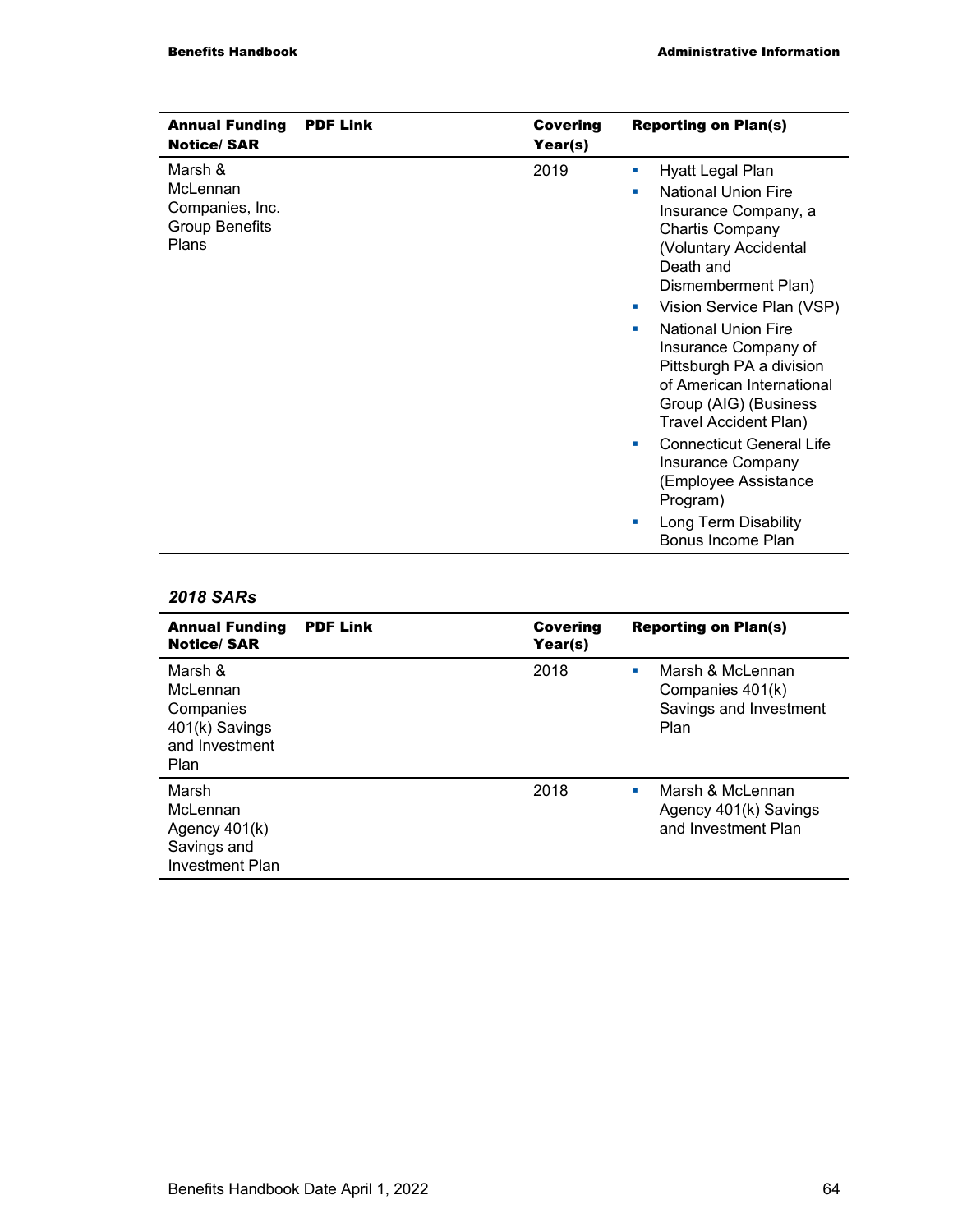| <b>Annual Funding</b><br><b>Notice/SAR</b>                                               | <b>PDF Link</b> | <b>Covering</b><br>Year(s) | <b>Reporting on Plan(s)</b>                                                                                                                                                                                                                                                                                                                                                                                                                                                                                                                                |
|------------------------------------------------------------------------------------------|-----------------|----------------------------|------------------------------------------------------------------------------------------------------------------------------------------------------------------------------------------------------------------------------------------------------------------------------------------------------------------------------------------------------------------------------------------------------------------------------------------------------------------------------------------------------------------------------------------------------------|
| Marsh &<br>McLennan<br>Companies, Inc.<br>Health & Welfare<br><b>Benefits</b><br>Program |                 | 2018                       | \$400, \$900, \$1,500 and<br>a.<br>\$2,850 Deductible Plans<br><b>MetLife Dental Plan</b><br>ш<br><b>Express Scripts</b><br>a.<br>Prescription Drug Plan<br><b>Basic Long-Term</b><br>×<br><b>Disability Plan</b><br>Basic Life Insurance Plan<br>×<br><b>Health Care Flexible</b><br>and the<br><b>Spending Account</b><br><b>Limited Purpose Health</b><br>×<br><b>Care Flexible Spending</b><br>Account<br>Fully Insured HMO and<br>ш<br>PPO (Kaiser and HMSA<br>Plans)<br><b>Optional Long-Term</b><br>u.<br><b>Disability Plan</b>                    |
|                                                                                          |                 |                            | <b>Group Variable Universal</b><br>×<br>Life Insurance Plan                                                                                                                                                                                                                                                                                                                                                                                                                                                                                                |
| Marsh &<br>McLennan<br>Companies, Inc.<br><b>Group Benefits</b><br>Plans                 |                 | 2018                       | Hyatt Legal Plan<br>a.<br><b>National Union Fire</b><br>u,<br>Insurance Company, a<br><b>Chartis Company</b><br>(Voluntary Accidental<br>Death and<br>Dismemberment Plan)<br>Vision Service Plan (VSP)<br>$\mathcal{L}_{\mathcal{A}}$<br><b>National Union Fire</b><br>a.<br>Insurance Company of<br>Pittsburgh PA a division<br>of American International<br>Group (AIG) (Business<br>Travel Accident Plan)<br><b>Connecticut General Life</b><br>×<br>Insurance Company<br>(Employee Assistance<br>Program)<br>Long Term Disability<br>Bonus Income Plan |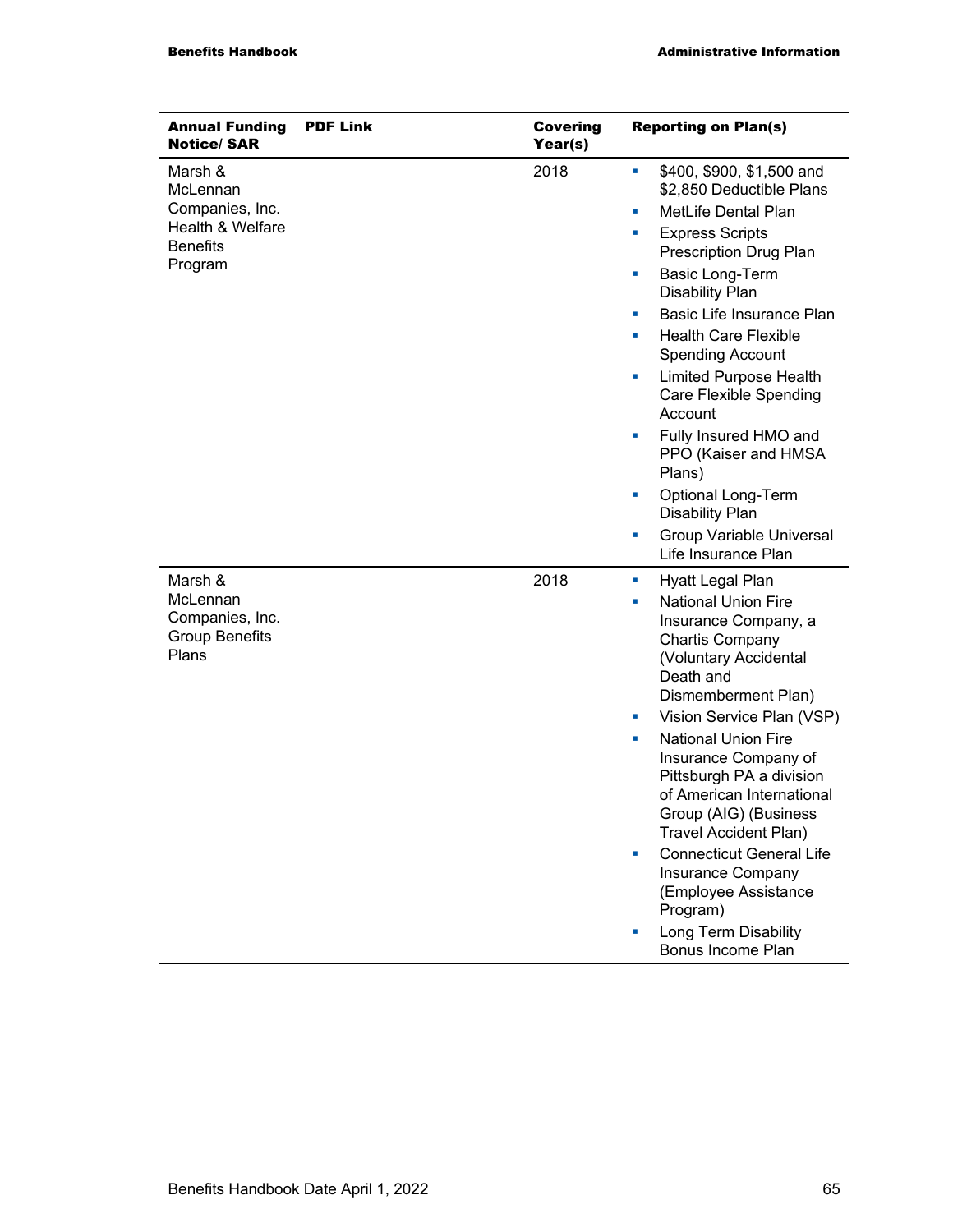| <b>Annual Funding</b><br><b>Notice/SAR</b>                                               | <b>PDF Link</b> | <b>Covering</b><br>Year(s) | <b>Reporting on Plan(s)</b>                                                                                                                                                                                                                                                                                                                                                                                                                                                                                                                                                                |
|------------------------------------------------------------------------------------------|-----------------|----------------------------|--------------------------------------------------------------------------------------------------------------------------------------------------------------------------------------------------------------------------------------------------------------------------------------------------------------------------------------------------------------------------------------------------------------------------------------------------------------------------------------------------------------------------------------------------------------------------------------------|
| Marsh &<br>McLennan<br>Companies<br>401(k) Savings<br>and Investment<br>Plan             |                 | 2017                       | Marsh & McLennan<br>٠<br>Companies 401(k)<br>Savings and Investment<br>Plan                                                                                                                                                                                                                                                                                                                                                                                                                                                                                                                |
| Marsh<br>McLennan<br>Agency 401(k)<br>Savings and<br><b>Investment Plan</b>              |                 | 2017                       | Marsh & McLennan<br>a.<br>Agency 401(k) Savings<br>and Investment Plan                                                                                                                                                                                                                                                                                                                                                                                                                                                                                                                     |
| Marsh &<br>McLennan<br>Companies, Inc.<br>Health & Welfare<br><b>Benefits</b><br>Program |                 | 2017                       | \$350, \$800, \$1,500 and<br>×<br>\$2,850 Deductible Plans<br><b>MetLife Dental Plan</b><br>٠<br><b>Express Scripts</b><br>ш<br><b>Prescription Drug Plan</b><br><b>Basic Long-Term</b><br>×<br><b>Disability Plan</b><br>Basic Life Insurance Plan<br>٠<br><b>Health Care Flexible</b><br>٠<br><b>Spending Account</b><br><b>Limited Purpose Health</b><br>×<br><b>Care Flexible Spending</b><br>Account<br>Fully Insured HMO and<br>u,<br>PPO (Kaiser and HMSA<br>Plans)<br>Optional Long-Term<br>L.<br><b>Disability Plan</b><br><b>Group Variable Universal</b><br>Life Insurance Plan |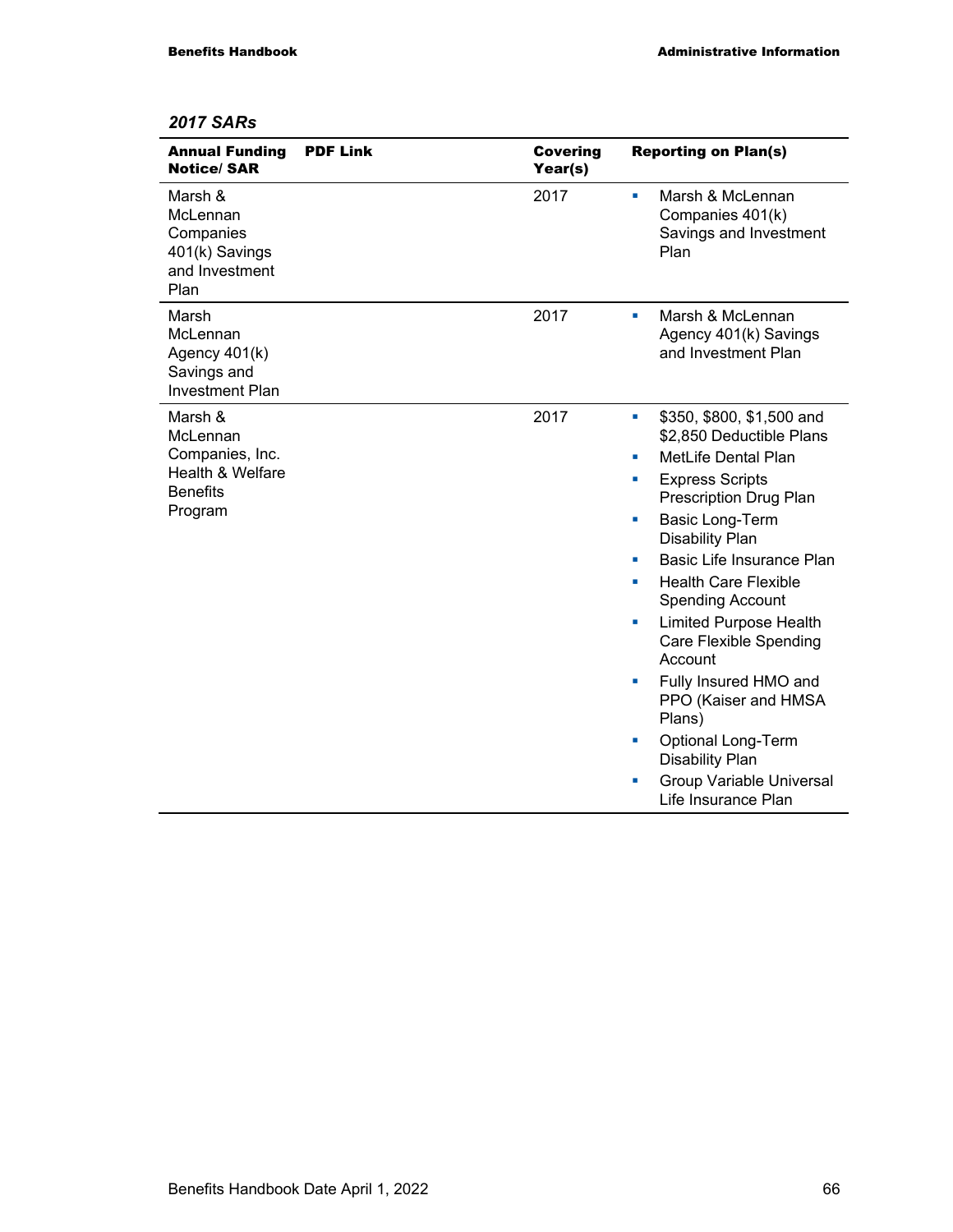| <b>Annual Funding</b><br><b>Notice/SAR</b>                               | <b>PDF Link</b> | <b>Covering</b><br>Year(s) | <b>Reporting on Plan(s)</b>                                                                                                                                                                                                                                                                                                                                                                                                                                                                                                         |
|--------------------------------------------------------------------------|-----------------|----------------------------|-------------------------------------------------------------------------------------------------------------------------------------------------------------------------------------------------------------------------------------------------------------------------------------------------------------------------------------------------------------------------------------------------------------------------------------------------------------------------------------------------------------------------------------|
| Marsh &<br>McLennan<br>Companies, Inc.<br><b>Group Benefits</b><br>Plans |                 | 2017                       | Hyatt Legal Plan<br>a.<br><b>National Union Fire</b><br>٠<br>Insurance Company, a<br>Chartis Company<br>(Voluntary Accidental<br>Death and<br>Dismemberment Plan)<br>Vision Service Plan (VSP)<br>ш<br><b>National Union Fire</b><br>п<br>Insurance Company of<br>Pittsburgh PA a division<br>of American International<br>Group (AIG) (Business<br>Travel Accident Plan)<br><b>Connecticut General Life</b><br>ш<br><b>Insurance Company</b><br>(Employee Assistance<br>Program)<br>Long Term Disability<br>п<br>Bonus Income Plan |

| <b>Annual Funding</b><br><b>Notice/SAR</b>                                    | <b>PDF Link</b> | <b>Covering</b><br>Year(s) | <b>Reporting on Plan(s)</b>                                                 |
|-------------------------------------------------------------------------------|-----------------|----------------------------|-----------------------------------------------------------------------------|
| Marsh &<br>McLennan<br>Companies<br>401(k) Savings<br>and Investment<br>Plan  |                 | 2016                       | Marsh & McLennan<br>٠<br>Companies 401(k)<br>Savings and Investment<br>Plan |
| Marsh<br>McLennan<br>Agency $401(k)$<br>Savings and<br><b>Investment Plan</b> |                 | 2016                       | Marsh & McLennan<br>п<br>Agency 401(k) Savings<br>and Investment Plan       |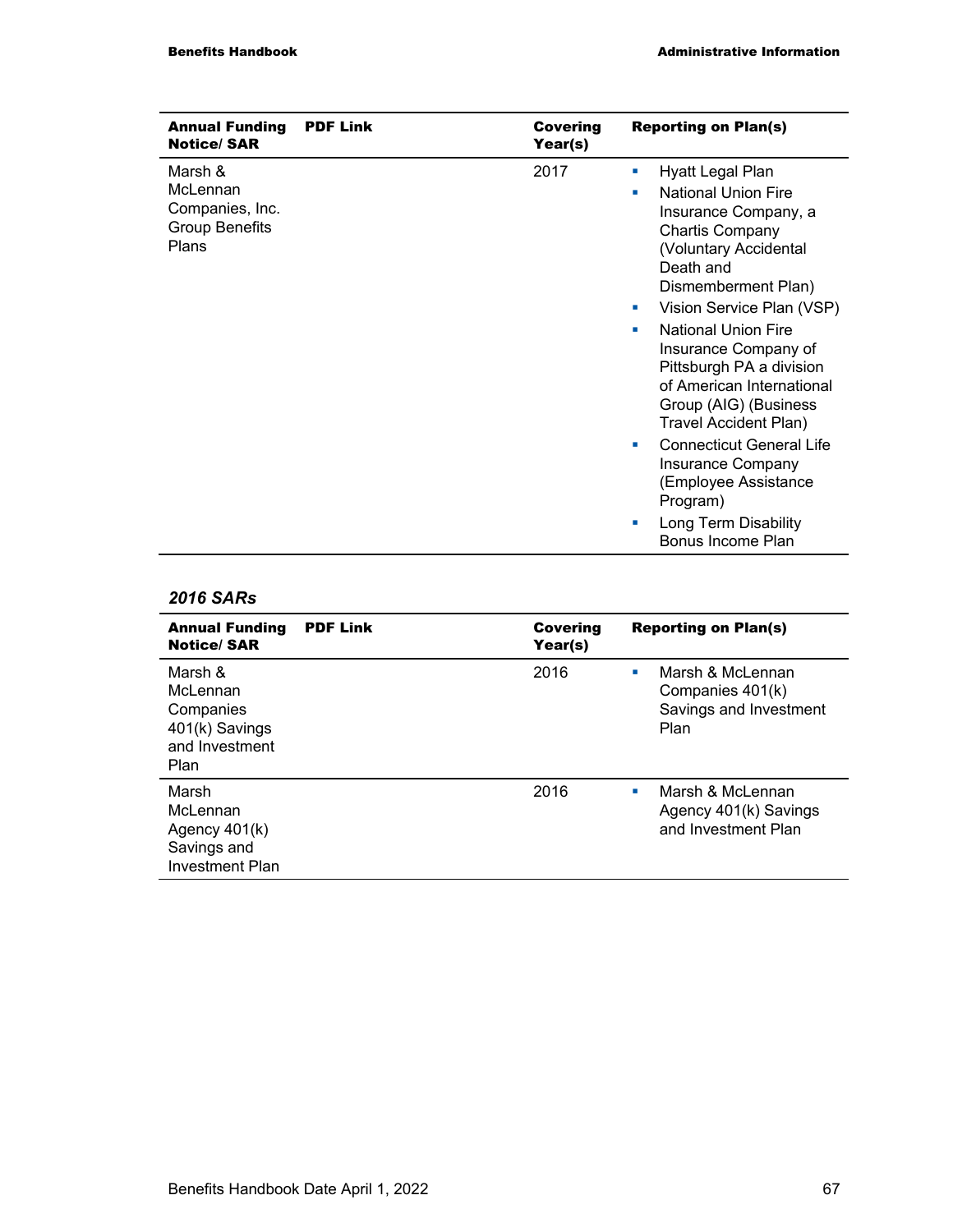| <b>Annual Funding</b><br><b>Notice/SAR</b>                                               | <b>PDF Link</b> | <b>Covering</b><br>Year(s) | <b>Reporting on Plan(s)</b>                                                                                                                                                                                                                                                                                                                                                                                                                                                                                                                                            |
|------------------------------------------------------------------------------------------|-----------------|----------------------------|------------------------------------------------------------------------------------------------------------------------------------------------------------------------------------------------------------------------------------------------------------------------------------------------------------------------------------------------------------------------------------------------------------------------------------------------------------------------------------------------------------------------------------------------------------------------|
| Marsh &<br>McLennan<br>Companies, Inc.<br>Health & Welfare<br><b>Benefits</b><br>Program |                 | 2016                       | \$350, \$800, \$1,500 and<br>ш<br>\$2,850 Deductible Plans<br>MetLife Dental Plan<br>a.<br><b>Express Scripts</b><br>a.<br>Prescription Drug Plan<br>Basic Long-Term<br>ш<br><b>Disability Plan</b><br>Basic Life Insurance Plan<br>×<br><b>Health Care Flexible</b><br>a.<br><b>Spending Account</b><br><b>Limited Purpose Health</b><br>a.<br>Care Flexible Spending<br>Account<br>Fully Insured HMO and<br>×<br>PPO (Kaiser and HMSA<br>Plans)<br>Optional Long-Term<br>u.<br><b>Disability Plan</b><br><b>Group Variable Universal</b><br>ш<br>Life Insurance Plan |
| Marsh<br>McLennan<br>Companies, Inc.<br><b>Group Benefits</b><br>Plans                   |                 | 2016                       | Hyatt Legal Plan<br>ш<br><b>National Union Fire</b><br>ш<br>Insurance Company, a<br><b>Chartis Company</b><br>(Voluntary Accidental<br>Death and<br>Dismemberment Plan)<br>Vision Service Plan (VSP)<br><b>Contract</b><br><b>National Union Fire</b><br>$\blacksquare$<br>Insurance Company of<br>Pittsburgh PA a division<br>of American International<br>Group (AIG) (Business<br>Travel Accident Plan)<br><b>Connecticut General Life</b><br>×<br>Insurance Company<br>(Employee Assistance<br>Program)<br>Long Term Disability<br>u.<br>Bonus Income Plan         |
| The<br>Comprehensive<br><b>Medical Plan</b>                                              |                 | 2016                       | UnitedHealthcare<br>a.<br><b>Comprehensive Medical</b><br>Plan ("Post-65 Retiree<br>Medical Plan")                                                                                                                                                                                                                                                                                                                                                                                                                                                                     |
| <b>MMC Retiree</b><br>Reimbursement<br><b>Account Plan</b>                               |                 | 2016                       | <b>MMC Retiree</b><br>ш<br><b>Reimbursement Account</b><br>Plan                                                                                                                                                                                                                                                                                                                                                                                                                                                                                                        |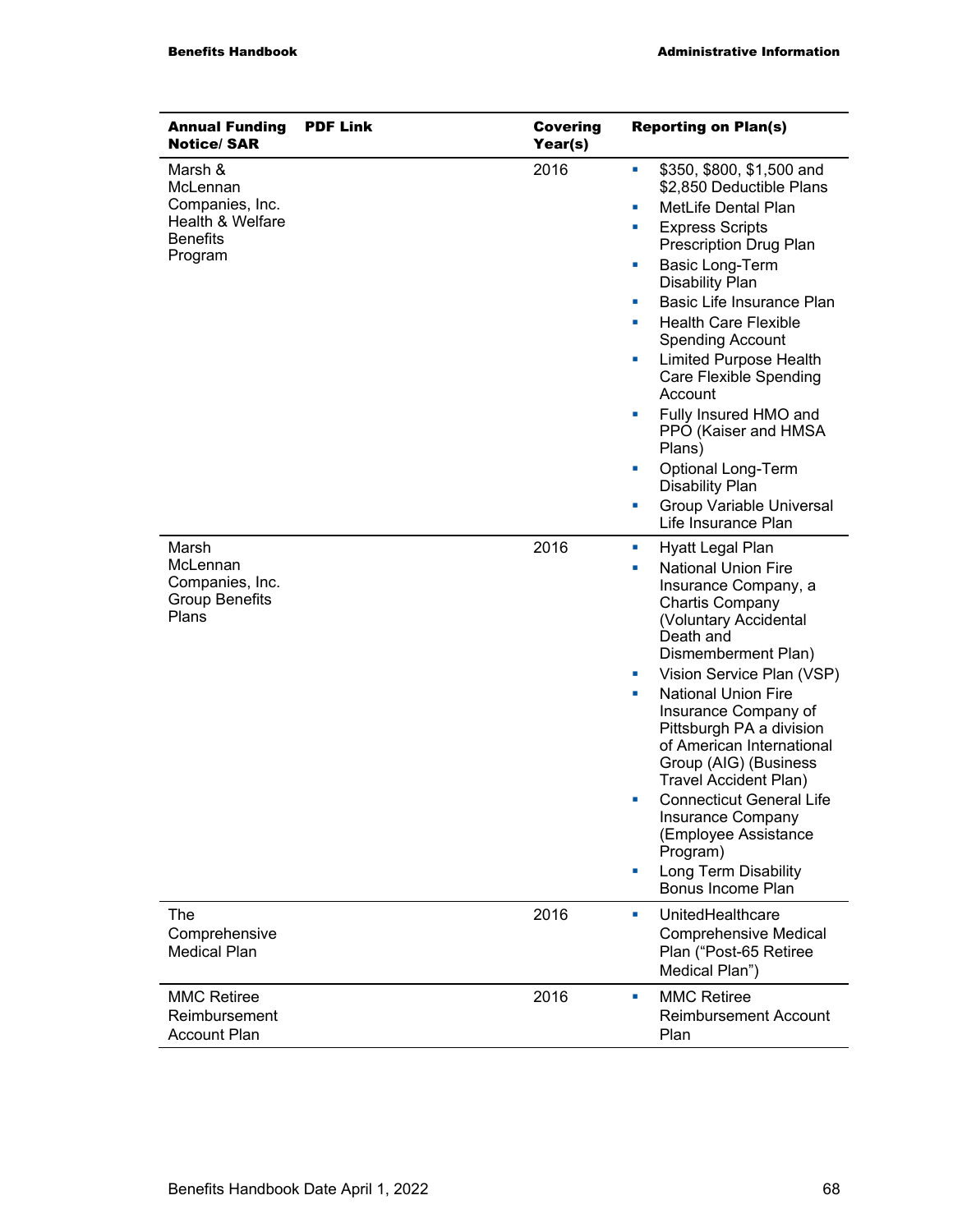| <b>Annual Funding</b><br><b>Notice/SAR</b>                                               | <b>PDF Link</b> | <b>Covering</b><br>Year(s) | <b>Reporting on Plan(s)</b>                                                                                                                                                                                                                                                                                                                                                                                                                                                                                                                                               |
|------------------------------------------------------------------------------------------|-----------------|----------------------------|---------------------------------------------------------------------------------------------------------------------------------------------------------------------------------------------------------------------------------------------------------------------------------------------------------------------------------------------------------------------------------------------------------------------------------------------------------------------------------------------------------------------------------------------------------------------------|
| Marsh<br>McLennan<br>Companies<br>401(k) Savings<br>and Investment<br>Plan               |                 | 2015                       | Marsh & McLennan<br>٠<br>Companies 401(k)<br>Savings and Investment<br>Plan                                                                                                                                                                                                                                                                                                                                                                                                                                                                                               |
| Marsh<br>McLennan<br>Agency 401(k)<br>Savings and<br><b>Investment Plan</b>              |                 | 2015                       | Marsh & McLennan<br>×<br>Agency 401(k) Savings<br>and Investment Plan                                                                                                                                                                                                                                                                                                                                                                                                                                                                                                     |
| Marsh &<br>McLennan<br>Companies, Inc.<br>Health & Welfare<br><b>Benefits</b><br>Program |                 | 2015                       | \$350, \$800, \$1,500 and<br>ш<br>\$2,850 Deductible Plans<br><b>MetLife Dental Plan</b><br>ш<br><b>Express Scripts</b><br>u,<br>Prescription Drug Plan<br>Basic Long-Term<br>ш<br><b>Disability Plan</b><br>Basic Life Insurance Plan<br>ш<br><b>Health Care Flexible</b><br>×<br><b>Spending Account</b><br><b>Limited Purpose Health</b><br>×<br>Care Flexible Spending<br>Account<br>Fully Insured HMO and<br>×<br>PPO (Kaiser and HMSA<br>Plans)<br><b>Optional Long-Term</b><br>×<br><b>Disability Plan</b><br>Group Variable Universal<br>×<br>Life Insurance Plan |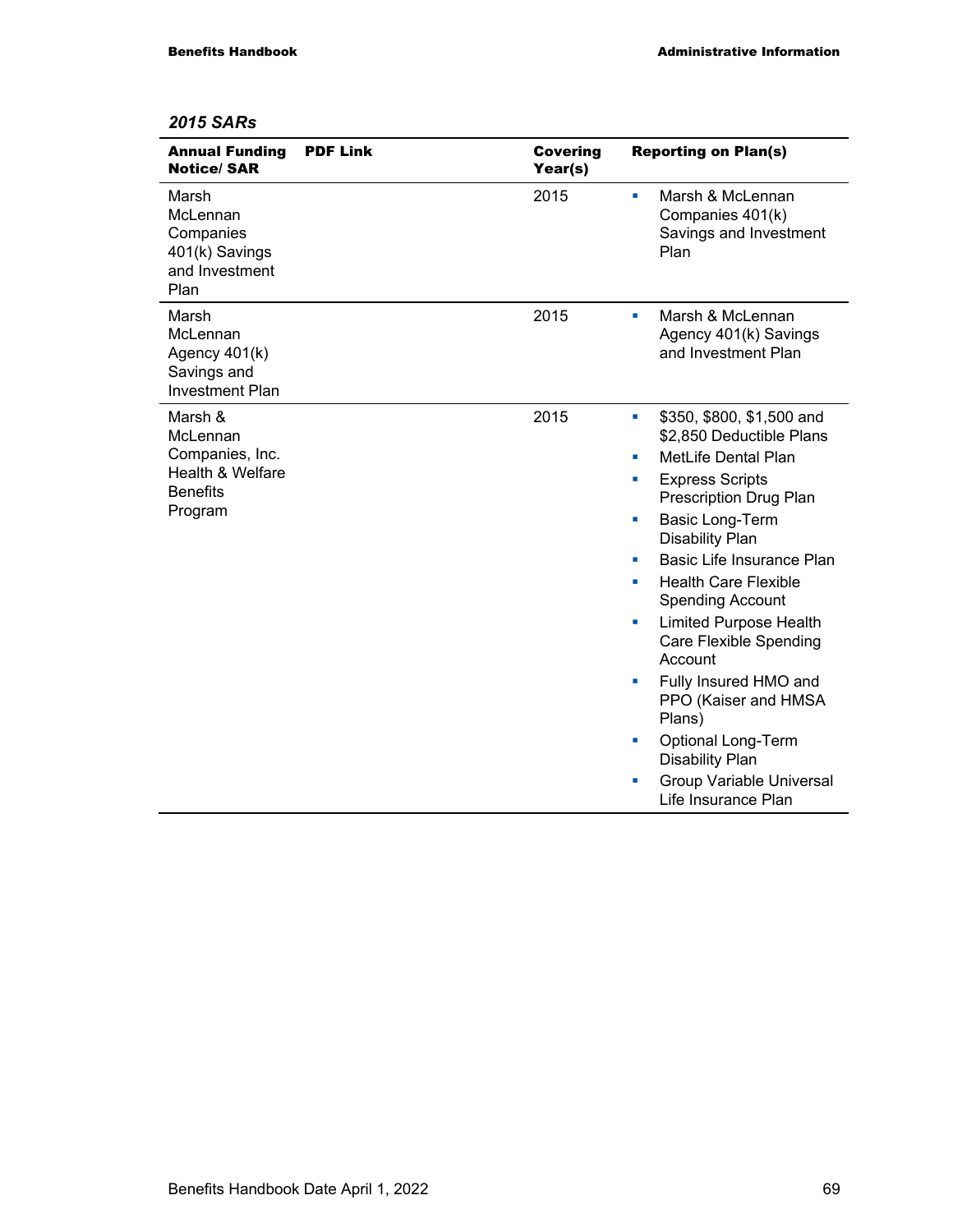| <b>Annual Funding</b><br><b>Notice/SAR</b>                               | <b>PDF Link</b> | <b>Covering</b><br>Year(s) | <b>Reporting on Plan(s)</b>                                                                                                                                                                                                                                                                                                                                                                                                                                                                                                                |
|--------------------------------------------------------------------------|-----------------|----------------------------|--------------------------------------------------------------------------------------------------------------------------------------------------------------------------------------------------------------------------------------------------------------------------------------------------------------------------------------------------------------------------------------------------------------------------------------------------------------------------------------------------------------------------------------------|
| Marsh &<br>McLennan<br>Companies, Inc.<br><b>Group Benefits</b><br>Plans |                 | 2015                       | Hyatt Legal Plan<br>×<br><b>National Union Fire</b><br>٠<br>Insurance Company, a<br><b>Chartis Company</b><br>(Voluntary Accidental<br>Death and<br>Dismemberment Plan)<br>Vision Service Plan (VSP)<br>a.<br><b>National Union Fire</b><br>٠<br>Insurance Company of<br>Pittsburgh PA a division<br>of American International<br>Group (AIG) (Business<br>Travel Accident Plan)<br><b>Connecticut General Life</b><br>ш<br><b>Insurance Company</b><br>(Employee Assistance<br>Program)<br>Long Term Disability<br>×<br>Bonus Income Plan |
| The<br>Comprehensive<br><b>Medical Plan</b>                              |                 | 2015                       | UnitedHealthcare<br>×<br><b>Comprehensive Medical</b><br>Plan ("Post-65 Retiree<br>Medical Plan")                                                                                                                                                                                                                                                                                                                                                                                                                                          |
| <b>MMC Retiree</b><br>Reimbursement<br><b>Account Plan</b>               |                 | 2015                       | <b>MMC Retiree</b><br>п<br><b>Reimbursement Account</b><br>Plan                                                                                                                                                                                                                                                                                                                                                                                                                                                                            |

l.

| <b>Annual Funding</b><br><b>Notice/SAR</b>                                    | <b>PDF Link</b> | <b>Covering</b><br>Year(s) | <b>Reporting on Plan(s)</b>                                                                 |
|-------------------------------------------------------------------------------|-----------------|----------------------------|---------------------------------------------------------------------------------------------|
| Marsh &<br>McLennan<br>Companies<br>401(k) Savings<br>and Investment<br>Plan  |                 | 2014                       | Marsh & McLennan<br><b>CONTRACTOR</b><br>Companies 401(k)<br>Savings and Investment<br>Plan |
| Marsh<br>McLennan<br>Agency $401(k)$<br>Savings and<br><b>Investment Plan</b> |                 | 2014                       | Marsh & McLennan<br>$\mathbf{r}$<br>Agency 401(k) Savings<br>and Investment Plan            |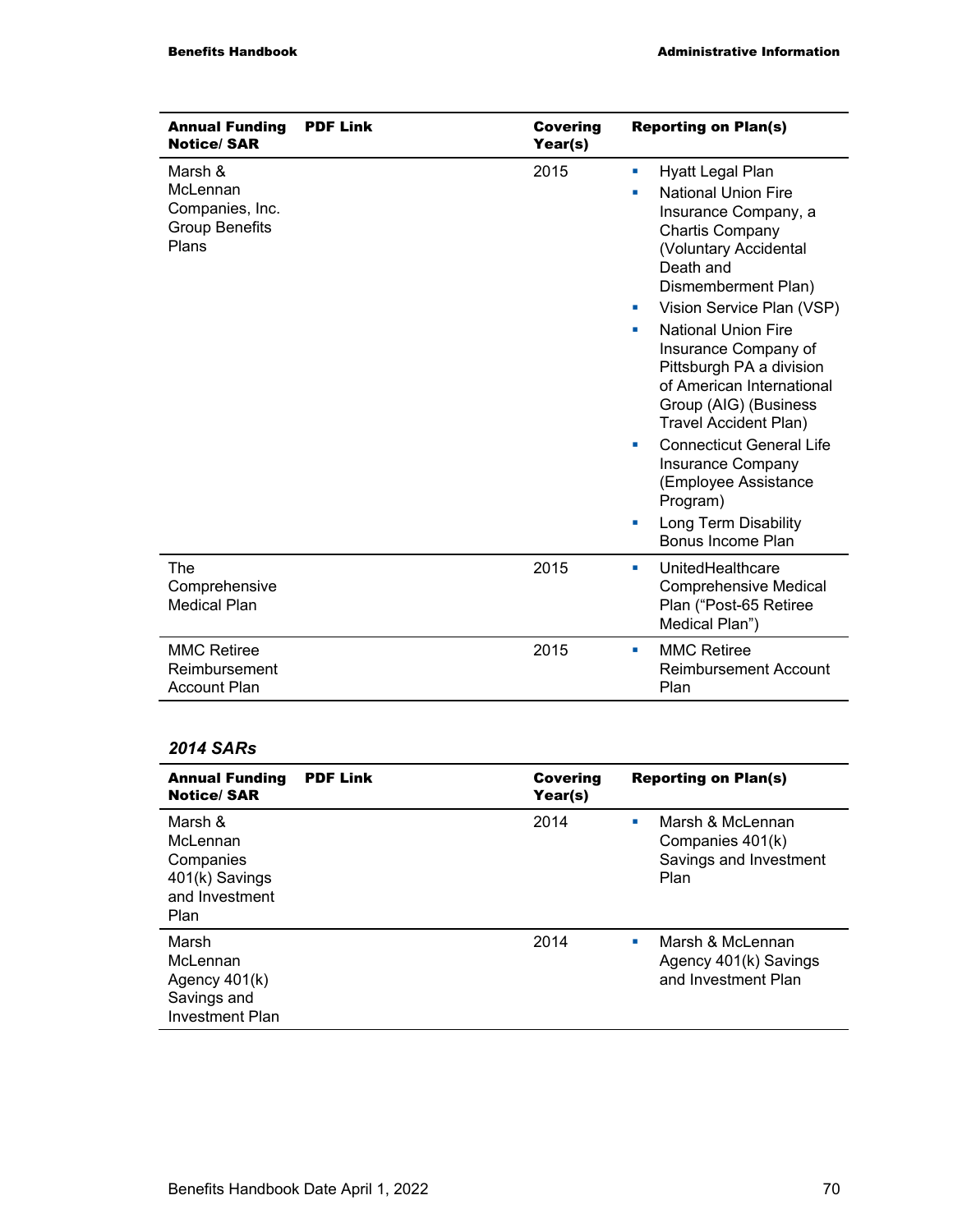| <b>Annual Funding</b><br><b>Notice/SAR</b>                                               | <b>PDF Link</b> | <b>Covering</b><br>Year(s) | <b>Reporting on Plan(s)</b>                                                                                                                                                                                                                                                                                                                                                                                                                                                                                                                                                                                                                              |
|------------------------------------------------------------------------------------------|-----------------|----------------------------|----------------------------------------------------------------------------------------------------------------------------------------------------------------------------------------------------------------------------------------------------------------------------------------------------------------------------------------------------------------------------------------------------------------------------------------------------------------------------------------------------------------------------------------------------------------------------------------------------------------------------------------------------------|
| Marsh &<br>McLennan<br>Companies, Inc.<br>Health & Welfare<br><b>Benefits</b><br>Program |                 | 2014                       | Aetna PPO<br>ш<br>Aetna CDHP<br>ш<br>MetLife Dental Plan<br>×,<br><b>Blue Cross Blue Shield</b><br>×,<br><b>EPO</b><br>UnitedHealthcare EPO<br>×<br><b>Express Scripts</b><br>ш<br>Pharmacy Plan<br>Basic Long-Term<br>L.<br><b>Disability Plan</b><br>Basic Life Insurance Plan<br>×<br><b>Health Care Flexible</b><br>×<br><b>Spending Account</b><br><b>Limited Purpose Health</b><br>ш<br>Care Flexible Spending<br>Account<br>Dependent Care Flexible<br>×<br><b>Spending Account</b><br>Fully Insured HMO and<br>ш<br>PPO (Kaiser and HMSA<br>Plans)<br><b>Optional Long-Term</b><br>L,<br><b>Disability Plan</b><br>Optional Life Insurance<br>a, |
| Marsh &<br>McLennan<br>Companies, Inc.<br><b>Group Benefits</b><br>Plans                 |                 | 2014                       | Plan<br>Hyatt Legal Plan<br>ш<br>American International<br>ш<br>Life (Accidental Death<br>and Dismemberment<br>Plan)<br>Vision Service Plan (VSP)<br>L.<br>American International<br>Life (Business Travel<br>Accident Plan)<br><b>Connecticut General Life</b><br>×<br>Insurance Company<br>(Employee Assistance<br>Program)<br>Long Term Disability<br>×,<br>Bonus Income Plan<br>Dependent Children Life<br>ш<br><b>Insurance Plan</b><br>Spouse Life Insurance<br>Plan                                                                                                                                                                               |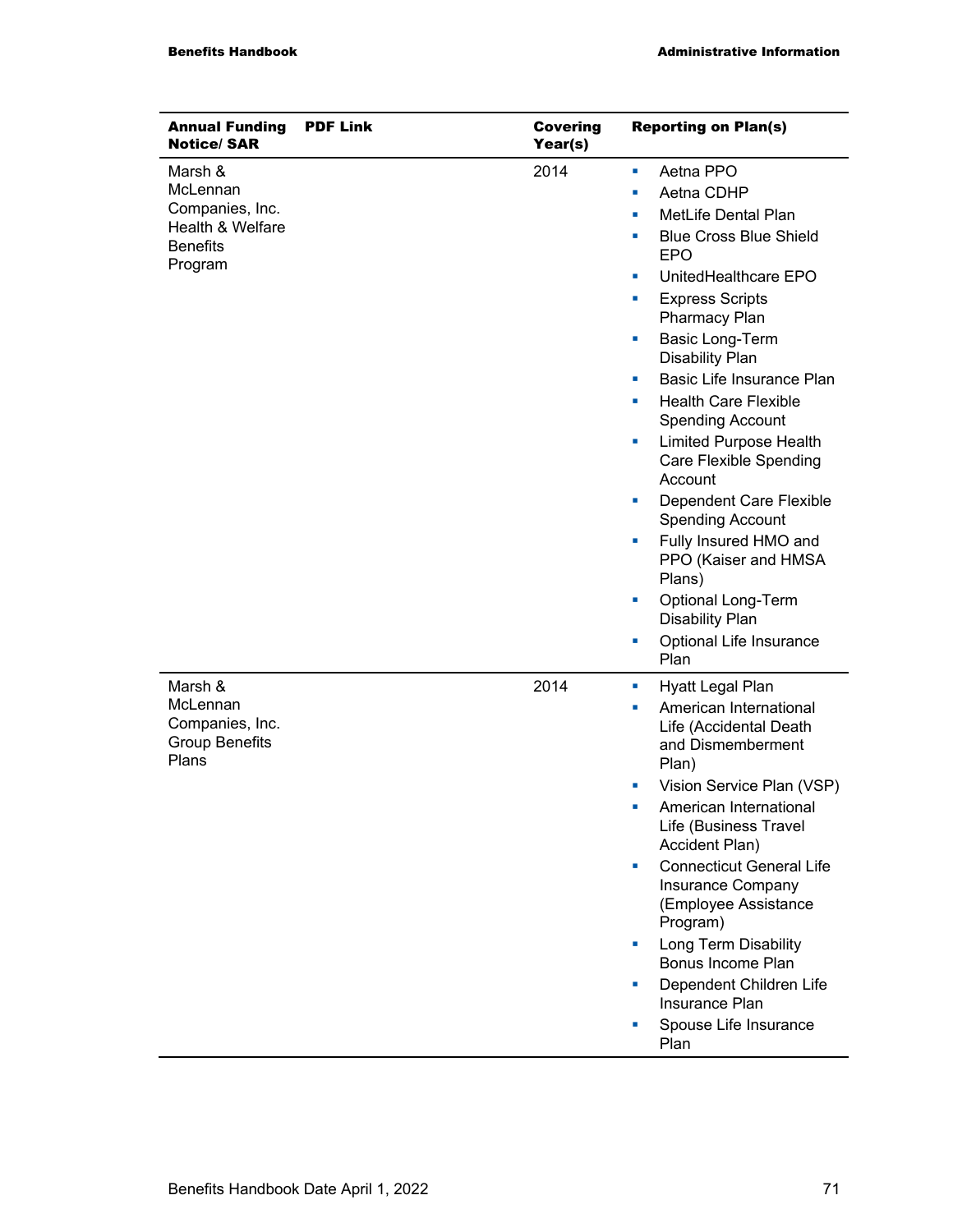| <b>Annual Funding</b><br><b>Notice/SAR</b>             | <b>PDF Link</b> | Covering<br>Year(s) | <b>Reporting on Plan(s)</b>                                                                              |
|--------------------------------------------------------|-----------------|---------------------|----------------------------------------------------------------------------------------------------------|
| Mercer HR<br><b>Services</b><br><b>Retirement Plan</b> |                 | 2014                | <b>Mercer HR Services</b><br><b>COL</b><br><b>Retirement Plan</b>                                        |
| The<br>Comprehensive<br>Medical Plan                   |                 | 2014                | UnitedHealthcare<br><b>A</b><br><b>Comprehensive Medical</b><br>Plan ("Post-65 Retiree<br>Medical Plan") |

| <b>Annual Funding</b><br><b>Notice/SAR</b>                                          | <b>PDF Link</b>                                                                                                                                          | <b>Covering</b><br>Year(s) | <b>Reporting on Plan(s)</b>                                                 |
|-------------------------------------------------------------------------------------|----------------------------------------------------------------------------------------------------------------------------------------------------------|----------------------------|-----------------------------------------------------------------------------|
| Marsh &<br>McLennan<br>Companies<br>401(k) Savings<br>and Investment<br><b>Plan</b> | http://mmcbenefits-<br>handbook.connect.mmc<br>.com/Prod/CURR/003 -<br>Marsh & McLennan<br>Companies 401(k) Savings<br>and Investment Plan -<br>2013.pdf | 2013                       | Marsh & McLennan<br>ш<br>Companies 401(k)<br>Savings and Investment<br>Plan |
| Marsh &<br>McLennan<br>Agency 401(k)<br>Savings and<br><b>Investment Plan</b>       | http://mmcbenefits-<br>handbook.connect.mmc<br>.com/Prod/CURR/006 - Marsh<br>McLennan Agency 401(k)<br>Savings and Investment Plan -<br>2013.pdf         | 2013                       | Marsh & McLennan<br>ш<br>Agency 401(k) Savings<br>and Investment Plan       |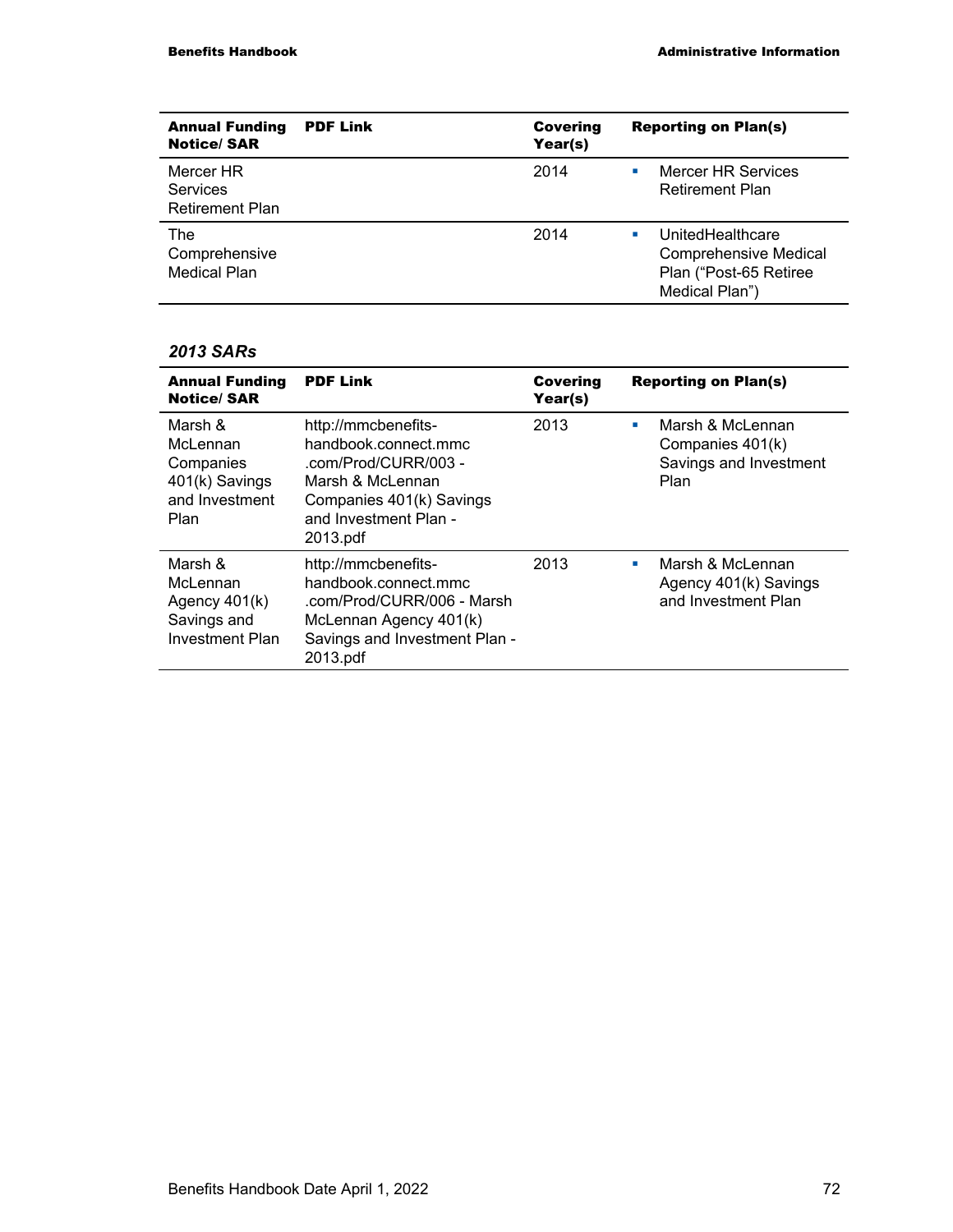| <b>Annual Funding</b><br><b>Notice/SAR</b>                                               | <b>PDF Link</b>                                                                                                                                                      | <b>Covering</b><br>Year(s) | <b>Reporting on Plan(s)</b>                                                                                                                                                                                                                                                                                                                                                                                                                                                                                                                                                                                                                                                 |
|------------------------------------------------------------------------------------------|----------------------------------------------------------------------------------------------------------------------------------------------------------------------|----------------------------|-----------------------------------------------------------------------------------------------------------------------------------------------------------------------------------------------------------------------------------------------------------------------------------------------------------------------------------------------------------------------------------------------------------------------------------------------------------------------------------------------------------------------------------------------------------------------------------------------------------------------------------------------------------------------------|
| Marsh &<br>McLennan<br>Companies, Inc.<br>Health & Welfare<br><b>Benefits</b><br>Program | http://mmcbenefits-<br>handbook.connect.mmc<br>.com/Prod/CURR/501 - MMC<br>Health & Welfare and Group<br>Benefits 2013.pdf                                           | 2013                       | Aetna PPO<br>ш<br>Aetna CDHP<br>×<br>MetLife Dental Plan<br>L,<br><b>Blue Cross Blue Shield</b><br>×,<br><b>EPO</b><br>UnitedHealthcare EPO<br>ш<br><b>Express Scripts</b><br>L,<br>Pharmacy Plan<br><b>Basic Long-Term</b><br>u,<br><b>Disability Plan</b><br>Basic Life Insurance Plan<br>ш<br><b>Health Care Flexible</b><br>×,<br><b>Spending Account</b><br><b>Limited Purpose Health</b><br>a,<br>Care Flexible Spending<br>Account<br>Dependent Care Flexible<br>×<br><b>Spending Account</b><br>Fully Insured HMO and<br>u,<br>PPO (Kaiser and HMSA<br>Plans)<br><b>Optional Long-Term</b><br>L,<br><b>Disability Plan</b><br>Optional Life Insurance<br>L,<br>Plan |
| Marsh &<br>McLennan<br>Companies, Inc.<br><b>Group Benefits</b><br>Plans                 | http://mmcbenefits-<br>handbook.connect.mmc<br>.com/Prod/CURR/503 -<br>Marsh & McLennan<br>Companies Inc. Group<br>Benefits Plan - 2013 Summary<br>Annual Report.pdf | 2013                       | Hyatt Legal Plan<br>ш<br>American International<br>ш<br>Life (Accidental Death<br>and Dismemberment<br>Plan)<br>Vision Service Plan (VSP)<br>ш<br>American International<br>Life (Business Travel<br>Accident Plan)<br><b>Connecticut General Life</b><br>Insurance Company<br>(Employee Assistance<br>Program)<br>Long Term Disability<br>u,<br><b>Bonus Income Plan</b><br>Dependent Children Life<br>×<br>Insurance Plan<br>Spouse Life Insurance<br>Plan                                                                                                                                                                                                                |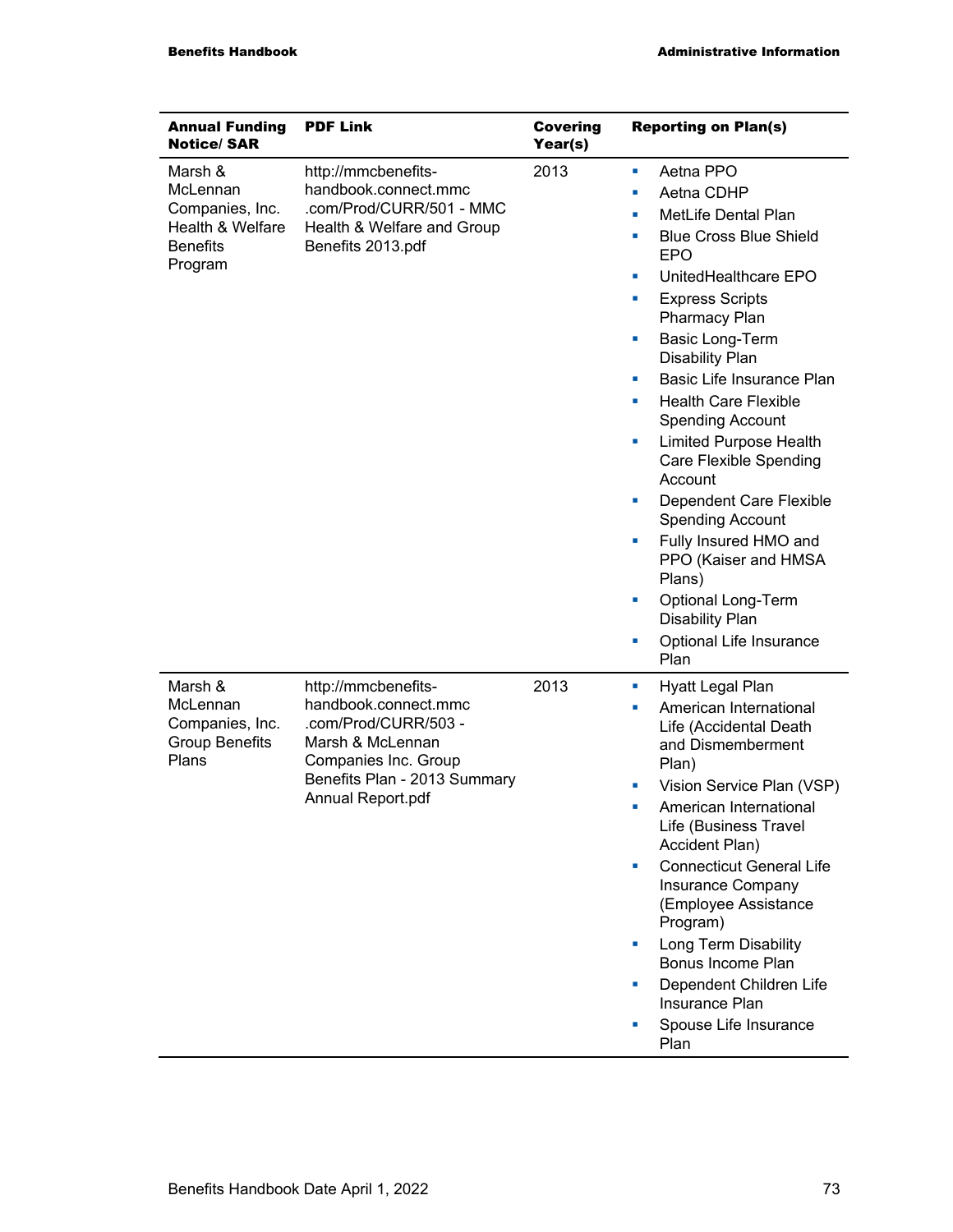| <b>Annual Funding</b><br><b>Notice/SAR</b>      | <b>PDF Link</b>                                                                                                                                                                            | <b>Covering</b><br>Year(s) | <b>Reporting on Plan(s)</b>                                                                        |
|-------------------------------------------------|--------------------------------------------------------------------------------------------------------------------------------------------------------------------------------------------|----------------------------|----------------------------------------------------------------------------------------------------|
| Mercer HR<br>Services<br><b>Retirement Plan</b> | http://mmcbenefits-<br>handbook.connect.mmc<br>.com/Prod/CURR/handbook.c<br>onnect.mmc<br>.com/Prod/CURR/004-Mercer-<br>HR-Services-Retirement-Plan-<br>2013-Summary-Anuual-<br>Report.pdf | 2013                       | <b>Mercer HR Services</b><br>٠<br>Retirement Plan                                                  |
| The<br>Comprehensive<br><b>Medical Plan</b>     | http://mmcbenefits-<br>handbook.connect.mmc<br>.com/Prod/CURR/504 -<br>Marsh & McLennan<br><b>Companies Comprehensive</b><br>Medical Plan - 2013 Summary<br>Annual Report.pdf              | 2013                       | UnitedHealthcare<br>a.<br><b>Comprehensive Medical</b><br>Plan ("Post-65 Retiree<br>Medical Plan") |

l,

| <b>Annual Funding</b><br><b>Notice/SAR</b>                                      | <b>PDF Link</b>                                                                                                                                                                   | Covering<br>Year(s) | <b>Reporting on Plan(s)</b>                                                  |
|---------------------------------------------------------------------------------|-----------------------------------------------------------------------------------------------------------------------------------------------------------------------------------|---------------------|------------------------------------------------------------------------------|
| Marsh &<br>McLennan<br>Companies<br>401(k) Savings<br>and Investment<br>Plan    | http://mmcbenefits-<br>handbook.connect.mmc<br>.com/Prod/CURR/003-<br>Marsh & McLennan<br>Companies 401(K) Savings &<br>Investment Plan- 2012<br><b>Summary Annual Report.pdf</b> | 2012                | Marsh & McLennan<br>a.<br>Companies 401(k)<br>Savings and Investment<br>Plan |
| Marsh &<br>McLennan<br>Agency $401(k)$<br>Savings and<br><b>Investment Plan</b> | http://mmcbenefits-<br>handbook.connect.mmc<br>.com/Prod/CURR/006-<br>Marsh & McLennan Agency<br>401(K) Savings & Investment<br>Plan-2012 Summary Annual<br>Report.pdf            | 2012                | Marsh & McLennan<br>m.<br>Agency 401(k) Savings<br>and Investment Plan       |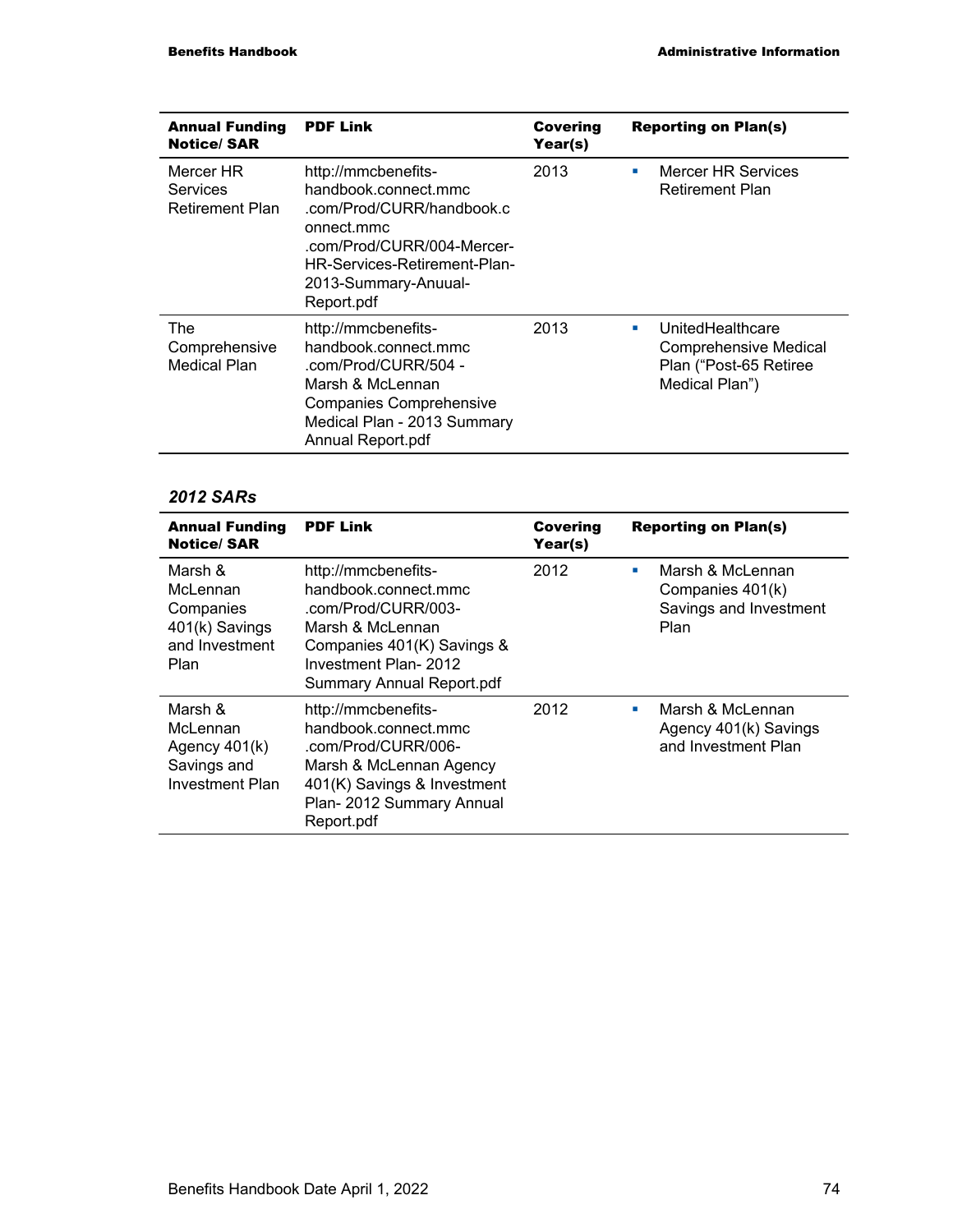| <b>Annual Funding</b><br><b>Notice/SAR</b>                                               | <b>PDF Link</b>                                                                                                                                                                             | <b>Covering</b><br>Year(s) | <b>Reporting on Plan(s)</b>                                                                                                                                                                                                                                                                                                                                                                                                                                                                                                                                                                                                                        |
|------------------------------------------------------------------------------------------|---------------------------------------------------------------------------------------------------------------------------------------------------------------------------------------------|----------------------------|----------------------------------------------------------------------------------------------------------------------------------------------------------------------------------------------------------------------------------------------------------------------------------------------------------------------------------------------------------------------------------------------------------------------------------------------------------------------------------------------------------------------------------------------------------------------------------------------------------------------------------------------------|
| Marsh &<br>McLennan<br>Companies, Inc.<br>Health & Welfare<br><b>Benefits</b><br>Program | http://mmcbenefits-<br>handbook.connect.mmc<br>.com/Prod/CURR/501-<br>Marsh & McLennan<br>Companies, Inc. Health &<br><b>Welfare Benefits Program-</b><br>2012 Summary Annual<br>Report.pdf | 2012                       | Aetna PPO<br>a.<br>Aetna CDHP<br>ш<br>MetLife Dental Plan<br>×<br><b>Blue Cross Blue Shield</b><br>×<br><b>EPO</b><br>UnitedHealthcare EPO<br>ш<br>Medco Pharmacy Plan<br>ш<br>Basic Long-Term<br>a.<br><b>Disability Plan</b><br>Basic Life Insurance Plan<br>ш<br><b>Health Care Flexible</b><br>ш<br><b>Spending Account</b><br><b>Limited Purpose Health</b><br>ш<br><b>Care Flexible Spending</b><br>Account<br>Dependent Care Flexible<br>u,<br><b>Spending Account</b><br>Fully Insured HMO and<br>ш<br>PPO (Kaiser and HMSA<br>Plans)<br><b>Optional Long-Term</b><br>×<br><b>Disability Plan</b><br>Optional Life Insurance<br>u,<br>Plan |
| Marsh &<br>McLennan<br>Companies, Inc.<br><b>Group Benefits</b><br>Plans                 | http://mmcbenefits-<br>handbook.connect.mmc<br>.com/Prod/CURR/503-<br>Marsh & McLennan<br>Companies, Inc. Group<br>Benefits Plan- 2012 Summary<br>Annual Report.pdf                         | 2012                       | Hyatt Legal Plan<br>ш<br>American International<br>u,<br>Life (Accidental Death<br>and Dismemberment<br>Plan)<br>Vision Service Plan (VSP)<br>u,<br>American International<br>×<br>Life (Business Travel<br>Accident Plan)<br><b>Connecticut General Life</b><br>п<br>Insurance Company<br>(Employee Assistance<br>Program)<br>Long Term Disability<br>×<br>Bonus Income Plan<br>Dependent Children Life<br>u,<br>Insurance Plan<br>Spouse Life Insurance<br>Plan                                                                                                                                                                                  |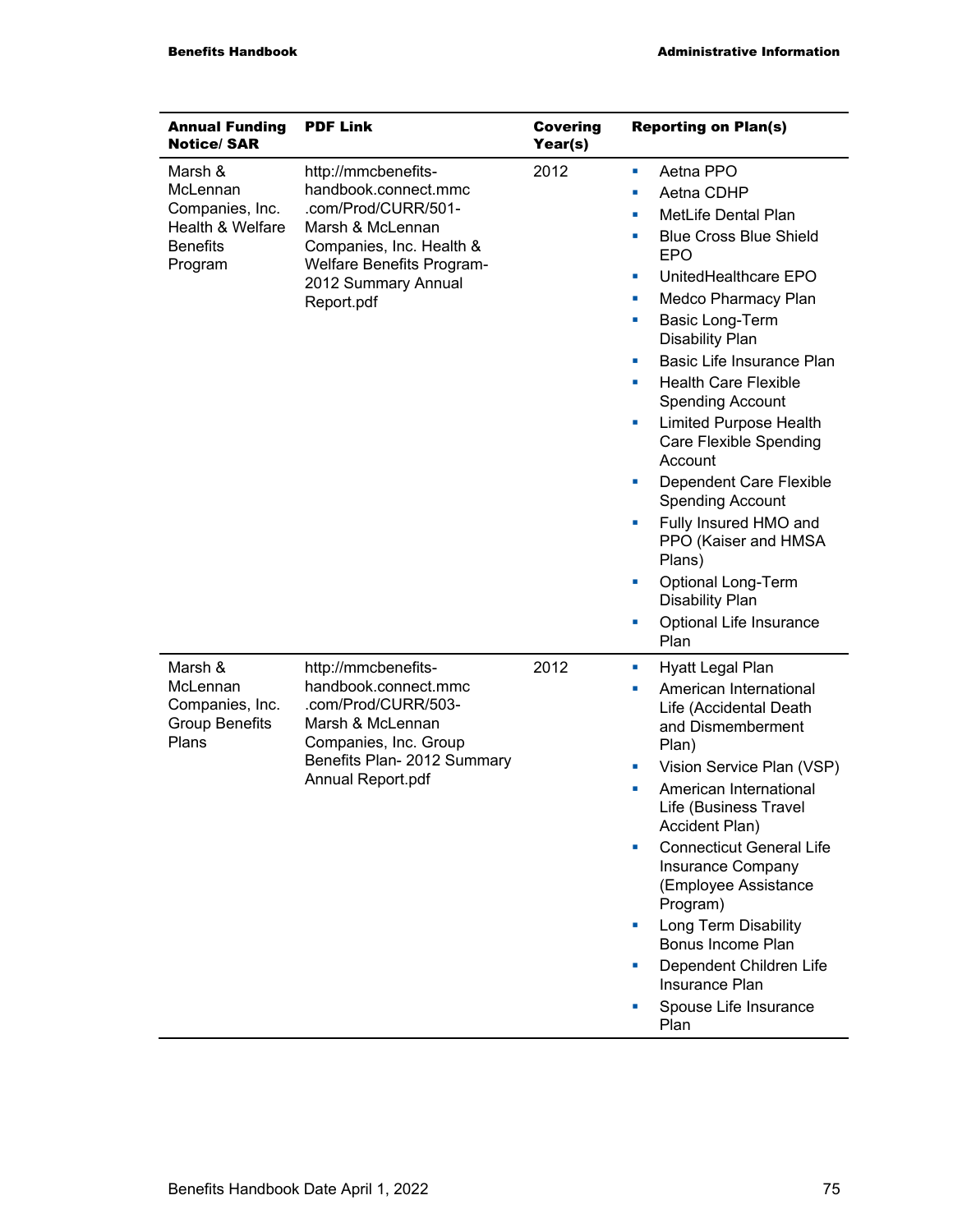| <b>Annual Funding</b><br><b>Notice/SAR</b>      | <b>PDF Link</b>                                                                                                                                                               | <b>Covering</b><br>Year(s) | <b>Reporting on Plan(s)</b>                                                                        |
|-------------------------------------------------|-------------------------------------------------------------------------------------------------------------------------------------------------------------------------------|----------------------------|----------------------------------------------------------------------------------------------------|
| Mercer HR<br>Services<br><b>Retirement Plan</b> | http://mmcbenefits-<br>handbook.connect.mmc<br>.com/Prod/CURR/004- Mercer<br><b>HR Services Retirement Plan-</b><br>2012 Summary Annual<br>Report.pdf                         | 2012                       | <b>Mercer HR Services</b><br>a.<br><b>Retirement Plan</b>                                          |
| <b>The</b><br>Comprehensive<br>Medical Plan     | http://mmcbenefits-<br>handbook.connect.mmc<br>.com/Prod/CURR/504-<br>Marsh & McLennan<br>Companies, Inc.<br>Comprehensive Medical Plan-<br>2012 Summary Annual<br>Report.pdf | 2012                       | UnitedHealthcare<br>a.<br><b>Comprehensive Medical</b><br>Plan ("Post-65 Retiree<br>Medical Plan") |

| <b>Annual Funding</b><br><b>Notice/SAR</b>                                                          | <b>PDF Link</b>                                                                                                              | Covering<br>Year(s) | <b>Reporting on Plan(s)</b>                                                                                                  |
|-----------------------------------------------------------------------------------------------------|------------------------------------------------------------------------------------------------------------------------------|---------------------|------------------------------------------------------------------------------------------------------------------------------|
| Marsh &<br>McLennan<br>Companies<br>401(k) Savings<br>and Investment<br>Plan                        | http://mmcbenefits-<br>handbook.connect.mmc<br>.com/Prod/CURR/MMC-401k-<br>Savings-and-Investment-Plan-<br>2011-SAR.pdf      | 2011                | Marsh & McLennan<br>п<br>Companies 401(k)<br>Savings and Investment<br>Plan                                                  |
| Marsh &<br>McLennan<br>Agency 401(k)<br>Savings and<br>Investment Plan                              | http://mmcbenefits-<br>handbook.connect.mmc<br>.com/Prod/CURR/MMA-401k-<br>Savings-and-Investment-Plan-<br>2011-SAR.pdf      | 2011                | Marsh & McLennan<br>a.<br>Agency 401(k) Savings<br>and Investment Plan                                                       |
| Marsh &<br>McLennan<br>Companies, Inc.<br>Employee<br><b>Funded Welfare</b><br><b>Benefit Trust</b> | http://mmcbenefits-<br>handbook.connect.mmc<br>.com/Prod/CURR/MMC-<br>Employee-Funded-Welfare-<br>Benefits-Plan-2011-SAR.pdf | 2011                | <b>Optional Long-Term</b><br>п<br><b>Disability Plan</b><br>Optional Life Insurance<br>٠<br>Plan<br>Long-Term Care Plan<br>п |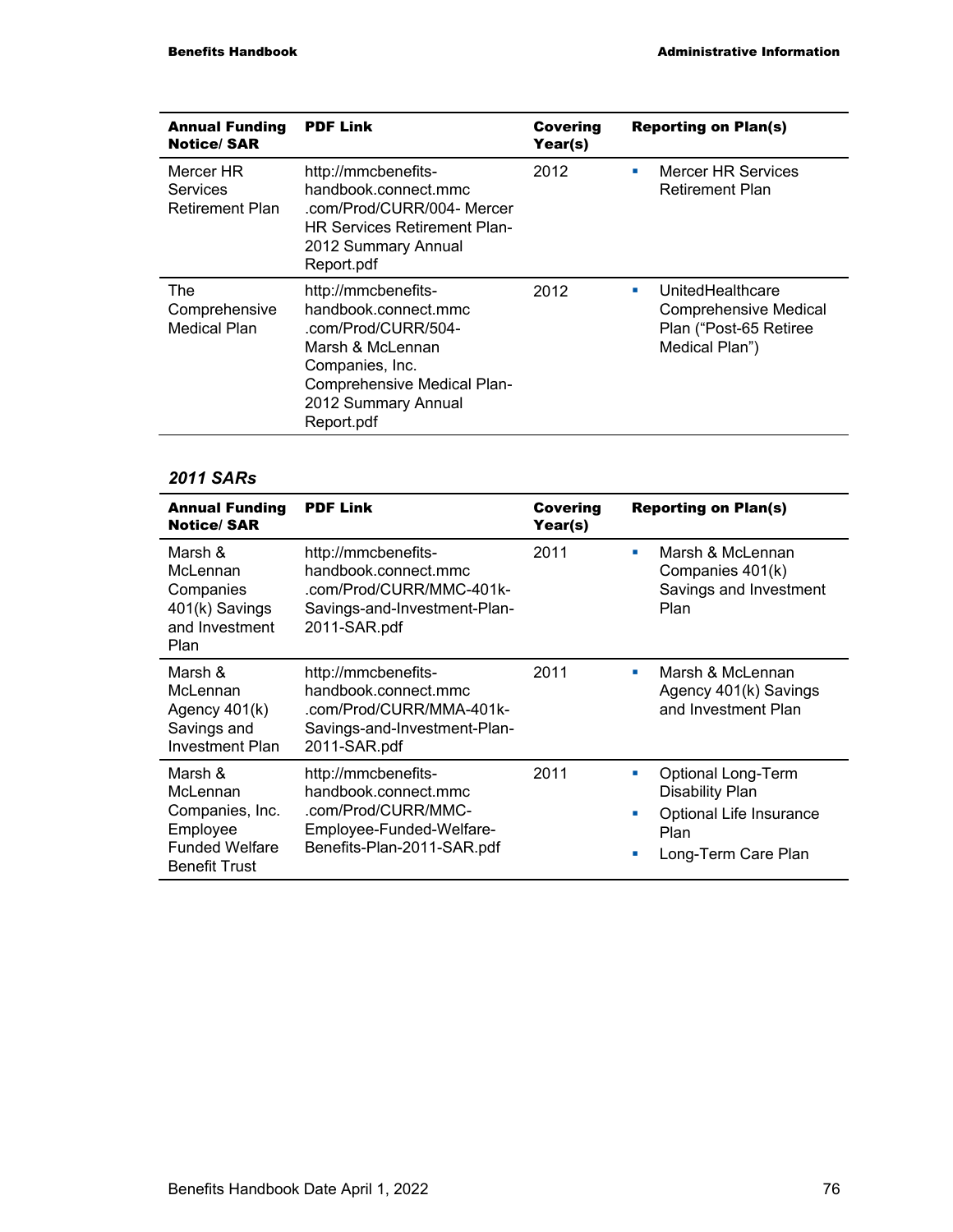| <b>Annual Funding</b><br><b>Notice/SAR</b>                                                          | <b>PDF Link</b>                                                                                                             | <b>Covering</b><br>Year(s) | <b>Reporting on Plan(s)</b>                                                                                                                                                                                                                                                                                                                                                                                                                                                                                                                 |
|-----------------------------------------------------------------------------------------------------|-----------------------------------------------------------------------------------------------------------------------------|----------------------------|---------------------------------------------------------------------------------------------------------------------------------------------------------------------------------------------------------------------------------------------------------------------------------------------------------------------------------------------------------------------------------------------------------------------------------------------------------------------------------------------------------------------------------------------|
| Marsh &<br>McLennan<br>Companies, Inc.<br>Employer<br><b>Funded Welfare</b><br><b>Benefit Trust</b> | http://mmcbenefits-<br>handbook.connect.mmc<br>.com/Prod/CURR/MMC-<br>Employer-Funded-Welfare-<br>Benefit-Plan-2011-SAR.pdf | 2011                       | Aetna PPO<br>ш<br>Aetna CDHP<br>ш<br>MetLife Dental Plan<br>×<br><b>Blue Cross Blue Shield</b><br>ш<br><b>EPO</b><br>UnitedHealthcare EPO<br>ш<br>Medco Pharmacy Plan<br>ш<br><b>Basic Long-Term</b><br>ш<br><b>Disability Plan</b><br>Basic Life Insurance Plan<br>ш<br><b>Health Care Flexible</b><br>u,<br><b>Spending Account</b><br><b>Limited Purpose Health</b><br>ш<br>Care Flexible Spending<br>Account<br>Dependent Care Flexible<br>ш<br><b>Spending Account</b><br>Fully Insured HMO and<br>×<br>PPO (Kaiser and HMSA<br>Plans) |
| Marsh &<br>McLennan<br>Companies, Inc.<br><b>Group Benefits</b>                                     | http://mmcbenefits-<br>handbook.connect.mmc<br>.com/Prod/CURR/MMC-<br>Group-Benefits-Plans-2011-<br>SAR.pdf                 | 2011                       | Hyatt Legal Plan<br>ш<br>American International<br>×<br>Life (Accidental Death<br>and Dismemberment<br>Plan)<br>Vision Service Plan (VSP)<br>ш<br>American International<br>ш<br>Life (Business Travel<br>Accident Plan)<br><b>Connecticut General Life</b><br>ш<br>Insurance Company<br>(Employee Assistance<br>Program)<br>Long Term Disability<br>×<br>Bonus Income Plan<br>Dependent Children Life<br>×<br>Insurance Plan<br>Spouse Life Insurance<br>×<br>Plan                                                                         |
| Mercer HR<br><b>Services</b><br><b>Retirement Plan</b>                                              | http://mmcbenefits-<br>handbook.connect.mmc<br>.com/Prod/CURR/Mercer-HR-<br>Services-Retirement-Plan-<br>2011-SAR.pdf       | 2011                       | <b>Mercer HR Services</b><br>ш<br><b>Retirement Plan</b>                                                                                                                                                                                                                                                                                                                                                                                                                                                                                    |
| The<br>Comprehensive<br><b>Medical Plan</b>                                                         | http://mmcbenefits-<br>handbook.connect.mmc<br>.com/Prod/CURR/MMC-<br>Comprehensive-Medical-Plan-<br>2011-SAR.pdf           | 2011                       | UnitedHealthcare<br>ш<br><b>Comprehensive Medical</b><br>Plan ("Post-65 Retiree<br>Medical Plan")                                                                                                                                                                                                                                                                                                                                                                                                                                           |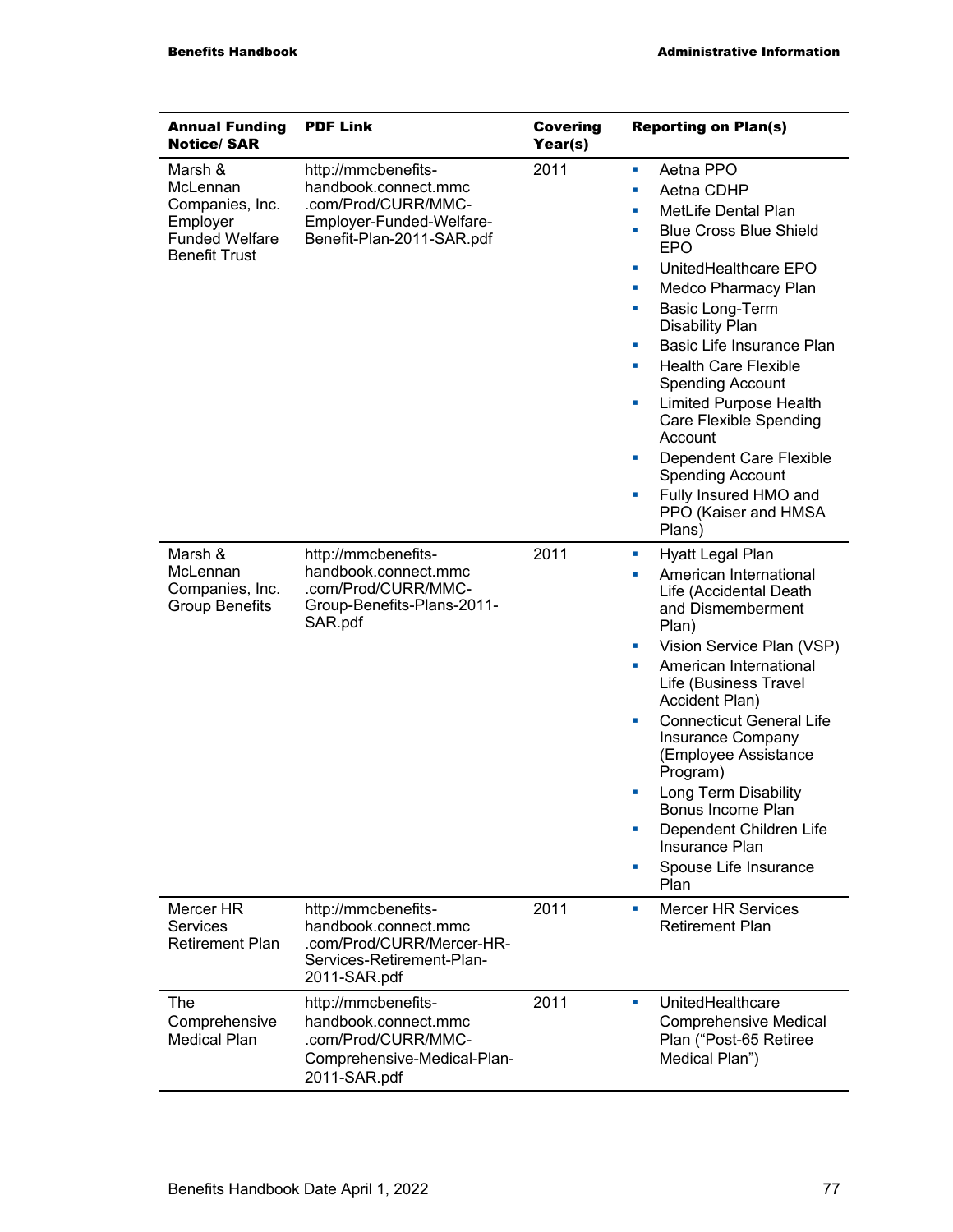## Plan Summaries

This Benefit Handbook also includes plan summaries for the following non-ERISA plans.

- The Choice Auto and Home Insurance Program
- **The Group Umbrella Liability Insurance Program**
- The Health Advocate Program
- The Identity Protection Benefit Program
- The MSK Direct Program
- The Personal Life Insurance Plan
- The Pet Insurance Program
- The Short Term Disability Benefits Payroll Policy
- **The Stock Purchase Plan**
- The Accident Insurance Plan
- The Critical Illness Insurance Plan
- The Hospital Indemnity Insurance Plan
- The Transportation Reimbursement Incentive Program
- **The Health Savings Account**
- The Dependent Care Flexible Spending Account Plan (DCFSA)

### *Top Hat Plans*

- The Benefit Equalization Plan
- The Supplemental Retirement Plan
- **The Supplemental Savings & Investment Plan**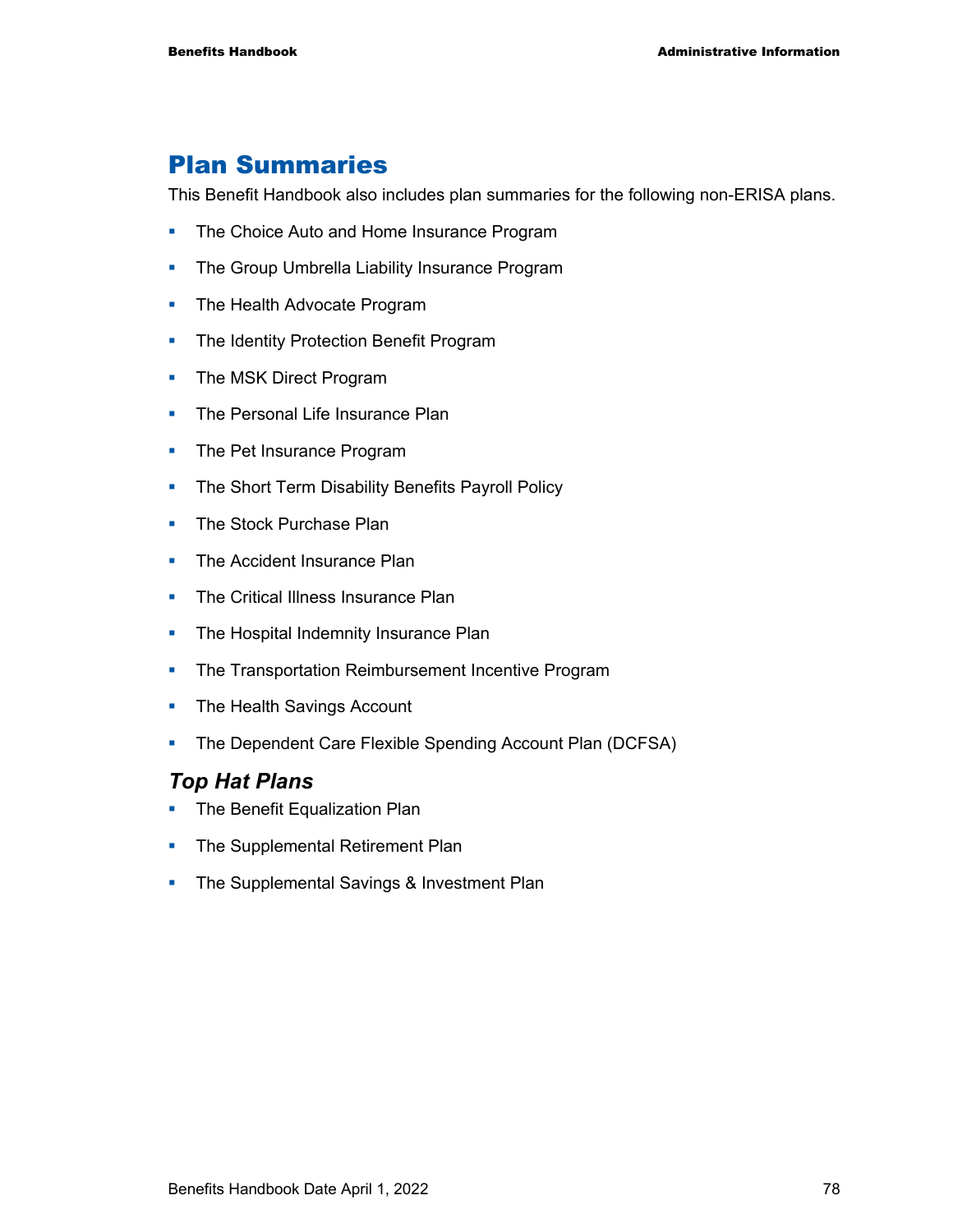## Official Plan Documents

This Benefits Handbook serves as the official plan document for the following plans:

- The \$400, \$1,500 and \$2,850 Deductible Plans (through Aetna, Anthem BCBS and UHC)
- The Basic Life Insurance Plan
- The Basic Long Term Disability Plan
- The Teladoc Medical Experts Program
- **The Business Travel Accident Insurance Plan**
- **The Dental Plan**
- The Employee Assistance Plan (EAP)
- **The Group Variable Universal Life Insurance(GVUL) Plan**
- **The Hawaii HMSA's Health Plan Hawaii Plus Plan (HMO)**
- The Hawaii HMSA's Preferred Provider Plan (PPP)
- **The Health Care Flexible Spending Account Plan (HCFSA)**
- **The Individual Disability Insurance Plan**
- The MSK Direct Program
- The Legal Assistance Plan
- The Limited Purpose Health Care Flexible Spending Account Plan (LPHCFSA)
- The Long Term Disability Bonus Income Plan
- The Optional Long Term Disability Plan
- The Voluntary AD&D Plan
- The Retiree Reimbursement Account Plan (RRA)
- The Vision Care Plan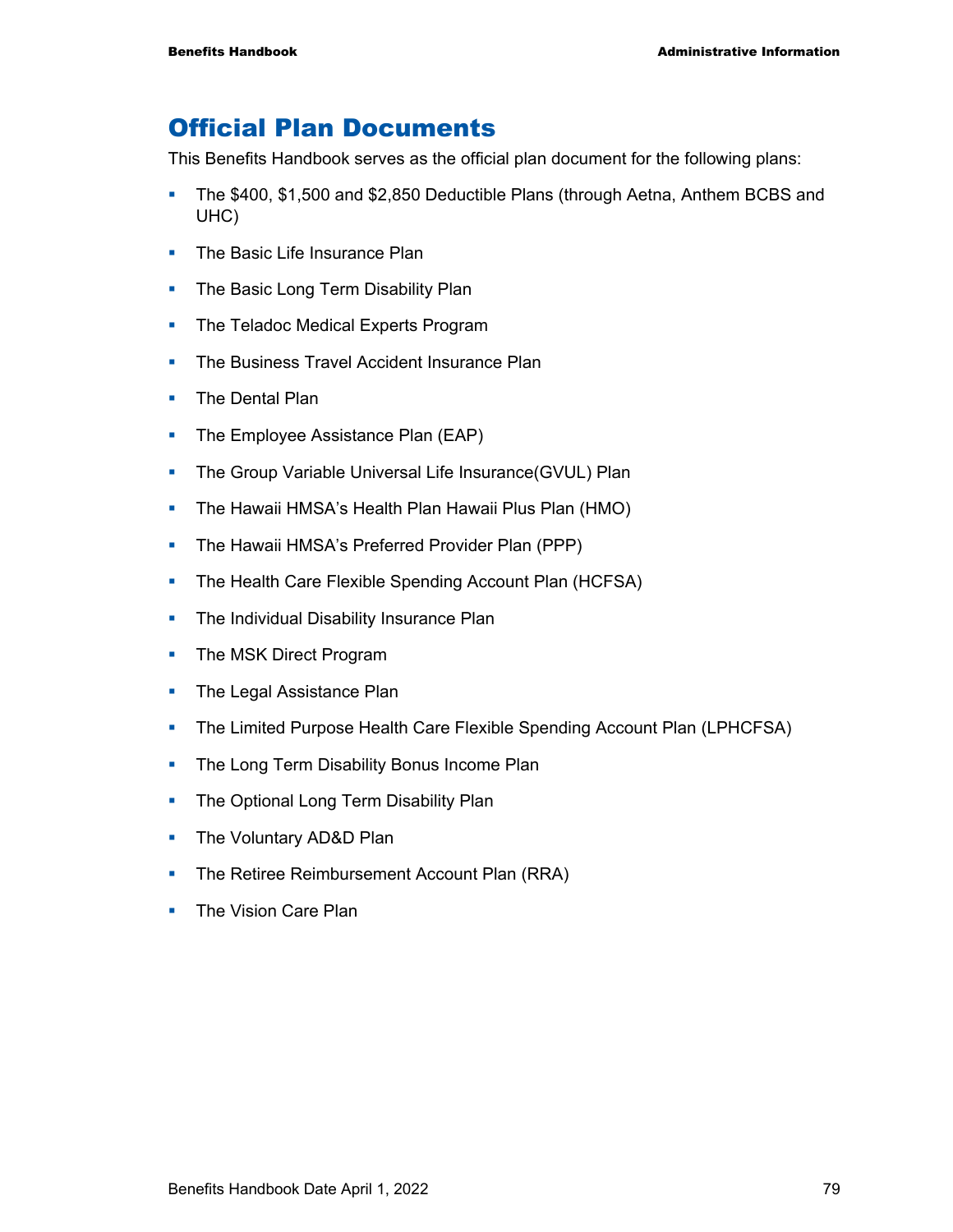#### How to Obtain Plan Documents

Copies of plan documents and certain related documents such as insurance company contracts and trust agreements (to the extent applicable), are available to review upon written request to the Plan Administrator or Marsh & McLennan Companies, Inc.'s General Counsel. A copy of any of these documents will be furnished to a plan participant or beneficiary (or an authorized representative) upon request at a reasonable charge of up to 25 cents per page to cover reproduction. Note that this Benefits Handbook constitutes the plan document for the specific plans listed above.

## Plan Amendments

### *Health & Welfare Plans*

The Company reserves the right to modify or amend, at any time and to any extent, any or all of the health & welfare plans (whether self-insured or insured) described in this Benefits Handbook. Amendments to any health or welfare plan provision, such as those regarding eligibility for coverage and the benefits provided under a plan, are made in writing by updating this Benefits Handbook and, where applicable, the plan's Guide to Benefits. Any such amendments are communicated to you by revising the Benefits Handbook, or through Marsh McLennan's internal employee communication channels.

## *Tax-qualified Retirement and Savings Plans*

The Company reserves the right to modify or amend, at any time and to any extent, any or all of the retirement and savings plans described in this Benefits Handbook. Amendments to any retirement or savings plan provision, including amendments regarding eligibility for participation and the benefits provided under a plan, are made only by written amendments to the applicable plan document. Amendments may be made by the Board of Directors of Marsh McLennan. The Board of Directors has delegated to certain officers the authority to adopt amendments necessary to keep these plans tax qualified or to make certain changes reasonably expected to have no more than a *de minimis* effect on MMC. Any material amendments are communicated to you by revising this section of the Benefits Handbook, or through Marsh McLennan's internal employee communication channels, including the distribution of a Summary of Material Modifications.

## Plan Termination

### *Health & Welfare Plans*

While the Company intends to continue these benefit plans and programs indefinitely, the Company reserves the right to terminate or amend any or all of the health & welfare plans or any particular health or welfare benefit described in this Benefits Handbook, in whole or part, at any time and for any reason as it deems advisable, as to any or all employees covered. In fact, as a matter of prudent business planning, the Company periodically evaluates the Benefits Program.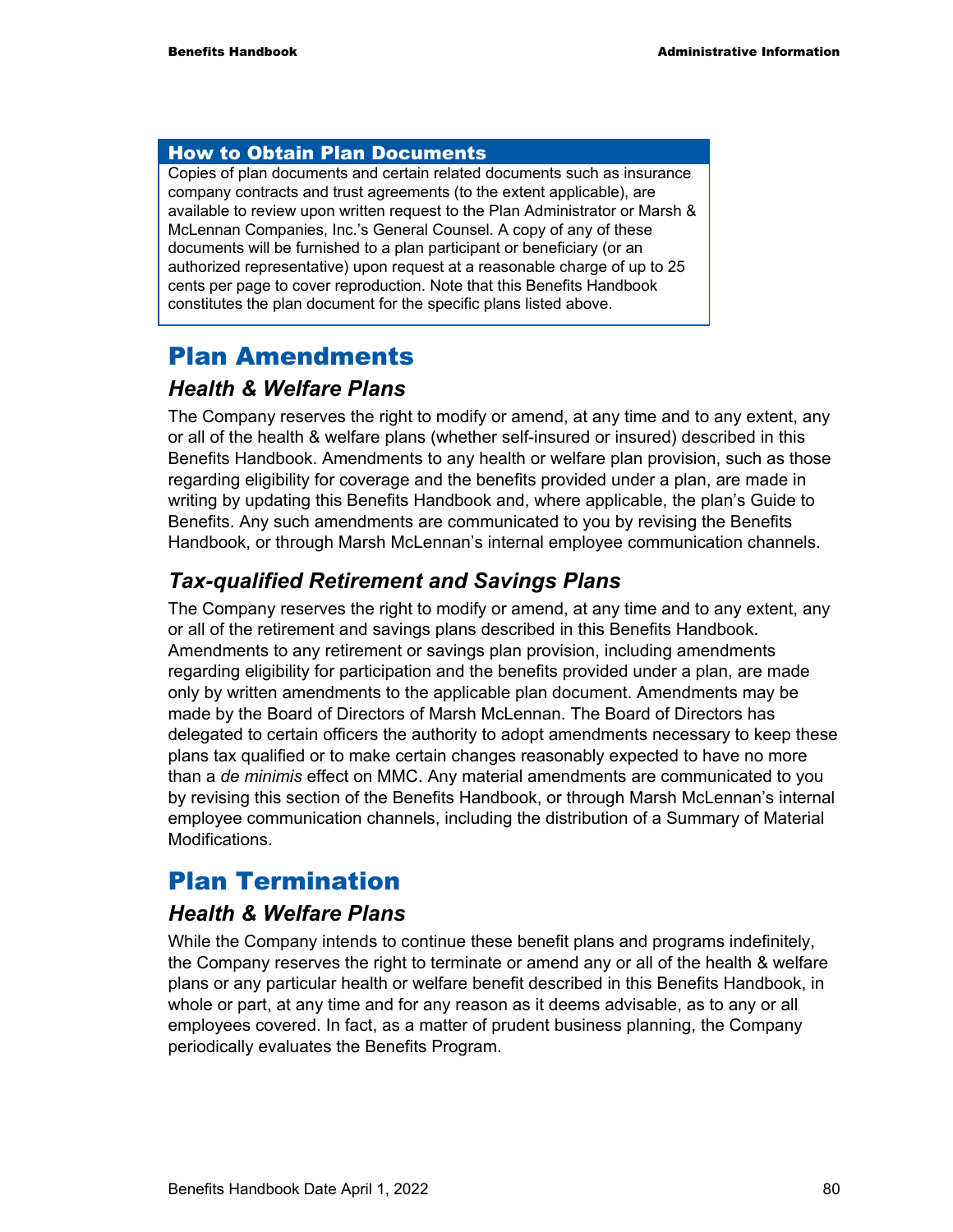### *Retirement and Savings Plans*

While Marsh McLennan intends to continue the retirement and savings plans described in the Benefits Handbook indefinitely, Marsh McLennan reserves the right to terminate or amend any plan or all of the plans, in whole or part, at any time and for any reason as it deems advisable, as to any or all employees covered. In fact, as a matter of prudent business planning, Marsh McLennan periodically evaluates its benefits programs.

However, if Marsh McLennan should exercise its right to amend, modify or terminate a retirement plan, you will not be deprived of any benefit you have accrued to the date of such modification, suspension or termination, and you may have preserved rights as to your benefits (such as an account balance in a savings plan) as of the date of the change, although changes may be made retroactively to comply with applicable laws.

For the following retirement plans, if a plan is terminated or if there is a complete discontinuance of contributions, all accounts of affected participants that are not otherwise fully (100%) vested will become fully vested and will be paid to you under the circumstances and in the manner as determined by Marsh McLennan's Board of Directors:

- **The Marsh & McLennan Companies 401(k) Savings & Investment Plan**
- **The MMA 401(k) Savings & Investment Plan**

Amounts accumulated under these defined contribution plans are not insured by the Pension Benefit Guaranty Corporation (PBGC), a federal agency, if any of these plans **terminates** 

Your accrued benefits under the Marsh & McLennan Companies Retirement Plan are insured by the PBGC. If the plan terminates (ends) without enough money to pay all benefits, the PBGC will step in and may pay all or a portion of the pension benefits shortfall. If this were to occur some people may lose certain benefits.

The PBGC guarantee generally covers:

- **normal and early retirement benefits;**
- disability benefits if you become disabled before the plan terminates; and
- **EXEC** certain benefits for your survivors.

The PBGC guarantee generally does *not* cover:

- **•** benefits greater than the maximum guaranteed amount set by law for the year in which the plan terminates:
- some or all of benefit increases and new benefits based on plan provisions that have been in place for fewer than 5 years at the time the plan terminates;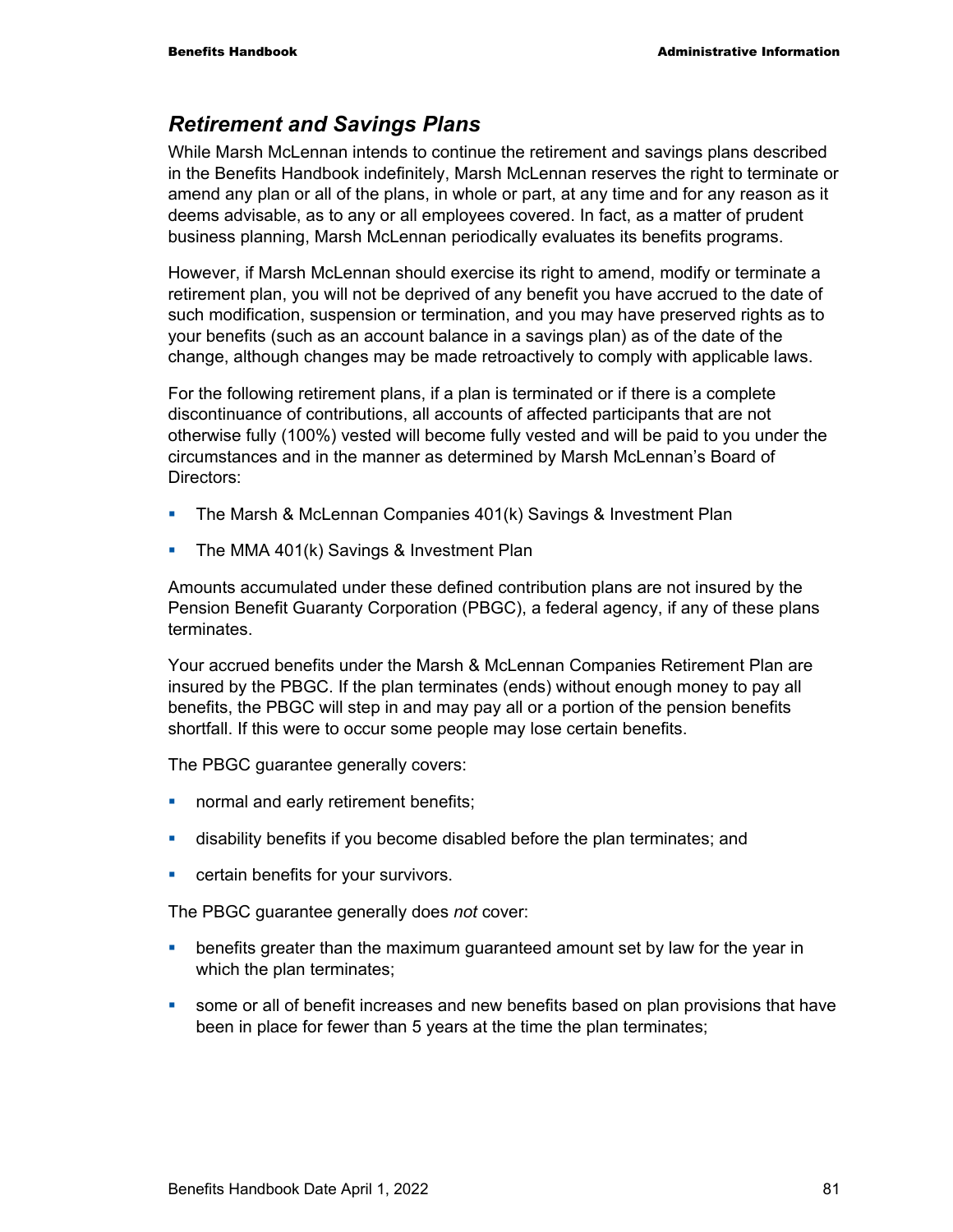- benefits that are not vested because you have not worked long enough for the Company;
- **EXECT** benefits for which you have not met all of the requirements at the time the plan terminates;
- certain early retirement payments (such as supplemental benefits that stop when you become eligible for Social Security) that result in an early retirement monthly benefit greater than your monthly benefit at the plan's normal retirement age; and
- non-pension benefits, such as health insurance, life insurance, certain death benefits, vacation pay, and severance pay.

Even if certain of your benefits are not guaranteed, you may still receive some of these benefits from the PBGC depending on how much money your plan has and how much the PBGC collects from employers.

For more information about the PBGC and the benefits it guarantees, ask the Plan Administrator or contact the PBGC's Technical Assistance Division, 1200 K Street N.W., Suite 930, Washington, D.C. 20005-4026 or call +1 202 326 4000 (not a toll-free number). TTY/TDD users may call the federal relay toll-free at +1 800 877 8339 and ask to be connected to +1 202 326 4000. Additional information about the PBGC's pension insurance program is available through the PBGC's website on the Internet at www.pbgc .gov.

If it ever becomes necessary to terminate the Marsh & McLennan Companies Retirement Plan, accrued benefits of affected participants will be fully 100% vested (to the extent funded or guaranteed) and assets will be used to pay out benefits in the form of non-transferable annuity contracts and/or lump sums in accordance with legal requirements. The Marsh & McLennan Companies Retirement Plan provides that, in the event of a complete termination, any excess assets remaining after all liabilities have been satisfied will revert to the Company.

Other qualified plans may be merged into any of the retirement and savings plans, and any of the retirement and savings plans may also be merged, in whole or in part, into or with another plan. However, in no event will your benefit immediately after the transfer or merger (determined as if the plan terminated) be less than your benefit immediately prior to the transfer or merger (determined as if the plan terminated).

### Limits on Plan Amendments

### *Limits on plan amendments, including changes in actuarial factors, options and subsidies*

The Internal Revenue Code provides that no plan amendment may retroactively reduce your previously accrued benefit under a tax qualified plan, unless necessary to keep the plan tax qualified. This means, for example, that if the benefit formula is changed in the future by an amendment to the tax-qualified plan, your accrued benefit after the amendment may never be less than your accrued benefit before the amendment. These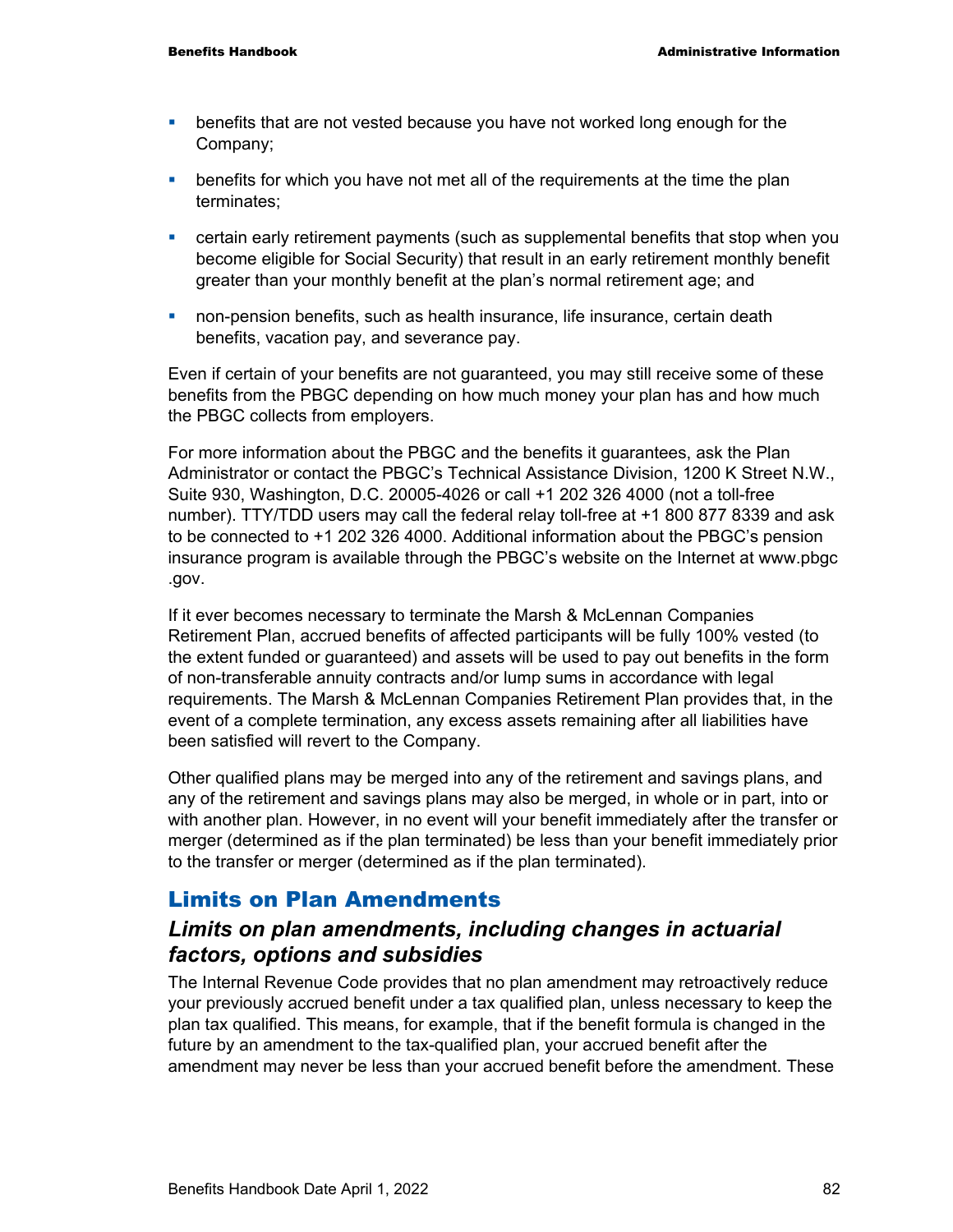rules also currently provide that certain changes in the actuarial factors used to calculate your benefits and the options and early retirement subsidies available under that plan may not be applied to your accrued benefit prior to the change. In addition to being notified of any future changes in the benefit formula, you will be notified when tax qualified plan assumptions or options are changed if you need to be informed of any rights you have that were protected by law as of the date of the change.

## Claims, Reviews, and Appeals

This section describes some general rules about claims and how benefits are paid, and how you can have a payment decision reviewed and how you can appeal a claim decision.

## Authority over Benefit Determinations and Appeals

### *Health and Welfare Plans*

The Claims Administrator or Plan Administrator, as applicable, has full discretion and authority to determine all claims for benefits under the Marsh & McLennan Companies Health & Welfare Benefits Program, Marsh & McLennan Companies Group Benefits Plan, and the Marsh & McLennan Companies Retiree Reimbursement Account. Claims concerning plan eligibility or enrollment, rather than payment of specific benefits, should be addressed to the Plan Administrator. Any action or determination in this review procedure will be final, conclusive, and binding on the Claims Administrators, the Plan Administrators, the Company, the plan participant or beneficiary and his or her legal representative, and the participant or beneficiary's family members and their legal representatives.

For plan years beginning on or after January 1, 2015, claims for reimbursement under the Health Care Flexible Spending Account Plan, Limited Purpose Health Care Flexible Spending Account Plan, or Dependent Care Flexible Spending Account must be for expenses incurred no later than **December 31<sup>st</sup>** and submitted no later than March  $31<sup>st</sup>$  of the year following the Plan Year to which the expense was attributable.

The determination as to whether you should receive the pending health service is determined by you and your physician.

No legal action for benefits may be brought by any participant or beneficiary unless the plan's claim review procedure has been exhausted (that is, all appeals of adverse decisions have been made). Any such action (whether at law, in equity or otherwise) must be commenced within one year. This one-year period shall be computed from the earlier of (a) the date a final determination denying such benefit, in whole or in part, is issued under the plan's claim review procedure and (b) the date such individual's cause of action first accrued.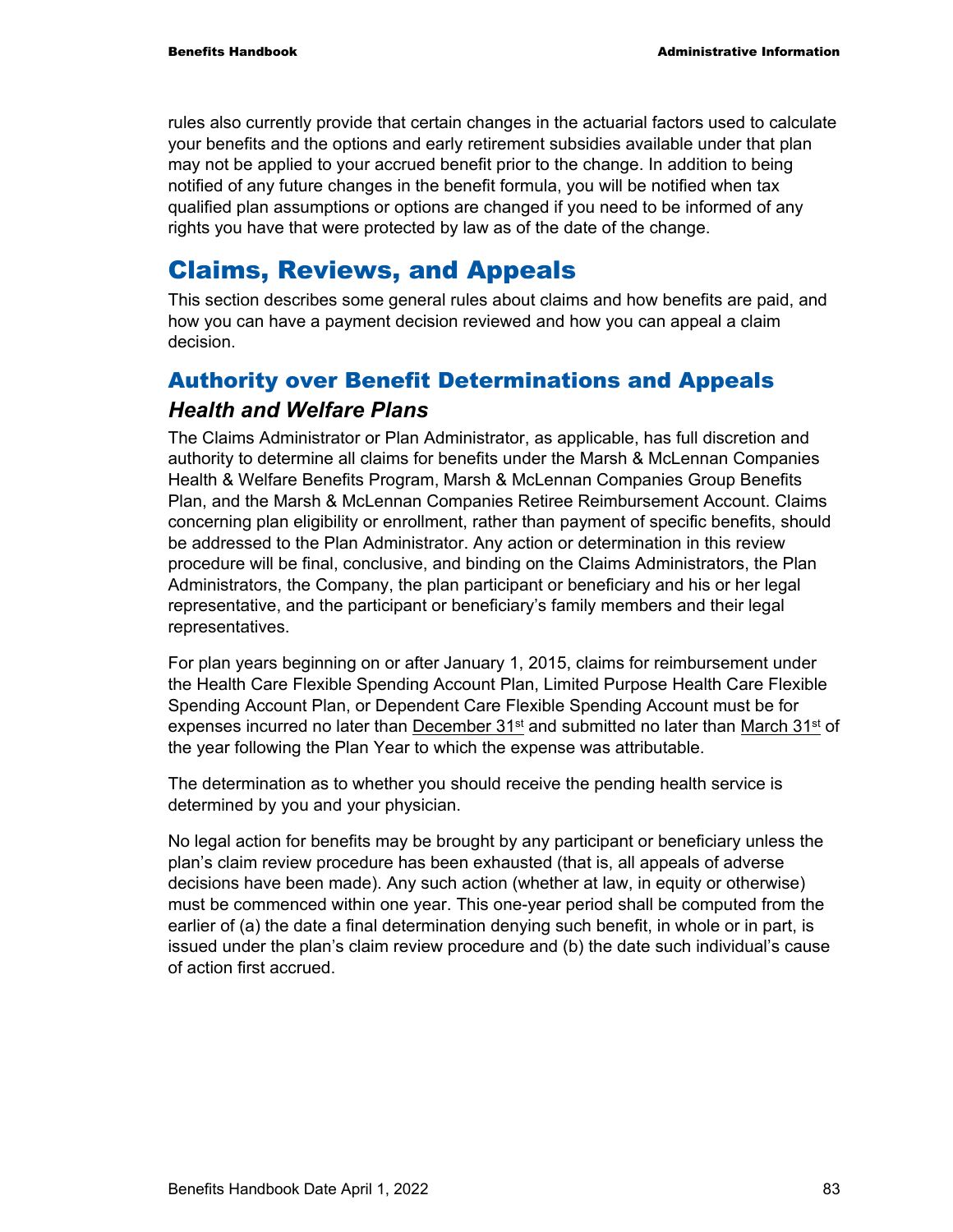### *Tax-qualified Retirement and Savings Plans*

The Plan Administrator of the Marsh & McLennan Companies 401(k) Savings and Investment Plan, the Marsh & McLennan Companies Retirement Plan, and the Marsh & McLennan Agency 401(k) Savings & Investment Plan use the claims procedure described in this section of the Benefits Handbook to make determinations on claims for benefits under the applicable retirement or savings plan. The Plan Administrator has full discretion and the maximum authority permitted by law to interpret the applicable plan and make all initial claims/benefits determinations.

No legal action for benefits may be brought by any participant or beneficiary unless the plan's claim review procedure has been exhausted (that is, all appeals of adverse decisions have been made). Any such action (whether at law, in equity or otherwise) must be commenced within one year. This one-year period shall be computed from the earlier of (a) the date a final determination denying such benefit, in whole or in part, is issued under the plan's claim review procedure and (b) the date such individual's cause of action first accrued.

## Healthcare Plans

## *Fully Insured Medical Plans*

Refer to the Kaiser's Evidence of Coverage for information on the benefits determination process including claims and appeals, for the medical plans insured by Kaiser.

Refer to HMSA's "Guide to Benefits" document for information on the benefits determination process including claims and appeals for the HMSA HMO and PPP plans.

For all other health care plans, your claim for benefits or your appeal will be processed under the procedures described below.

### *Medical, Dental, Vision, Health Care Flexible Spending Account, Limited Purpose Health Care Flexible Spending Account, Teladoc Medical Experts, RRA and EAP Benefit Determinations*

This section applies to the following health care plans:

- **5400, \$1,500 and \$2,850 Deductible Plans (unless insured by Kaiser)**
- **Marsh & McLennan Companies Dental Plan**
- **Marsh & McLennan Companies Vision Care Plan**
- **Marsh & McLennan Companies Health Care Flexible Spending Account Plan**
- **Marsh & McLennan Companies Limited Purpose Health Care Flexible Spending** Account Plan
- **Teladoc Medical Experts Program**
- **Marsh & McLennan Companies RRA**
- **Marsh & McLennan Companies Employee Assistance Program**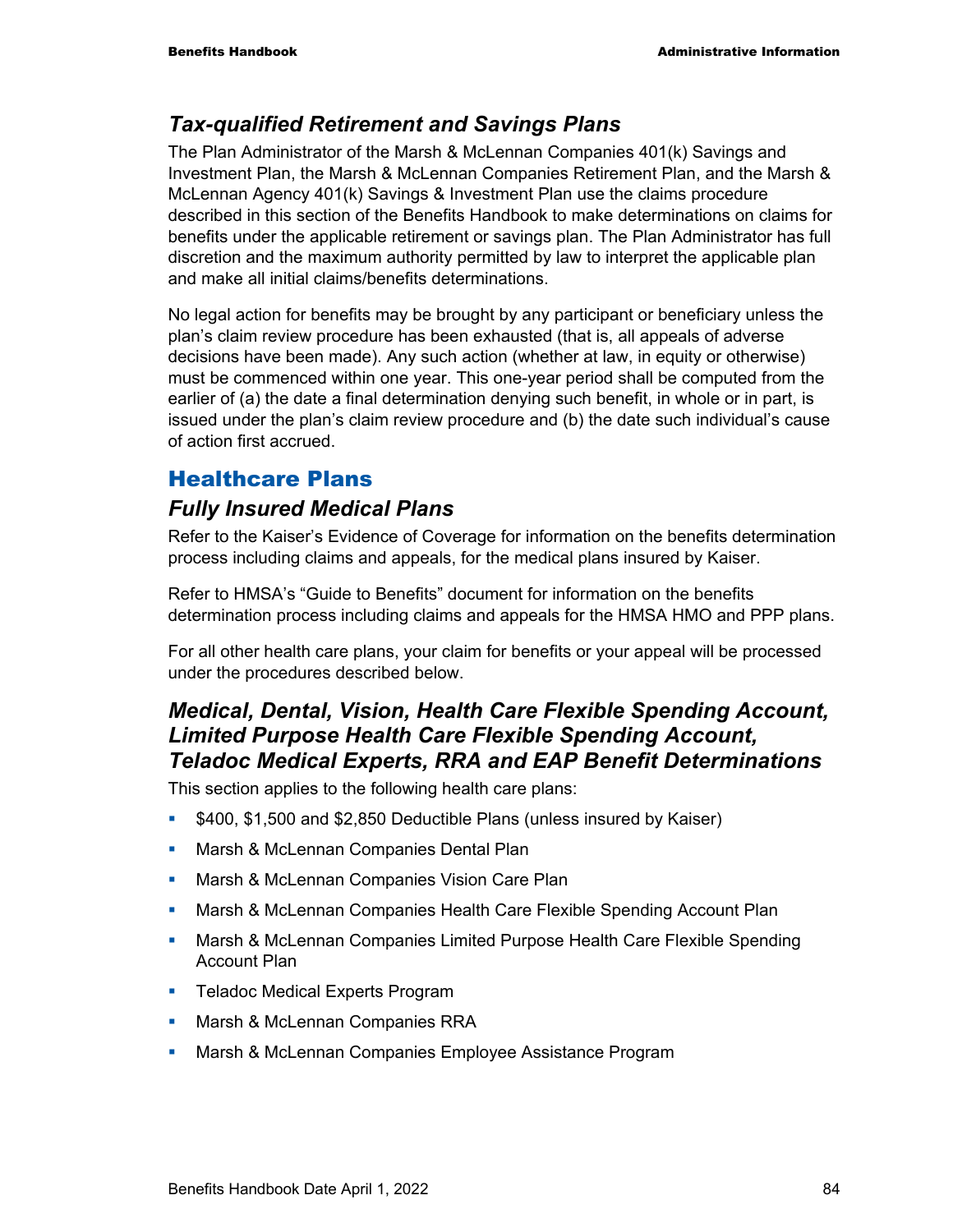Three types of claims can be made for benefit determinations: pre-service claims, postservice claims, and claims involving urgent care.

- A pre-service claim is any claim for a benefit under a group health plan for which the plan requires approval or notification before medical care is obtained.
- A post-service claim is any claim for a benefit under a group health plan that is not a pre-service claim or a claim involving urgent care.
- A claim involving urgent care is any claim for medical care or treatment with respect to which the application of the time periods for making non-urgent care determinations could seriously jeopardize your life or health or your ability to regain maximum function, or, in the opinion of a physician with knowledge of your medical condition, would subject you to severe pain that cannot be adequately managed without the care or treatment that is the subject of the claim.

Claims for benefits and appeals of claims should be directed to the Claims Administrator for the applicable plan. See "Headings, Navigation Menus, Tables of Contents, Etc." on page 1.

Note that the various headings and sub-headings in the Benefits Handbook (which produce the website navigation menus and the tables of contents in the printed version) are provided for your convenience and in no way define, limit, or otherwise describe the scope or intent of the plans. See "Administrative Details about the Plans" on page 1 for the name and contact information for the Claims Administrator for each plan.

### *Timing of Notification of Pre-service Claim Benefit Determination*

In the case of a pre-service claim, the Claims Administrator will notify you of the benefit determination (whether adverse or not) no later than 15 days after your claim is received. This period may be extended one time by the Claims Administrator for up to 15 days, provided that the extension is necessary due to matters beyond the control of the Claims Administrator and you are notified prior to the expiration of the initial 15-day period of the circumstances requiring the extension and the date by which the Claims Administrator expects to render a decision. If additional information is needed to process the claim, the Claims Administrator will notify you of the information needed within 15 days after the claim was received and may request a one-time extension not longer than 15 days and suspend your claim until all information is received. Once notified of the extension, you then have 45 days to provide this information. If all of the needed information is received within the 45-day timeframe, the Claims Administrator will notify you of the determination within 15 days after the information is received. If you don't provide the needed information within the 45-day period, your claim will be denied.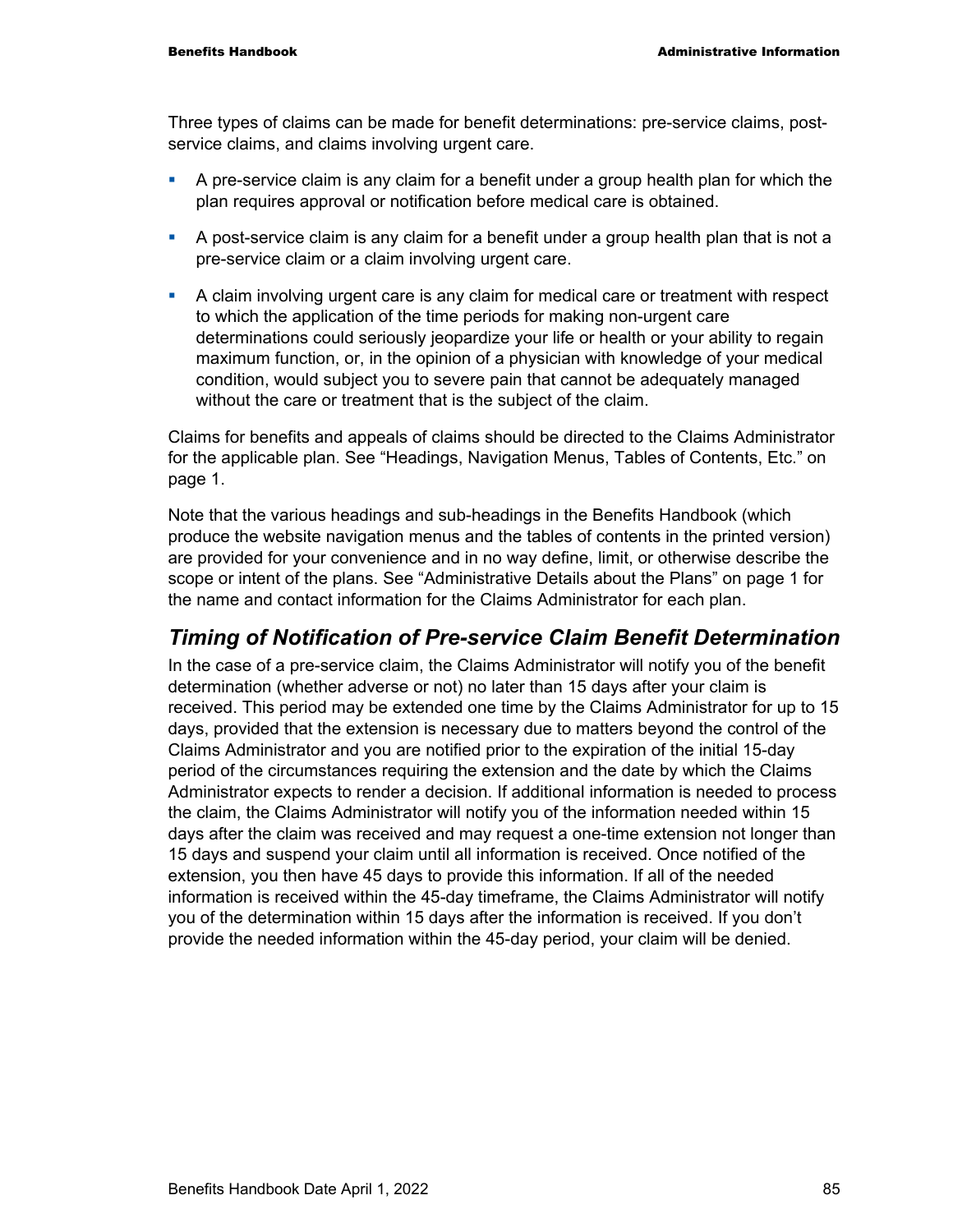## *Timing of Notification of Post-service Claim Benefit Determination*

In the case of a post-service claim, the Claims Administrator will notify you of the benefit determination (whether adverse or not) no later than 30 days after your claim was received. This period may be extended one time by the Claims Administrator for up to 15 days, provided that the extension is necessary due to matters beyond the control of the Claims Administrator and you are notified prior to the expiration of the initial 30-day period of the circumstances requiring the extension and the date by which the Claims Administrator expects to render a decision. If additional information is needed to process the claim, the Claims Administrator will notify you within this 30-day period and may request a one-time extension of not more than 15 days and suspend your claim until all information is received. Once notified of the extension, you then have 45 days to provide this information. If all of the needed information is received within the 45-day timeframe, the Claims Administrator will notify you of the determination within 15 days after the information is received. If you don't provide the needed information within the 45-day period, your claim will be denied.

## *Timing of Notification of Benefit Determinations Involving Urgent Care Claims*

In the case of a claim involving urgent care, the Claims Administrator will notify you of the benefit determination (whether adverse or not) no later than 72 hours after your claim is received. If additional information is needed to process the claim, the Claims Administrator will notify you within 24 hours after receipt of your claim of the specific information necessary to complete the claim. Once notified of the extension, you then have 48 hours to provide this information. If all of the needed information is received within the 48-hour timeframe, the Claims Administrator will notify you of the determination within 48 hours after the information is received. If you don't provide the needed information within the 48-hour period, your claim will be denied.

## *Ongoing Treatment Involving Urgent Care Claims*

If an ongoing course of treatment was previously approved for a specific period of time or number of treatments, and the treatment involves urgent care, your request will be decided within 24 hours, provided your request is made at least 24 hours prior to the end of the approved treatment. The Claims Administrator will make a determination on your request for the extended treatment within 24 hours from receipt of your request. If you do not make a request for extended treatment involving urgent care at least 24 hours prior to the end of the approved treatment, the request will be treated as an urgent care claim and decided according to the urgent care claim benefit determination timeframes, (i.e., no later than 72 hours from receipt of your request).

## *Ongoing Treatment Not Involving Urgent Care Claims*

If a request to extend a course of treatment beyond the period of time or number of treatments previously approved does not involve urgent care, the request will be treated as a new benefit claim and decided within the time frame appropriate to the type of claim (i.e., as a pre-service or post-service claim).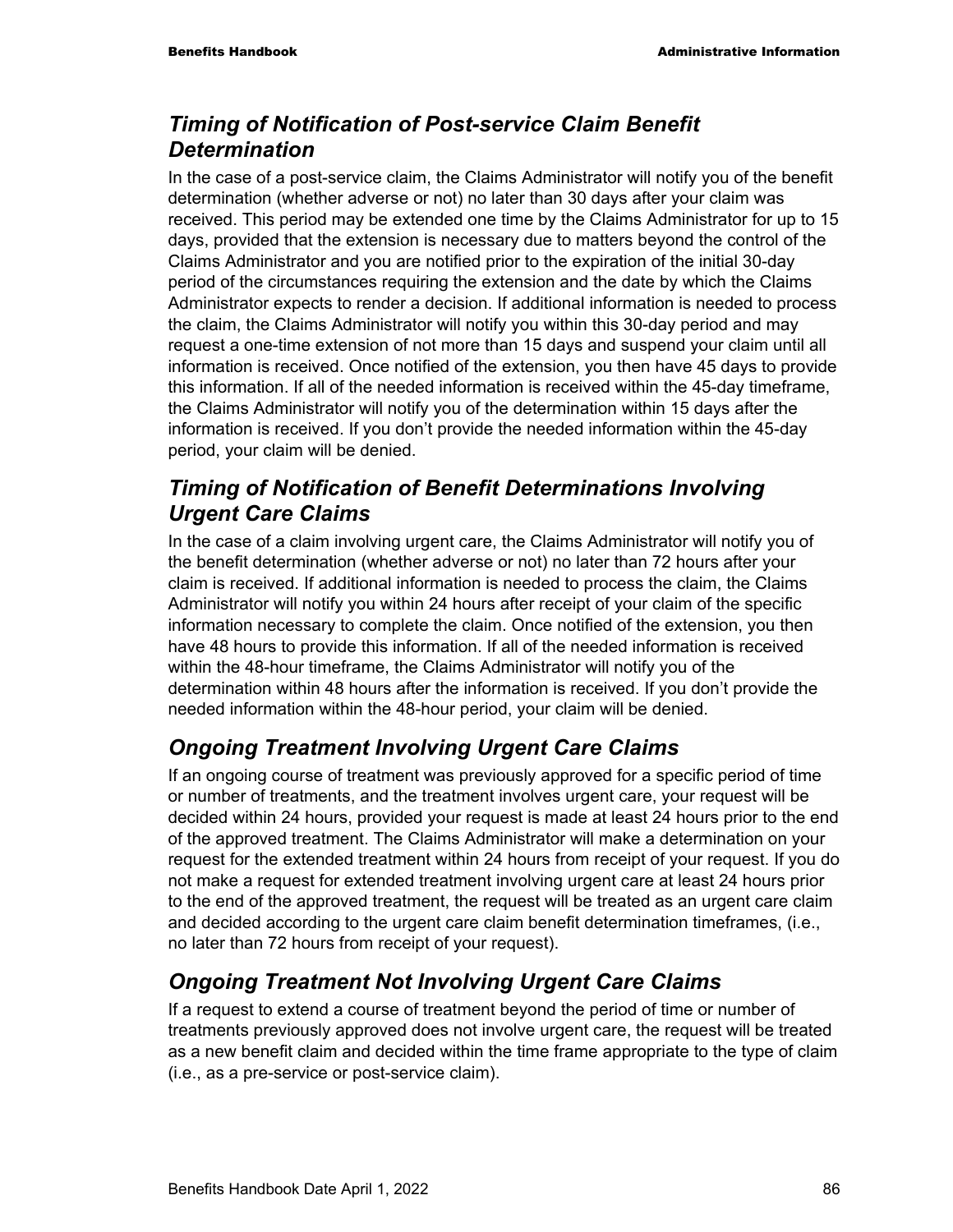## *Improper Filing of Pre-Service Claims and Urgent Care Claims*

If you filed an urgent care claim improperly, within 24 hours of receipt, the Claims Administrator will notify you of the improper filing and how to correct it.

If you filed a pre-service claim improperly, within five days of receipt, the Claims Administrator will notify you of the improper filing and how to correct it.

## *Appeal of Benefit Determinations Not Involving Urgent Care Claims*

If you believe your benefits under a plan were denied improperly, you may file a written appeal for the unpaid amount within 180 days of your receipt of notification of the adverse benefit determination. The written appeal should specify the nature and amount of the claim, include any other written comments, documents, records or other information that may be pertinent and should be sent to the Claims Administrator. Your appeal will be conducted by a person different from the person who made the initial decision. No deference will be afforded to the initial determination.

If your claim involves a medical judgment question, the Claims Administrator will consult with an appropriately qualified health care practitioner with training and experience in the field of medicine involved. If a health care professional was consulted for the initial determination, a different health care professional will be consulted on appeal. Upon request, the Claims Administrator will provide you with the identification of any medical expert whose advice was obtained on behalf of the Plan in connection with your appeal.

If you are not satisfied with the first level appeal decision of the Claims Administrator, you have the right to request a second level appeal from the Claims Administrator. Your second level appeal request must be submitted to the Claims Administrator within 60 days from receipt of the first level appeal decision.

For appeals of a pre-service claim, the first level appeal will be conducted, and you will be notified by the Claims Administrator of the decision within 15 days from receipt of a request for appeal of a denied claim. The second level appeal will be conducted and you will be notified by the Claims Administrator of the decision within 15 days from receipt of a request for review of the first level appeal decision.

For appeals of a post-service claim, the first level appeal will be conducted, and you will be notified by the Claims Administrator of the decision within 30 days from receipt of a request for appeal of a denied claim. The second level appeal will be conducted, and you will be notified by the Claims Administrator of the decision within 30 days from receipt of a request for review of the first level appeal decision.

## *Appeal of Benefit Determinations Involving Urgent Care Claims*

Your appeal may require immediate action if a delay in treatment could significantly increase the risk to your health or the ability to regain maximum function or cause severe pain. In these urgent situations, the appeal does not need to be submitted in writing. You or your physician should call the Claims Administrator as soon as possible. The Claims Administrator will provide you with a written or electronic determination within 72 hours following receipt of your request for review of the determination taking into account the seriousness of your condition.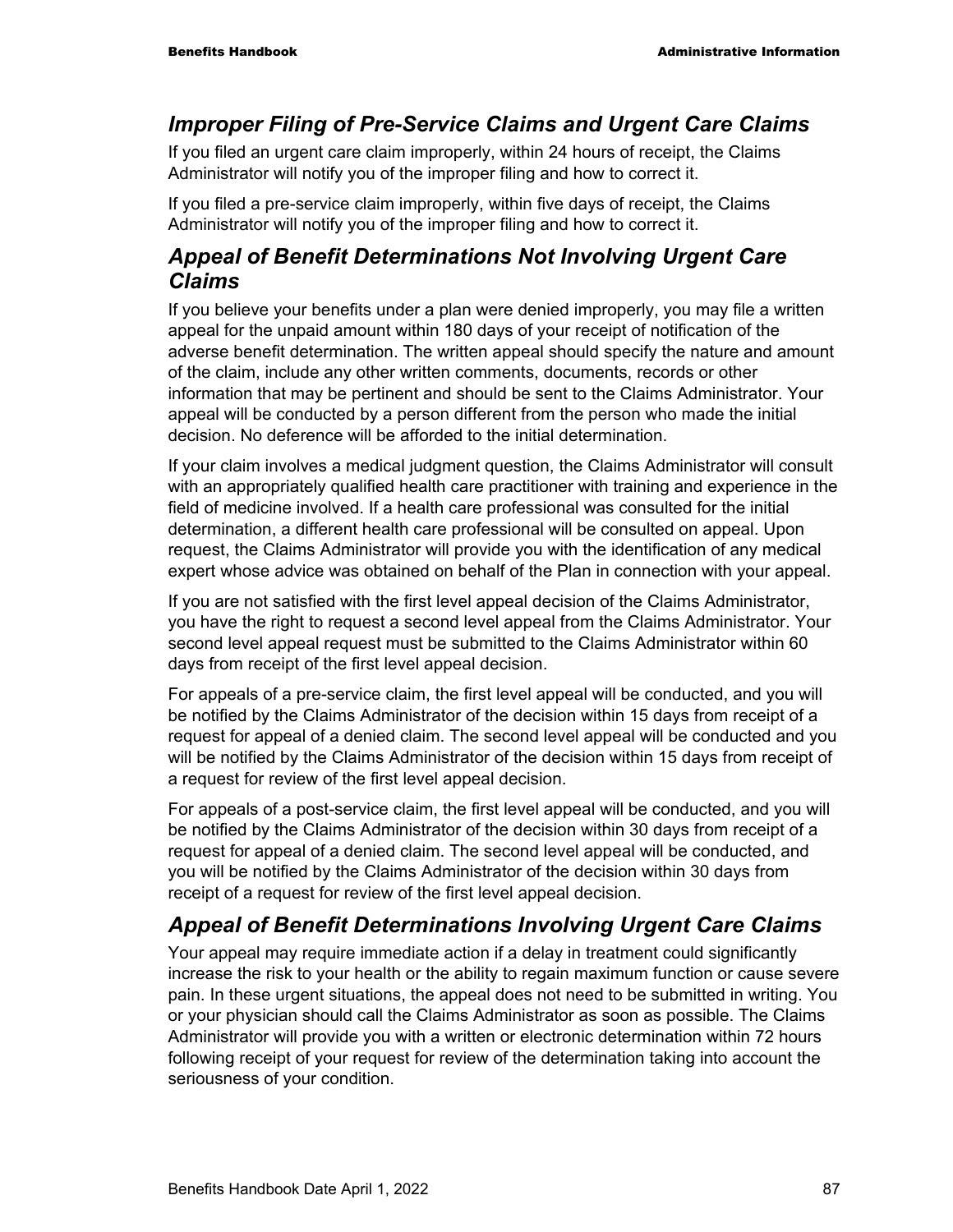Your appeal will be conducted by a person different from the person who made the initial decision. No deference will be afforded to the initial determination.

If your claim involves a medical judgment question, the Claims Administrator will consult with an appropriately qualified health care practitioner with training and experience in the field of medicine involved. If a health care professional was consulted for the initial determination, a different health care professional will be consulted on appeal. Upon request, the Claims Administrator will provide you with the identification of any medical expert whose advice was obtained on behalf of the plan in connection with your appeal.

## *Claims Concerning Eligibility and Enrollment*

If your claim concerns whether or not you or a family member is eligible for coverage under the plan or whether you or a family member has properly enrolled in the plan, you may file a claim with the Plan Administrator for coverage. The claim should be in writing and specify the circumstances under which you do not have coverage, why you believe you should have coverage and include any mitigating factors, documents, records or other information that may be pertinent and should be sent to the Plan Administrator. You may file a written appeal with the Plan Administrator within 180 days of your notification of an adverse claim determination. A written appeal of a denied claim should include all the information necessary for the original claim as well as any additional information you would like the plan to consider.

### *Notice of Determination*

If your claim or appeal is in part or wholly denied, you will receive notice of an adverse benefit determination that will:

- state specific reason(s) of the adverse determination
- **•** reference specific plan provision(s) on which the benefit determination is based
- describe additional material or information, if any, needed to perfect the claim and the reasons such material or information is necessary (initial claim only)
- **•** describe the plan's claims review procedures and the time limits applicable to such procedures (initial claim only)
- $\blacksquare$  include a statement of your right to bring a civil action under section 502(a) of ERISA following appeal
- state that you are entitled to receive, upon request and free of charge, reasonable access to, and copies of, all documents, records, and other information relevant to the claim for benefits (appeal only)
- **EXED** describe any voluntary appeal procedures offered by the plan and your right to obtain information about such procedures (appeal only)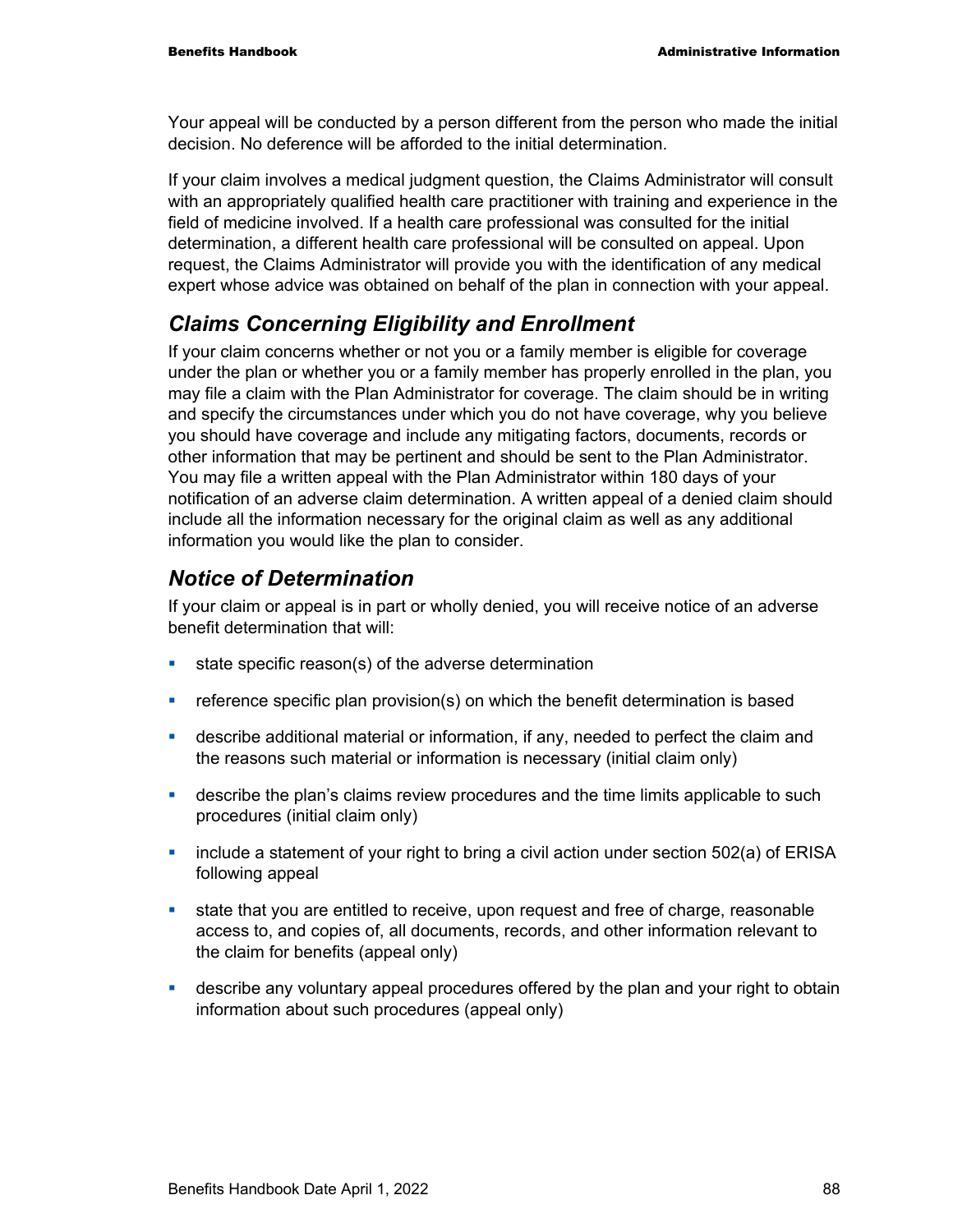- disclose any internal rule, guidelines, or protocol relied on in making the adverse determination (or state that such information will be provided free of charge upon request)
- **if the denial is based on a medical necessity or experimental treatment or similar** limit, explain the scientific or clinical judgment for the determination (or state that such information will be provided free of charge upon request)
- **EXED** include information sufficient to identify the claim involved, including date of service, health care provider, and claim amount (for \$400, \$1,500, and \$2,850 Deductible Plans only)
- **•** include the denial code and corresponding meaning (for \$400, \$1,500, and \$2,850 Deductible Plans only)
- **EXED** include a statement describing the availability, upon request, of the diagnosis code and its corresponding meaning and treatment code and its corresponding meaning (for \$400, \$1,500, and \$2,850 Deductible Plans only)
- describe the Claims Administrator's or Insurer's standard, if any, used in denying the claim (for \$400, \$1,500, and \$2,850 Deductible Plans only)
- describe the external review process, if applicable (for \$400, \$1,500, and \$2,850 Deductible Plans only)
- **EXED** include a statement about the availability of, and contact information for, any applicable office of health insurance consumer assistance or ombudsman established under health care reform laws to assist individuals with internal claims and appeals and external review processes (for \$400, \$1,500, and \$2,850 Deductible Plans only)

## *External Appeals Review*

Only with respect to the \$400, \$1,500, and \$2,850 Deductible Plans, you may have the right to request an independent review with respect to any claim that involves medical judgment or a rescission of coverage. Your external review will be conducted by an independent review organization not affiliated with the plans. This independent review organization may overturn the plans' decision, and the independent review organization's decision is binding on the plans. Your appeal denial notice will include more information about your right to file a request for an external review and contact information. You must file your request for external review within four months of receiving your final internal appeal determination. Filing a request for external review will not affect your ability to bring a legal claim in court. When filing a request for external review, you will be required to authorize the release of any medical records that may be required to be reviewed for the purpose of reaching a decision on the external review.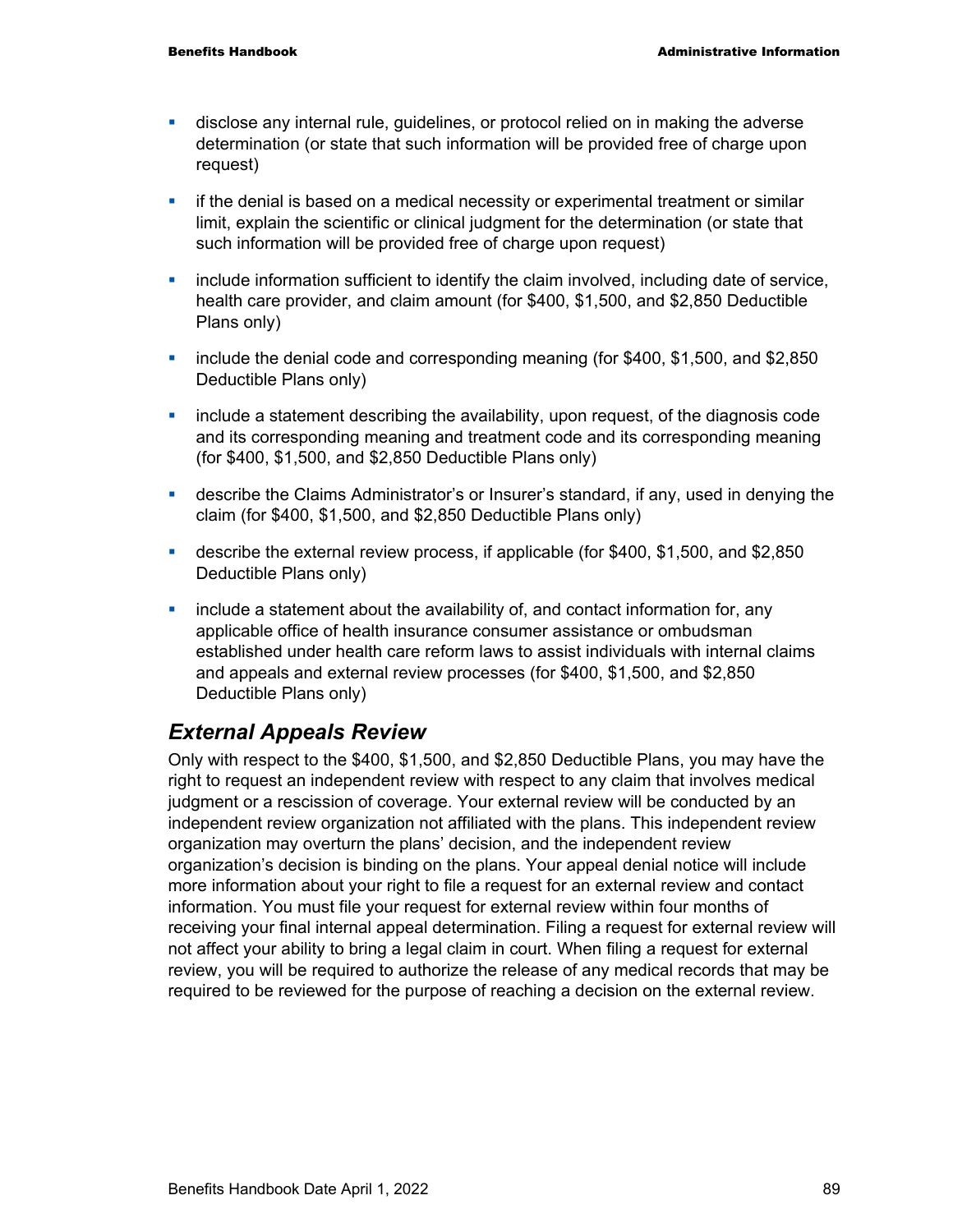### Dependent Care Flexible Spending Account Plan

This section applies to the Marsh & McLennan Companies Dependent Care Flexible Spending Account Plan.

### *Timing of Notification of Benefits Determination*

In the case of a claim, the Claims Administrator will notify you of the benefit determination (whether adverse or not) no later than 90 days after your claim was received. This period may be extended one time by the Claims Administrator for up to 90 days, provided that the extension is necessary due to matters beyond the control of the Claims Administrator and you are notified prior to the expiration of the initial 90- day period of the circumstances requiring the extension and the date by which the Claims Administrator expects to render a decision. If additional information is needed to process the claim, the Claims Administrator will notify you within this 90-day period and may request a one-time extension of not more than 90 days and suspend your claim until all information is received.

### *Appeal of Benefits Determinations*

If you believe your benefits under a plan were denied improperly, you may file a written appeal for the unpaid amount within 60 days of receipt of notification of the adverse benefit determination. The written appeal should specify the amount of the claim, include any other written comments, documents, records or other information that may be pertinent, and should be sent to the Claims Administrator.

If you are not satisfied with the first level appeal decision of the Claims Administrator, you have the right to request a second level appeal from the Claims Administrator. Your second level appeal request must be submitted to the Claims Administrator within 180 days from receipt of the first level appeal decision. The second level appeal will be conducted, and you will be notified by the Claims Administrator of the decision within 60 days from receipt of a request for review of the first level appeal decision.

### Disability Plans

This section applies to the following plans:

- **Marsh & McLennan Companies Basic Long Term Disability Plan**
- **Marsh & McLennan Companies Optional Long Term Disability Plan**
- **Marsh & McLennan Companies Long Term Disability Bonus Income Plan**
- **Marsh & McLennan Companies Individual Disability Insurance Plan**

Unless otherwise provided in the applicable insurance policy/evidence of coverage, your claim for benefits or your appeal will be processed under the procedures described below.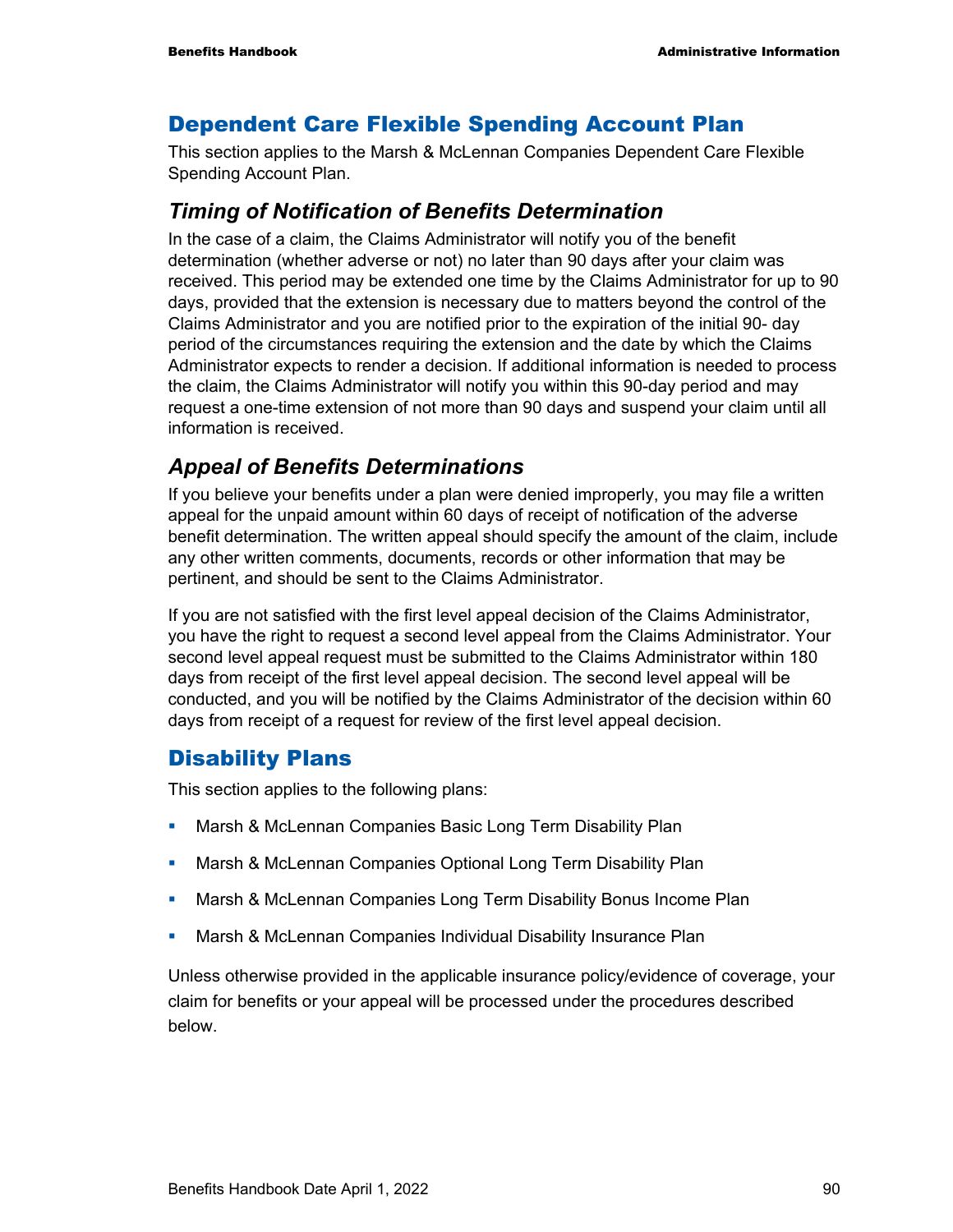## *Timing of Notification of Claim for Disability Benefits Determinations*

In the case of a claim for disability benefits, the Claims Administrator will notify you of the benefit determination (whether adverse or not) no later than 45 days after your claim was properly filed and received. This period may be extended one time by the Claims Administrator for up to 30 days, provided that the extension is necessary due to matters beyond the control of the Claims Administrator and you are notified prior to the expiration of the initial 45-day period of the circumstances requiring the extension and the date by which the Claims Administrator expects to render a decision. If prior to the end of the first 30-day extension period, the administrator determines that, due to matters beyond the control of the plan, a decision cannot be rendered within that extension period, the period for making the determination may be extended for up to an additional 30 days, provided that the Plan Administrator notifies the claimant, prior to the expiration of the first 30-day extension period, of the circumstances requiring the extension and the date as of which the plan expects to render a decision.

If additional information is needed to process the claim, the Claims Administrator will notify you of the information needed within this 45-day period and may request a onetime extension not longer than 45 days and suspend your claim until all information is received. Once notified of the extension, you then have 45 days to provide this information. If all of the needed information is received within the 45-day timeframe, the Claims Administrator will notify you of the determination within 30 days after the information is received. If you don't provide the needed information within the 45-day period, your claim will be denied.

## *Timing of Appeal of Claim for Disability Benefits Determinations*

If you believe your claim for disability benefits under the plan was denied improperly, you may file a written claim for the unpaid amount within 180 days of receipt of the denial. The written claim should specify the amount of the claim and any other written comments, documents, records or other information that may be pertinent and should be sent to the Claims Administrator. Your appeal will be conducted by a person different from the person who made the initial decision. No deference will be afforded to the initial determination. The Claims Administrator's review on appeal shall take into account all comments, documents, records and other information submitted by you relating to the claim, without regard to whether such information was submitted or considered in the initial benefit determination. You have a right to review and respond to new or additional evidence or rationales developed by the Claims Administrator during the pendency of your appeal.

The first level appeal will be conducted, and you will be notified by the Claims Administrator of the decision within 45 days from receipt of a request for appeal of a denied claim. This period may be extended one time by the Claims Administrator for up to 45 days, provided that you are notified prior to the expiration of the initial 45-day period of the circumstances requiring the extension and the date by which the Claims Administrator expects to render a decision.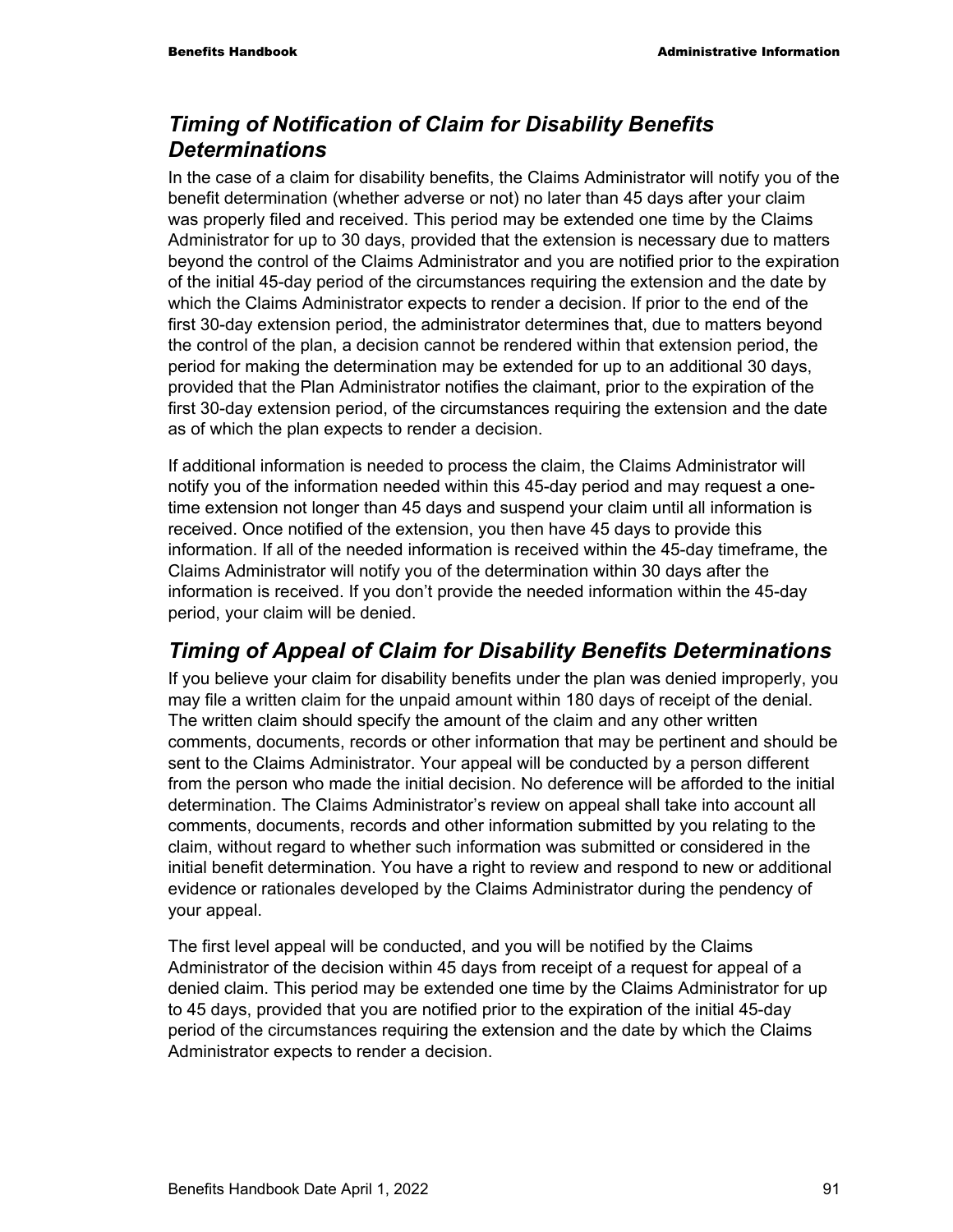If you are not satisfied with the first level appeal decision of the Claims Administrator, you have the right to request a second level appeal from the Claims Administrator. Your second level appeal request must be submitted to the Claims Administrator within 180 days from receipt of the first level appeal decision. The second level appeal will be conducted, and you will be notified by the Claims Administrator of the decision within 45 days from receipt of a request for review of the first level appeal decision.

If you do not file a written request for appeal of a denied claim within 180 days from the date you received your claim denial, your claim will be closed and your right to appeal will terminate. Appeals that are submitted after this timeframe cannot be considered.

### *Notice of Determination*

If your claim or appeal is in part or wholly denied, you will receive notice of an adverse benefit determination that will:

- state specific reason(s) of the adverse determination
- reference specific plan provision(s) on which the benefit determination is based
- describe additional material or information, if any, needed to perfect the claim and the reasons such material or information is necessary (initial claim only)
- **EXED** describe the plan's claims review procedures and the time limits applicable to such procedures (initial claim only)
- $\blacksquare$  include a statement of (a) your right to bring a civil action under section 502(a) of ERISA following appeal and (b) describing any contractual limitations period that applies to your right to bring such an action, including the calendar date on which the contractual limitations period expires for the claim
- discussion of the decision, including an explanation of the basis for disagreeing or not with the following:
	- − the views presented by you to the Claims Administrator of health care professionals treating you and vocational professionals who evaluated you
	- − the views presented of medical or vocational experts whose advice was obtained on behalf of the Claims Administrator in connection with the adverse benefit determination, without regard to whether the advice was relied upon in making the benefit determination, and
	- − a disability determination regarding you presented by you to the Claims Administrator made by the Social Security Administration
- state that you are entitled to receive, upon request and free of charge, reasonable access to, and copies of, all documents, records, and other information relevant to the claim for benefits (appeal only)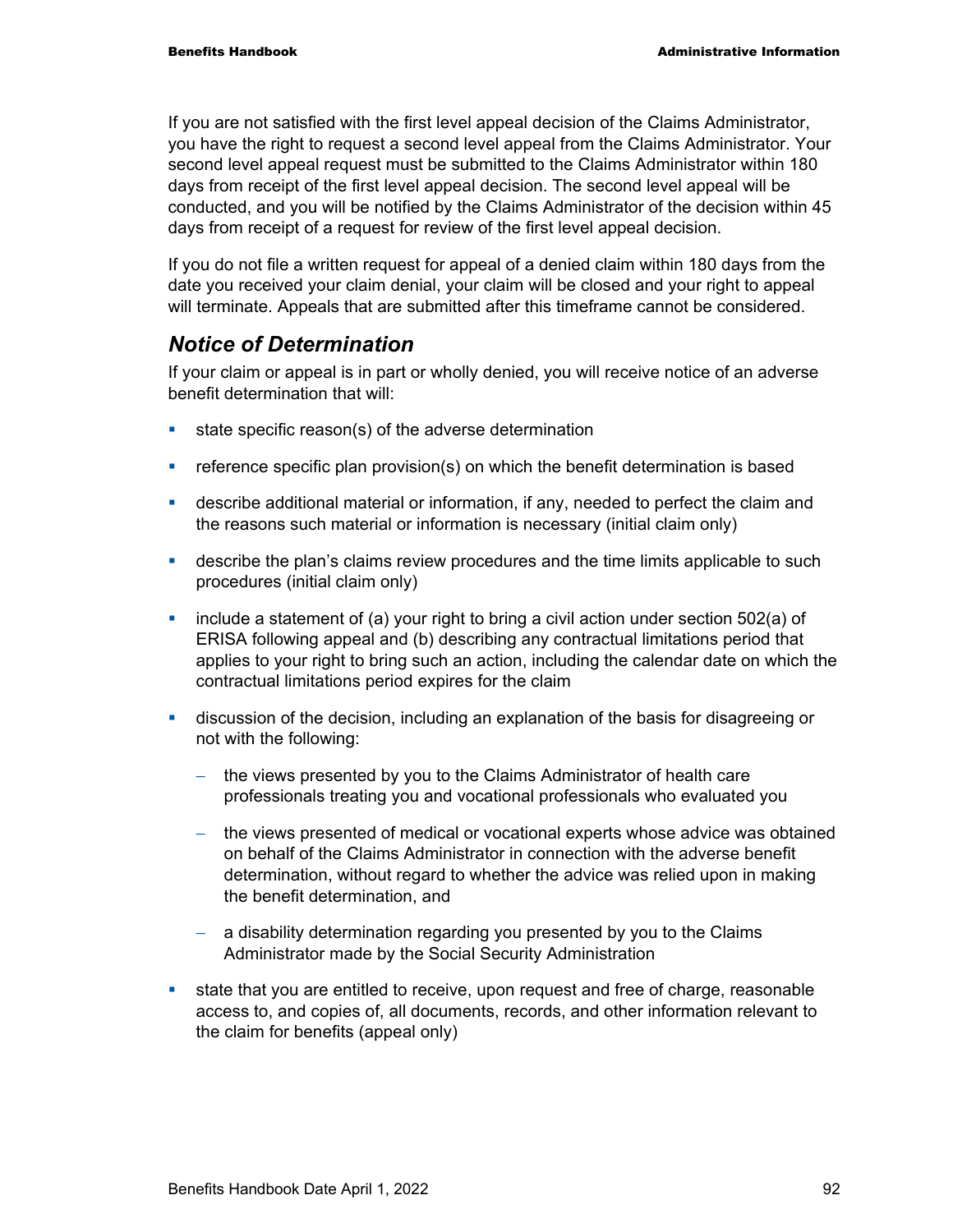- disclose any specific internal rules, guidelines, standards, protocols or other similar criteria of the Claims Administrator relied upon in making the adverse determination or, alternatively, a statement that such rules, guidelines, protocols, standards, or other similar criteria of the Claims Administrator do not exist (or a statement that such information will be provided free of charge upon request)
- **if the denial is based on a medical necessity or experimental treatment or similar** limit, explain the scientific or clinical judgment for the determination, applying the terms to the plan to your medical circumstances, or a statement that such information will be provided free of charge upon request
- **EXED** describe any voluntary appeal procedures offered by the plan and your right to obtain information about such procedures (appeal only)
- a statement prominently displayed in an applicable non-English language clearly indicating how to access the language services provided by the Claims Administrator
- **any other notice(s), statement(s) or information required by applicable law.**

### Life Insurance, Accident Insurance and Legal Assistance Plans

This section applies to the following plans:

- **Marsh & McLennan Companies Basic Life Insurance Plan**
- **Marsh & McLennan Companies Group Variable Universal Life Insurance Plan**
- **Marsh & McLennan Companies Business Travel Accident Insurance Plan**
- **Marsh & McLennan Companies Voluntary AD&D Plan**
- **Marsh & McLennan Companies Legal Assistance Plan**

## *Timing of Notification of Benefits Determination*

In the case of a claim, the Claims Administrator will notify you of the benefit determination (whether adverse or not) no later than 90 days after your claim was received. If an extension of time for processing is required due to special circumstances, this time may be extended for an additional 90 days. You will receive notice prior to the extension that indicates the special circumstances requiring the extension and the date by which the Claims Administrator expects to render a determination.

## *Timing of Appeal of Benefits Determination*

If you believe your claim for benefits under a plan was denied improperly, you may file a written claim for the unpaid amount within 60 days of receipt of the denial. The written claim should specify the amount of the claim and include any other written comments, documents, records or other information that may be pertinent. The claim should be sent to the Claims Administrator. The first level appeal will be conducted, and you will be notified by the Claims Administrator of the decision within 60 days from receipt of a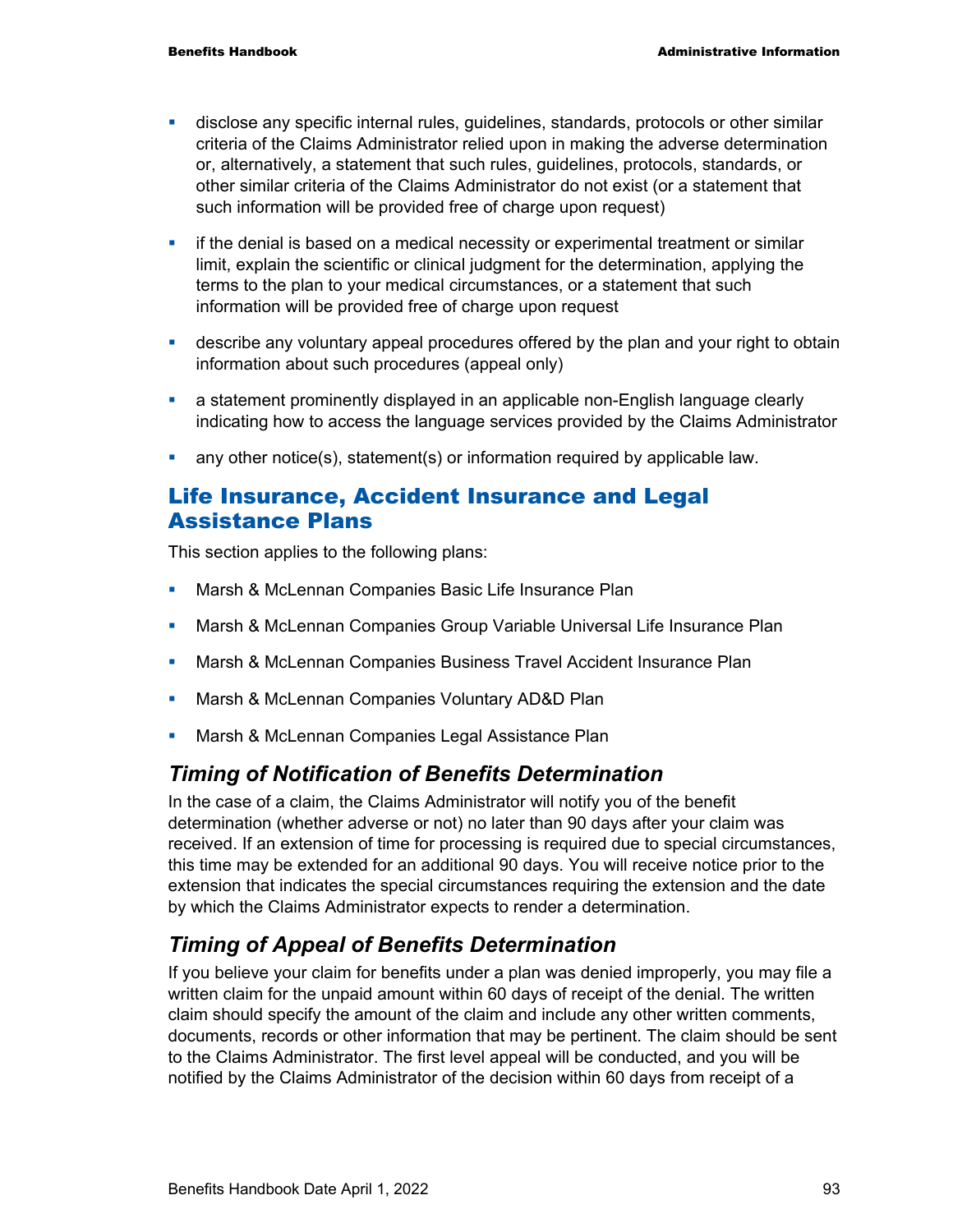request for appeal of a denied claim. If the Claims Administrator determines that an extension is necessary due to special circumstances, this time may be extended for an additional 60 days. You will receive notice prior to the extension that indicates the special circumstances requiring the extension and the date by which the Claims Administrator expects to render a determination.

If you are not satisfied with the first level appeal decision of the Claims Administrator, you have the right to request a second level appeal from the Claims Administrator as the Plan Administrator. Your second level appeal request must be submitted to the Claims Administrator within 180 days from receipt of the first level appeal decision. The second level appeal will be conducted, and you will be notified by the Claims Administrator of the decision within 60 days from receipt of a request for review of the first level appeal decision.

### *Notice of Determination*

If your claim or appeal is in part or wholly denied, you will receive notice of an adverse benefit determination that will:

- **state specific reason(s) of the adverse determination**
- **•** reference specific plan provision(s) on which the benefit determination is based
- describe additional material or information, if any, needed to perfect the claim and the reasons such material or information is necessary (initial claim only)
- **EXED** describe the plan's claims review procedures and the time limits applicable to such procedures (initial claim only)
- $\blacksquare$  include a statement of your right to bring a civil action under section 502(a) of ERISA following appeal
- **state that you are entitled to receive, upon request and free of charge, reasonable** access to, and copies of, all documents, records, and other information relevant to the claim for benefits (appeal only)
- describe any voluntary appeal procedures offered by the plan and your right to obtain information about such procedures (appeal only).

### Retirement and Savings Plans

### *Timing of Notification of Benefits Determination*

In the case of a claim, the Plan Administrator will notify you of the benefit determination (whether adverse or not) no later than 90 days after your claim was received. This period may be extended one time by the Plan Administrator for up to 90 days, provided that the extension is necessary due to matters beyond the control of the Plan Administrator and/or the Benefits Administration Committee and you are notified prior to the expiration of the initial 90-day period of the circumstances requiring the extension and the date by which the Plan Administrator expects to render a decision. If additional information is needed to process the claim, the Plan Administrator and/or the Benefits Administration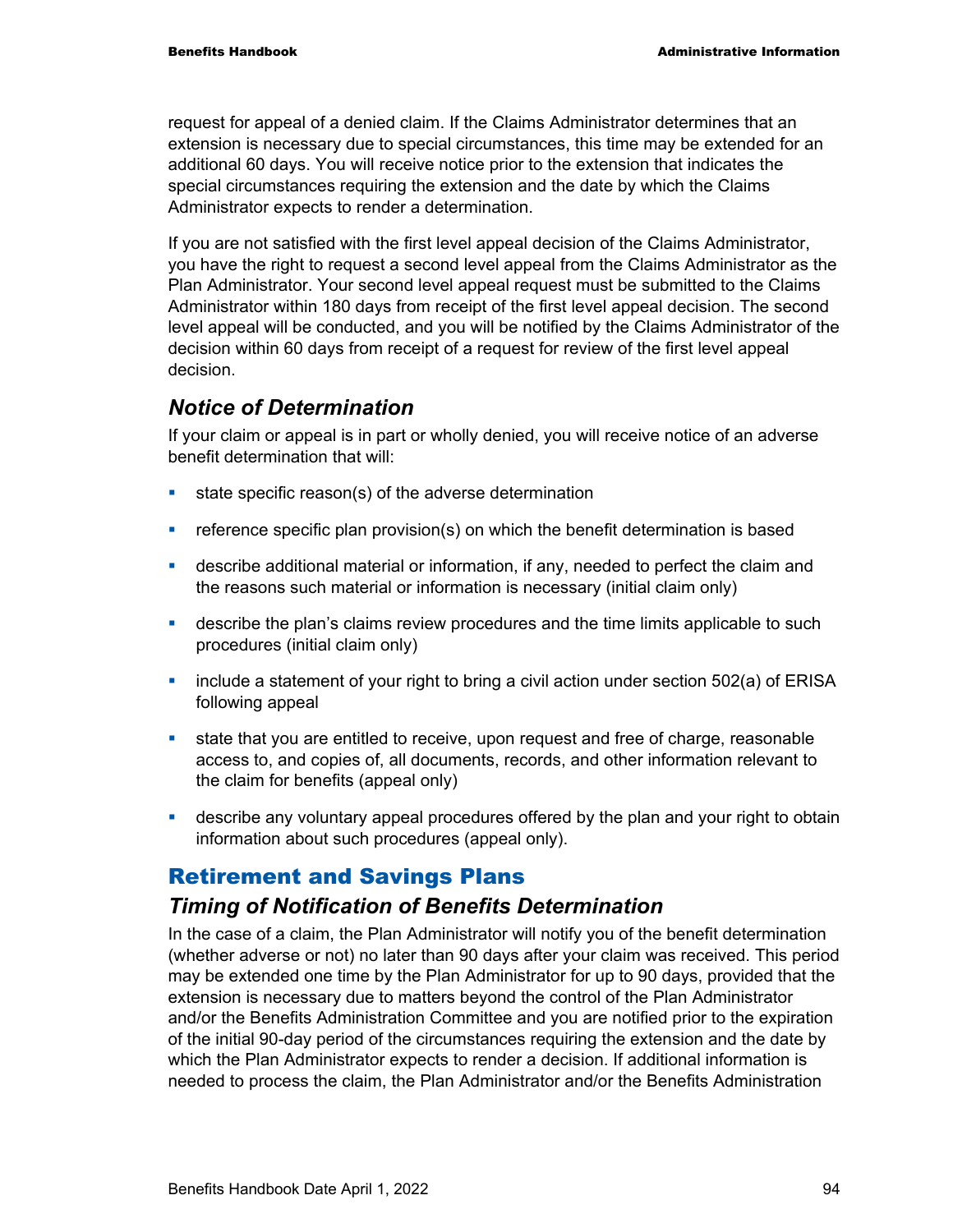Committee will notify you within this 90-day period and may request a one-time extension of not more than 90 days and suspend your claim until all information is received. A denial notice will explain the reason for denial, refer to the part of the plan on which the denial is based, describe any additional material or information necessary to complete claim so it may be processed, provide the claim appeal procedures, and include a statement of your right to bring a civil action under section 502(a) of ERISA if your appeal is denied.

### *Appeal of Benefits Determinations*

If you believe a benefit under a retirement or savings plan was denied improperly by the Plan Administrator, you or your representative may file a written appeal for the unpaid amount within 60 days of receipt of notification of the adverse benefit determination. The written appeal should specify the nature and amount of the claim, include any other written comments, documents, records or other information that may be pertinent and should be sent to the Plan Administrator. A written decision will usually be issued by the Plan Administrator within 60 days of your written appeal. This period may be extended for up to 60 days by the Plan Administrator if the Plan Administrator determines that the extension is necessary. You will be notified prior to the expiration of the initial 60-day period of the circumstances requiring the extension and the date by which the Plan Administrator expects to render a decision. If your appeal is denied, the written decision will explain the reason for denial, refer to the section of the plan on which the denial is based, inform you that, if you request, you are entitled to receive, at no cost, reasonable access and copies of all relevant documents, and include a statement of your right to bring a civil action under section 502(a) of ERISA if your appeal is denied.

Upon request, you will be provided, free of charge, reasonable access to, and copies of all documents, records, and other information relevant to your claim for benefits.

## Right of Recovery/Subrogation

Unless otherwise stated in the applicable insurance policy/evidence of coverage or benefits booklet/summary, any benefits under the Marsh & McLennan Companies Health & Welfare Benefits Program, Marsh & McLennan Companies Group Benefits Plan and Marsh & McLennan Companies Retiree Reimbursement Account (the "Plans") will be subject to the reimbursement and subrogation rules below. This section applies to your eligible dependents the same as it applies to you.

#### **Reimbursement to Plans if You Recover Payment for an Injury or Illness**

This section applies if you or your legal representative, estate or heirs recover money or other property for an injury, sickness or other condition, or if you have made, or in the future may make, such a recovery, including a recovery from any insurance carrier.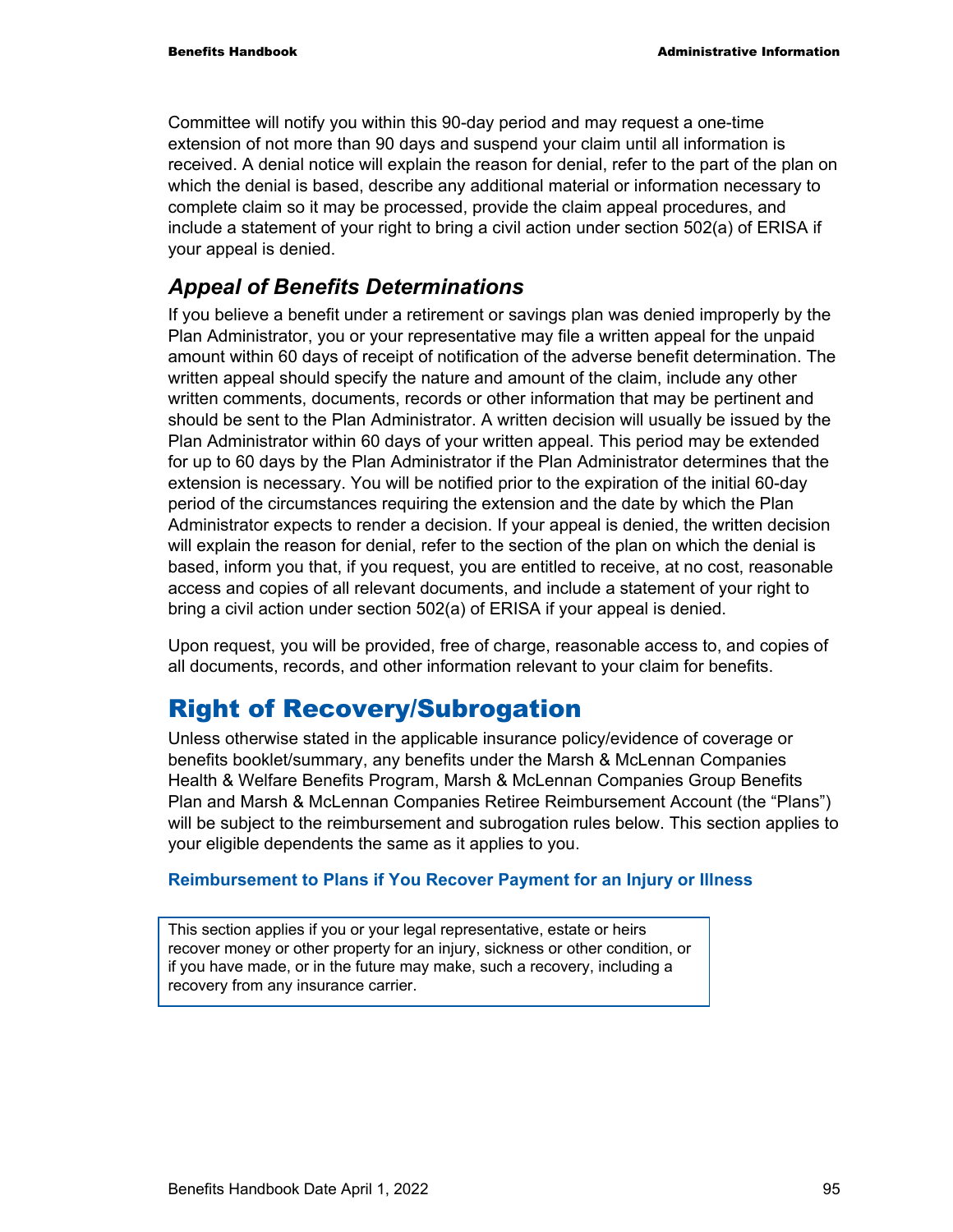The Plans will not cover either the reasonable value of the services to treat such an injury, sickness, or other condition or the treatment of such an injury, sickness, or other condition. These benefits are specifically excluded.

The Plans may, however, advance moneys or provide benefits for such an injury, sickness, or other condition, and, if so, you must promptly convey moneys or other property from any settlement, arbitration award, verdict, insurance payment , or other recovery from any party to the Plans in the amount of moneys or of the benefits advanced or provided by the Plans to you, regardless of whether or not (1) you have been fully compensated or made whole for your loss, (2) liability is admitted by you or any other party, or (3) your recovery is itemized or specified as a recovery for medical expenses incurred.

If a recovery is made, the Plans shall have first priority in payment over you or any other party to receive reimbursement of the moneys and value of the other benefits advanced on your behalf. This reimbursement shall be from any recovery made by you and includes, but is not limited to, uninsured and underinsured motorist coverage, any nofault insurance, medical payment coverage (auto, homeowners, or otherwise), workers' compensation settlement, compromises or awards, other group insurance (including student plans), and direct recoveries from liable parties.

You must assign to the Plans any benefits you may have under any automobile policy or other coverage, to the extent of the Plans' claim for reimbursement. You must sign and deliver, at the request of the Plans or its agents, any documents needed to effect such assignment of benefits.

You must cooperate with the Plans and its agents and shall sign and deliver such documents as the Plans or its agents reasonably request to protect the Plans' right of reimbursement, provide any relevant information, and take such actions as the Plan or its agents reasonably request to assist the Plans making a full recovery of the reasonable value of the moneys or other benefits provided.

You shall not take any action that prejudices the Plans' rights of reimbursement and consents to the right of the Plans, by and through its agent, to impress an equitable lien or constructive trust on the proceeds of any recovery to enforce the Plans' rights under this section, and/or to set off from any future benefits otherwise payable under the Plans the value of moneys and other benefits advanced under this section to the extent not recovered by the Plans.

The Plans shall be responsible only for those legal fees and expenses to which it agrees in writing. You shall not incur any expenses on behalf of the Plans in pursuit of the Plans' rights. Specifically, no court costs or attorney's fees may be deducted from the Plans' recovery without the express written consent of the Plan. Any so-called "Fund Doctrine," "Common Fund Doctrine," "Attorney's Fund Doctrine," or other equitable defenses shall not defeat this right.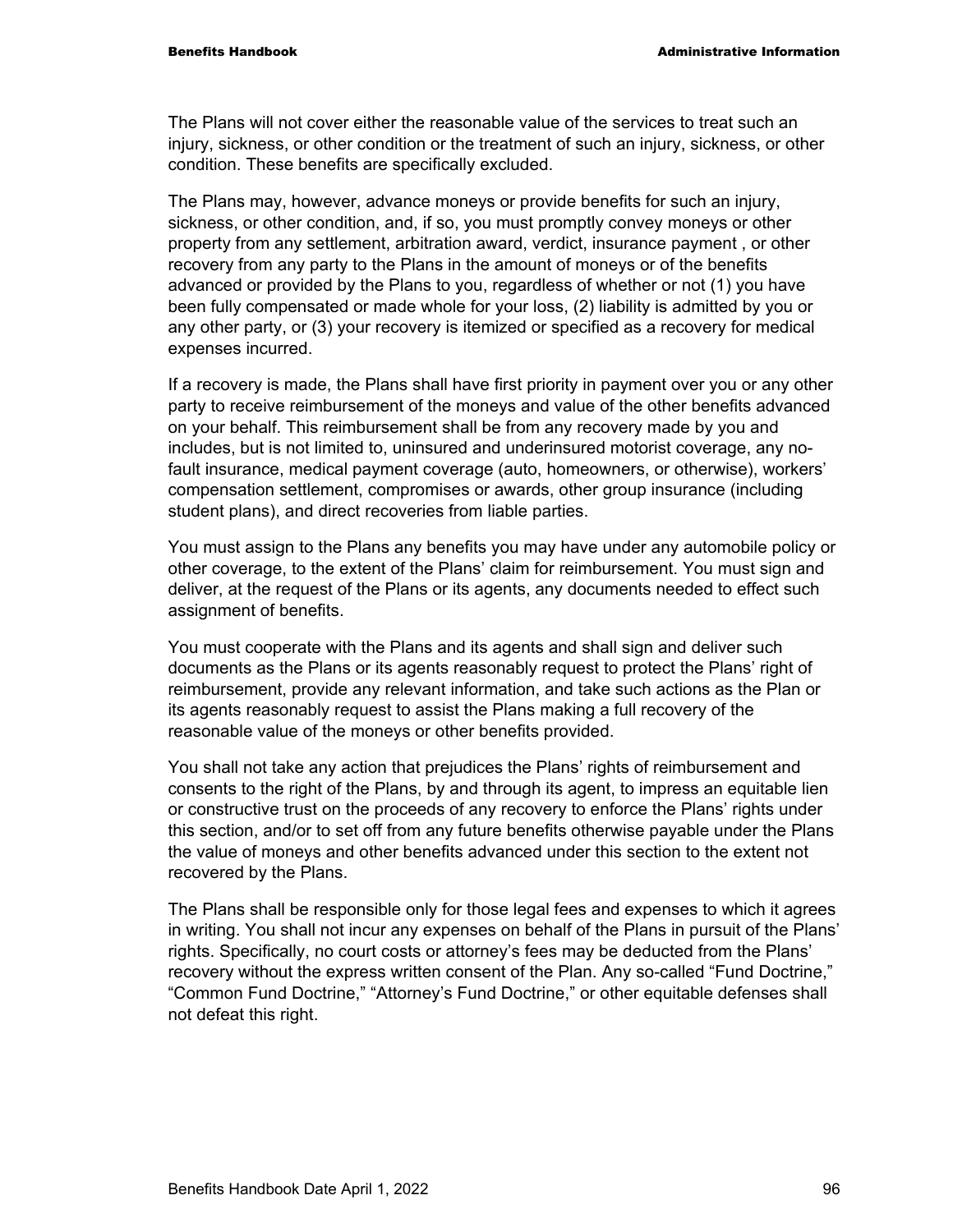The Plans shall recover the full amount of moneys and the value of the benefits advanced and paid hereunder, without regard to any claim or fault on the part of any beneficiary of yours, whether under comparative negligence or otherwise.

#### **Plans' Right to Subrogation**

This section applies if another party is, or may be considered, liable for your injury, sickness, or other condition (including insurance carriers who are financially liable).

The Plans will not cover either the reasonable value of the services to treat such an injury, sickness, or other condition or the treatment of such an injury, sickness, or other condition. These benefits are specifically excluded.

The Plans may, however, advance moneys or provide benefits for such an injury, sickness, or other condition, and, if so, the Plans are subrogated to all of your rights against any party liable for your injury, sickness, or other condition, or who is or may be liable for the payment for the medical treatment of such injury, sickness, or other condition (including any insurance carrier), in the amount of moneys or value of other benefits advanced or provided by the Plans to you. The Plans may assert this right independently of you. This right includes, but is not limited to, your rights under uninsured and underinsured motorist coverage, any no-fault insurance, medical payment coverage (auto, homeowners, or otherwise), workers' compensation coverage, or other insurance. The Plans are not obligated in any way to pursue this right independently or on your behalf, but may choose to pursue its rights to reimbursement under the Plans, at its sole discretion.

You are obligated to cooperate with the Plans and its agents to protect the Plans' subrogation rights. Your obligations include, but are not limited to, providing the Plan or its agents with any relevant information requested by them, signing and delivering such documents as the Plans or its agents reasonably request to enforce the Plans' subrogation right, and obtaining the consent of the Plans or its agents before releasing any party from liability for payment of medical expenses.

If you enter into litigation or settlement negotiations relating to your injury, sickness or other condition, you must not prejudice, in any way, the subrogation rights of the Plans under this section. If you fail to cooperate as provided in this section, including executing any documents required in this section, the Plans may, in addition to remedies provided elsewhere in the Plans and/or under the law, set off from any future benefits otherwise payable under the Plans the money and value of other benefits advanced under this section to the extent not recovered by the Plans.

The costs of legal representation of the Plans in matters related to subrogation shall be borne solely by the Plans. The costs of your legal representation shall be borne solely by you.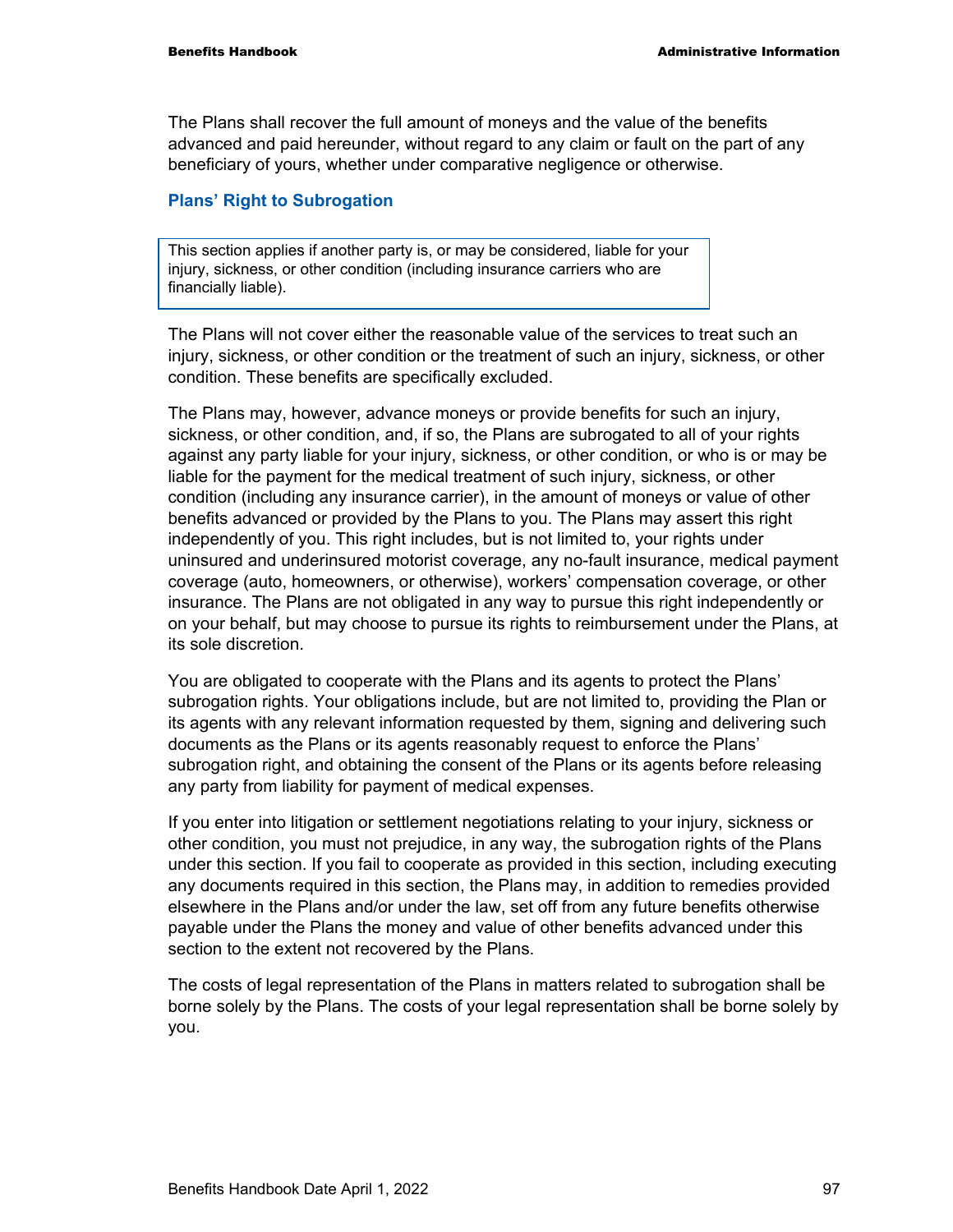#### **Equitable Lien**

By accepting any benefits advanced by the Plans under this section, you acknowledge that any proceeds of settlement or judgment, including your claim to such proceeds held by another person or held by you, are being held for the benefit of the Plans under these provisions. If the Plans advance moneys or provide benefits for an injury, sickness, or other conditions, and you recover moneys or benefits from a third party in the amount of the moneys or benefits advanced, the Plans have an equitable lien in connection with any such payments. Failure to hold such received funds in trust, and in a separate, identifiable account, will be deemed a breach of your fiduciary duty to the Plans.

#### **Notice**

You specifically agree to notify the Plans in writing whenever benefits are paid under the Plans that arise out of any injury, sickness, or other condition that provides or may provide the Plans subrogation or reimbursement rights. Furthermore, you specifically agree to notify the Plans: (1) within 30 days of the date any notice is given by any party, including an attorney, of its intent to pursue or investigate a claim to recover damages or obtain compensation due to an injury, sickness, or other condition; or (2) within 30 days of the date any party, including an attorney, undertakes, pursues, or investigates a claim to recover damages or obtain compensation due to an injury, sickness, other condition.

#### **Waiver**

The Plan Administrator in its sole and absolute discretion may waive or modify any or all of the provisions of this rule.

## Conversion or Portability Rights

### *Basic Life Insurance Plan*

To exercise your conversion rights, you must be enrolled in plan coverage at the time you experience the event that results in the loss of policy. You must contact the Claims Administrator within 31 days to exercise your conversion rights for plan coverage.

You may convert the entire amount of your current plan coverage. Premiums for the converted policy are determined by the Claims Administrator and are based on the amount of coverage.

## *Group Variable Universal Life (GVUL) Insurance Plan*

To exercise your conversion or portability rights, you must be enrolled in plan coverage at the time you experience the event that results in the loss of policy. You must contact the Claims Administrator within 31 days to exercise your conversion rights for plan coverage.

The Plan includes a portability feature that allows you to continue coverage on a direct bill basis at retirement or termination of employment. Conversion to a personal policy of insurance is also available if portability is not elected, under certain circumstances.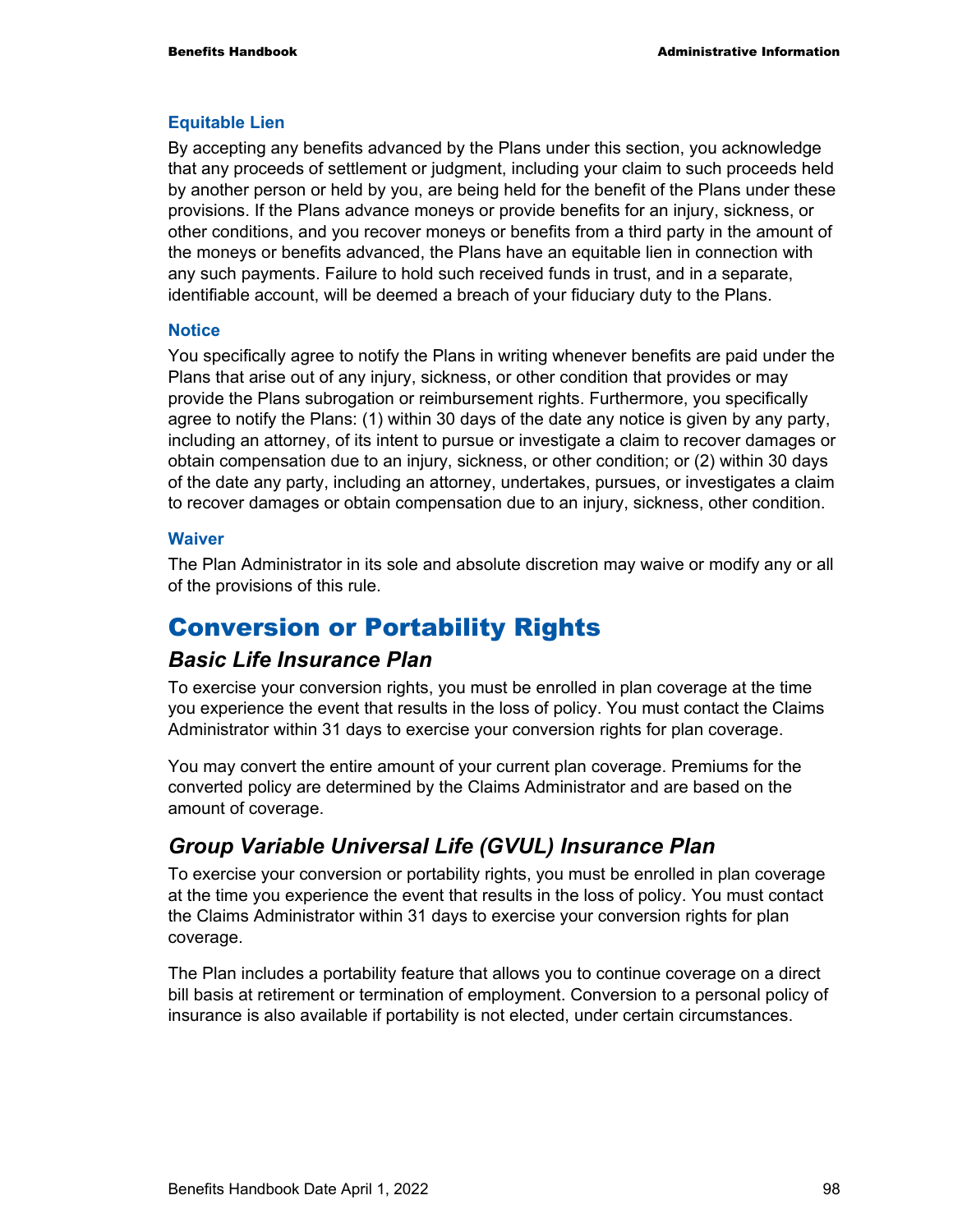### *Legal Assistance Plan*

If you are enrolled in the Legal Assistance Plan at the time you experience the event that results in the loss of coverage, you can elect to continue the plan for two years on an individual basis. You (or your spouse or domestic partner in the event of your death) must contact the Claims Administrator and pay the required contribution within 31 days of the date you lose coverage.

## *Voluntary AD&D Plan*

To exercise your conversion rights, you must be enrolled in plan coverage at the time you experience the event that results in the loss of policy. Generally, you must contact the Claims Administrator within 31 days to exercise your conversion rights for plan coverage.

## *Individual Disability Insurance Plan*

If you are enrolled in Individual Disability Insurance and leave the Company, you will have the option of continuing your coverage on a direct bill basis at your current premium rate.

The Plan includes a portability feature that allows you to continue coverage on a direct bill basis at termination of employment. Upon termination, you will be sent a packet of information explaining your portability options. You must contact the Claims Administrator to arrange for continuation of premium payments directly to Unum Group.

## Non-Assignment of Benefits

Generally, benefits under the Company's plans may not be sold, transferred, pledged or assigned before you receive them, except as permitted by law. For certain healthcare plans, however, you may assign your benefits to the person or organization that provided the services the benefit is being paid to cover. And in certain situations, court orders may require benefits to be provided for a certain individual or individuals, typically an employee's family member.

## *Qualified Medical Child Support Order (QMCSO)*

A qualified medical child support order, also known as a QMCSO, is any judgment, decree or order, including a court-approved settlement agreement, issued by a domestic relations court or other court of competent jurisdiction, or through an administrative process established under state law which has the force and effect of law in that state, and which assigns to a child the right to receive health benefits for which a participant or beneficiary is eligible, and that the Plan Administrator determines is qualified under the terms of ERISA and applicable state law. Children who may be covered under a QMCSO include children born out of wedlock, those not claimed as dependents on your federal income tax return, and children who don't reside with you. The plan won't provide coverage it doesn't otherwise offer—for example, children who are no longer eligible due to their age can't be added under a QMCSO.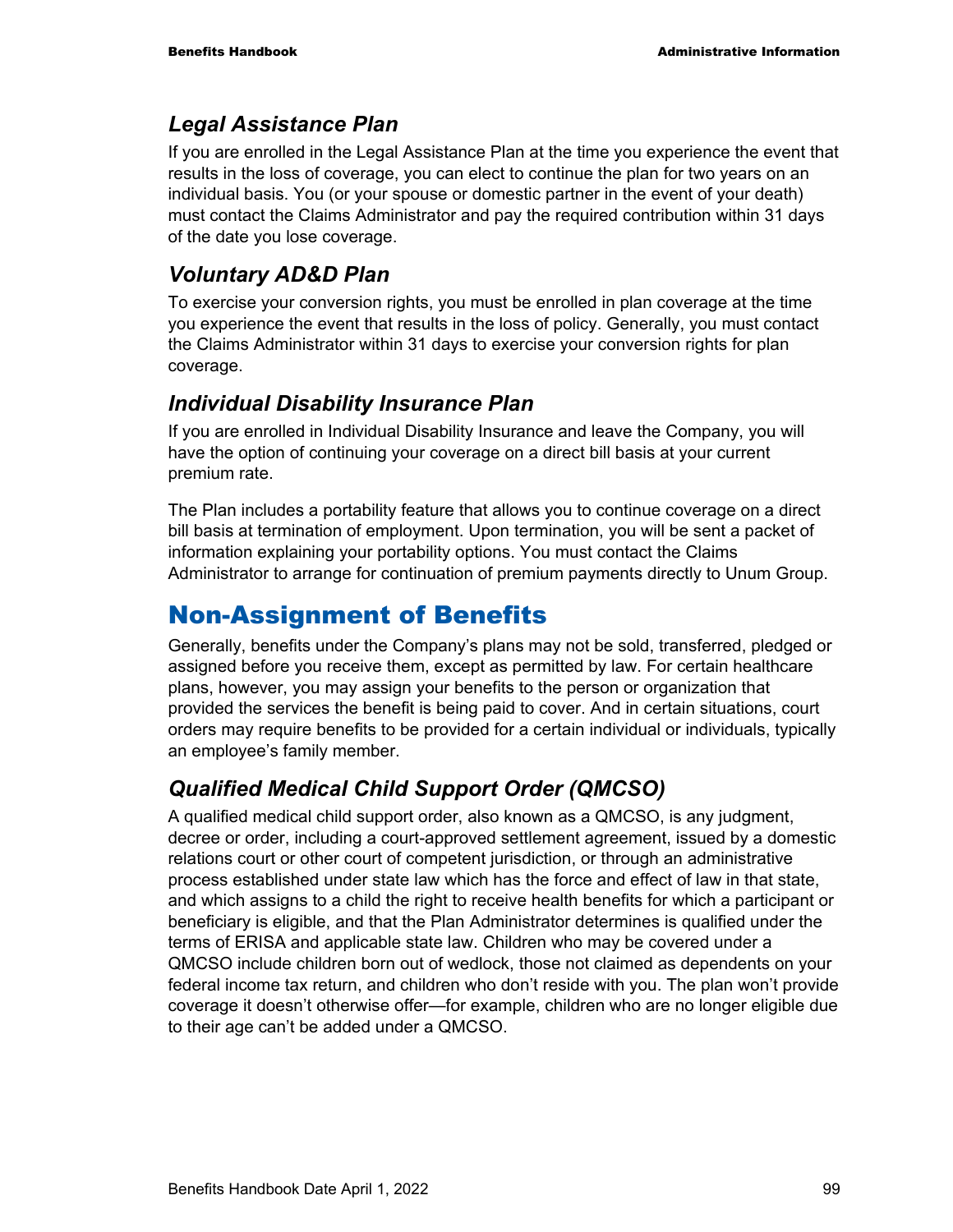The Company will comply with all valid QMCSOs. You and your dependents may receive, upon request to the Plan Administrator and without charge, a copy of the procedures applicable to QMCSOs.

### *Qualified Domestic Relations Order (QDRO)*

A qualified domestic relations order, also known as a QDRO, is a state court order, decree or judgment that directs a Plan Administrator to pay all or a portion of your retirement and/or savings plan benefits to a former spouse or a dependent. The terms of the applicable plan control all questions of benefit entitlement and calculation. The plan can honor a QDRO (and make payments) only if the QDRO is properly prepared and documented and meets the criteria for QDROs pursuant to ERISA. A QDRO can't modify the terms of the plan.

The Company will notify you if it receives a QDRO affecting your retirement/savings plan benefits. You and your former spouse or dependents may obtain a copy of the procedures governing the processing of a QDRO without charge by contacting:

QDRO Consultants Co. Attention: Marsh McLennan QDRO Compliance Team 3071 Pearl Street Medina, Ohio 44256 +1 800 527 8481

# About Plan Coverage

### Healthcare Plans

### *If You No Longer Satisfy the Plan's Eligibility Requirements*

Your plan coverage ends on the date you no longer satisfy the plan's eligibility requirements. Coverage for eligible family members ends when yours does.

When your Company plan coverage ends, COBRA coverage may be available, as described in the Participation sections of the Benefits Handbook.

## *If You Die*

If you die while you are an active employee with employee only, employee + spouse, employee + child(ren) or family coverage, your covered family members can continue to be covered (with Company subsidy) for up to 12 months if they pay the contribution required for family members. When this period ends, your eligible family members may be eligible for coverage under COBRA. For information on COBRA, see the *Participation* section of the Benefits Handbook.

## *If Your Family Member Loses Eligibility Status*

If your family member no longer meets the eligibility requirements, his or her coverage under the plan ends.

It is your responsibility to cancel coverage when a family member is no longer eligible. No refund of contributions will be paid beyond the date eligibility ceases.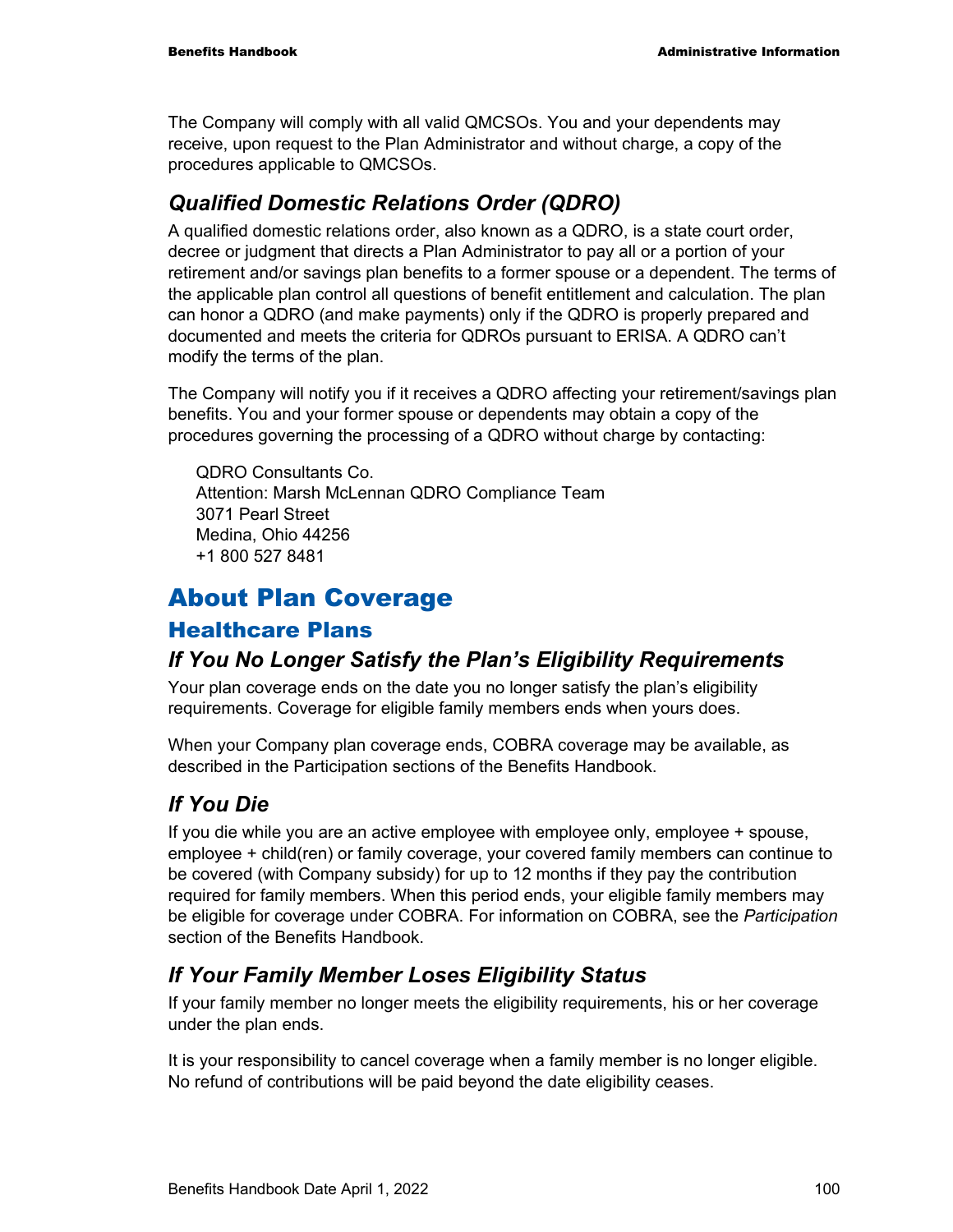Family members who lose coverage under the Company plans may be eligible for coverage under COBRA provisions described in the Participation sections of the Benefits Handbook.

## *If You Become Disabled*

During a period of approved disability, your plan coverage will continue for you and your covered family members. Your deductibles and out-of-pocket limits will continue at the same level as at the time your disability began. During a period of approved short-term disability, your employee contributions for coverage will be deducted from your shortterm disability benefit on a before-tax basis. During a period of approved long-term disability, it is your responsibility to pay any contributions due for plan coverage on an after-tax basis.

## *If You Have an Authorized Unpaid Leave of Absence*

If the Company grants you an authorized unpaid leave of absence, medical coverage for you and your family members may continue for the duration of your authorized period of leave. It is your responsibility to pay any employee contributions due on an after-tax basis. (If your leave is covered by the Family and Medical Leave Act, you may prepay certain contributions on a before-tax basis by authorizing a lump-sum payroll deduction prior to the start of your leave.)

If you elect to revoke coverage and you return to employment, your participation will be reinstated automatically in the same benefit option in effect before you left, on the same terms as prior to taking the leave, subject to any changes in benefit levels that may have taken place while you were on leave.

## *If You Leave and Are Rehired*

If you leave salaried employment and are rehired as a salaried employee within 30 days in the same calendar year, your participation will be reinstated automatically with the same before-tax contributions in effect before you left.

## *If the Company Ends the Benefit*

While the Company intends to maintain the plans, the Company reserves the right to terminate or amend these plans, in whole or part, at any time and for any reason as it deems advisable, as to any and all employees covered. In fact, as a matter of prudent business planning, the Company periodically evaluates the plans. If the Company ends a benefit under the plan or terminates the plan, your coverage for that benefit or under the plan, as applicable, ends on that date.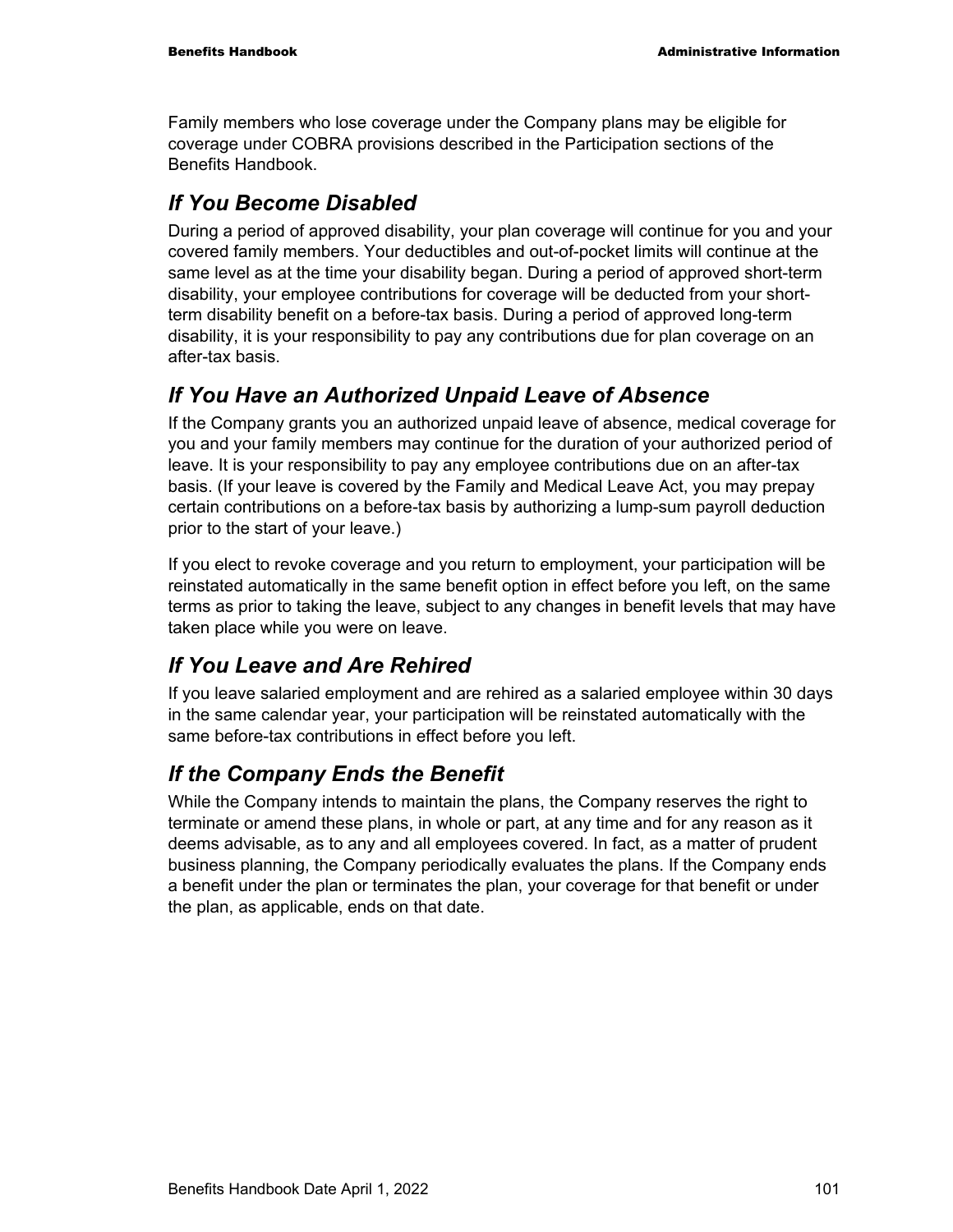## Health Care Flexible Spending Account and Limited Purpose Health Care Flexible Spending Account

### *If You No Longer Satisfy the Plan's Eligibility Requirements*

Your before-tax contributions to the HCFSA or the LPHCFSA will end on the date you no longer satisfy the plan's eligibility requirements. You may receive reimbursements up to your total annual election amount (less any reimbursement amounts you may have already received) for expenses incurred before the date you no longer satisfied the plan's eligibility requirements. In addition, you may elect to continue your coverage on an after-tax basis under COBRA as described in the Participation sections of the Benefits Handbook.

## *If You Leave and Are Rehired*

If you leave salaried employment and are rehired as a salaried employee within 30 days in the same calendar year, your participation will be reinstated automatically with the same before-tax contributions in effect before you left.

## *If You Die*

Your before-tax contributions will end on the day of your death. Your family can continue receiving reimbursement from the plan for expenses incurred until your date of death. Reimbursement may equal your total annual election amount (less any reimbursement amounts you may have already received). Your qualified beneficiary may elect to continue your participation to year end, on an after-tax basis, through COBRA. See the *Participation* section of the Benefits Handbook for more details.

## *If You Become Disabled*

Your before-tax contributions will continue while you are receiving Short Term Disability benefits. If you then become eligible for Long Term Disability benefits, your before-tax contributions to your account will cease. You may receive reimbursement up to your total annual election amount (less any reimbursement amount you may have already received) for eligible expenses incurred prior to the date you are placed on Long Term Disability. You may elect to continue your participation (less any reimbursements already made) to plan year end, on an after-tax basis, under COBRA. See the *Participation* section of the Benefits Handbook for more details.

## *If You Have an Authorized Unpaid Leave of Absence*

Your before-tax contributions to the plan will cease on the day you begin leave. (In some circumstances, COBRA participation may be available.)

Upon return to work, your before-tax contributions will resume. The amount of your before-tax contributions will be recalculated for the remainder of the year to "catch-up" for your missed contributions while on leave. The balance of your annual election will be divided by your remaining pay dates, spreading the balance over the rest of your paychecks for the year. This will increase you per pay period contribution upon return from leave. Any eligible expenses you incur while on leave will be paid.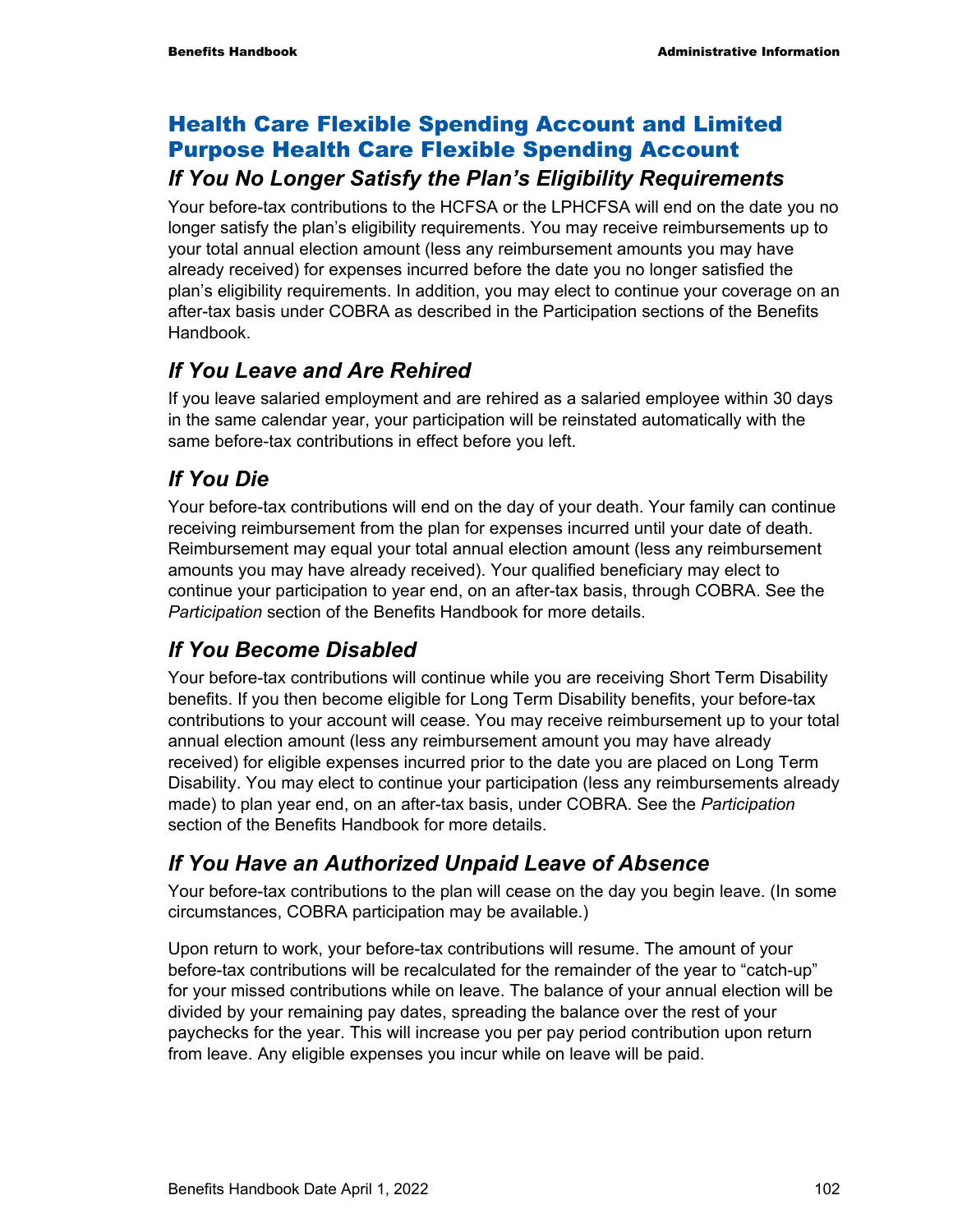### *If the Company Ends the Benefit*

While the Company intends to maintain the plans, the Company reserves the right to terminate or amend these plans, in whole or part, at any time and for any reason as it deems advisable, as to any or all employees covered. In fact, as a matter of prudent business planning, the Company periodically evaluates the plans. If the Company terminates the plan, your coverage under the plan ends on the date of termination.

## Dependent Care Flexible Spending Account

## *If You No Longer Satisfy the Plan's Eligibility Requirements*

Your before-tax contributions to the DCFSA will end on the date you no longer satisfy the plan's eligibility requirements. You may receive reimbursements up to the remaining balance in your account for expenses incurred before the date you no longer satisfied the plan's eligibility requirements.

## *If You Leave and Are Rehired*

If you leave salaried employment and are rehired as a salaried employee within 30 days in the same calendar year, your participation will be reinstated automatically with the same annual election in effect before you left.

## *If You Die*

Your before-tax contributions will end on the day of your death. Your family can continue receiving reimbursement from the plan for expenses incurred until your date of death. Your expenses may be reimbursed up to the contributions remaining in your account.

## *If You Discontinue Contributions While in Active Service*

If you discontinue contributions to the plan due to a change in status, but remain employed by the Company, only expenses incurred before contributions ceased are eligible for reimbursement, and only up to the balance remaining in your account.

## *If You Become Disabled*

Your before-tax contributions will continue while you are receiving Short Term Disability benefits. If you then become eligible for Long Term Disability benefits, your before-tax contributions to your account will cease. You may receive reimbursement up to the remaining balance for eligible expenses incurred prior to the date you are placed on Long Term Disability. Remember, however, that expenses are only reimbursable if they enable you or your spouse to work or look for work or enable your spouse to go to school full-time.

## *If You Have an Authorized Unpaid Leave of Absence*

Your before-tax contributions to the plan will cease on the day you begin leave.

If you return to active employment within the same plan year, your participation will be reinstated automatically with the same annual election in effect before you left.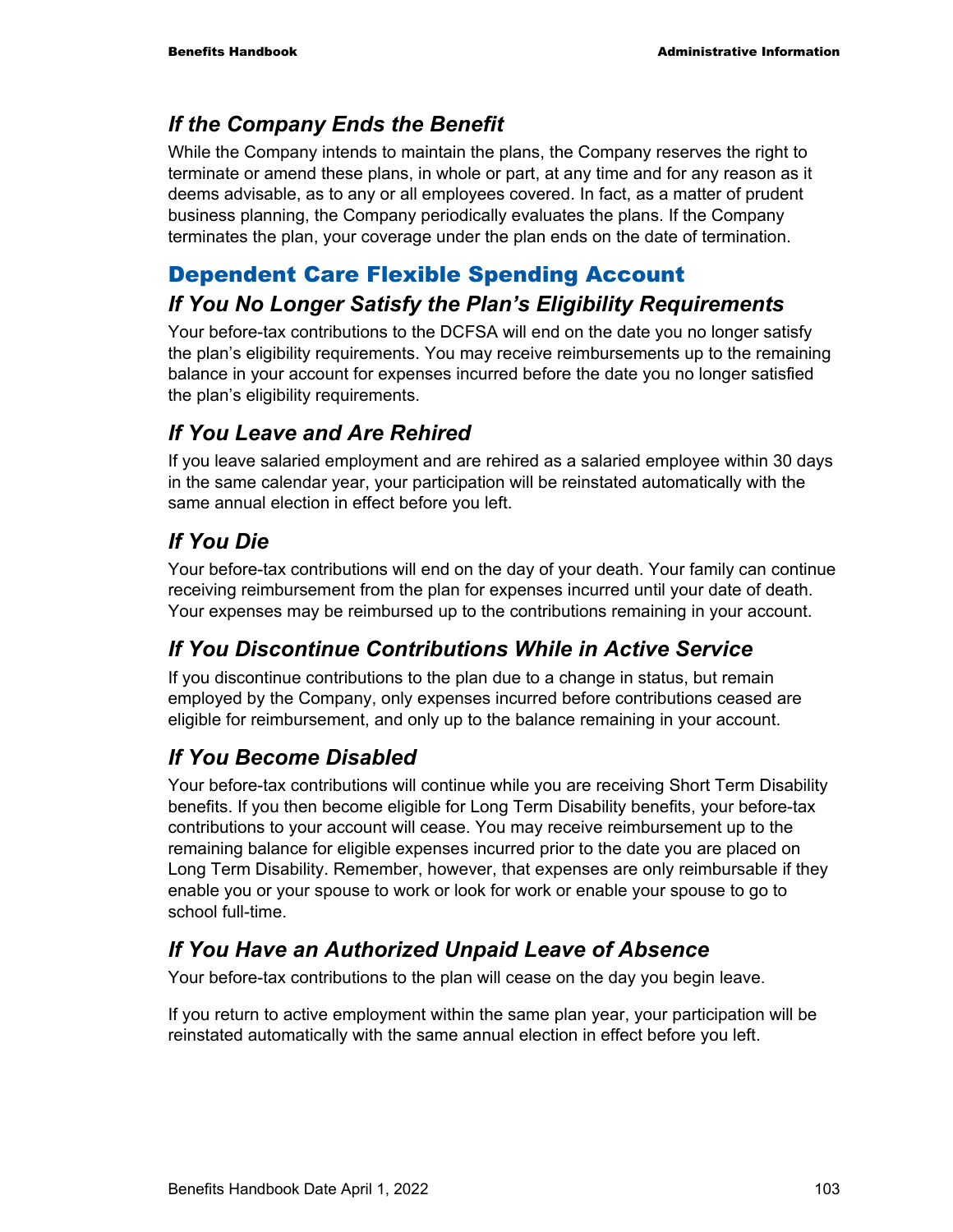## *If the Company Ends the Benefit*

While the Company intends to maintain the plans, the Company reserves the right to terminate or amend this plan, in whole or part, at any time and for any reason as it deems advisable, as to any or all employees covered. In fact, as a matter of prudent business planning, the Company periodically evaluates the plans. If the Company terminates the plan, your coverage under the plan ends on the date of termination.

## Health Savings Account

## *If You No Longer Satisfy the Eligibility Requirements*

Your before-tax contributions to an HSA will end on the date you no longer satisfy the eligibility requirements to make before-tax contributions, for example, if you do not have medical coverage under a high deductible health plan. However, after that date, you may make contributions directly to the HSA Administrator which may be deductible on your federal tax return. Please consult your personal tax advisor. You may also receive reimbursements from your account. Amounts contributed to an HSA belong to you and are completely portable. You cannot roll the HSA funds over into an IRA. You may keep your HSA with the current provider or you can roll the HSA funds into another HSA account with another provider.

## *If You Leave and Are Rehired*

If you leave salaried employment and are rehired as a salaried employee within 30 days in the same calendar year, your HSA contribution election will be reinstated automatically with the same before-tax contributions in effect before you left. You are permitted to change your election amount at any time.

## *If You Die*

Your before-tax contributions will end on the day of your death. Your beneficiary will receive your account. The tax treatment depends on who you have designated as your beneficiary. For example, if you designate your spouse as your beneficiary, your spouse becomes the owner of the HSA and the transfer is not subject to taxation unless your spouse receives a distribution that is not used for a qualified medical expense. If your designated beneficiary is anyone else, your account ceases to be an HSA and your beneficiary will receive the fair market value of the HSA assets as of the date of your death, which is generally includible in the beneficiary's gross income. Unless your beneficiary is your estate, the taxable amount is reduced by any payments from your HSA made for your qualified medical expenses incurred before your death, if the payments are made within one year after death. You should consider talking to a professional tax advisor before you designate a beneficiary.

## *If You Discontinue Contributions*

If you discontinue before-tax contributions to the HSA, you may continue to receive reimbursements from your account. Any unused balance in your account at the end of the calendar year will be carried forward to the next calendar year, even if you do not elect to make before-tax contributions to the HSA in the next year. You may also make after-tax contributions directly to the Health Savings Account Administrator which may be deductible on your federal tax return. Please consult your personal tax advisor.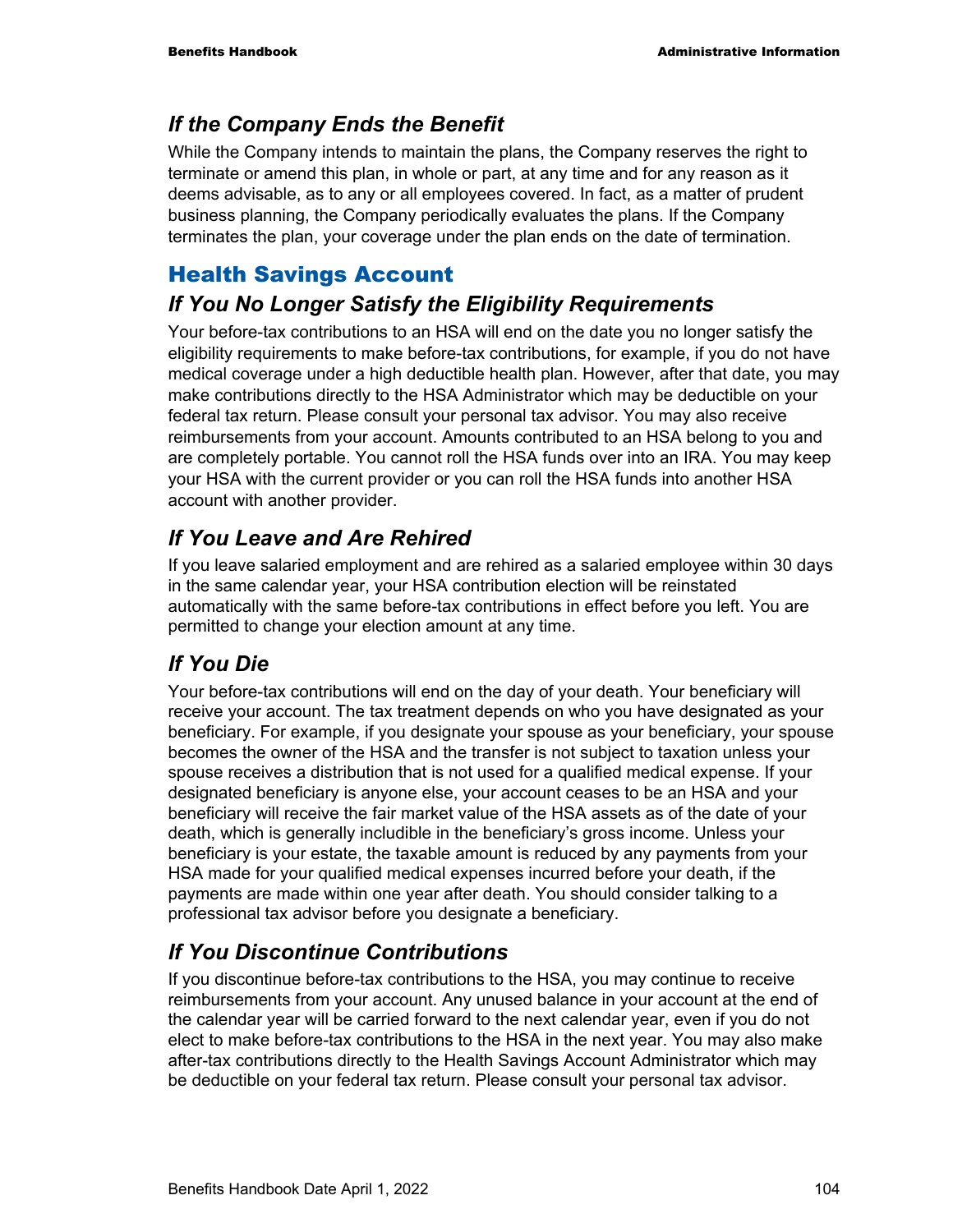#### *If You Become Disabled*

Your before-tax contributions will continue to the HSA while you are receiving Short Term Disability benefits. If you then become eligible for Long Term Disability benefits, your before-tax contributions to your account will cease, but you may make contributions directly to the HSA Administrator, which may be deductible on your federal tax return. Please consult your personal tax advisor. You may continue to receive reimbursements from your account.

#### *If You Have an Authorized Unpaid Leave of Absence*

Your before-tax contributions to your HSA will cease on the day you begin leave. However, your contributions may be made on an after-tax basis directly to the HSA Administrator during the leave, which may be deductible on your federal tax return. Please consult your personal tax advisor.

You may continue to receive reimbursements from your account, regardless of whether you make any contributions during the leave.

If you return to active employment within the same plan year, your participation will be reinstated automatically with the same before-tax contribution in effect before you left. However, you may change your election at any time.

## *If the Company Ends the Before-Tax HSA Contribution Option*

While the Company intends to maintain the ability to make before-tax contributions via payroll deduction to the HSA, the Company reserves the right to terminate or amend the ability to contribute via payroll deduction to the HSA, at any time and for any reason as it deems advisable, as to any or all employees covered. In fact, as a matter of prudent business planning, the Company periodically evaluates its before-tax benefits offerings.

# Other Important Information about the Plans

#### *Not a Contract of Employment*

These plans and the Benefits Handbook, whether on a single basis or in combination, are not a contract of employment and do not give any individual a right of employment or continued employment with Marsh McLennan.

## *If a Mistake Occurs*

Every effort is made to pay your benefits from the plans accurately, but mistakes may occur occasionally. The Plan Administrator or Claims Administrator will make corrections that it deems appropriate, such as requiring a participant to repay an overpayment to the applicable plan, making an additional payment to an underpaid participant, adjusting future benefit payments, or other actions as necessary to correct errors or omissions. You or your family member will be notified if a plan determines that a mistake was made.